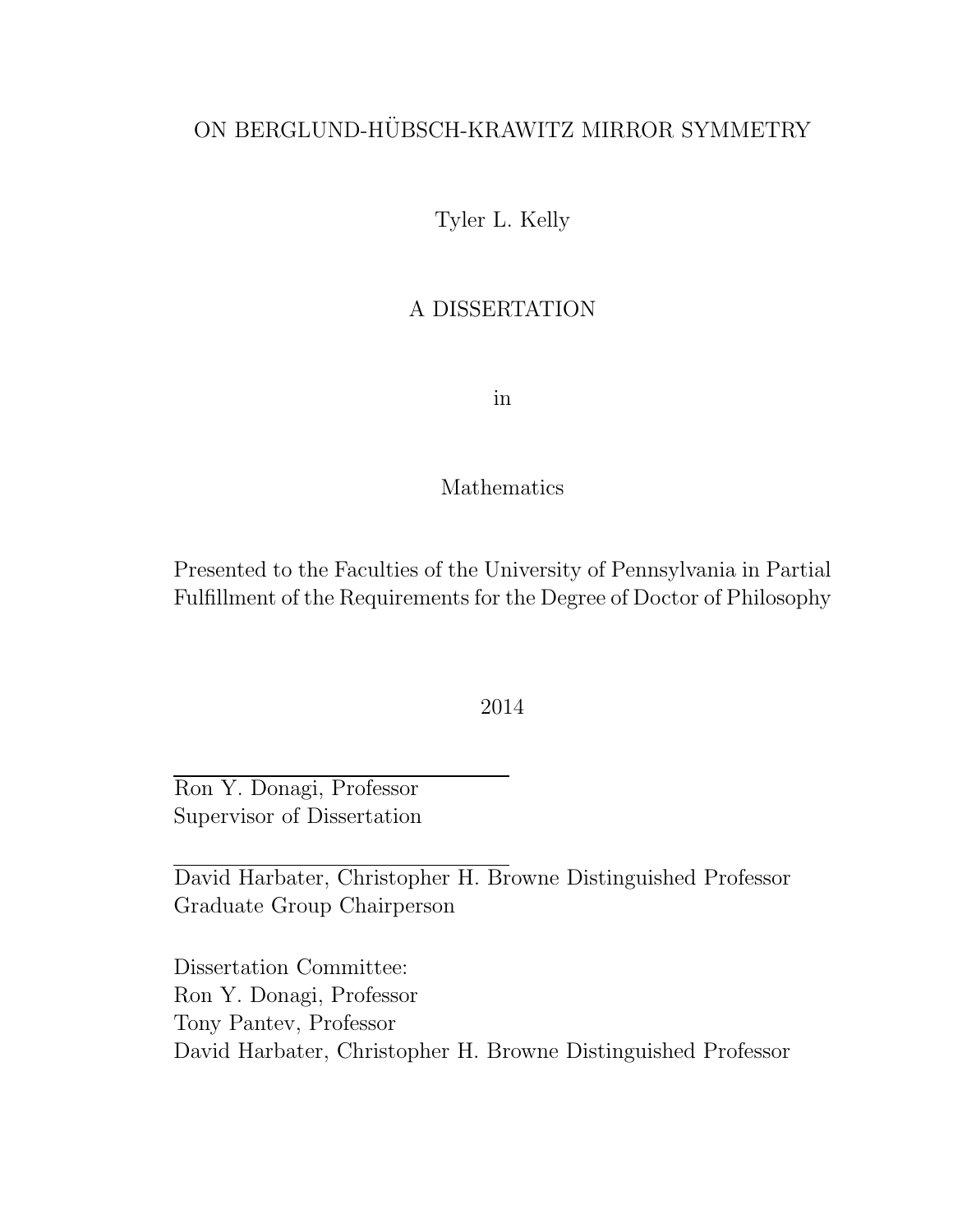## Acknowledgments

So many people have somehow directly or indirectly influenced my viewpoint in mathematics. When I first sat down to write these acknowledgments, I realized how much of a social mathematician I am. I am grateful that there is such a community that I can talk to so many members of it. If your name got missed here, I am sorry. Thank you.

Firstly, I want to thank my advisor, Ron Donagi, who has supported me so much for such a long period of time. I am thankful so much for how much he not only helped me if I got stuck in research but how much he coached, mentored and taught me how to become a researcher. Looking back in time, I can see how much he has changed my outlook on mathematics and helped my viewpoint grow. Thank you, Ron, for being a role model, teacher, advisor, and friend.

Secondly, I would like to thank Tony Pantev. So many times, I was bewildered by an example or some weird part of mirror symmetry and Tony was there with a shot of espresso and a few explanations to help quell my confusion. I thank Tony for his accessibility, helpfulness, and patience throughout the time I wrote my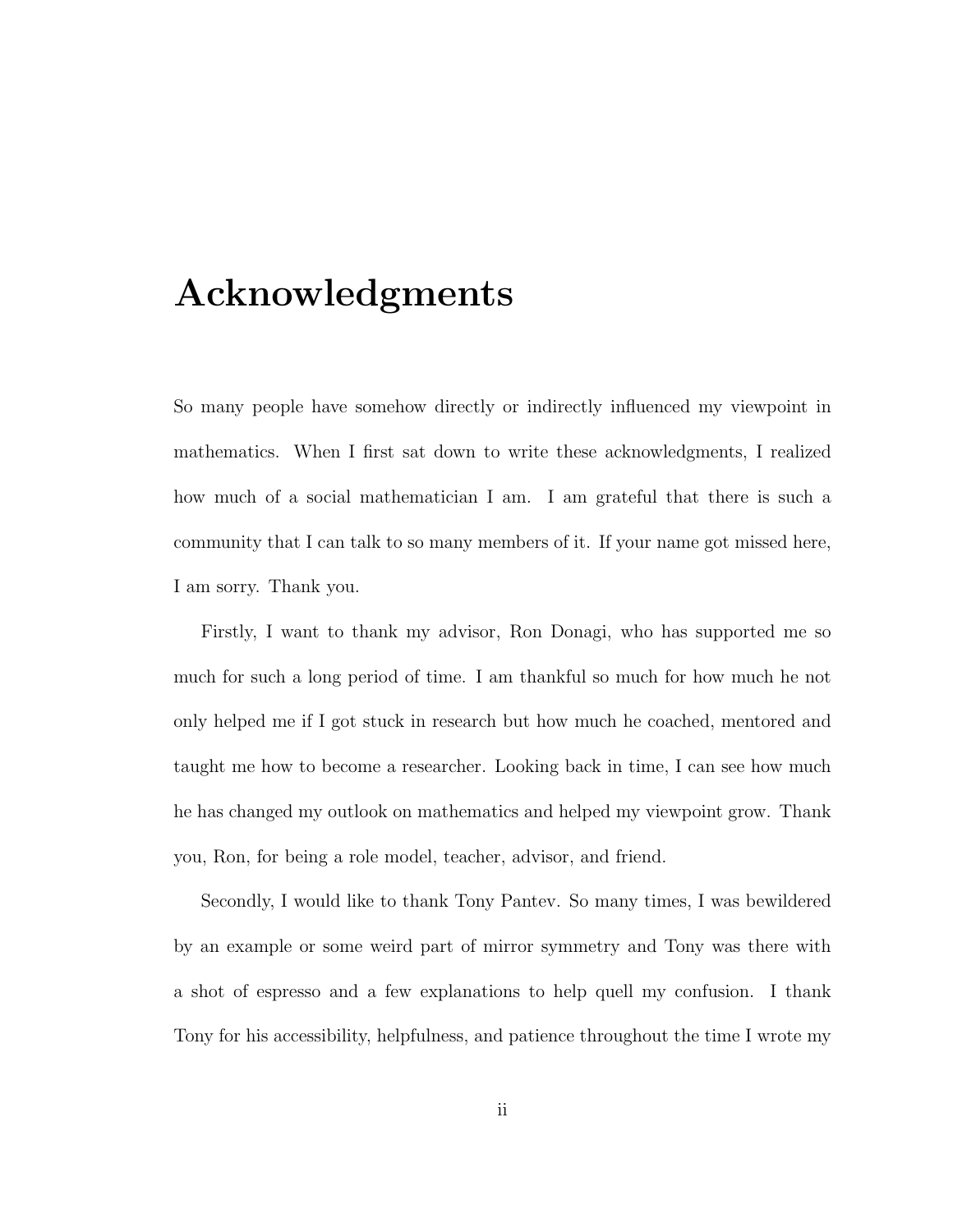dissertation.

Thirdly, I would like to thank Charles Doran. He was the first external point of contact and support I had. Over the last year, we created a solid research bond. He has consistently been there to help me understand a new side to the narrative I am trying to present to the broader mathematical community and to help me grow as a member of the mathematical research community. His support and interest has been a motivator when I am worried I am working on something that no one cares about.

I thank all the senior faculty at Penn. They have been so supportive of my mathematical freedom and maintaining an environment where mathematics can be done. In particular, I would like to thank all the faculty that have been willing to drop everything and have a spontaneous conversation about things and have helped me grow a better perspective of the whole realm of mathematics: Florian Pop, David Harbater, Stephen Shatz, Antonella Grassi, Robert Ghrist, and Andreea Nicoara.

I would also like to thank Robin Pemantle, Jerry Kazdan, and Andre Scedrov in addition to some of the above people for their administrative work at Penn that have helped the department stay afloat. I'd also like to thank the departmental secretaries at Penn: Monica, Janet, Robin and Paula. All of them have done considerable amounts of work for me over the past five years. They do a job that goes thankless so often and I am so happy they have been by my side for the last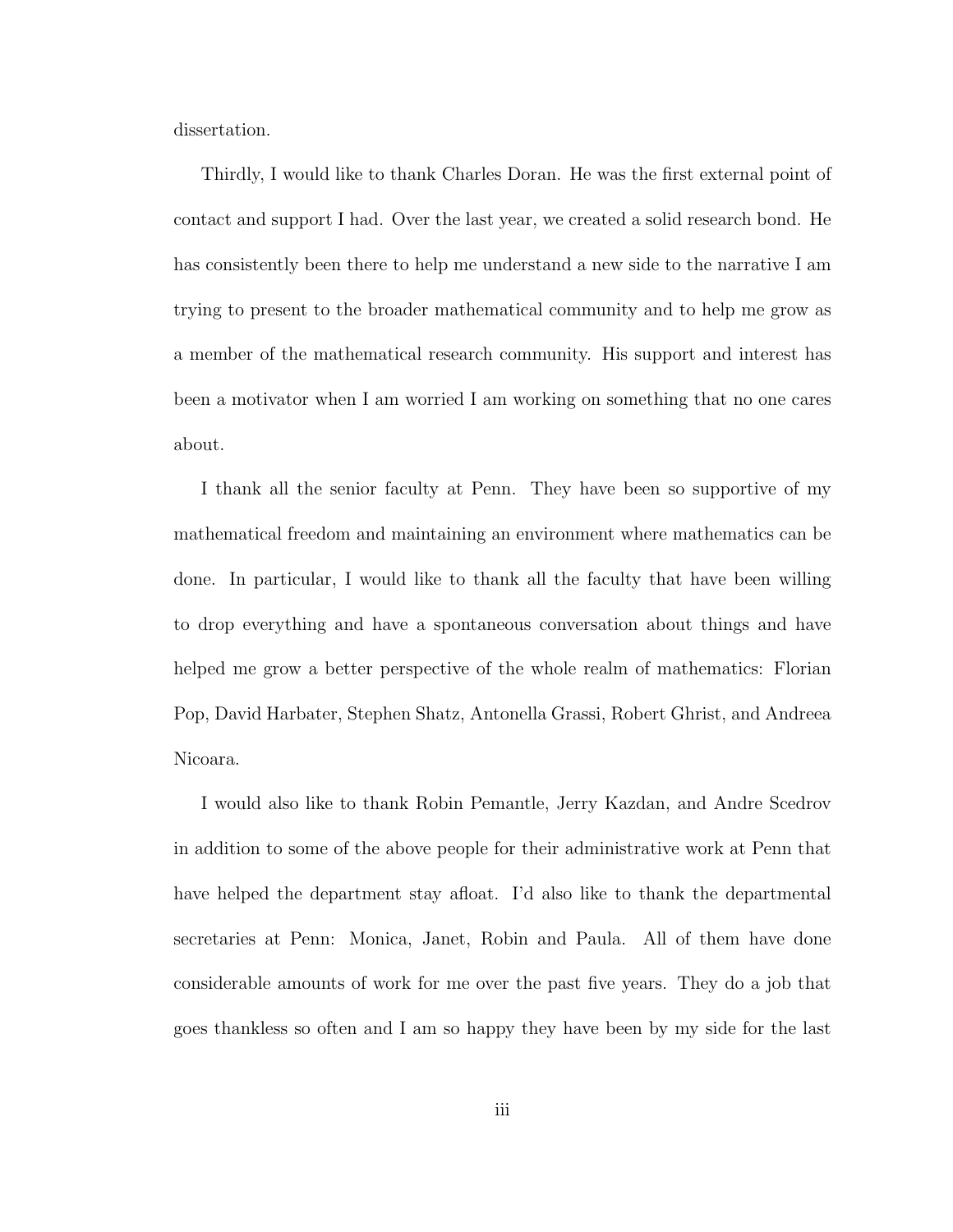half a decade. Paula, you have been there to give me a hug throughout the good and bad news. I truly am one of your children.

Throughout the last five years, I have grown with some of the best people, the other graduate students, as we tried to wrestle out the confusion from one another. Starting in the first year where Haggai Nuchi, David Lonoff, and I burned the midnight oil over 602 homework, continuing with working with all of my cohort. My officemates have always been particularly amazing and great sources of knowledge, starting with the first year with Deborah, Edvard, Ted, David, Eric, Pooya, and Sneha. My later years, I learned so much algebraic geometry from talking with Charles Siegel, Alberto García-Raboso, Ryan Manion, and Elaine So: Charlie pushing me to solve orals practice problems, Alberto trying to force me to understand stacks, Ryan explaining how derived categories make everything nice, and Elaine playing Mountain Goats while we did Hartshorne problems. These experiences burn brightly in my memory and I treasure them as mementos from these years in DRL.

I also spent a lot of time meandering the DRL hallways while stuck on a problem. This led to so many delightful mathematical conversations, either about the academic career, mathematical research or teaching. I value the extensive conversations of this nature I have had with Justin Curry, Adam Topaz, Brett Frankel, Aaron Silberstein, Zhentao Lu, Patricia Cahn, Radmila Sazdanović, Josh Guffin, Matt Ballard, Paul Levande, Shanshan Ding, Henry Towsner, Andrew Cooper, Vidit Nanda, Martha Yip, Ted Spaide, Sashka Kjuchukova, Nakia Rimmer, Toby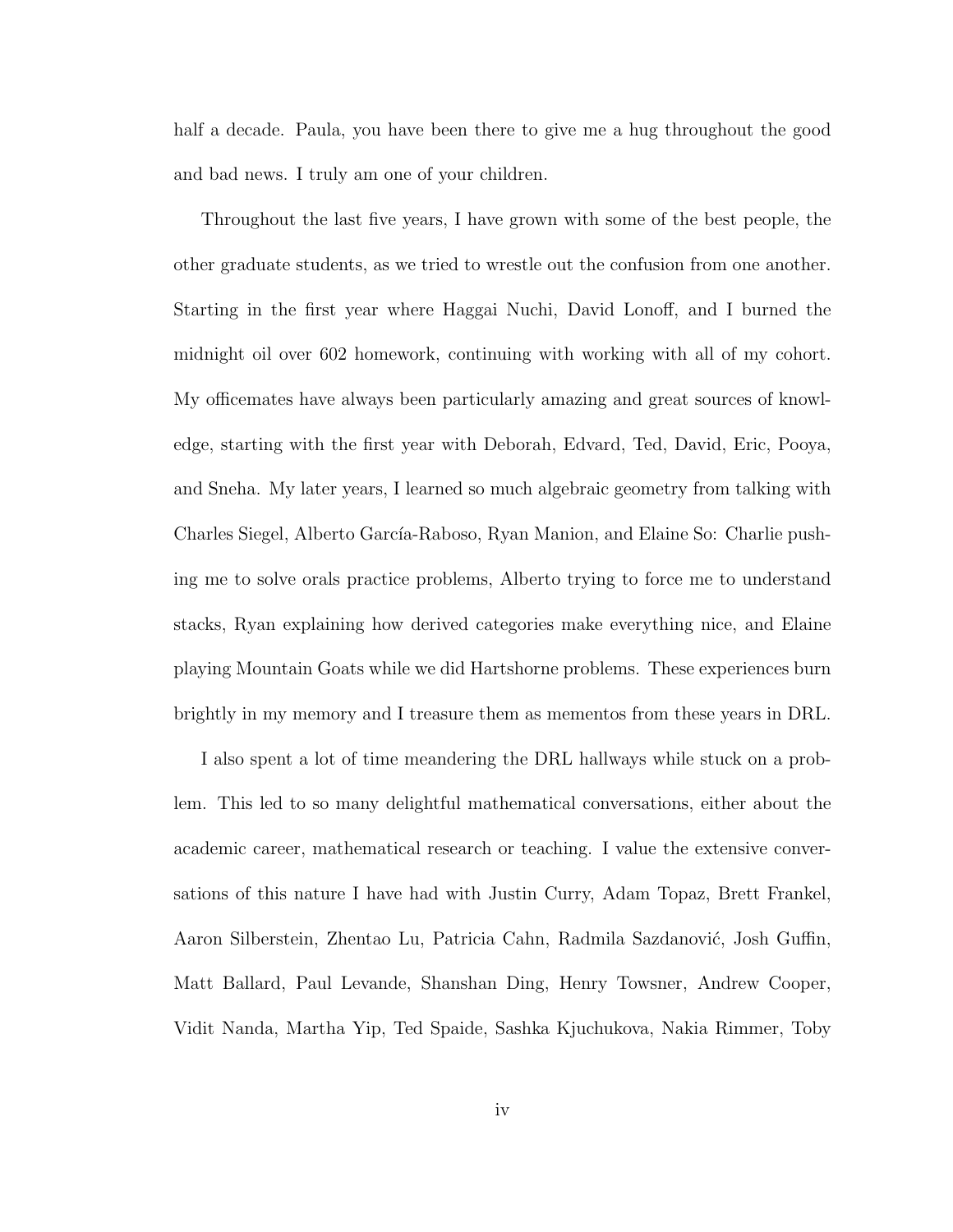Dyckerhoff, and the list continues.

Outside of Penn, I have had numerous interactions with other students and faculty that I have found helpful mathematically. A special thank you to the other members of the BIRS Focussed Research Group on Effective Computations in Arithmetic Mirror Symmetry: Ursula Whitcher, Adriana Salerno, Xenia de la Ossa, Stephen Sperber, Andrew Harder, Andreas Malmendier, and Charles Doran. Thank you also to David Favero, Dave Jensen, Dave Swinarski, and Colin Diemer for all their explanations and comments on GIT. Thank you to Alan Thompson, Nathan Priddis, and Alessandra Sarti for your conversations on K3 surfaces which motivates Chapter Four. Thank you George Schaeffer for telling me what factorization theory does which yields an example in Chapter Five. Thank you to Ted Shifrin, Ryan Keast, Robert Klinzmann, and George Schaeffer for being my personal support from a mathematical level throughout these last five years.

Thank you to my trivia teammates over the last few years: Jacob Robins, Zachary Charles, Anders Miltner, Alex Stern, Olivia McPherson, and Ray Pauszek.

On the personal level, so many people have helped me endure and achieve during these last few years as I was challenged by the PhD. I often say that the PhD is an exercise that requires being okay with being alone for a lot of periods of time, but in actuality, I always had someone there if I needed it. I'd like to thank my family first: Jane, Steve, Junior, and Amy. Also, thank you to my friends for their emotional support over these last five years: Terence 'Patrick' O'Rourke, George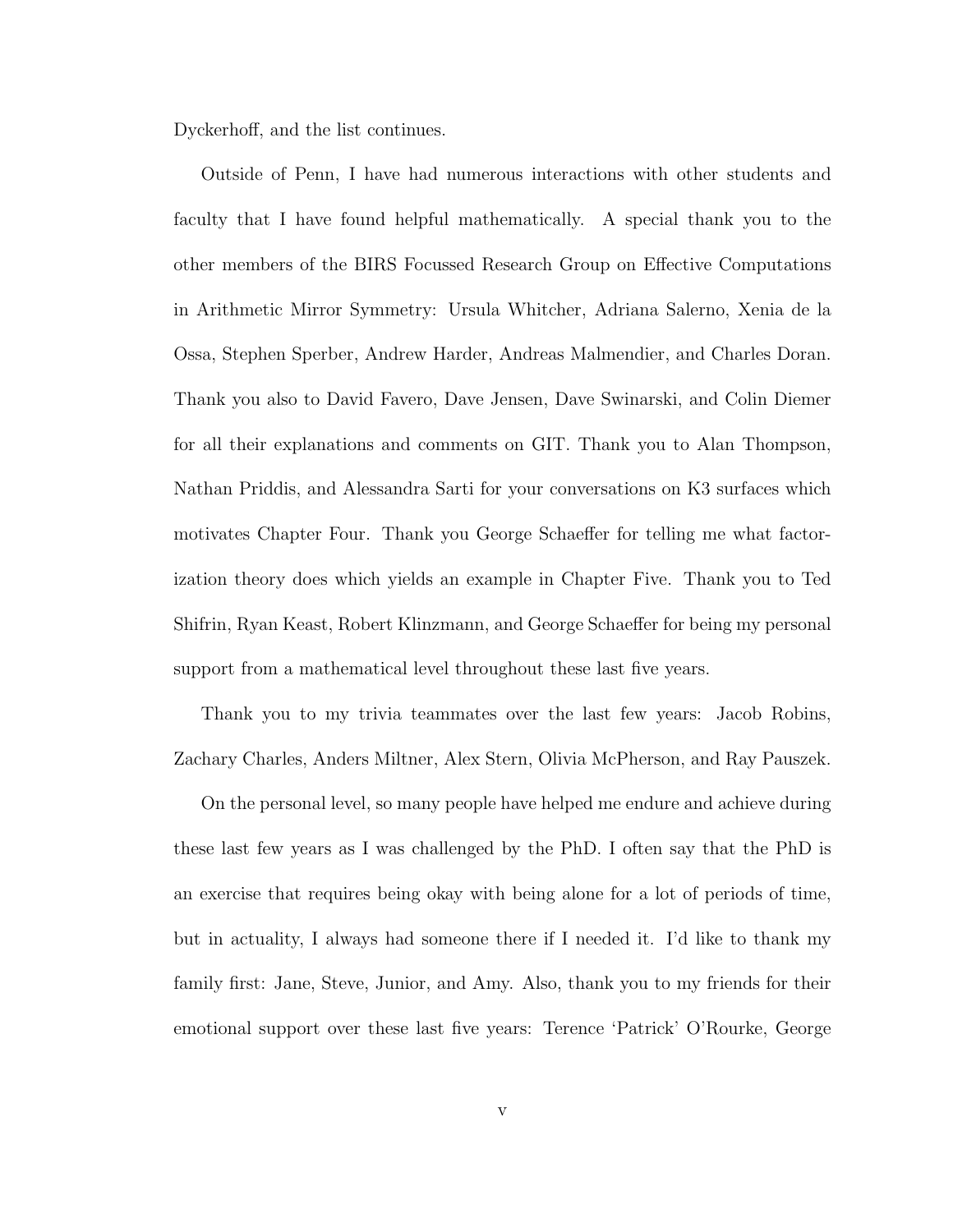Schaeffer, Sean Masterton, Phil Cochetti, Roger Poulard, Robert Odri, David Muir, Jared Weinstein, Joel Morrow, Grant Mundell, Robert Blue, Ashley Allen, Chris Goodman, and Lindsey Scott Goodman. Y'all're awesome. I love y'all.

On a financial note finally, I thank the NSF for the Graduate Research Fellowship they gave me. They took a chance on me and hopefully they do not regret it too much.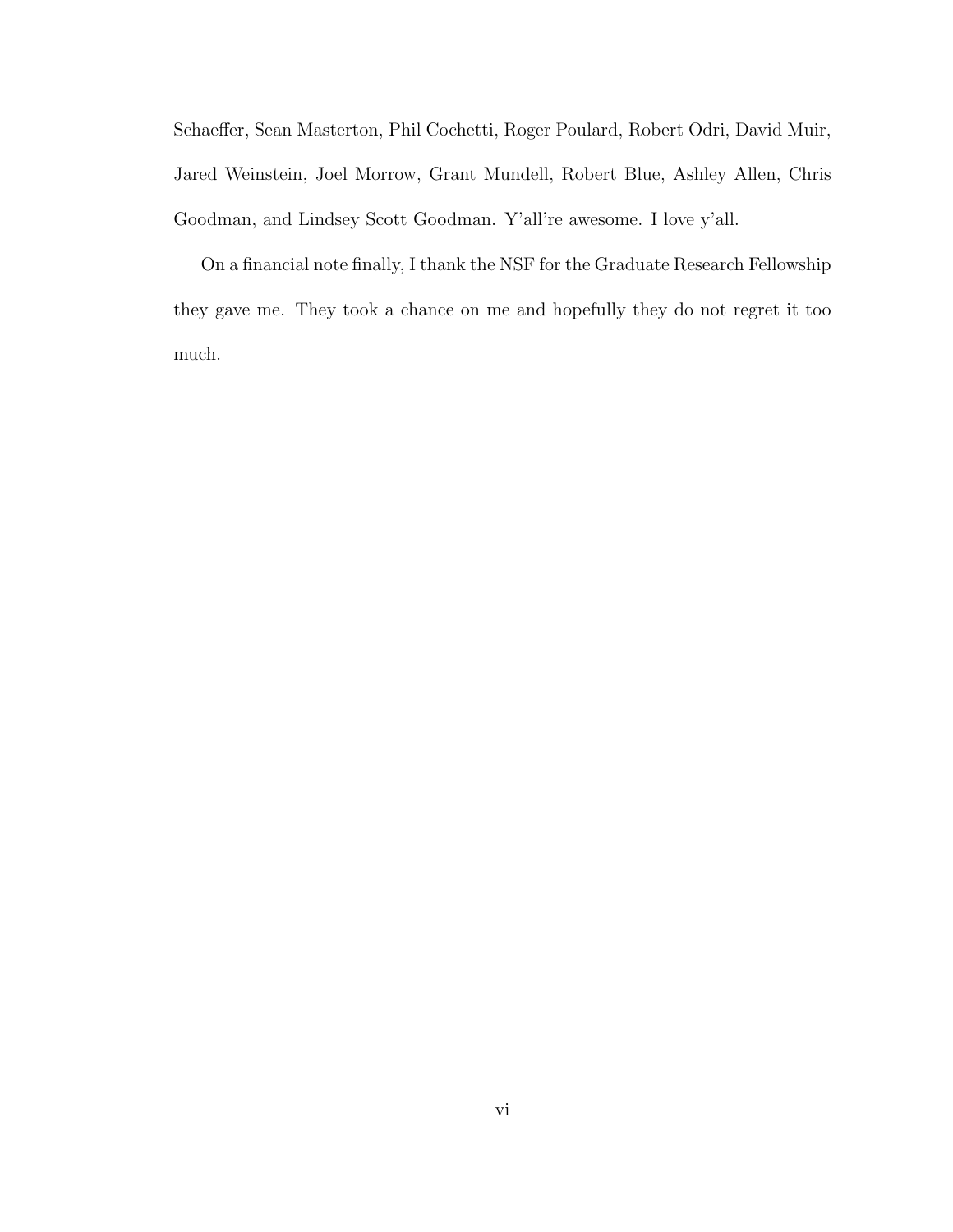#### ABSTRACT

### ON BERGLUND-HÜBSCH-KRAWITZ MIRROR SYMMETRY

#### Tyler L. Kelly

#### Ron Y. Donagi

We provide various suites of results for the Calabi-Yau orbifolds that have Berglund-Hübsch-Krawitz (BHK) mirrors. These Calabi-Yau orbifolds are certain finite symplectic quotients of hypersurfaces in weighted-projective space. First, we will describe their birational geometry using Shioda maps and prove that so-called alternate mirrors are birational. Next, we will compute algebraic invariants of the orbifolds and their crepant resolutions in the case where they are orbifold K3 surfaces, both over the complex numbers and fields of positive characteristic. Finally, we provide a conjectural framework that unifies the toric mirror construction of Batyrev and Borisov with the BHK construction in the context of Kontsevich's Homological Mirror Symmetry Conjecture.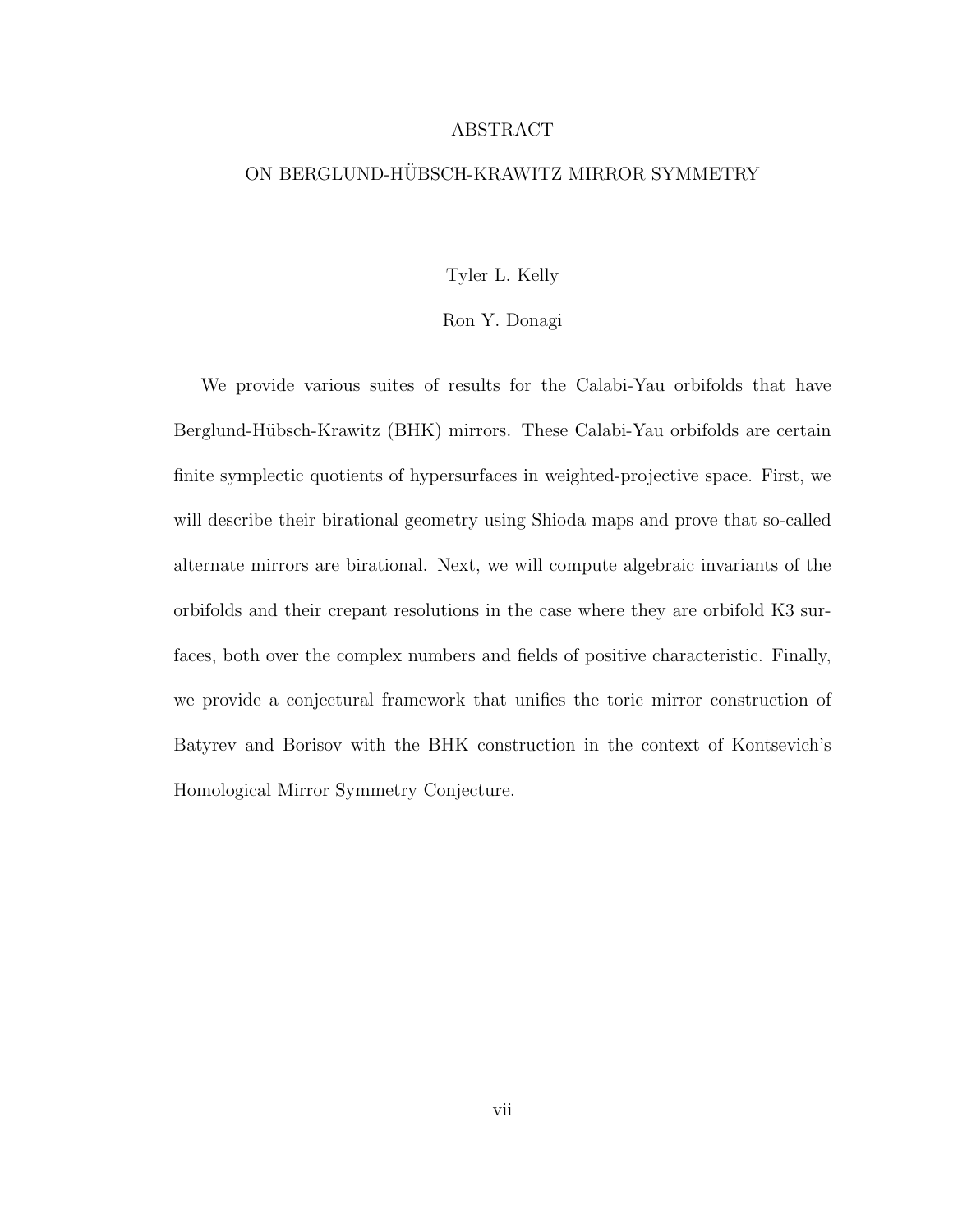# **Contents**

| $\mathbf{1}$   | Introduction      |                                           | $\mathbf{1}$                                        |    |
|----------------|-------------------|-------------------------------------------|-----------------------------------------------------|----|
| $\overline{2}$ | <b>Background</b> |                                           |                                                     | 9  |
|                | 2.1               |                                           |                                                     | 9  |
|                | 2.2               |                                           |                                                     | 11 |
|                |                   | 2.2.1                                     |                                                     | 12 |
|                |                   | 2.2.2                                     |                                                     | 14 |
|                | 2.3               | Berglund-Hübsch-Krawitz Mirror Symmetry   |                                                     | 15 |
|                |                   | 2.3.1                                     | Delsarte Hypersurfaces in Weighted Projective Space | 15 |
|                |                   | 2.3.2                                     | Group of Diagonal Automorphisms                     | 17 |
|                |                   | 2.3.3                                     |                                                     | 20 |
|                |                   | 2.3.4                                     | Classical Mirror Symmetry for BHK Mirrors           | 22 |
|                |                   | 2.3.5                                     | Comparison between Mirror Constructions             | 24 |
| 3              |                   |                                           |                                                     | 27 |
|                |                   | <b>Birational Geometry of BHK Mirrors</b> |                                                     |    |
|                | $3.1\,$           |                                           |                                                     | 27 |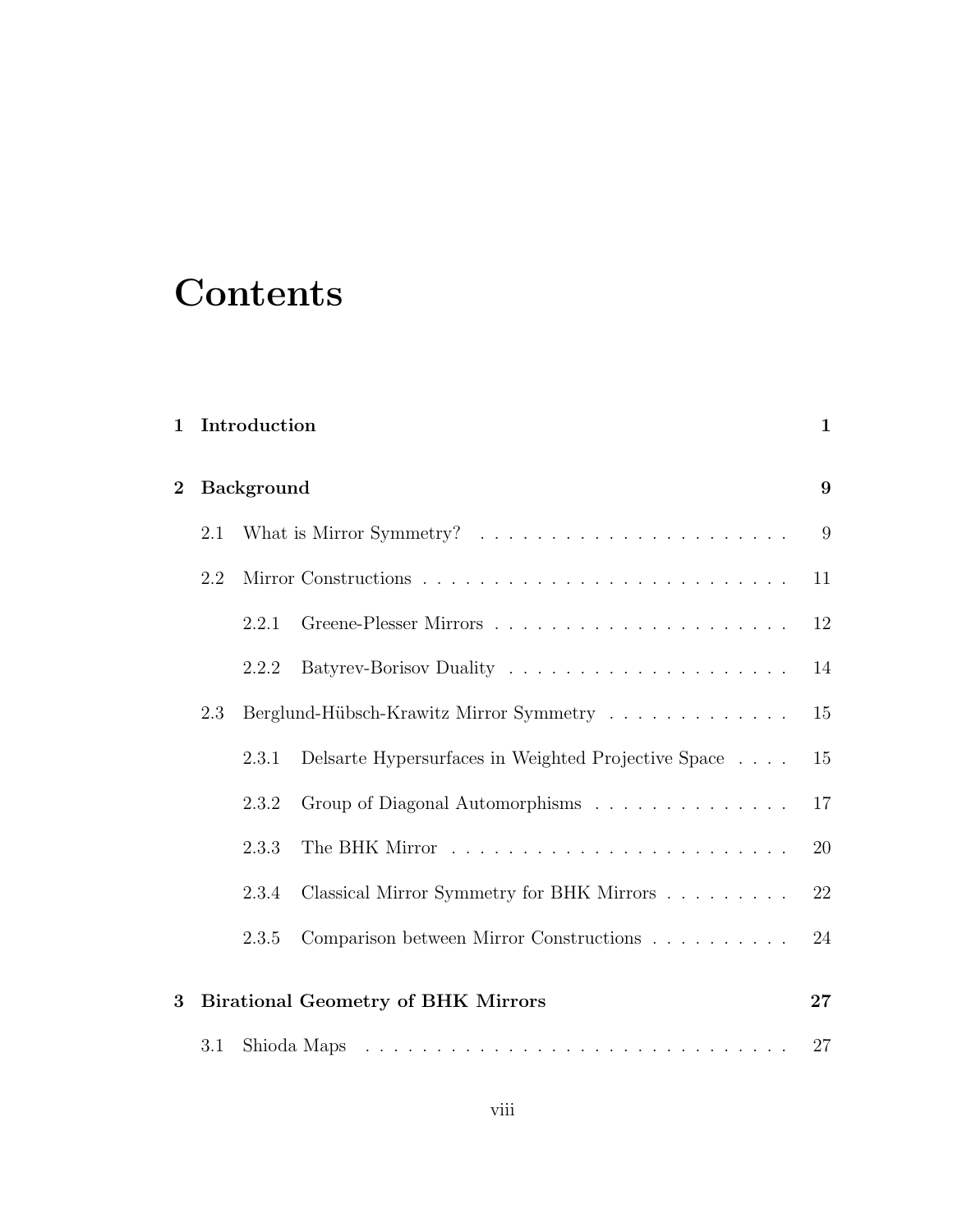|          |       | Reinterpretation of the Dual Group<br>3.1.1               |                                                                                 | 29     |
|----------|-------|-----------------------------------------------------------|---------------------------------------------------------------------------------|--------|
|          | 3.1.2 |                                                           | Birational Geometry of BHK Mirrors                                              | 30     |
|          | 3.2   |                                                           |                                                                                 | 32     |
|          | 3.3   | Example: BHK Mirror 3-folds, Shioda Maps, Chen-Ruan Hodge |                                                                                 |        |
|          |       |                                                           |                                                                                 | 36     |
|          |       | 3.3.1                                                     |                                                                                 | 37     |
|          |       | 3.3.2                                                     | Shioda Maps $\dots \dots \dots \dots \dots \dots \dots \dots \dots \dots \dots$ | 38     |
|          |       | 3.3.3                                                     |                                                                                 | 40     |
| 4        |       |                                                           | On the Picard Ranks of Surfaces of BHK-Type                                     | 45     |
|          | 4.1   |                                                           |                                                                                 | 45     |
|          | 4.2   |                                                           |                                                                                 | 49     |
|          |       | 4.2.1                                                     |                                                                                 | 49     |
|          |       | 4.2.2                                                     |                                                                                 | 51     |
|          |       | 4.2.3                                                     | The Berglund-Hübsch-Krawitz Mirror                                              | $54\,$ |
|          | 4.3   |                                                           | Picard Ranks of Surfaces of BHK-Type                                            | $54\,$ |
|          |       |                                                           | 4.3.1 Hodge Theory on Fermat Surfaces                                           | $55\,$ |
|          |       | 4.3.2                                                     | Picard Ranks of K3 Surfaces of BHK Type                                         | 56     |
|          | 4.4   |                                                           |                                                                                 | 60     |
|          |       |                                                           |                                                                                 |        |
| $\bf{5}$ |       | Toric reformulations of BHK Mirrors                       |                                                                                 | 68     |
|          | 5.1   |                                                           |                                                                                 | 68     |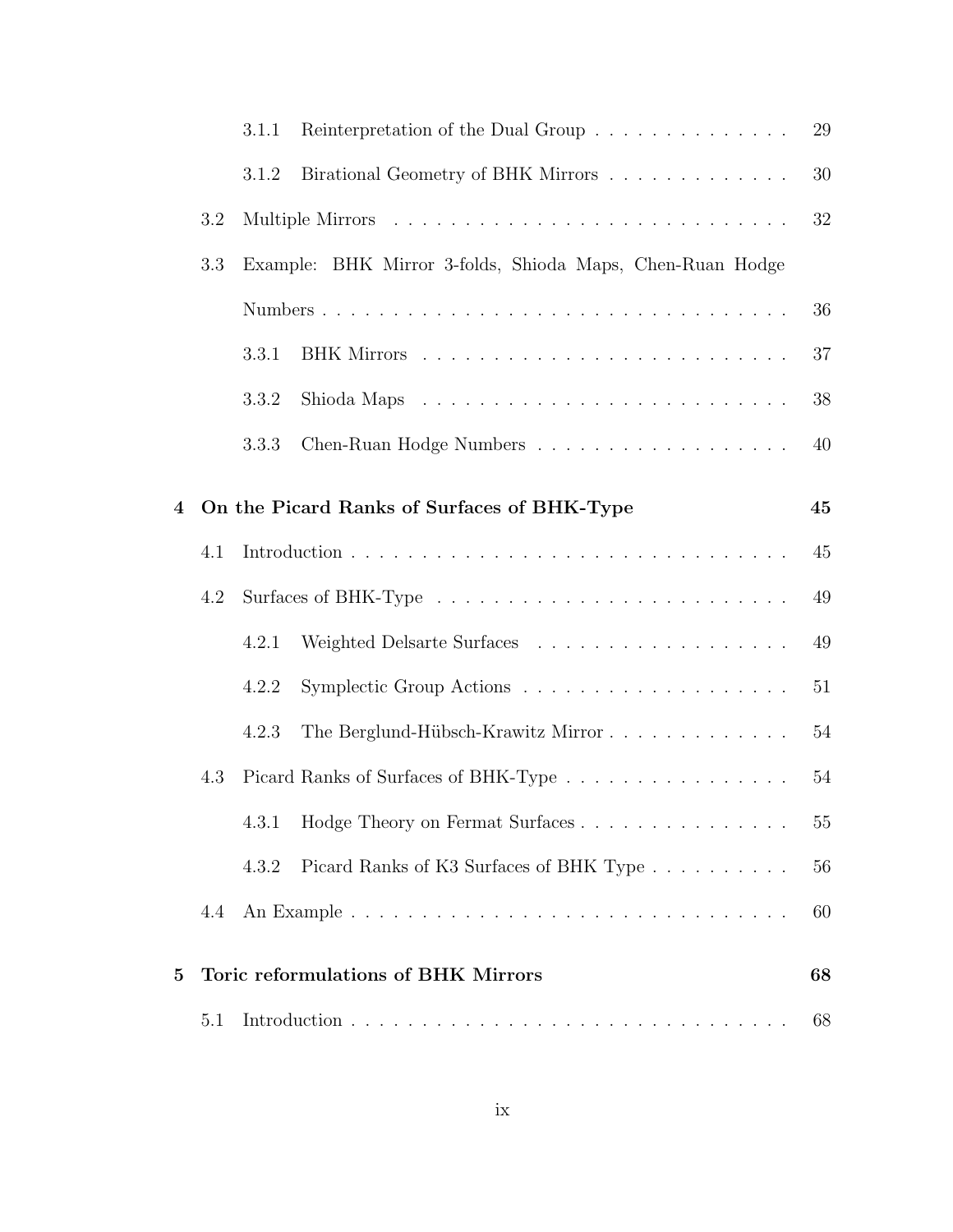| 5.2 | Dual Gorenstein Cones and the Unification Framework<br>69           |                                                                  |     |
|-----|---------------------------------------------------------------------|------------------------------------------------------------------|-----|
|     | 5.2.1                                                               | Notation and the Geometry of Dual Convex Cones                   | 69  |
|     | 5.2.2                                                               | Gorenstein Cones and their Splittings                            | 73  |
|     | 5.2.3                                                               | Cone Closures and Vector Bundles                                 | 75  |
| 5.3 |                                                                     |                                                                  | 81  |
|     | 5.3.1                                                               |                                                                  | 81  |
|     | 5.3.2                                                               | The case of normal fans to reflexive polytopes $\dots \dots$     | 84  |
| 5.4 |                                                                     |                                                                  | 86  |
|     | 5.4.1                                                               | Toric Vector Bundles and Gorenstein Cones $\ldots \ldots \ldots$ | 86  |
|     | 5.4.2                                                               | Nef Partitions and Batyrev-Borisov Duality                       | 90  |
| 5.5 | Berglund-Hübsch Duality                                             |                                                                  | 92  |
| 5.6 | Examples of higher index Gorenstein cones with respect to Berglund- |                                                                  |     |
|     | 96                                                                  |                                                                  |     |
|     | 5.6.1                                                               |                                                                  | 96  |
|     | 5.6.2                                                               |                                                                  | 99  |
|     | 5.6.3                                                               |                                                                  | 101 |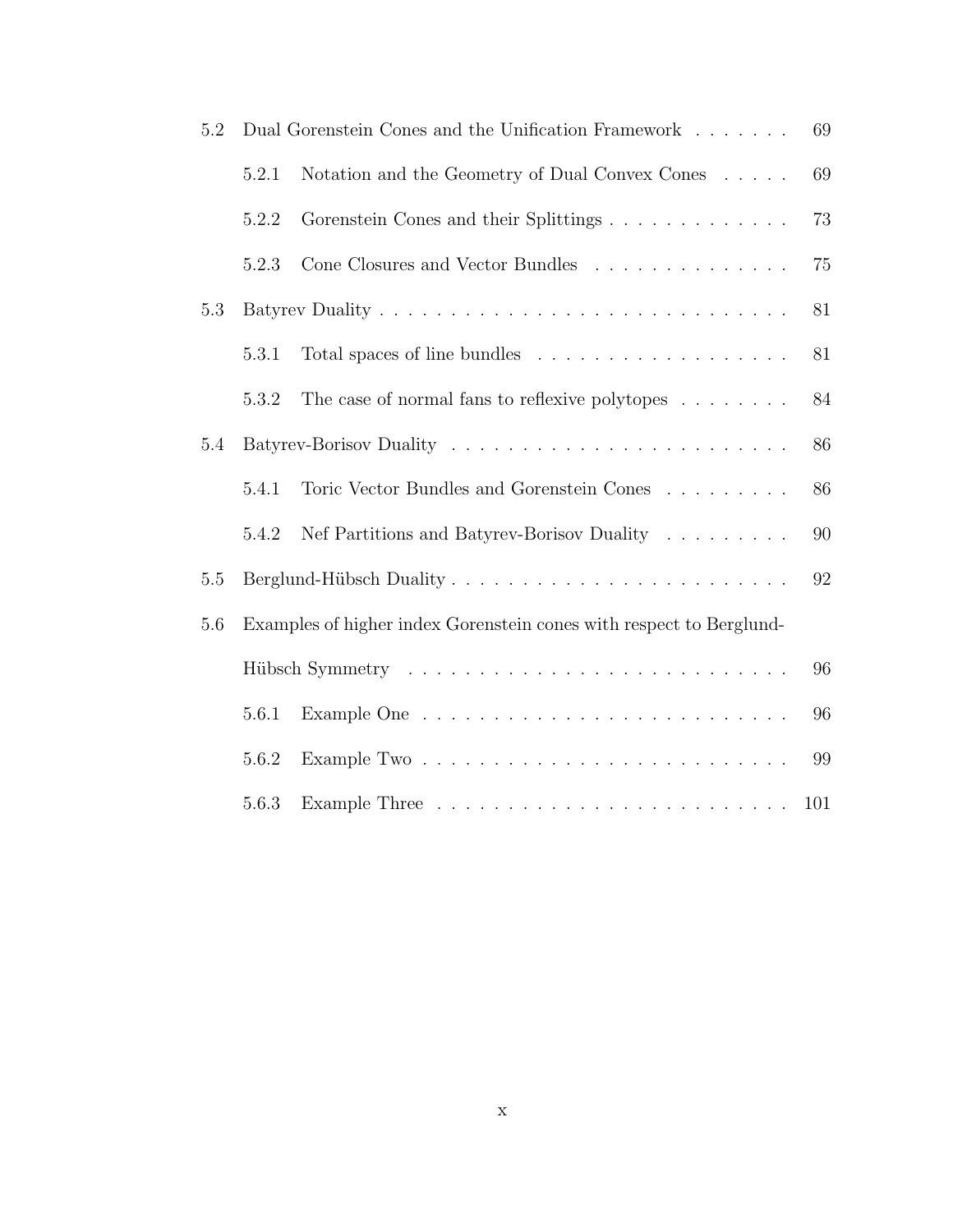## Chapter 1

## Introduction

The mirror symmetry conjecture predicts that for a Calabi-Yau variety,  $M$ , there exists another Calabi-Yau variety, W, so that various geometric and physical data is exchanged between  $M$  and  $W$ . A classical relationship found between so-called mirror pairs is that on the level of cohomology

$$
H^{p,q}(M,\mathbb{C}) \cong H^{N-p,q}(W,\mathbb{C}),
$$

provided that both Calabi-Yau varieties  $M$  and  $W$  are  $N$ -dimensional. Suppose  $F_A$ is a polynomial,

$$
F_A = \sum_{i=0}^{n} \prod_{j=0}^{n} x_j^{a_{ij}},
$$
\n(1.0.1)

where  $a_{ij} \in \mathbb{N}$ , so that there exist positive integers  $q_j$  and d so that  $\sum_j a_{ij}q_j = d$  for all  $i$  ( i.e.,  $F_A$  is quasihomogeneous). The polynomial  $F_A$  cuts out a hypersurface  $X_A := Z(F_A) \subset W\mathbb{P}^n(q_0,\ldots,q_n)$  of dimension  $N = n - 1$ . Further assume that this hypersurface is a quasi-smooth Calabi-Yau variety (the Calabi-Yau condition is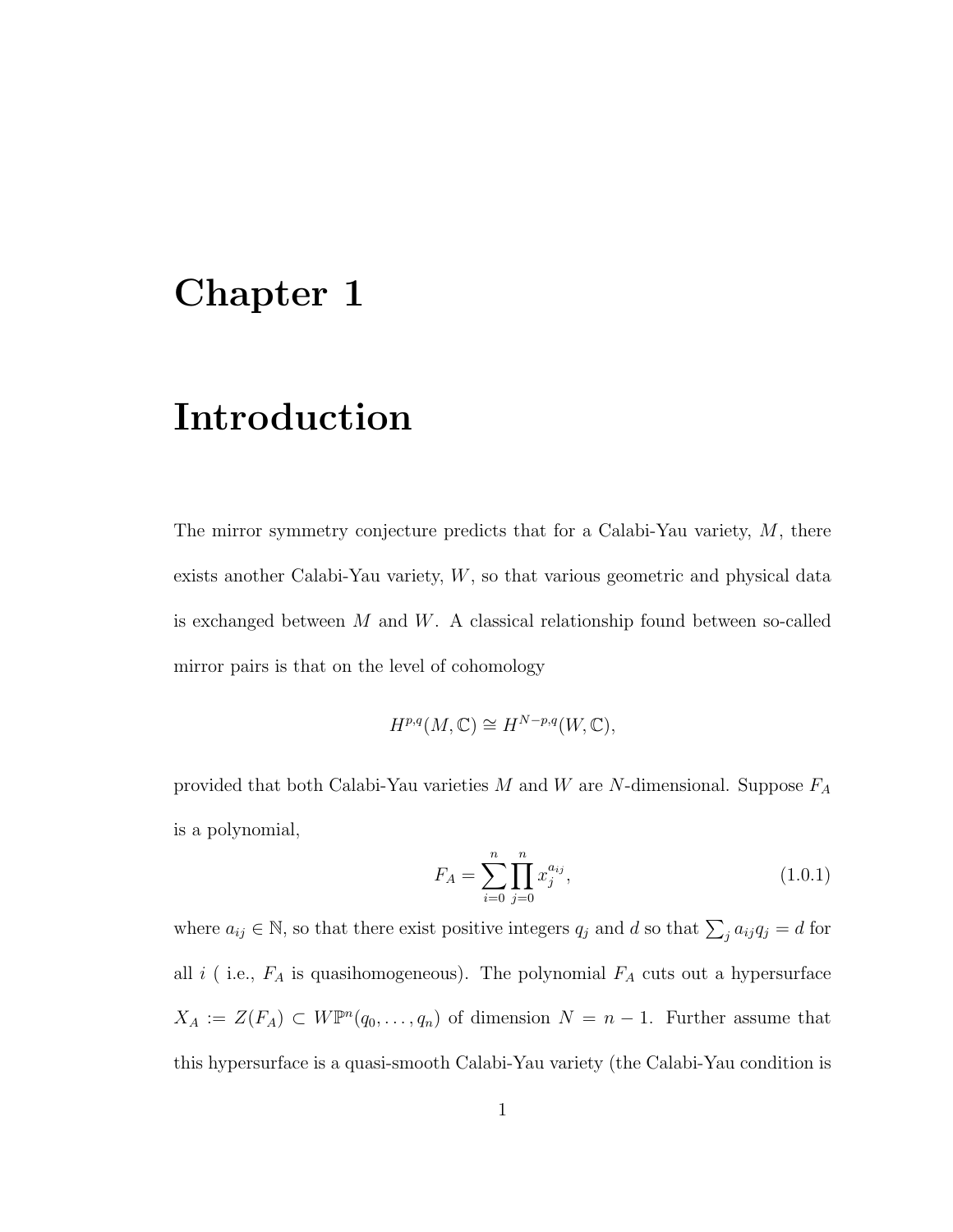equivalent to  $\sum_i q_i = d$  and see Subsection 2.3.1 for details about the quasismooth condition). Greene and Plesser proposed a mirror to  $X_A$  when the polynomial  $F_A$ was Fermat [26]. Their proposed mirror for the hypersurface  $X_A$  was a quotient of  $X_A$  by all its phase symmetries of  $X_A$  leaving the cohomology  $H^{n,0}(X_A)$  invariant. The problem was that their proposal does not work well for the case when  $X_A$  was not a Fermat hypersurface. Berglund and Hübsch proposed that the mirror of the hypersurface  $X_A$  should relate to a hypersurface  $X_{A<sup>T</sup>}$  cut out by

$$
F_{A^T} = \sum_{i=0}^{n} \prod_{j=0}^{n} x_j^{a_{ji}}.
$$
 (1.0.2)

The hypersurface  $X_{A^T}$  sits inside a different weighted-projective 4-space, denoted  $W\mathbb{P}^{n}(r_{0},...,r_{n})$ . Berglund and Hübsch proposed that the mirror of  $X_{A}$  should be a quotient of this new hypersurface  $X_{A^T}$  by a suitable subgroup P of the phase symmetries. In several examples, they showed that  $X_A$  and  $X_{A}T/P$  satisfy the classical mirror symmetry relation in that

$$
h^{p,q}(X_A,\mathbb{C}) = h^{n-1-p,q}(X_{A^T}/P,\mathbb{C}).
$$

This proposal fell out of favor when Batyrev and Borisov developed the powerful toric approach (see [3], [4], and [5]). In the 2000s, Krawitz revived Berglund and Hübsch's proposal by giving a rigorous mathematical description of their mirror and proving a mirror symmetry theorem on the level of Frobenius algebra structures [33].

Krawitz also generalized the Berglund-Hübsch mirror proposal by introducing the notion of a dual group: We start with a polynomial  $F_A$ . Consider the group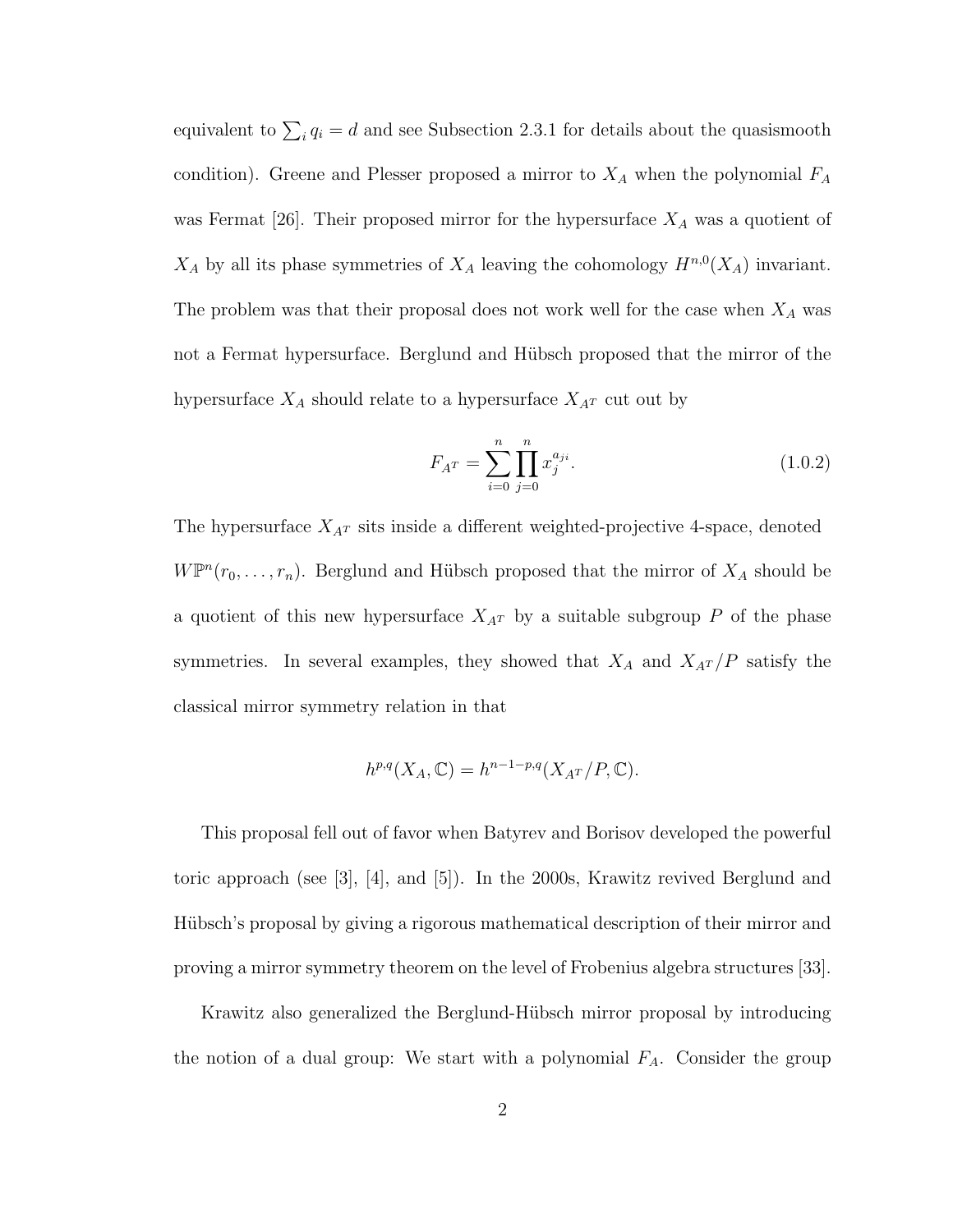$SL(F_A)$  of phase symmetries of  $F_A$  leaving  $H^{n,0}(X_A)$  invariant. Define the subgroup  $J_{F_A}$  of  $SL(F_A)$  to be the group consisting of the phase symmetries induced by the  $\mathbb{C}^*$  action on weighted-projective space (so that all elements of  $J_{FA}$  act trivially on the weighted-projective space). Take the group G to be some subgroup of  $SL(F_A)$ containing  $J_{F_A}$ , i.e.,  $J_{F_A} \subseteq G \subseteq SL(F_A)$ . We obtain a Calabi-Yau orbifold  $Z_{A,G} :=$  $X_A/\tilde{G}$  where  $\tilde{G} := G/J_{F_A}$ . Consider the analogous groups  $SL(F_{A^T})$  and  $J_{F_{A^T}}$  for the polynomial  $F_{A^T}$ . Krawitz defined the dual group  $G^T$  relative to G so that  $J_{F_{A}T} \subseteq G^{T} \subseteq SL(F_{A}T)$ . For precise definitions of these groups, we direct the reader to Section 2.3. Take the quotient  $\tilde{G}^T := G^T/J_{F_AT}$ . The Berglund-Hübsch-Krawitz mirror to the orbifold  $Z_{A,G}$  is the orbifold  $Z_{A^T,G^T} := X_{A^T}/\tilde{G}^T$ . Chiodo and Ruan proved the classical mirror symmetry statement for the mirror pair  $Z_{A,G}$  and  $Z_{A<sup>T</sup>,G<sup>T</sup>}$ is satisfied on the level of Chen-Ruan cohomology [16]:

$$
H_{\text{CR}}^{p,q}(Z_{A,G}, \mathbb{C}) \cong H_{\text{CR}}^{n-1-p,q}(Z_{A^T,G^T}, \mathbb{C}).
$$
\n(1.0.3)

This dissertation is a suite of projects discussing Berglund-H¨ubsch-Krawitz mirrors.

Chapter 2 provides the background about the field, starting with a short exposition on the field of mirror symmetry and mirror constructions, then moving to describing Berglund-Hübsch-Krawitz (BHK) Mirror Symmetry in detail. The chapter finishes with a discussion comparing BHK mirror mirrors with Batyrev-Borisov mirrors.

Chapter 3 discusses the birational geometry of BHK Mirrors. A feature of BHK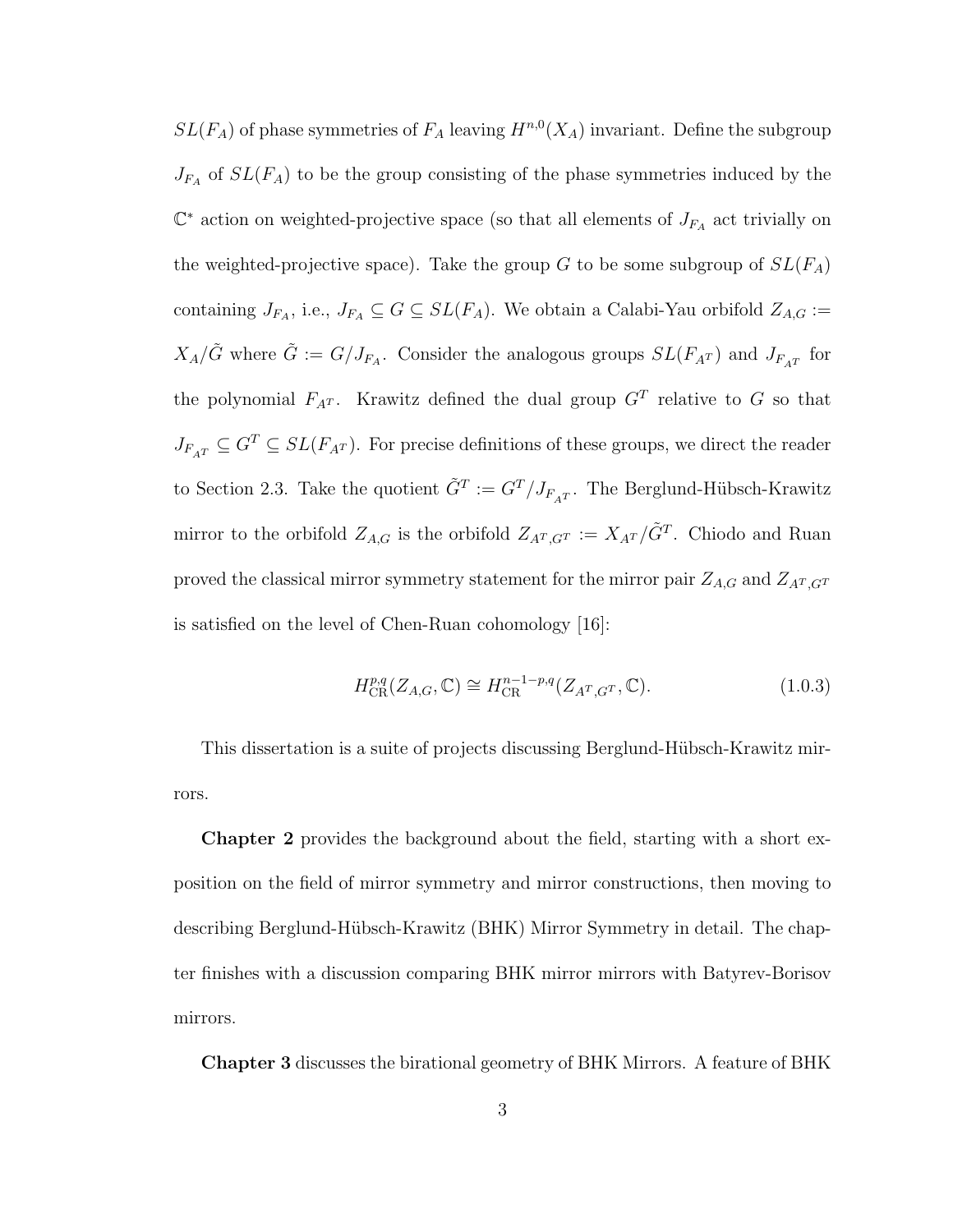mirror symmetry is that it proposes possibly distinct mirrors of isolated points of the family in the Calabi-Yau moduli space–not mirrors of families like the work of Batyrev and Borisov. These BHK mirrors of the isolated points may not live in the same family. Suppose one starts with two quasihomogeneous potentials  $F_A$  and  $F_{A'}$ 

$$
F_A = \sum_{i=0}^{n} \prod_{j=0}^{n} x_j^{a_{ij}}; \qquad F_{A'} = \sum_{i=0}^{n} \prod_{j=0}^{n} x_j^{a'_{ij}}.
$$
 (1.0.4)

Assume that there exist positive integers  $q_i, q'_i$  so that

$$
X_A = Z(F_A) \subseteq W\mathbb{P}^n(q_0, \dots, q_n);
$$
  
\n
$$
X_{A'} = Z(F_{A'}) \subseteq W\mathbb{P}^n(q'_0, \dots, q'_n)
$$
\n(1.0.5)

and that  $X_A$  and  $X_{A'}$  are Calabi-Yau. Take G and G' to be subgroups of the group of phase symmetries that leave the respective cohomologies  $H^{n,0}(X_A,\mathbb{C})$  and  $H^{n,0}(X_{A},\mathbb{C})$  to be invariant. We obtain two Calabi-Yau orbifolds  $Z_{A,G}$  and  $Z_{A',G'}$ . One can find examples  $Z_{A,G}$  and  $Z_{A',G'}$  in the same family where their BHK mirrors  $Z_{A^T,G^T}$  and  $Z_{(A')^T,(G')^T}$  will be quotients of hypersurfaces in different weightedprojective spaces. See Section 3.3 for an explicit example.

Since the mirrors proposed by BHK and Batyrev-Borisov mirror symmetry are different, we ask the question of how we can relate them. Iritani suggested to look at the birational geometry of the mirrors  $Z_{A^T,G^T}$  and  $Z_{(A')^T,(G')^T}$ . In this paper, we prove the following theorem.

**Theorem 1.0.1.** Let  $Z_{A,G}$  and  $Z_{A',G'}$  be Calabi-Yau orbifolds as above. If the groups G and G' are equal, then the BHK mirrors  $Z_{A^T,G^T}$  and  $Z_{(A')^T,(G')^T}$  of these orbifolds are birational.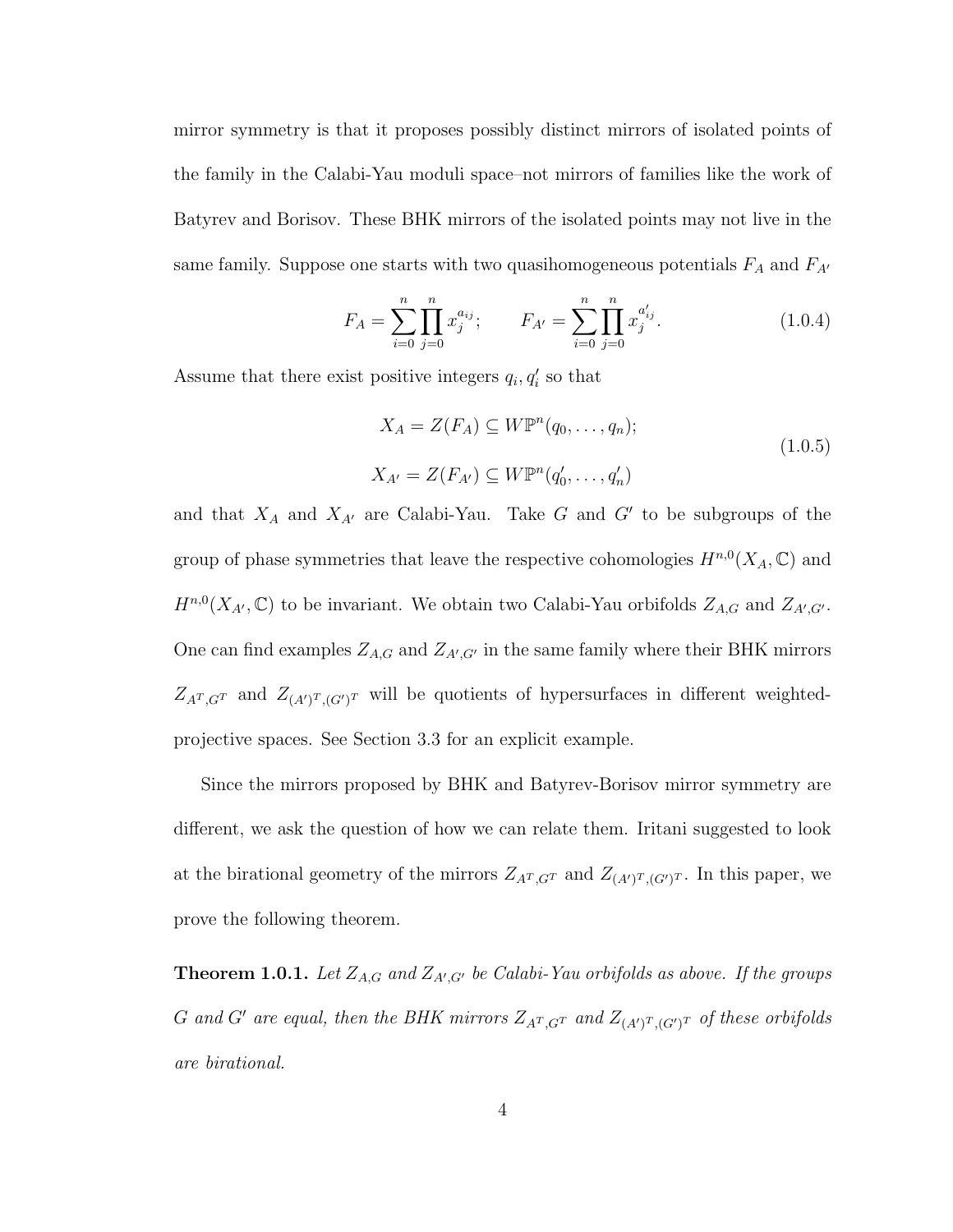In dimension 3, one then has that the BHK mirrors  $Z_{A^T,G^T}$  and  $Z_{(A')^T,(G')^T}$  are derived equivalent, due to a theorem of Bridgeland. A key technical idea for proving Theorem 1.0.1 is using Shioda maps. Originally, Shioda used these maps to compute Picard numbers of Delsarte surfaces in [38]. These maps entered the multiple mirror literature in [10] where they were generalized and then used to investigate Picard-Fuchs equations of different pencils of quintics in  $\mathbb{P}^4$ . The Shioda maps were then further generalized to look at GKZ hypergeometric systems for certain families of Calabi-Yau varieties in weighted-projective space in [9]. This chapter provides a concrete description of how Shioda maps relate to BHK mirror symmetry than the previous two papers, and explains the groups used in the theorems of [10] and [9] in the context of BHK mirrors. The chapter ends with an explicit example that shows explicitly a full example where the Calabi-Yau orbifolds  $Z_{A^T,G^T}$  and  $Z_{(A')^T,(G')^T}$  are birational and the Chen-Ruan cohomology decomposes in different ways.

Chapter 4 focuses on studying BHK mirror surfaces. In this section, we specialize to surfaces while dropping the condition that we work over the complex numbers to working over an algebraically closed field. There has been recent work of Artebani, Boissière and Sarti that tries to unify the BHK mirror story with Dolgachev-Voisin mirror symmetry in the case where the hypersurface  $X_A$  is a double cover of  $\mathbb{P}^2$  [1]. Their work has been extended by Comparin, Lyons, Priddis, and Suggs to prime covers of  $\mathbb{P}^2$  [18]. In this corpus of work, the authors focus on proving that the Picard groups of the K3 surfaces  $Z_{A,G}$  and  $Z_{A<sup>T</sup>,G<sup>T</sup>}$  have polarizations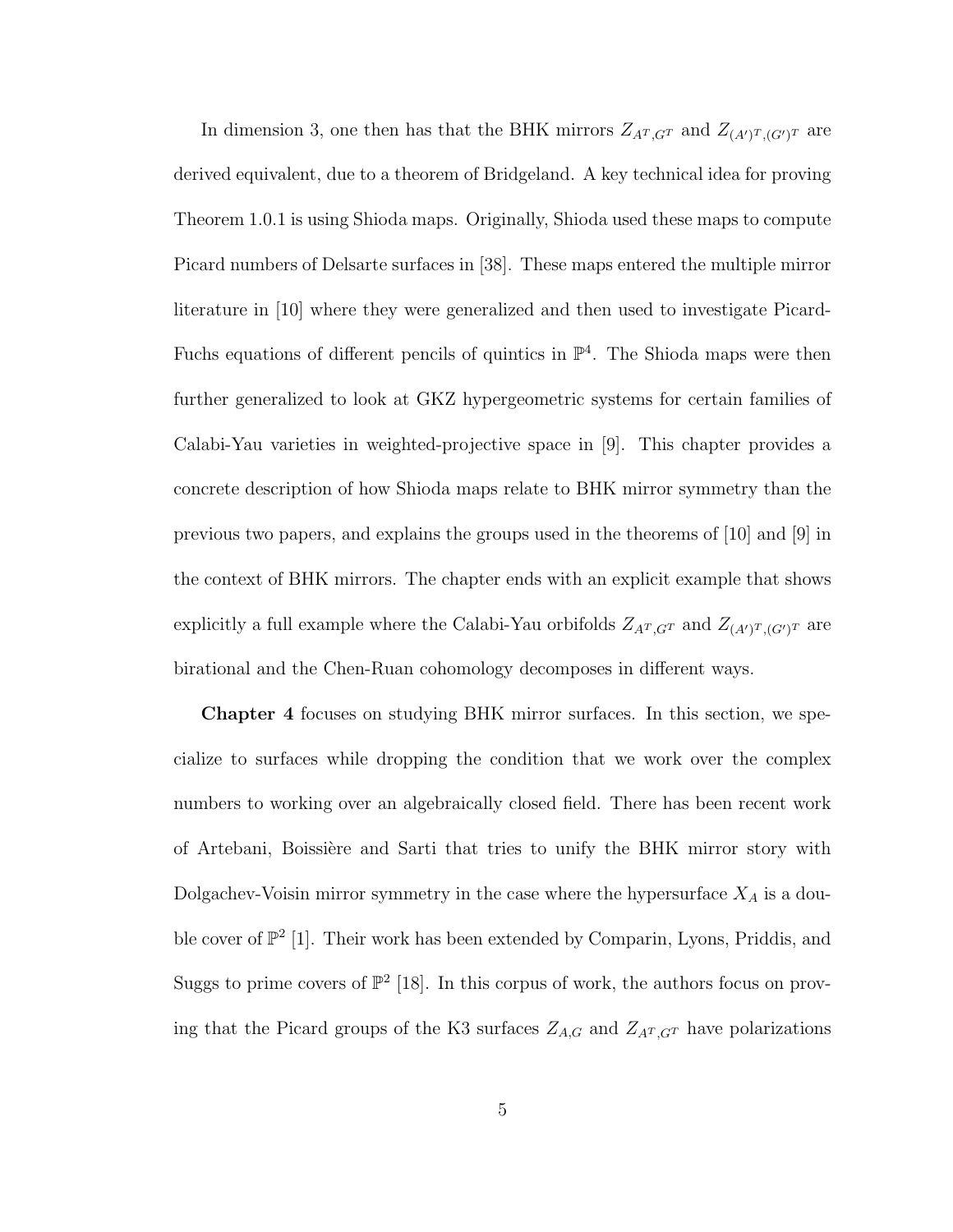by so-called mirror lattices. In particular, these lattices embed into the subgroup of the Picard groups of the BHK mirrors that are invariant under the non-symplectic automorphism induced on the K3 surface due to the fact of it being a prime cover of  $\mathbb{P}^2$ . The fact that it is a prime cover of  $\mathbb{P}^2$  requires that the polynomial be of the form

$$
F_A := x_0^{a_{00}} + \sum_{i=1}^n \prod_{j=1}^n x_j^{a_{ij}}, \qquad (1.0.6)
$$

where  $a_{00}$  is a prime number.

In this paper, we drop this hypothesis and investigate the Picard ranks. The key tools that we use are Shioda maps and information about the middle cohomology of Fermat varieties. We use a Shioda map to relate each surface of BHK-type birationally to a quotient of a higher degree Fermat hypersurface in projective space by a finite group  $H$ . We then describe the  $H$ -invariant part of the transcendental lattice of the Fermat hypersurface, which gives us the rank of the transcendental lattice of the surface of BHK type, i.e., the Lefschetz number. Recall that for an algebraic surface X, the Lefschetz number  $\lambda(X)$  is defined to be

$$
\lambda(X) := b_2(X) - \rho(X). \tag{1.0.7}
$$

Take BHK mirrors surfaces  $Z_{A,G}$  and  $Z_{A^T,G^T}$  as above over a field of characteristic p. Take d to be a positive integer so that the matrix  $dA^{-1}$  has only integer entries. Let  $\mathfrak{I}_d(p)$  be the subset of symmetries on a degree d Fermat hypersurface  $X_d$  that correspond to elements in the transcendental lattice of  $X_d$  tensored with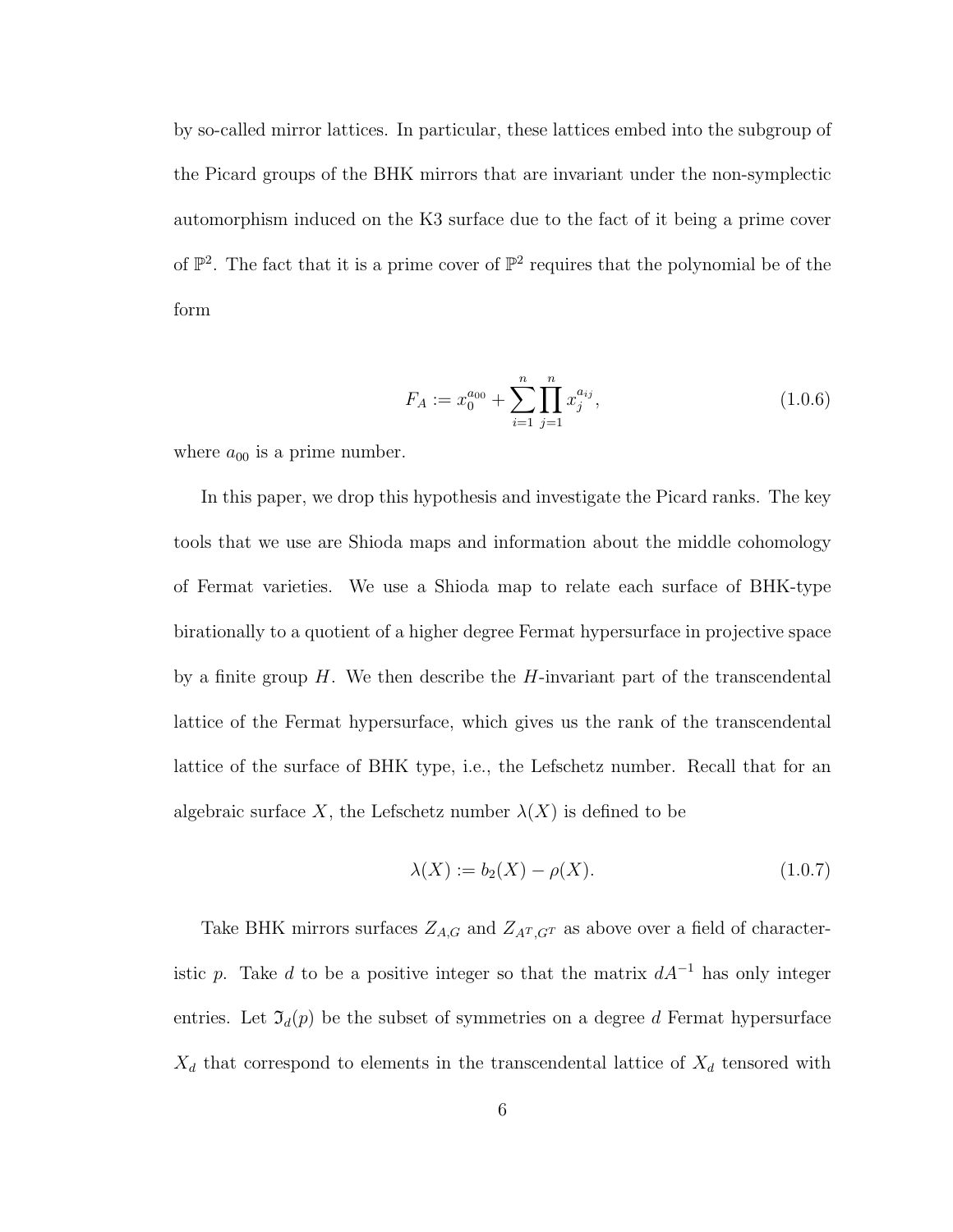Q,  $T^n(X_d)$  (See Section 4.3.1 for an explicit description of  $\mathfrak{I}_d(p)$  that is very computable). We remark that the subset  $\mathfrak{I}_d(p)$  depends on the characteristic p of the field k. We then describe the rank of the Picard group. In particular, we prove the following theorem:

**Theorem 1.0.2.** The Lefschetz numbers of the BHK mirrors  $Z_{A,G}$  and  $Z_{A<sup>T</sup>,G<sup>T</sup>}$  are:

$$
\lambda(Z_{A,G}) = #(\mathfrak{I}_d(p) \cap G^T) \text{ and}
$$
  

$$
\lambda(Z_{A^T,G^T}) = #(\mathfrak{I}_d(p) \cap G).
$$
 (1.0.8)

The surprise is that the dual group  $G<sup>T</sup>$  associated to the BHK Mirror  $Z_{A<sup>T</sup>,G<sup>T</sup>}$ actually plays a role in the computation of the Lefschetz number of the original K3 orbifold  $Z_{A,G}$ . We can see explicitly a nice correspondence between the mirrors in this fashion. This theorem has the following corollary:

**Corollary 1.0.3.** The Picard ranks of the BHK mirrors  $Z_{A,G}$  and  $Z_{A<sup>T</sup>,G<sup>T</sup>}$  are:

$$
\rho(Z_{A,G}) = 22 - #(\Im_d(p) \cap G^T) \text{ and}
$$
  
\n
$$
\rho(Z_{A^T,G^T}) = 22 - #(\Im_d(p) \cap G).
$$
\n(1.0.9)

An added quick corollary is a lower bound on the Picard number of a BHK mirror is by the order of dual group  $G<sup>T</sup>$ . Also, a great benefit to this is that the Picard number of each BHK mirror surface is now computable, once one chooses over which field one works. We end the chapter with an example where we compute the Picard ranks of a BHK mirror pair over various fields and see that there are examples of primes  $p$  where either one, both or neither of the surfaces  $Z_{A,G}$  and  $Z_{A^T,G^T}$  are supersingular (i.e., have Picard rank 22).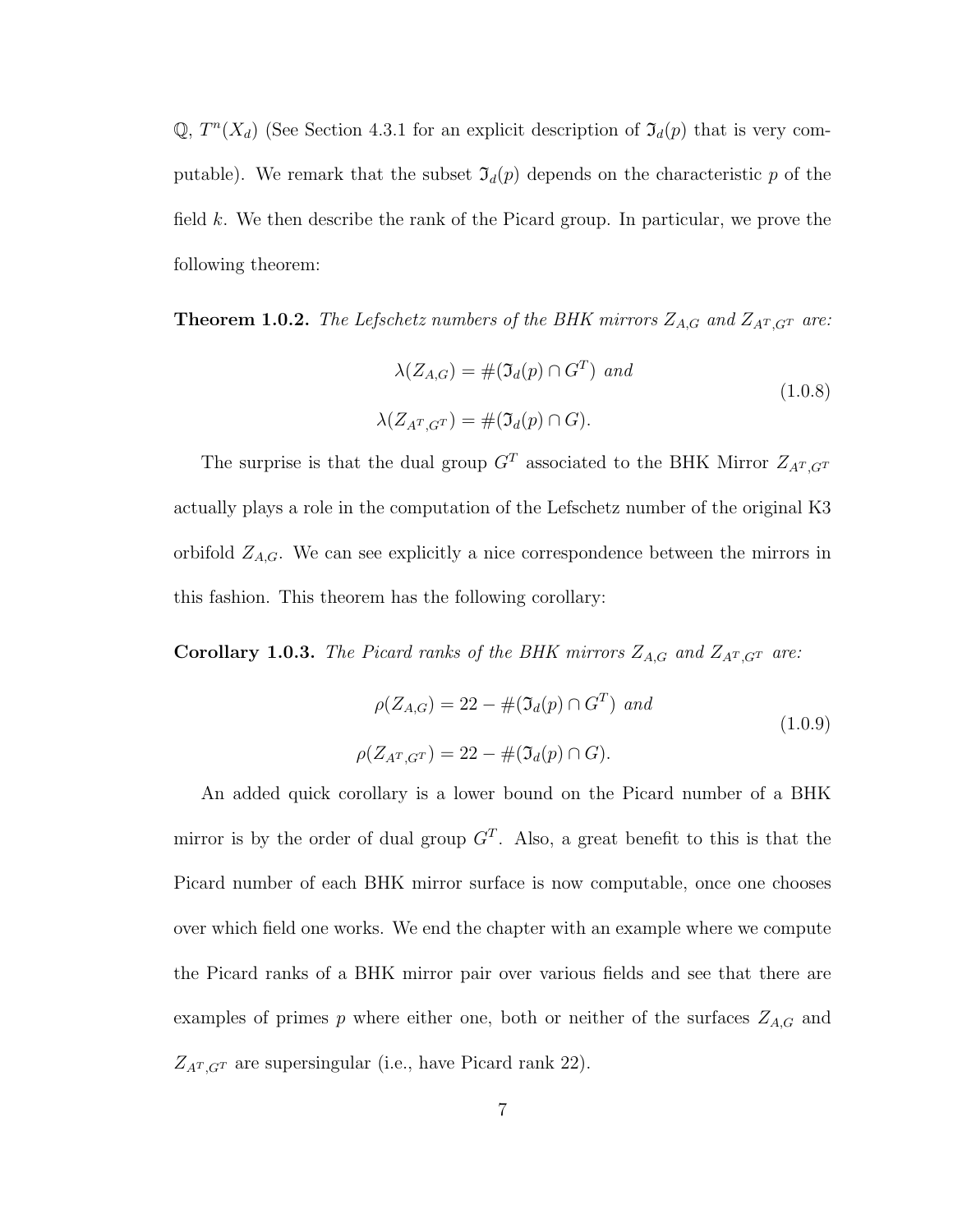Chapter 5 focuses on a toric reinterpretation of BHK mirror symmetry. We focus on looking at how reinterpreting BHK mirror symmetry into a toric language immediately lends to generalizations of it. We explore various examples that are immediately in the framework from doing an intuitive toric translation of the mirror formulation. Two works-in-progress, one with C. Siegel and one with C. F. Doran and D. Favero will solidify this framework over the next few years.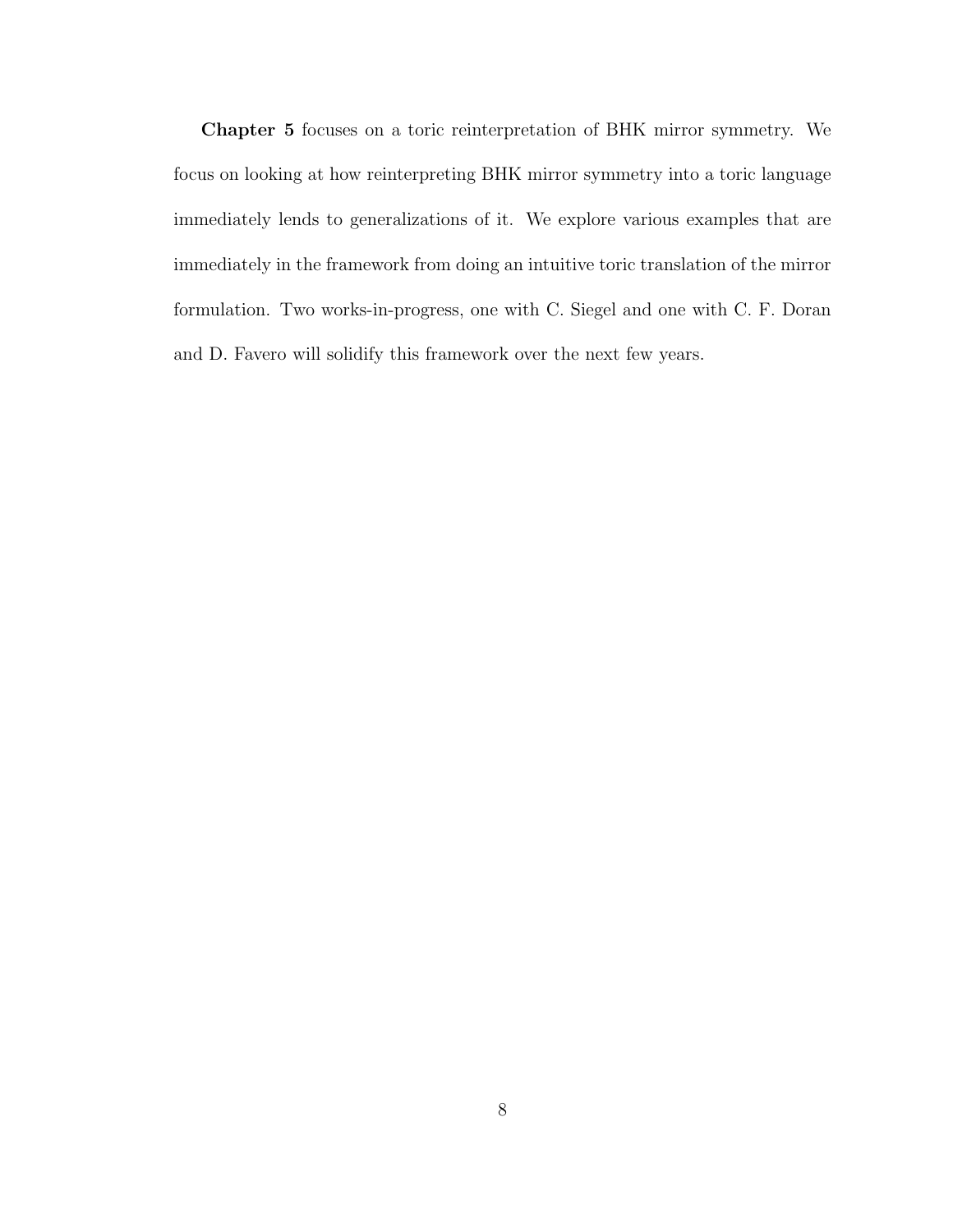## Chapter 2

## Background

### 2.1 What is Mirror Symmetry?

The field of mirror symmetry has been a focal point in the last twenty years of interaction between geometry and physics. Mirror symmetry first started as a duality amongst two different (2,2) superconformal field theories (SCFT) and then provided a conjectural framework for two Calabi-Yau varieties M and W to interchange various geometric and physical data. Consider a Calabi-Yau threefold M. When one looks at a local neighborhood of the Calabi-Yau moduli space near M, one views the moduli space as a product of the moduli space of complex structure  $\mathcal{M}_{\text{c-x}}(X)$ and the moduli space of Kähler structure  $\mathcal{M}_K(X)$ . The original mirror symmetry intuition comes from the fact that there is a choice in the gauge group for the  $(2,2)$ SCFT, which manifests in a prediction that there exists a Calabi-Yau threefold W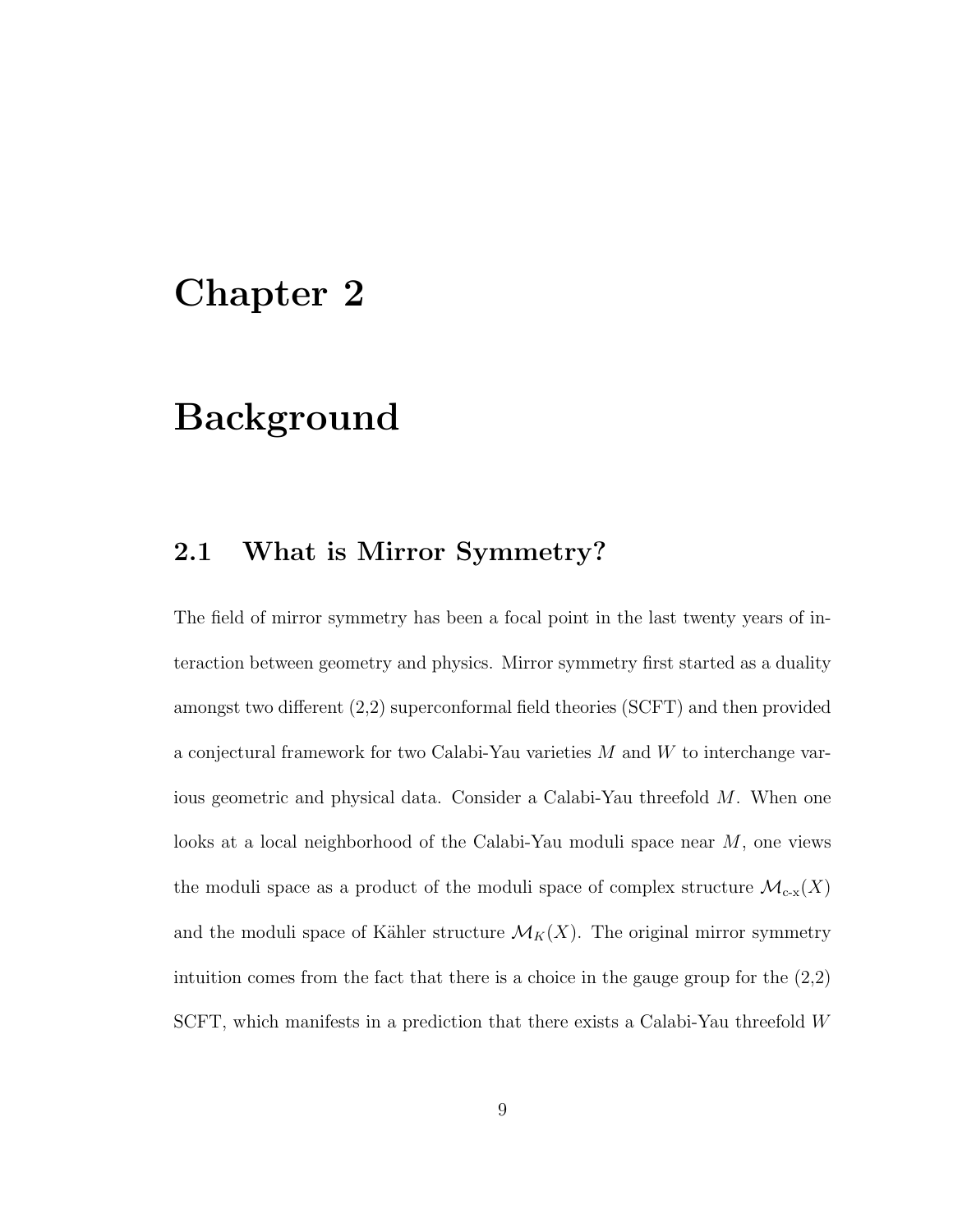

Figure 2.1:  $(2,2)$  Mirror Symmetry for M and its mirror W

so that  $\mathcal{M}_{c-x}(Y)$  corresponds to  $\mathcal{M}_K(X)$  and  $\mathcal{M}_K(Y)$  corresponds to  $\mathcal{M}_{c-x}(X)$ :

On the level of cohomology, for two Calabi-Yau threefolds  $M$  and  $W$ , this picture means that their Hodge diamonds 'flip', i.e., there is an isomorphism among cohomology groups

$$
H^p(M, \Omega_M^q) \cong H^{3-p}(W, \Omega_W^q),
$$

where  $\Omega_M$  and  $\Omega_W$  are the cotangent bundles of M and W, respectively. Generalizing this framework, mirror symmetry predicts that, given an  $n$ -dimensional Calabi-Yau varieties  $M$ , there exists another  $W$  so that their Hodge diamonds 'flip' and one has:

$$
H^p(M, \Omega^q_M) \cong H^{n-p}(W, \Omega^q_W).
$$

Such a relationship as above is itself surprising and exciting when it was first introduced in 1989 by Greene and Plesser in [26]. In the early 1990s, the celebrated work of Candelas, de la Ossa, Green, and Parkes [13] went further to observe that the variation of Hodge structure of a family of Calabi-Yau varieties, the quintic mirror family, provided valuable data about the enumerative geometry of the quintic threefold. Since then, many deep connections between mirror families have been observed.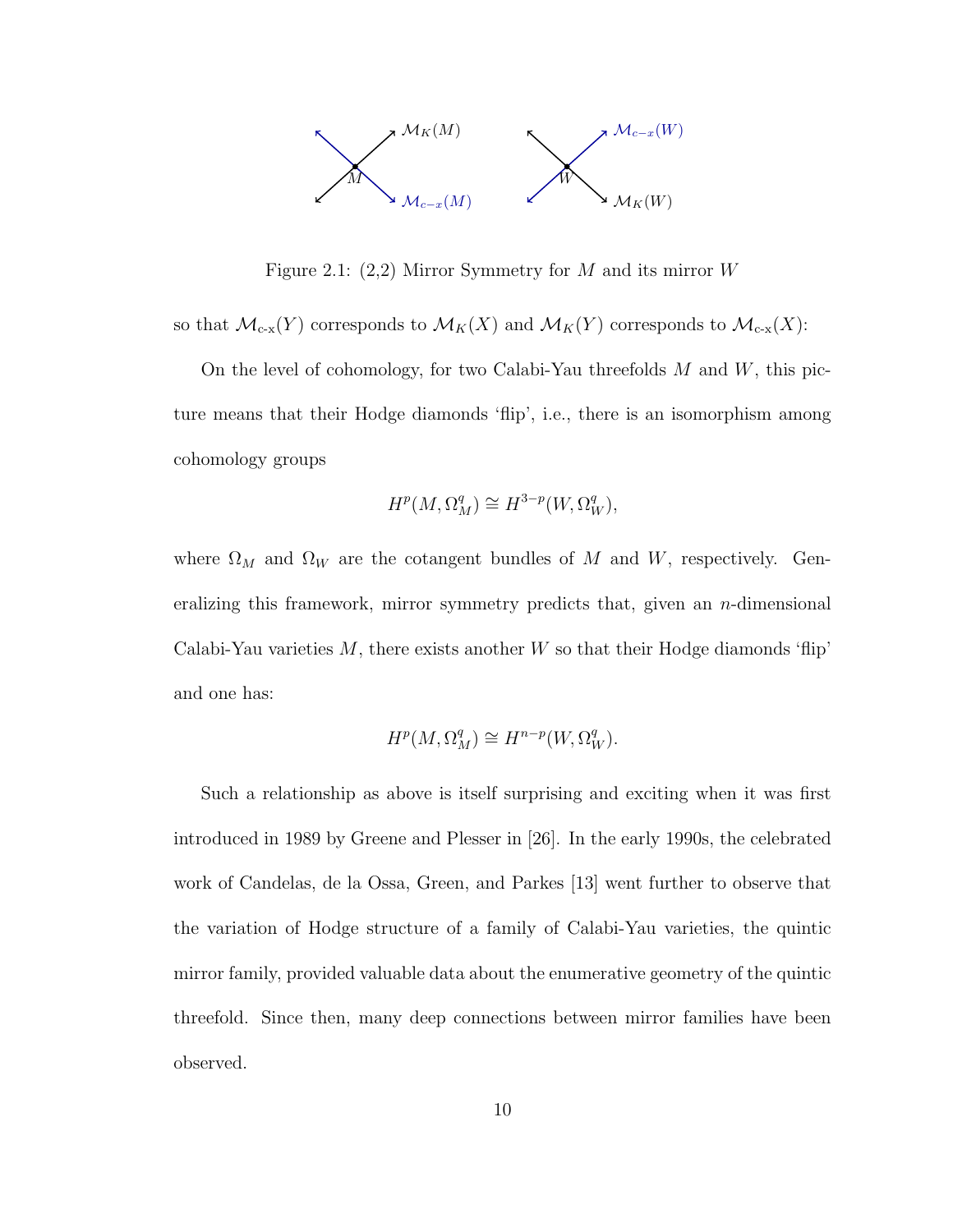In his 1994 ICM plenary lecture, Kontsevich introduced the notion of Homological Mirror Symmetry, a conjectural formulation that mirror symmetry categorically exchanges the symplectic data of M with the complex geometry of W. In [32], Kontevich proposed the following equivalence. Take  $(M, \omega)$  to be a 2n-dimensional symplectic manifold with vanishing first Chern class  $c_1(M) = 0$  and W to be a dual n-dimensional complex algebraic manifold.

Conjecture 2.1.1 (Kontevich's Homological Mirror Conjecture as stated in [32]). The derived category constructed from the Fukaya category  $F(V)$  (or a suitably enlarged one) is equivalent to the derived category of coherent sheaves on a complex algebraic variety W.

Over the past twenty years, there has been very promising work on proving this conjecture and many refinements of this conjecture have been stated. For example, Sheridan recently proved Homological Mirror Symmetry for Calabi-Yau hypersurfaces in projective space [39].

### 2.2 Mirror Constructions

One may notice right now that we have so far only discussed what type of mirror statements one may expect, given a mirror pair  $M$  and  $W$ . The question still remains on how to get the mirror manifold  $W$ , given a Calabi-Yau manifold  $M$ . There has been many proposals over the years, some of which have had more development in the literature.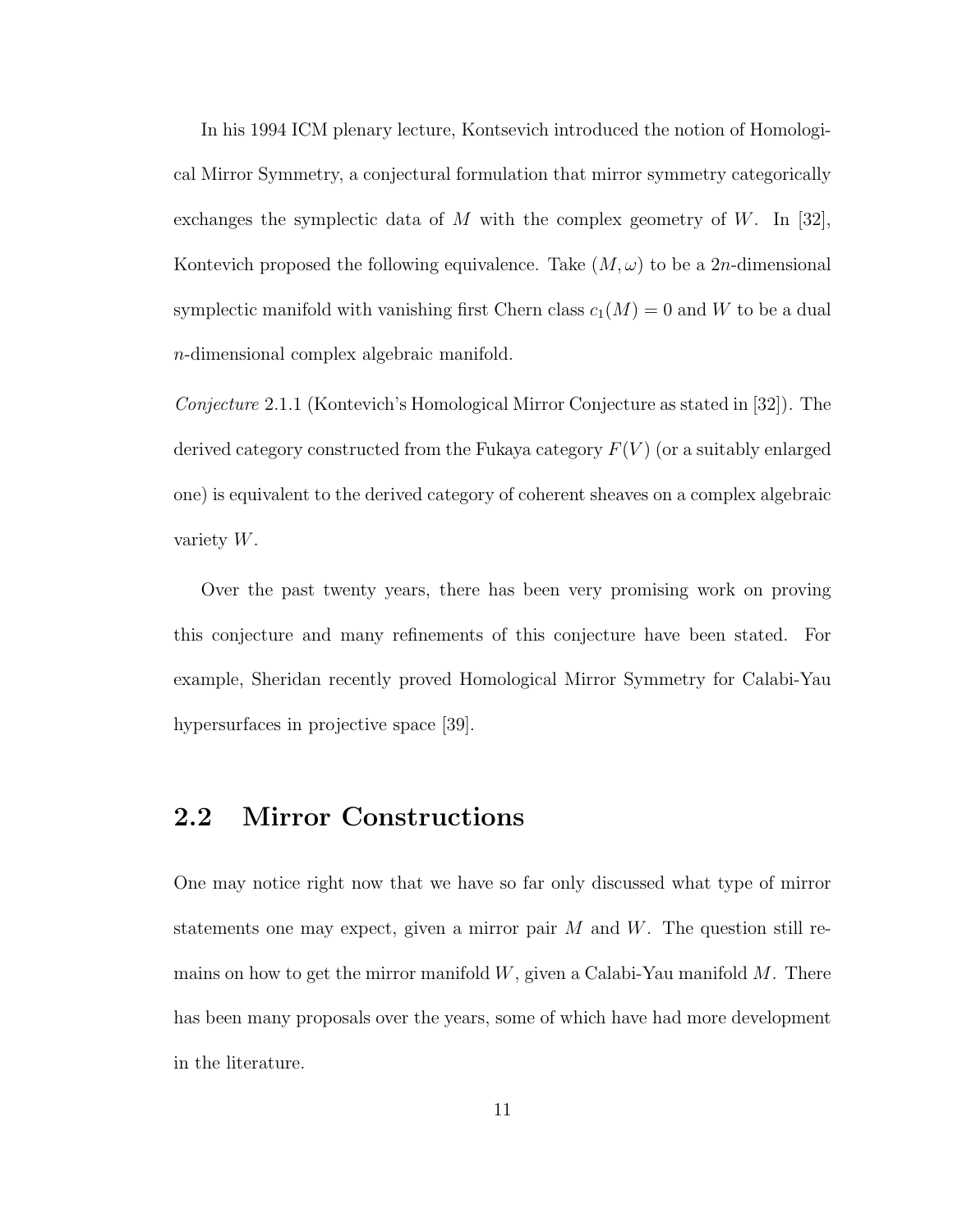#### 2.2.1 Greene-Plesser Mirrors

Greene and Plesser introduced the idea that one can find a mirror to certain Calabi-Yau hypersurfaces in weighted-projective space by quotienting by certain discrete symmetries of certain type and then taking the crepant resolution of the singularities. In their work [26], they look at the example of the Fermat hypersurface  $X_5 = \{x_1^5 + x_2^5 + x_3^5 + x_4^5 + x_5^5 = 0\} \subseteq \mathbb{P}^4$ . There are many choices of a group G by which one can quotient  $X_5$  that will create a Calabi-Yau orbifold  $X_5/G$ , i.e., when one quotients the hypersurface  $X_5$  by the group G and then take the minimal resolution  $\widetilde{X_5/G}$  -- $\rightarrow$   $(X_5/G)$  so that  $\widetilde{X_5/G}$  is still a Calabi-Yau manifold.

Let us comment on the possible groups  $G$ . Let H be the group of automorphisms found by multiplying by the roots of unity on each coordinate while keeping the nonvanishing holomorphic 3-form invariant, i.e.,

$$
H = \left\{ (e^{2\pi i a_1/5}, \dots, e^{2\pi i a_5/5}) \middle| a_i \in \mathbb{Z}, \sum_{j=1}^5 a_i \in 5\mathbb{Z} \right\}.
$$

This does not act nontrivially on the hypersurface. The subgroup  $J$  that acts trivially is generated by the element  $(e^{2\pi i/5}, \ldots, e^{2\pi i/5})$ . Quotient H by J to make a group  $\bar{H} = H/J$ . For notation, we will denote the element  $(e^{2\pi i a_1/5}, \ldots, e^{2\pi i a_5/5})$  by  $[a_1, a_2, a_3, a_4, a_5]$ . One can look at all the possible quotients of the hypersurface  $X_5$ by subgroups of  $\bar{H}$ . Greene and Plesser compute the cohomology values  $h^{1,1}$  and  $h^{2,1}$  of the minimal resolutions of the quotients  $X_5/\bar{G}$ , where  $\bar{G} \subset \bar{H}$  (See Table 2.1). As one can see, there's a correspondence between taking different quotients of discrete symmetries. For every choice of  $\bar{G}$  there is another choice of  $\bar{G}'$  so that the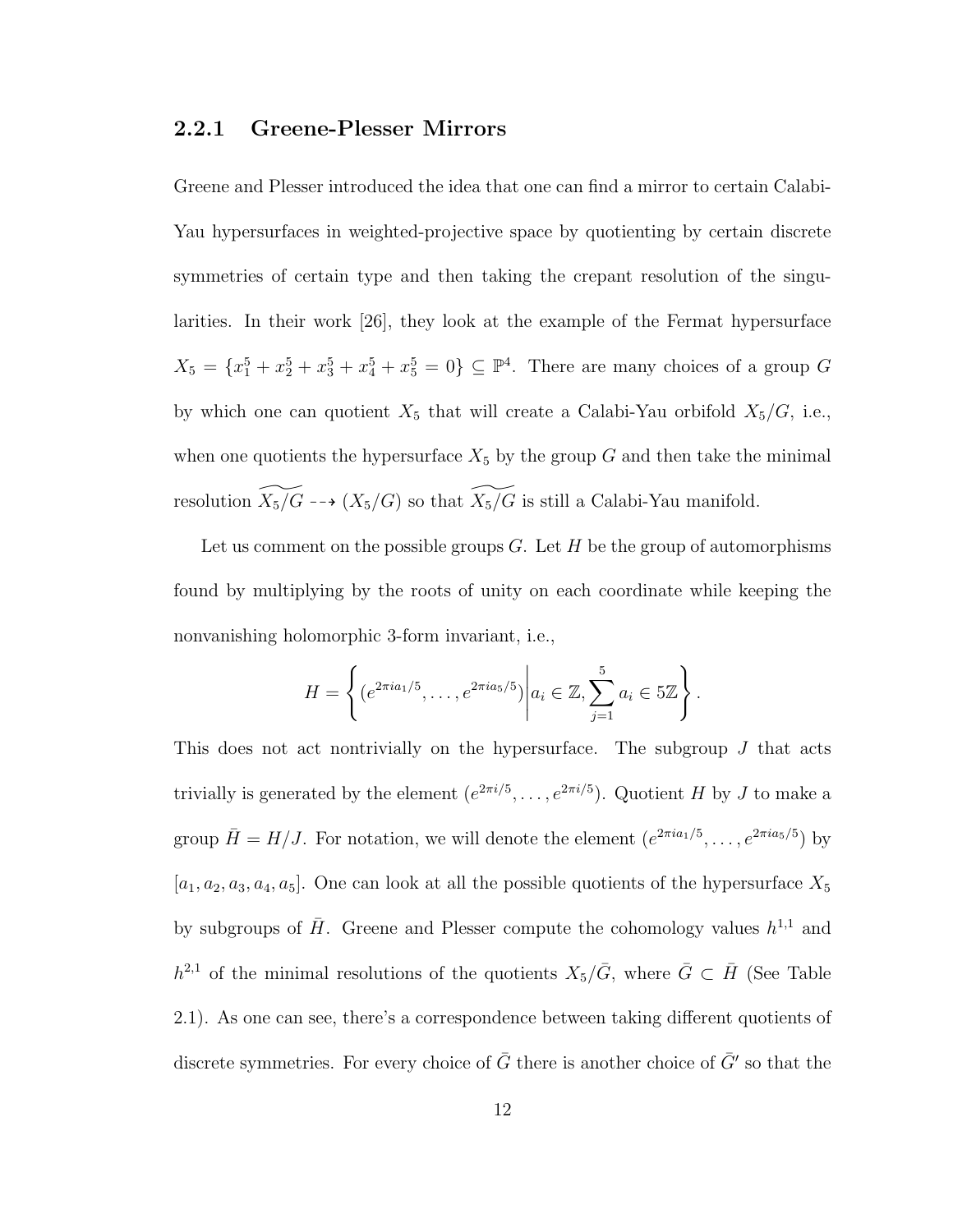| Generators of $\overline{G}$                        |    | $h^{1,1}$       |  |
|-----------------------------------------------------|----|-----------------|--|
| 0                                                   |    | $\mathbf{1}$    |  |
| [0, 0, 0, 1, 4]                                     | 49 | $5\overline{)}$ |  |
| [0, 1, 2, 3, 4]                                     | 21 | $\mathbf{1}$    |  |
| [0, 1, 1, 4, 4], [0, 1, 2, 3, 4]                    | 21 | 17              |  |
| [0, 1, 1, 4, 4]                                     | 17 | 21              |  |
| [0, 1, 3, 1, 0], [0, 1, 1, 0, 3]                    |    | 21              |  |
| [0, 1, 4, 0, 0], [0, 3, 0, 1, 1]                    | 5  | 49              |  |
| $[0, 1, 2, 3, 4], [0, 1, 1, 4, 4], [0, 0, 0, 1, 4]$ |    | 101             |  |
| Table 2.1: Quotients of $X_5$                       |    |                 |  |

Hodge numbers are exchanged, providing evidence of a mirror pair.

This phenomenon was made rigorous for polynomials of the form

$$
F_A = \sum_{i=0}^{n} \prod_{j=0}^{n} x_j^{a_{ij}}
$$

where  $A = (a_{ij})_{i,j=0}^n$  is an  $(n + 1)$  by  $(n + 1)$  matrix satisfying certain properties. Quotients of the zero locus of  $F_A$  in weighted projective space are related to quotients of the zero locus of  $F_{A<sup>T</sup>}$ . This mirror duality was proposed in 1992 by Berglund and Hübsch in [8]. Unfortunately, Berglund and Hübsch's mirror duality was overlooked and consequently underinvestigated at the time due to the powerful toric mirror constructions proposed by Batyrev and Borisov. In the past five years, it has been studied in more detail after the proposal of Berglund and Hübsch was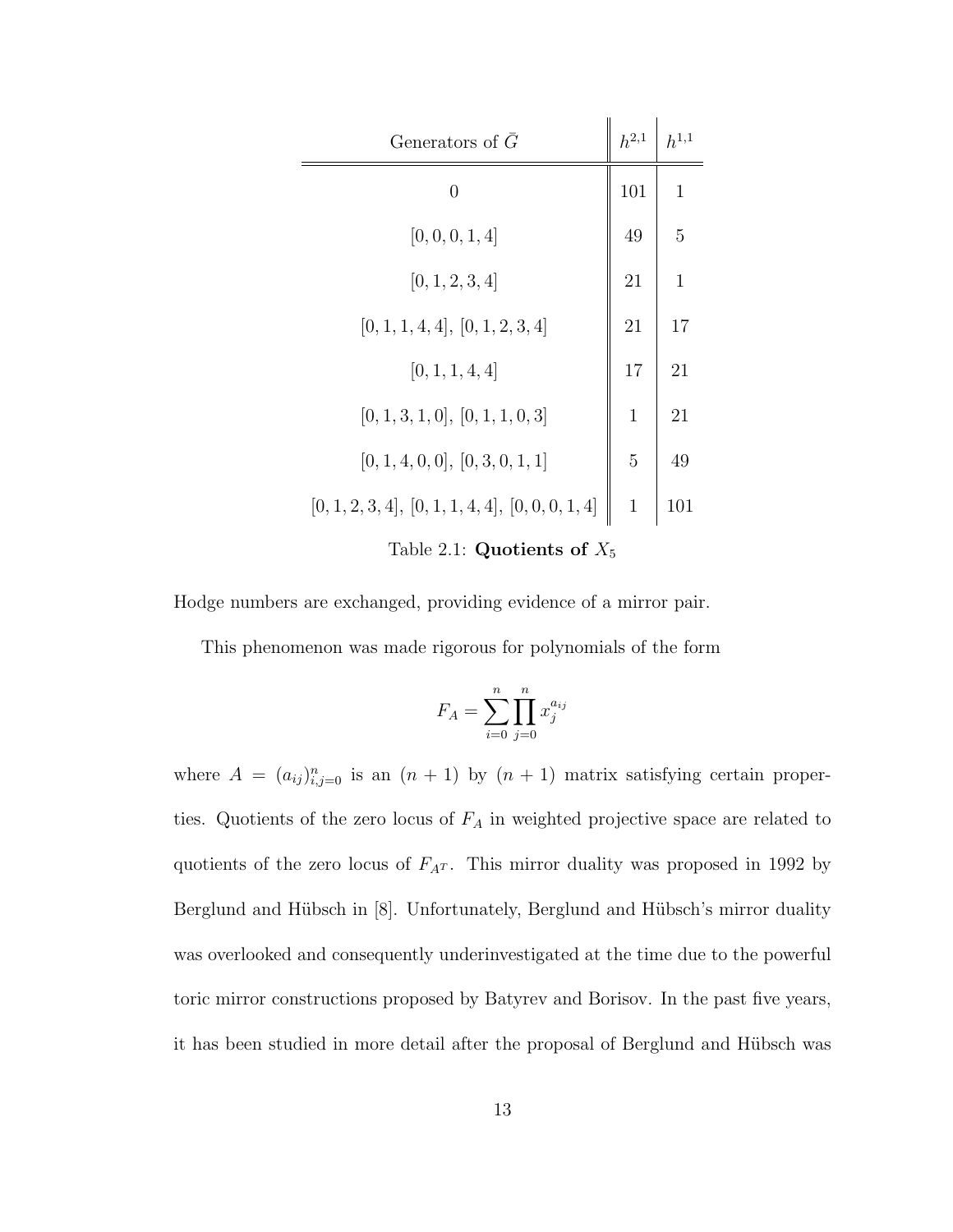made rigorous by Krawitz in  $[33]$ . For an explicit description of Berglund-Hübsch-Krawitz mirror symmetry, we direct the reader to Section 2.3.

### 2.2.2 Batyrev-Borisov Duality

Next, let us explain the toric approach of Batyrev and Borisov. Let  $M$  and  $N$  be dual lattices. One starts with a Gorenstein Fano toric variety P<sup>∆</sup> associated to a lattice polytope  $\Delta \subset M_{\mathbb{R}} := M \otimes \mathbb{R}$ , i.e., all the vertices of the polytope  $\Delta$  are in the lattice M. The polytope associated to a Gorenstein Fano toric variety is reflexive. Recall the definition of reflexive is that the dual polytope

$$
\Delta^* := \{ n \in N | \langle m, n \rangle \ge -1 \text{ for all } m \in \Delta \}
$$

is a lattice polytope in N. Note that this requires that the polytopes  $\Delta$  and  $\Delta^*$ to both have exactly one lattice point in their interiors. Moreover, note that if the polytope  $\Delta$  is reflexive, then the dual polytope  $\Delta^*$  is reflexive as well. This implies that the toric variety  $\mathbb{P}_{\Delta^*}$  associated to the polytope  $\Delta^*$  is One can construct families  $\mathcal{F}(\Delta)$  and  $\mathcal{F}(\Delta^*)$  of hypersurfaces in  $\mathbb{P}_{\Delta}$  and  $\mathbb{P}_{\Delta^*}$  that satisfy certain regularity conditions that imply that the singularities of the hypersurface are induced by the ambient toric varieties  $\mathbb{P}_{\Delta}$  and  $\mathbb{P}_{\Delta^*}$ . In [3], Batyrev proposes the combinatorial involution  $\Delta \longrightarrow \Delta'$  agrees with the mirror involution on conformal field theories associated to the Calabi-Yau varieties  $\mathcal{F}(\Delta)$  and  $\mathcal{F}(\Delta^*)$ . His evidence of this proposal for Calabi-Yau threefolds that were maximal projective crepant partial desingularizations of hypersurfaces in  $\mathcal{F}(\Delta)$  and  $\mathcal{F}(\Delta^*)$  included showing that the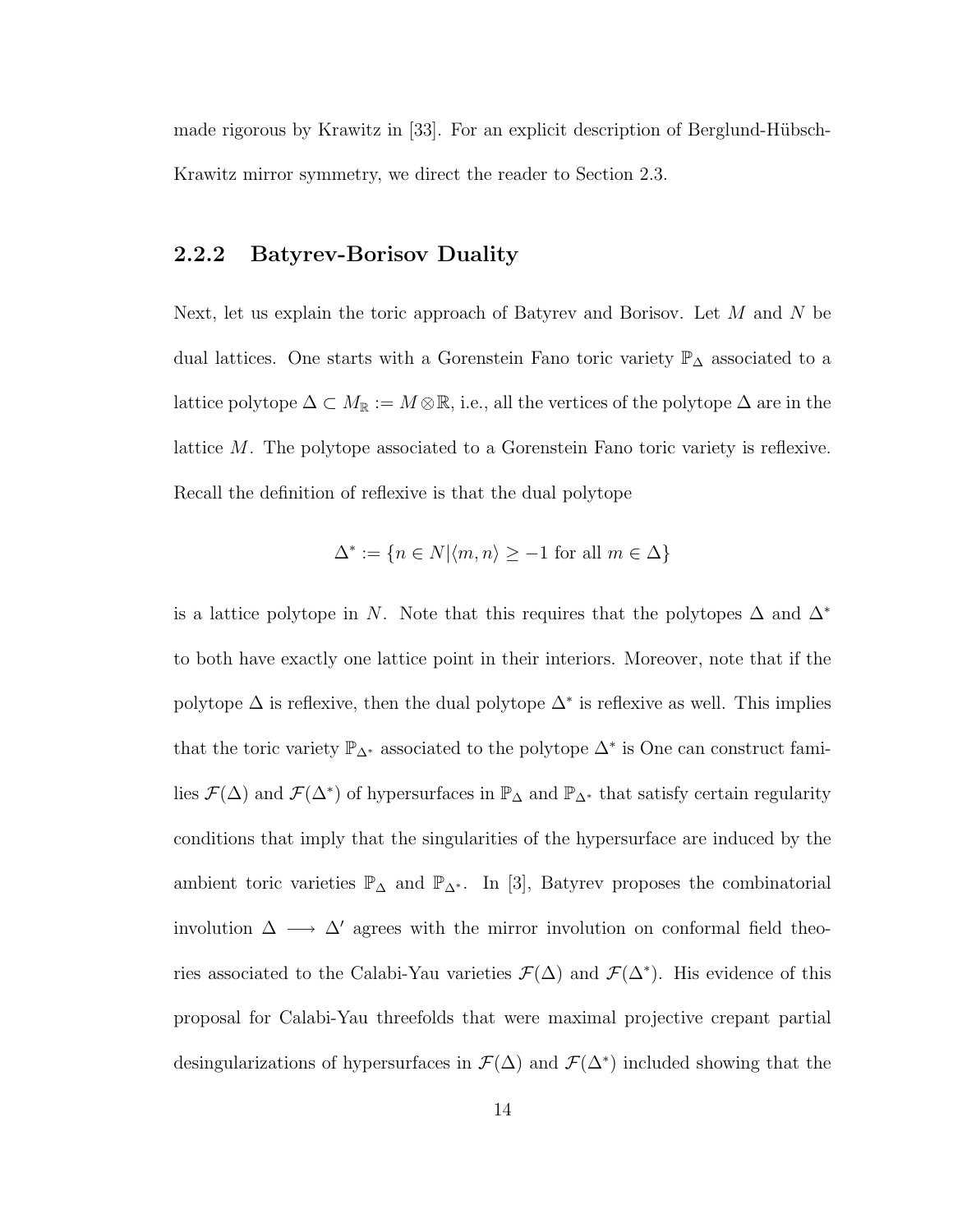Hodge numbers  $h^{2,1}$  and  $h^{1,1}$  were exchanged amongst the two hypersurfaces. This proposal was generalized by Batyrev and Borisov to explain the case of a regular Calabi-Yau complete intersections in Gorenstein Fano toric varieties [4] and [5].

We now give an exposition about an alternate mirror construction to that of Batyrev and Borisov, the Berglund-Hübsch-Krawitz mirror construction, for certain hypersurfaces in quotients of weighted projective space.

### 2.3 Berglund-Hübsch-Krawitz Mirror Symmetry

### 2.3.1 Delsarte Hypersurfaces in Weighted Projective Space

We start with a matrix A with nonnegative integer entries  $(a_{ij})_{i,j=0}^n$ . Define a polynomial

$$
F_A = \sum_{i=0}^{n} \prod_{j=0}^{n} x_j^{a_{ij}}
$$

and impose the following conditions:

- 1. the matrix  $A$  is invertible;
- 2. the polynomial  $F_A$  is quasihomogeneous, i.e., there exist positive integers  $q_j, d$ so that

$$
\sum_{j=0}^{n} a_{ij} q_j = d,
$$

for all  $i$ ; and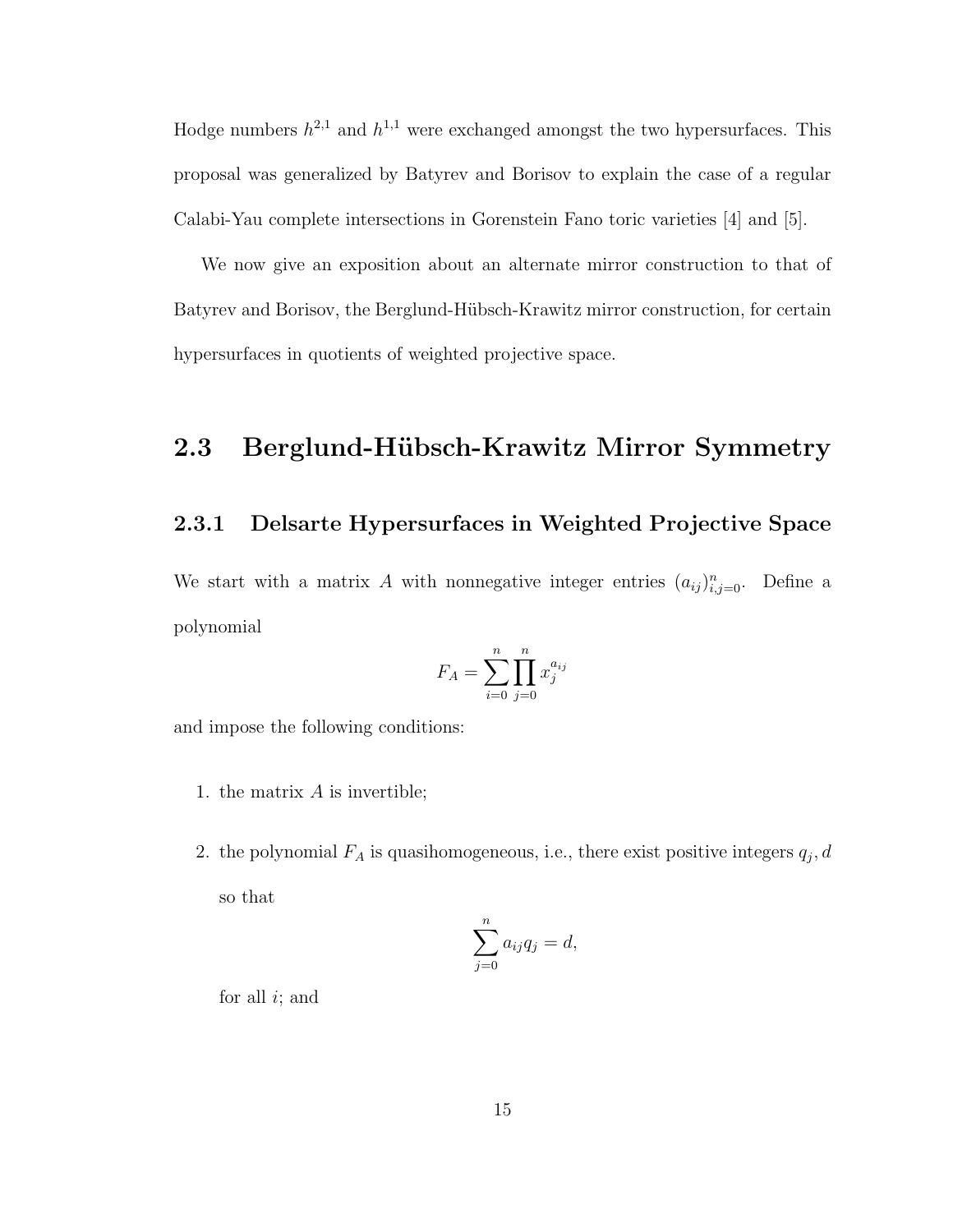3. the polynomial  $F_A$  is a non-degenerate potential away from the origin, i.e., we are assuming that, when viewing  $F_A$  as a polynomial in  $\mathbb{C}^{n+1}$ ,  $Z(F_A)$  has exactly one singular point (at the origin).

Remark 2.3.1. These conditions are restrictive. By Theorem 1 of [34], there is a classification of such polynomials. That is,  $F_A$  can be written as a sum of invertible potentials, each of which must be of one of the three so-called atomic types:

$$
W_{\text{Fermat}} := x^{a},
$$
  
\n
$$
W_{\text{loop}} := x_{1}^{a_{1}} x_{2} + x_{2}^{a_{2}} x_{3} + \dots + x_{m-1}^{a_{m-1}} x_{m} + x_{m}^{a_{m}} x_{1}, \text{ and}
$$
  
\n
$$
W_{\text{chain}} := x_{1}^{a_{1}} x_{2} + x_{2}^{a_{2}} x_{3} + \dots + x_{m-1}^{a_{m-1}} x_{m} + x_{m}^{a_{m}}.
$$
\n(2.3.1)

Using Condition (1), we define the matrix  $B = dA^{-1}$ , where d is a positive integer so that all the entries of  $B$  are integers (note that  $d$  is not necessarily the smallest such d). Take  $e := (1, \ldots, 1)^T \in \mathbb{R}^n$  and

$$
q := Be, \text{ i.e., } q_i = \sum_j b_{ij}.
$$

Then the polynomial  $F_A$  defines a zero locus  $X_A = Z(F_A) \subseteq W\mathbb{P}^n(q_0,\ldots,q_n)$ . Indeed, with these weights, the polynomial  $F_A$  is quasihomogeneous: each monomial in  $F_A$  has degree  $\sum_{j=0}^n a_{ij}q_j = d$ , as  $Aq = ABe = de$ . Condition (2) above is used to ensure that each integer  $q_i$  is positive.

Assume further that  $\sum_i q_i = d$  is the degree of the polynomial, which implies that the hypersurface  $X_A$  is a Calabi-Yau variety. Define  $\text{Sing}(V)$  to be the singular locus of any variety V, we say the hypersurface  $X_A$  is quasi-smooth if  $\text{Sing}(X_A) \subseteq$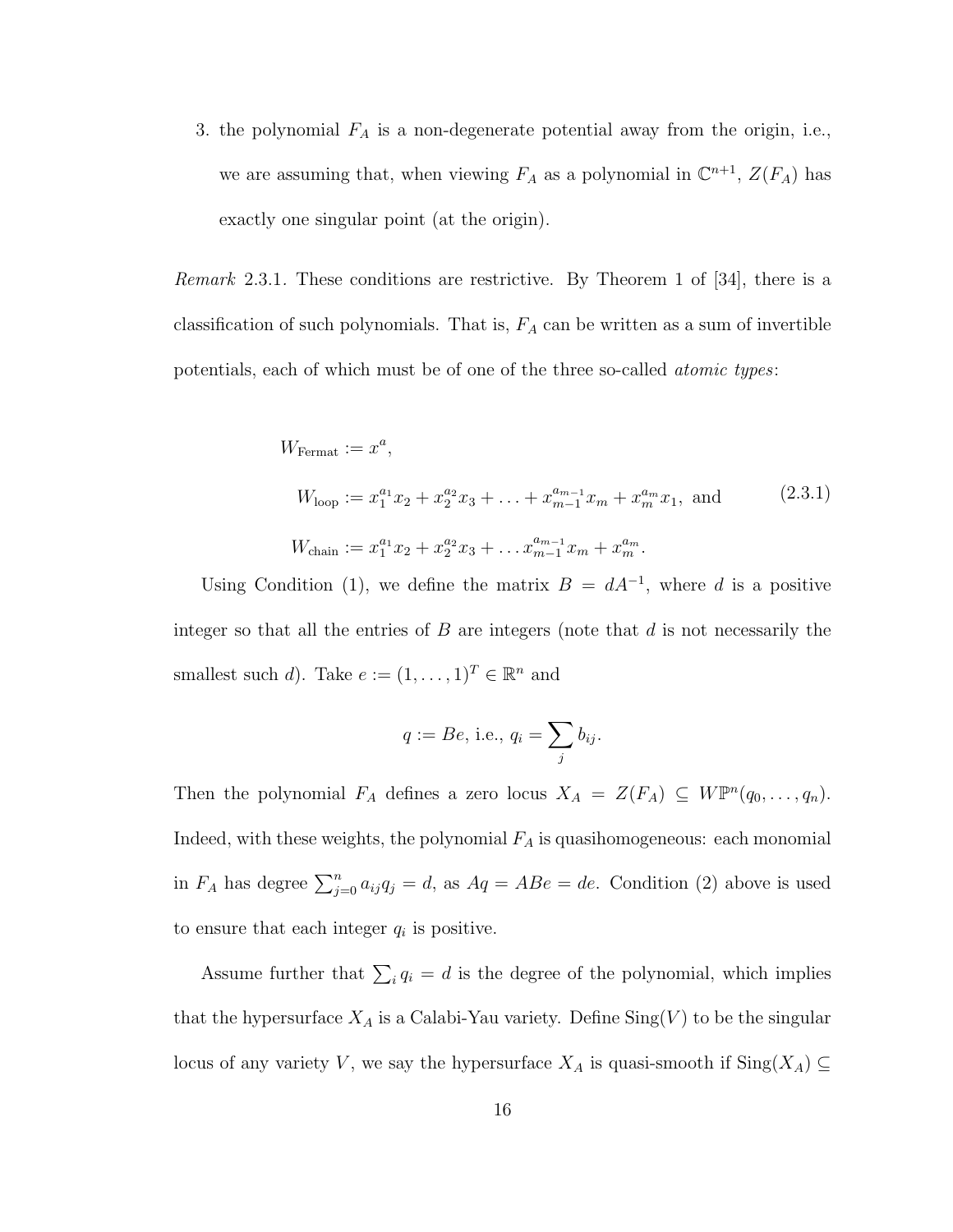Sing( $W\mathbb{P}^n(q_0,\ldots,q_n)$ )  $\cap X_A$ . Condition (3) above implies that our hypersurface  $X_A$  is quasi-smooth. We remark that Condition  $(1)$  is used once again when we introduce the BHK mirror in Section 2.2: it ensures that the matrix  $A<sup>T</sup>$  is a matrix of exponents of a polynomial with  $n + 1$  monomials and  $n + 1$  variables that also satisfies Conditions  $(1)$ ,  $(2)$ , and  $(3)$ .

### 2.3.2 Group of Diagonal Automorphisms

Let us discuss the groups of symmetries of the Calabi-Yau variety  $X_{F_A}$ . Firstly, consider the scaling automorphisms of the set  $\mathbb{C}^{n+1} \setminus \{0\}$  when  $n \geq 2$ . There is a subgroup,  $(\mathbb{C}^*)^{n+1}$ , of the automorphisms of  $\mathbb{C}^{n+1} \setminus \{0\}$ . Explicitly, an element  $(\lambda_0,\ldots,\lambda_n)\in (\mathbb{C}^*)^{n+1}$  acts on any element  $\mathbf{x}=(x_0,\ldots,x_n)\in \mathbb{C}^{n+1}\setminus\{0\}$  by:

$$
(\lambda_0,\ldots,\lambda_n)\times (x_0,\ldots,x_n)\longmapsto (\lambda_0x_0,\ldots,\lambda_nx_n).
$$

We view the weighted projective *n*-space  $W\mathbb{P}^n(q_0,\ldots,q_n)$  as a quotient of  $\mathbb{C}^{n+1}\setminus\mathbb{C}^n$  $\{0\}$  by a subgroup  $\mathbb{C}^* \subset (\mathbb{C}^*)^{n+1}$  consisting of the elements that can be written  $(\lambda^{q_0/d}, \ldots, \lambda^{q_n/d})$  for some  $\lambda \in \mathbb{C}^*$ .

Moreover, there is a subgroup of  $(\mathbb{C}^*)^{n+1}$ , denoted  $\mathrm{Aut}(F_A)$ , which can be defined as

$$
Aut(F_A) := \{ (\lambda_0, \dots, \lambda_n) \in (\mathbb{C}^*)^{n+1} \mid F_A(\lambda_0 x_0, \dots, \lambda_n x_n) = F_A(x_0, \dots, x_n)
$$
  
for all  $(x_0, \dots, x_n)$ .  
(2.3.2)

This group is sometimes referred to as the group of diagonal automorphisms or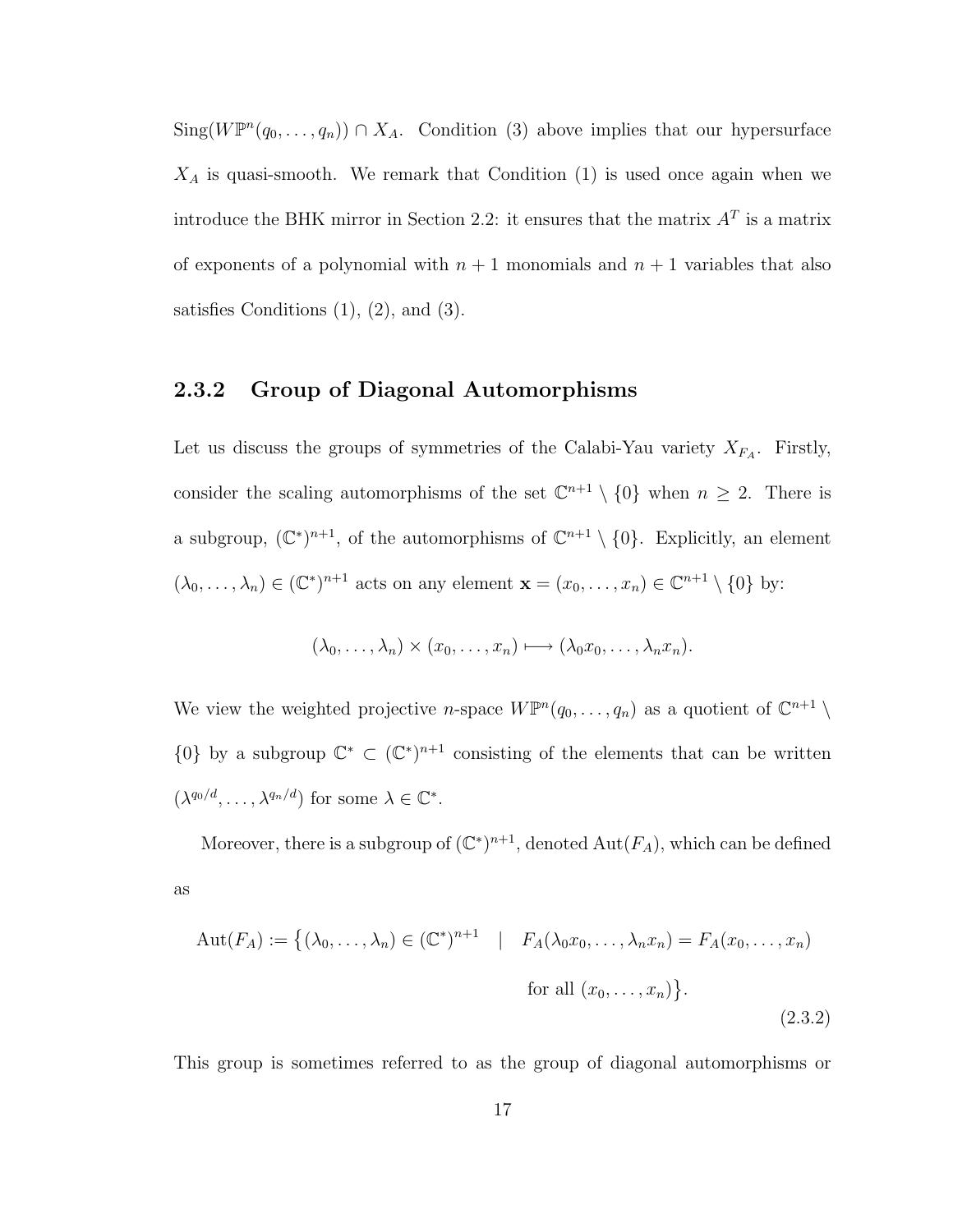the group of scaling symmetries. Note that for  $(\lambda_0, \ldots, \lambda_n)$  to be an element of Aut $(F_A)$ , each monomial  $\prod_{j=0}^n x_j^{a_{ij}}$  $j_j^{a_{ij}}$  in the polynomial  $F_A$  must be invariant under the action of  $(\lambda_0, \ldots, \lambda_n)$ .

Using the classification of Kreuzer and Skarke (see Remark 2.3.1), we can see that for any polynomial of one of the atomic types that each  $\lambda_i$  must have modulus 1. If the polynomial  $F_A$  is of Fermat-type, then  $\lambda^a x^a = x^a$  hence  $\lambda^a = 1$ . If  $F_A$ is of loop-type, then  $\lambda_i^{a_i}\lambda_{i+1} = 1$  for all  $i < a_m$ , hence  $\lambda_{i+1} = \lambda_i^{-a_i}$ . Moreover,  $\lambda_m^{a_m} \lambda_1 = 1$  hence  $\lambda_1 = \lambda_m^{-a_m} = \lambda_{m-1}^{a_m a_{m-1}} = \cdots = \lambda_1^{(-1)^m a_1 \cdots a_m}$  $\begin{array}{ll} (-1)^{m} a_1 \cdots a_m \end{array}$ . If  $|\lambda| \neq 1$  then  $(-1)^{m}a_{1}...a_{m} = 1$ . This would require m to be even and  $a_{i}$  to be 1 for all *i*. However, then the degree of the polynomial, d, must be  $q_1+q_2$ ; however  $d=\sum_{i=0}^n q_i$ ,  $n \geq 2$ , and  $q_i > 0$ , hence a contradiction is reached. Lastly, if  $F_A$  is of chain-type,  $\lambda_m^{a_m} x_m^{a_m} = x_m^{a_m}$ , hence  $|\lambda_m|^{a_m} = 1$ . This implies that  $|\lambda_{m-1}^{a_{m-1}} \lambda_m| = |\lambda_{m-1}^{a_{m-1}} \lambda_m|$  $\binom{a_{m-1}}{m-1} = 1$ , and so on, hence  $|\lambda_i|=1$ . Any polynomial that is a combination of such types has an analogous argument.

Since each  $\lambda_i$  can be written as  $e^{i\theta_i}$ , for some  $\theta_i \in \mathbb{R}$ , we can then see that  $(\lambda_0,\ldots,\lambda_n)\in \text{Aut}(F_A)$  if and only if we have that  $\prod_{j=0}^n e^{ia_{ij}\theta_j}=1$  for all i. The map  $(\lambda_0, \ldots, \lambda_n) \mapsto (\frac{1}{2\pi i} \log(\lambda_0), \ldots, \frac{1}{2\pi i} \log(\lambda_n))$  induces an isomorphism

$$
Aut(F_A) \cong \left\{ (z_0, \ldots, z_n) \in (\mathbb{R}/\mathbb{Z})^n \middle| A \begin{pmatrix} z_0 \\ \vdots \\ z_n \end{pmatrix} \in \mathbb{Z}^{n+1} \right\}.
$$
 (2.3.3)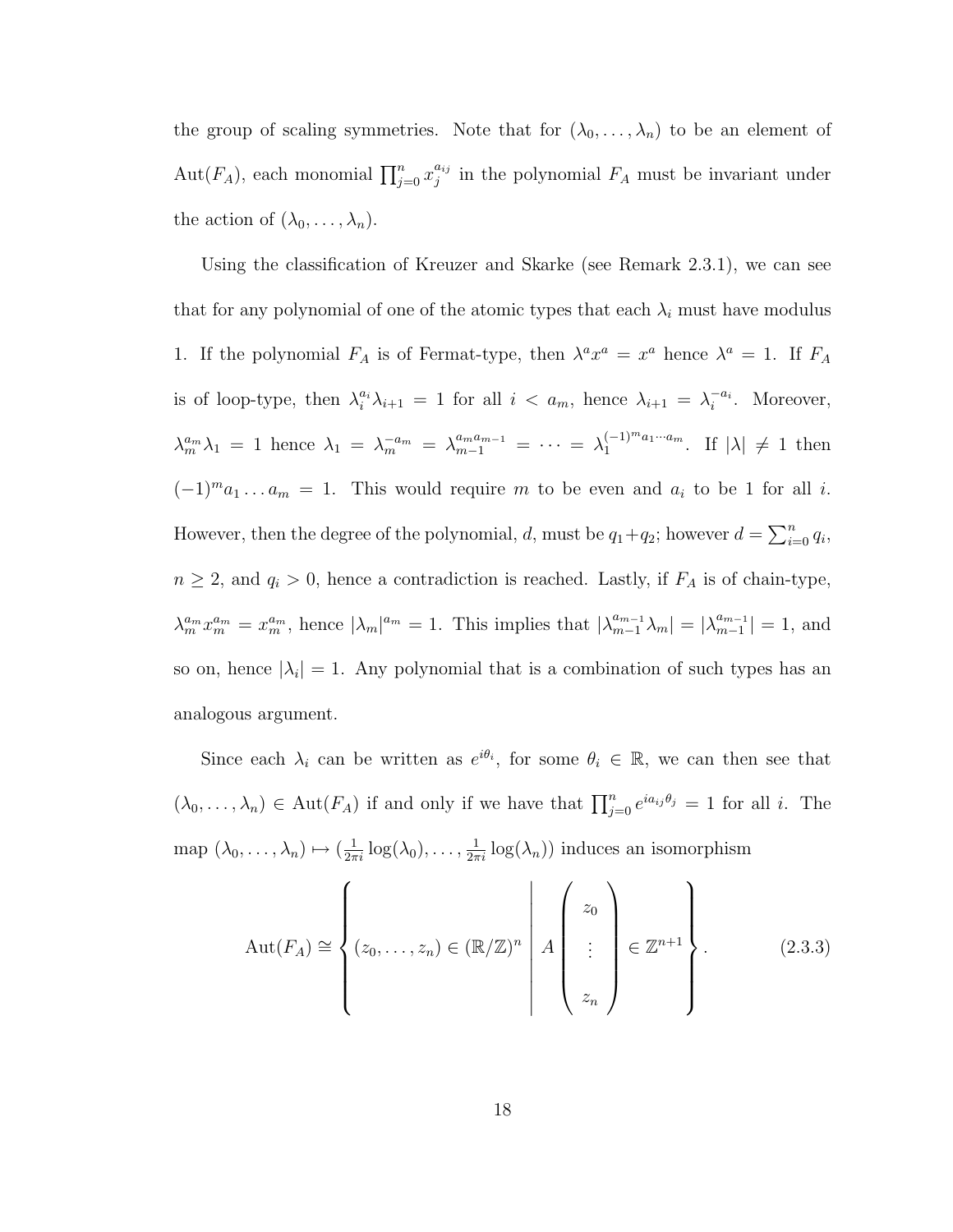We then observe that we can describe  $Aut(F_A)$  as being generated by the elements

$$
\rho_i = (e^{2\pi i b_{0i}/d}, \dots, e^{2\pi b_{ni}/d}) \in (\mathbb{C}^*)^{n+1}.
$$

Moreover, there is a characterization by Artebani, Boissière, and Sarti of the group Aut $(F_A)$  (Proposition 2 of [1]):

**Proposition 2.3.2.** Aut $(F_A)$  is a finite abelian group of order  $|\det A|$ . If we think of  $F_A$  as a sum of atomic types,  $F_{A_1}(x_0,\ldots,x_{i_1}) + \ldots + F_{A_k}(x_{i_{k-1}+1},\ldots,x_n)$ , then we may characterize the elements of  $Aut(F_A)$  as being the product of the k groups  $\mathrm{Aut}(F_{A_i})$ . The groups  $\mathrm{Aut}(F_{A_i})$  are determined based on the atomic types:

- 1. For a summand of Fermat type  $W_{Fermat} = x^a$ , the group  $Aut(W_{Fermat})$  is isomorphic to  $\mathbb{Z}/a\mathbb{Z}$  and generated by  $\varphi = e^{2\pi i/a} \in \mathbb{C}^*$ .
- 2. For a summand of loop type  $W_{loop} = x_1^{a_1}x_2 + x_2^{a_2}x_3 + \ldots + x_{m-1}^{a_{m-1}}x_m + x_m^{a_m}x_1$ , the group Aut( $W_{loop}$ ) is isomorphic to  $\mathbb{Z}/\Gamma\mathbb{Z}$  where  $\Gamma = a_1 \cdots a_m + (-1)^{m+1}$ and generated by  $(\varphi_1, \ldots, \varphi_m) \in (\mathbb{C}^*)^m$ , where

$$
\varphi_1 := e^{2\pi i(-1)^m/\Gamma}, \text{ and } \varphi_i := e^{2\pi i(-1)^{m+1-i}a_1 \cdots a_{i-1}/\Gamma}, i \ge 2.
$$

3. For a summand of chain type,  $W_{chain} = x_1^{a_1}x_2 + x_2^{a_2}x_3 + ... x_{m-1}^{a_{m-1}}x_m + x_m^{a_m}$ , the group Aut $(W_{chain})$  is isomorphic to  $\mathbb{Z}/(a_1 \cdots a_m)\mathbb{Z}$ , and generated by  $(\varphi_1, \ldots, \varphi_m) \in$  $(\mathbb{C}^*)^m$ , where

$$
\varphi_i = e^{2\pi i(-1)^{m+i}/a_i \cdots a_m}.
$$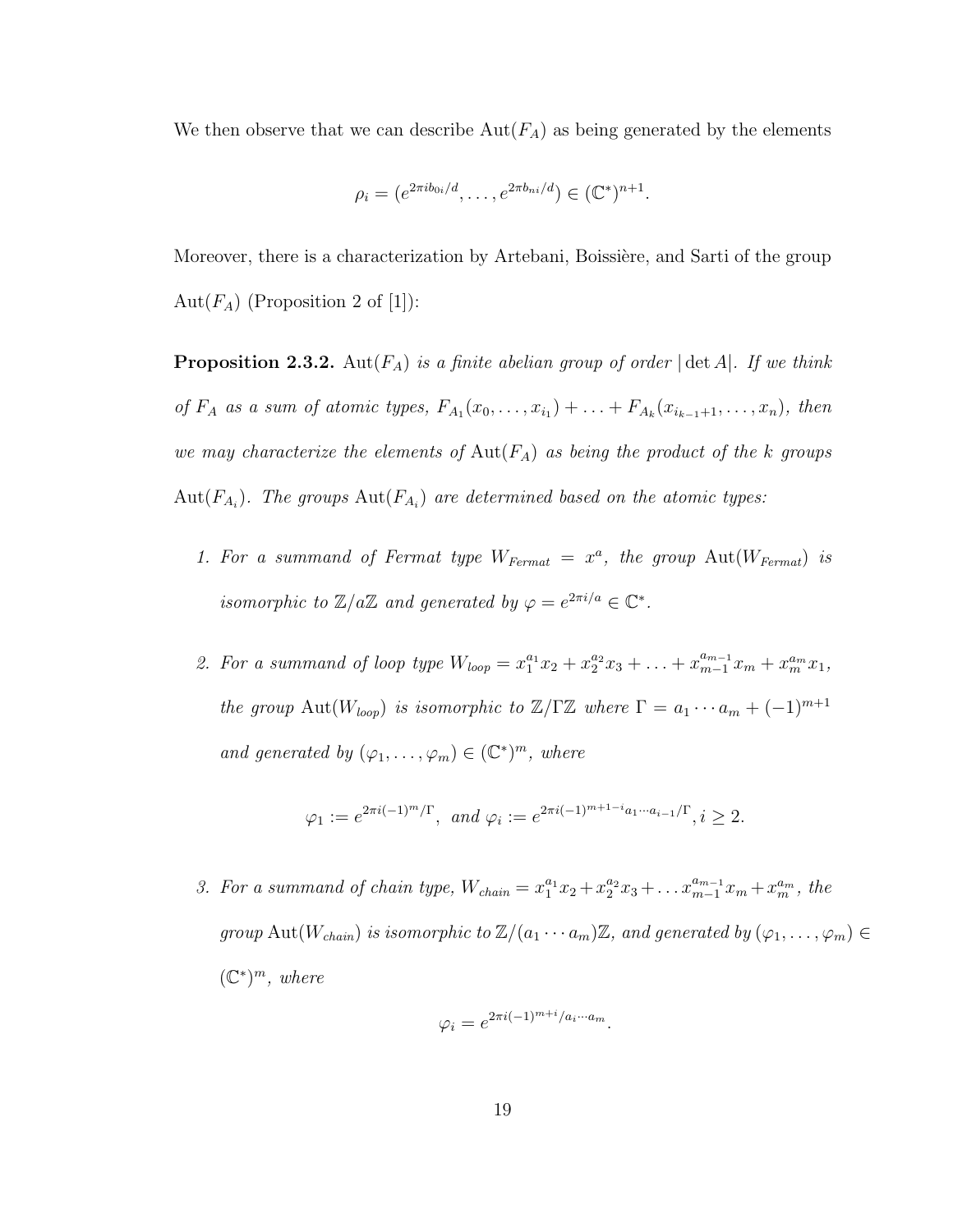Note that the subgroups  $\mathbb{C}^*$  and  $\text{Aut}(F_A)$  have nontrivial intersection. Let  $J_{F_A} := \text{Aut}(F_A) \cap \mathbb{C}^*$ . The group  $J_{F_A}$  is generated by  $(e^{2\pi i q_0/d}, \ldots, e^{2\pi i q_n/d})$ , which is clearly in Aut $(F_A)$  because  $\sum_{j=0}^n a_{ij}q_j = d$  and the alternate description provided by the isomorphism above in Equation 2.3.3 (moreover,  $(e^{2\pi i q_0/d}, \ldots, e^{2\pi i q_n/d}) =$  $\prod_{i=0}^n \rho_i \in \text{Aut}(F_A)).$ 

We now introduce the group

$$
SL(F_A) := \left\{ (\lambda_0, \dots, \lambda_n) \in \mathrm{Aut}(F_A) \middle| \prod_{j=0}^n \lambda_j = 1 \right\}.
$$

The group  $J_{F_A}$  is a subgroup of  $SL(F_A)$  as a generator of  $J_{F_A}$  is the element  $(e^{2\pi i q_j/d})_j$ and  $\prod_j e^{2\pi i q_j/d} = e^{\frac{2\pi i}{d} \sum_j q_j} = 1$ . Fix a group G so that  $J_{F_A} \subseteq G \subseteq SL(F_A)$  and put  $\tilde{G} := G/J_{F_A}$ . To help summarize, we have the following diagram of groups:



Consider the Calabi-Yau orbifold,  $Z_{A,G} := X_{F_A}/\tilde{G} \subset W\mathbb{P}^n(q_0,\ldots,q_n)/\tilde{G}$ . We now will describe the Berglund-Hübsch-Krawitz mirror to it.

### 2.3.3 The BHK Mirror

In this section, we construct the BHK mirror to the Calabi-Yau orbifold  $Z_{A,G}$  defined above. Take the polynomial

$$
F_{A^T} = \sum_{i=0}^{n} \prod_{j=0}^{n} X_j^{a_{ji}}.
$$
 (2.3.4)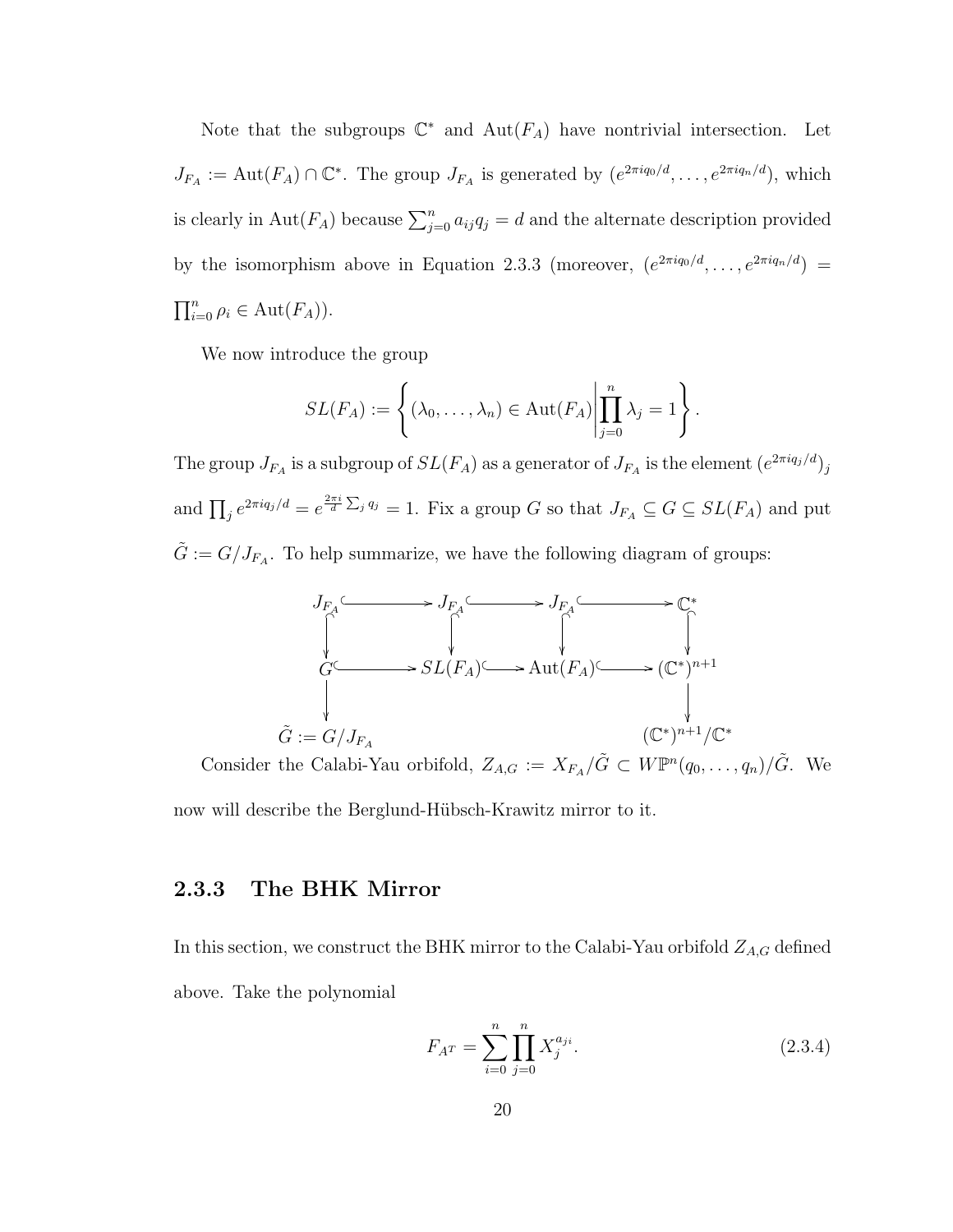It is quasihomogeneous because there exist positive integers  $r_i := \sum_j b_{ji}$  so that

$$
F_{A^T}(\lambda^{r_0}X_0,\ldots,\lambda^{r_n}X_n)=\lambda^d F_{A^T}(X_0,\ldots,X_n). \tag{2.3.5}
$$

Note that the polynomial  $F_{A}$ <sup>T</sup> cuts out a well-defined Calabi-Yau hypersurface  $X_{A^T} \subseteq W\mathbb{P}^n(r_0,\ldots,r_n)$ . Define the diagonal automorphism group,  $Aut(F_{A^T})$ , analogously to  $Aut(F_A)$ . By the analogous isomorphism to that in Equation 2.3.3, the group Aut $(F_{A^T})$  is generated by  $\rho_i^T := \text{diag}(e^{2\pi ib_{ij}/d})_{j=0}^n \in (\mathbb{C}^*)^{n+1}$ . Define the dual group  $G<sup>T</sup>$  relative to G to be

$$
G^{T} := \left\{ \prod_{i=0}^{n} (\rho_i^{T})^{s_i} \middle| s_i \in \mathbb{Z}, \text{ where } \prod_{i=0}^{n} x_i^{s_i} \text{ is } G\text{-invariant} \right\} \subseteq \text{Aut}(F_{A^{T}}). \tag{2.3.6}
$$

**Lemma 2.3.3.** If the group G is a subgroup of  $SL(F_A)$ , then the dual group  $G^T$ contains the group  $J_{F_{A}T}$ .

*Proof.* It is sufficient to show that the element  $\prod_{j=0}^{n} \rho_j^T$  is in the dual group  $G^T$ . This is equivalent to  $\prod_{j=0}^{n} x_j$  to be G-invariant. Any element  $(\lambda_0, \ldots, \lambda_n)$  of G acts on the monomial  $\prod_{j=0}^{n} x_j$  by  $\prod_{j=0}^{n} \lambda_j = 1$  (as  $G \subseteq SL(F_A)$ ).  $\Box$ 

**Lemma 2.3.4.** If the group G contains  $J_{FA}$ , then the dual group  $G<sup>T</sup>$  is contained in  $SL(F_{A^T})$ .

The proof of this lemma is analogous to the lemma above. As the dual group  $G<sup>T</sup>$  sits between  $J_{F_{A}T}$  and  $SL(F_{A}T)$ , define the group  $\tilde{G}^{T} := G<sup>T</sup>/J_{F_{A}T}$ . We have a well-defined Calabi-Yau orbifold  $Z_{A^T,G^T} := X_{A^T}/\tilde{G}^T \subset W\mathbb{P}^n(r_0,\ldots,r_n)/\tilde{G}^T$ . The Calabi-Yau orbifold  $Z_{A^T,G^T}$  is the BHK mirror to  $Z_{A,G}.$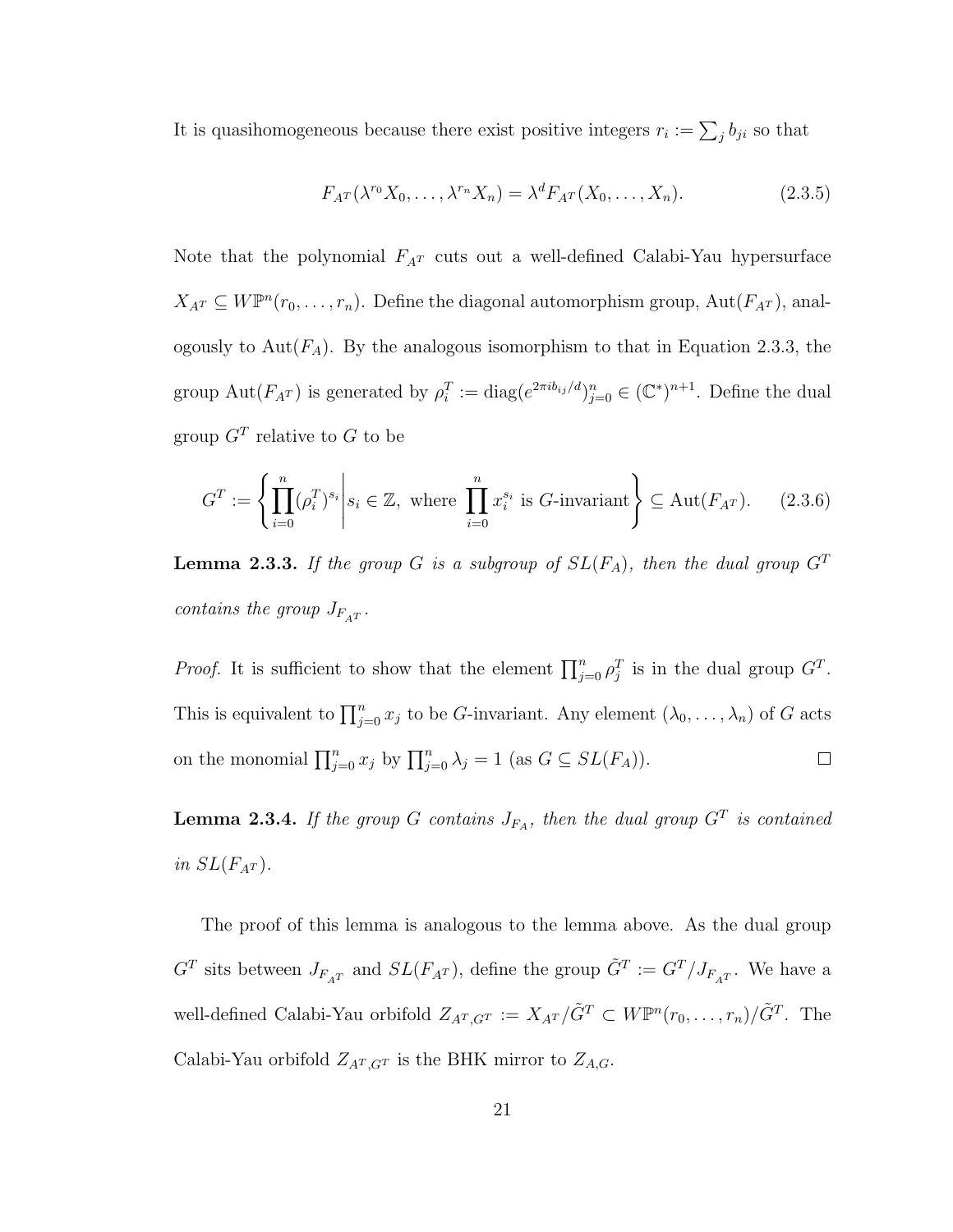### 2.3.4 Classical Mirror Symmetry for BHK Mirrors

In this section, we summarize some results of Chiodo and Ruan for BHK mirrors. This section is based on Section 3.2 of [16]. We recommend the exposition there. Recall that we can view the weighted projective *n*-space  $W\mathbb{P}^n(q_0,\ldots,q_n)$  as a stack

$$
\left[\mathbb{C}^{n+1}\setminus\{0\}/\mathbb{C}^*\right] \tag{2.3.7}
$$

where a group element  $\lambda$  of the torus  $\mathbb{C}^*$  acts by

$$
\lambda \cdot (x_0, \dots, x_n) = (\lambda^{q_0} x_0, \dots, \lambda^{q_n} x_n). \tag{2.3.8}
$$

The quotient stack  $W\mathbb{P}^n(q_0,\ldots,q_n)/\tilde{G}$  is equivalent to the stack

$$
\left[\mathbb{C}^{n+1}\setminus\{0\}/G\mathbb{C}^*\right] \tag{2.3.9}
$$

so we can view the Calabi-Yau orbifold  $Z_{A,G}$  as the (smooth) Deligne-Mumford stack

$$
[Z_{A,G}] := \left[ \left\{ x \in \mathbb{C}^{n+1} \setminus \{0\} | F_A(x) = 0 \right\} / G \mathbb{C}^* \right] \subseteq \left[ \mathbb{C}^{n+1} \setminus \{0\} / G \mathbb{C}^* \right]. \tag{2.3.10}
$$

We now review the Chen-Ruan orbifold cohomology for such a stack. Intuitively speaking, it consists of a direct sum over all elements of  $G\mathbb{C}^*$  of  $G$ -invariant cohomology of the fixed loci of each element.

If  $\gamma$  is an element of  $G\mathbb{C}^*$ , take the fixed loci

$$
\mathbb{C}_{\gamma}^{n+1} : = \{ \mathbf{x} \in \mathbb{C}^{n+1} \setminus \{0\} | \gamma \cdot \mathbf{x} = \mathbf{x} \}; \text{ and}
$$
\n
$$
X_A^{\gamma} : = \{ F_A |_{\mathbb{C}_{\gamma}^{n+1}} = 0 \} \subset \mathbb{C}_{\gamma}^{n+1}.
$$
\n(2.3.11)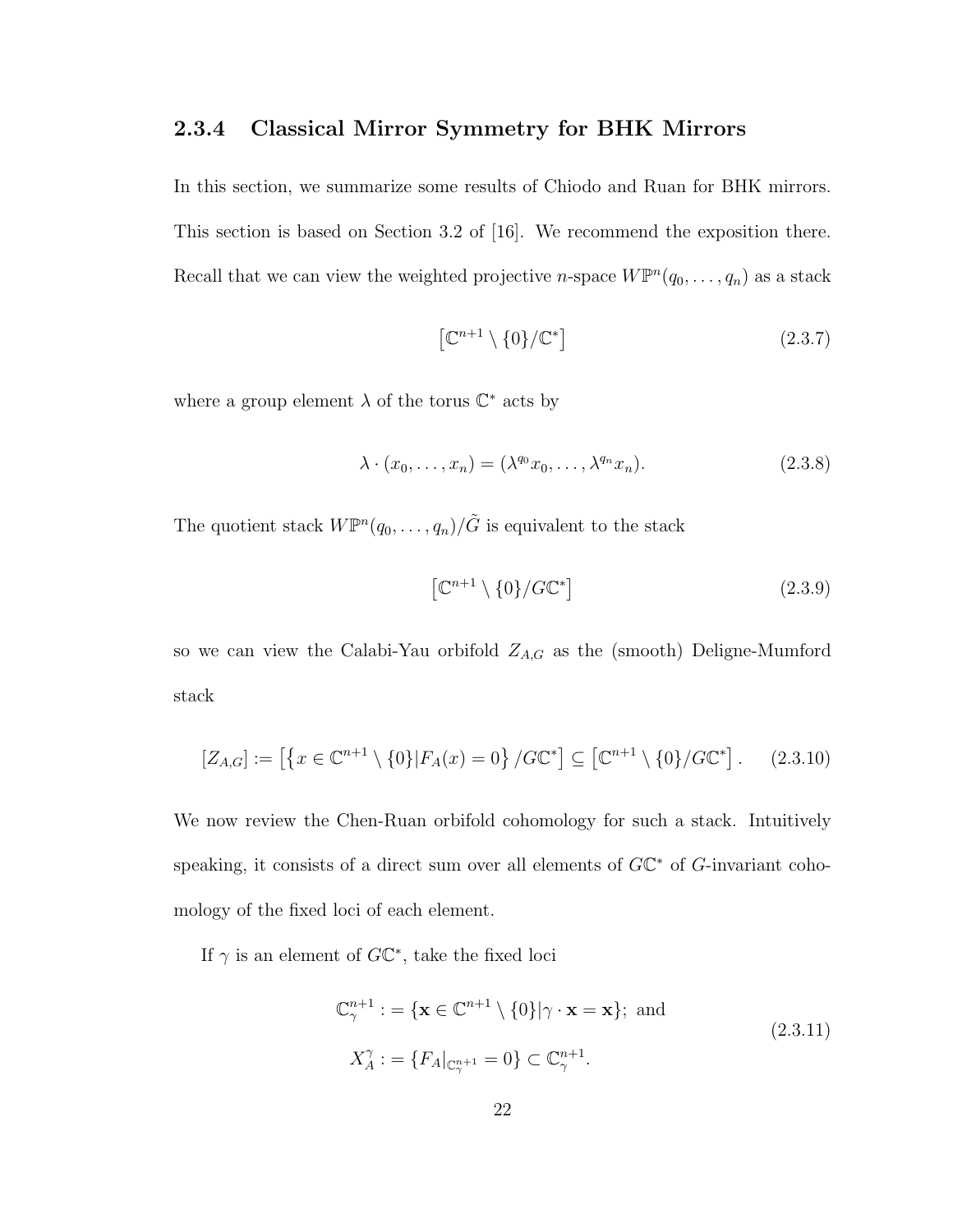Fix a point  $\mathbf{x} \in X_A^{\gamma}$  $\Lambda$ . The action of  $\gamma$  on the tangent space  $T_{\mathbf{x}}(\lbrace F_A = 0 \rbrace)$  can be written as a diagonal matrix (when written with respect to a certain basis),  $\Lambda_{\gamma} = \text{diag}(e^{2\pi i a_1^{\gamma}}, \ldots, e^{2\pi i a_n^{\gamma}}),$  for some real numbers  $a_i^{\gamma} \in [0, 1)$ . We then define the age shift of  $\gamma$ ,

$$
a(\gamma) := \frac{1}{2\pi i} \log(\det \Lambda_{\gamma}) = \sum_{j=1}^{n} a_j^{\gamma}.
$$
 (2.3.12)

We now may define the bigraded Chen-Ruan orbifold cohomology as a direct sum of twisted sector ordinary cohomology groups:

$$
H_{\text{CR}}^{p,q}([Z_{A,G}], \mathbb{C}) = \bigoplus_{\gamma \in G\mathbb{C}^*} H^{p-a(\gamma), q-a(\gamma)}(X_A^{\gamma}/G\mathbb{C}^*, \mathbb{C}).
$$
\n(2.3.13)

The degree d Chen-Ruan orbifold cohomology is defined to be the direct sum

$$
H_{\text{CR}}^d([Z_{A,G}], \mathbb{C}) = \bigoplus_{p+q=d} H_{\text{CR}}^{p,q}([Z_{A,G}], \mathbb{C}).
$$
\n(2.3.14)

Continue to assume that the group G contains  $J_{F_A}$  and is a subgroup of  $SL(F_A)$ and the hypersurface  $X_A$  is Calabi-Yau. Chiodo and Ruan prove:

**Theorem 2.3.5** (Theorem 2 of [16]). Given the Calabi-Yau orbifold  $Z_{A,G}$  and its BHK mirror  $Z_{A<sup>T</sup>,G<sup>T</sup>}$  as above, one has the standard relationship between the Hodge diamonds of mirror pairs on the level of the Chen-Ruan cohomology of the orbifolds:

$$
H^{p,q}_{CR}([Z_{A,G}], \mathbb{C}) \cong H^{n-1-p,q}_{CR}([Z_{A^T,G^T}], \mathbb{C}).
$$

This is a classical mirror symmetry theorem for such orbifolds. We remark that in the case of orbifolds the dimension of the bigraded Chen-Ruan orbifold cohomology vector spaces and stringy Hodge numbers agree. Moreover, we have: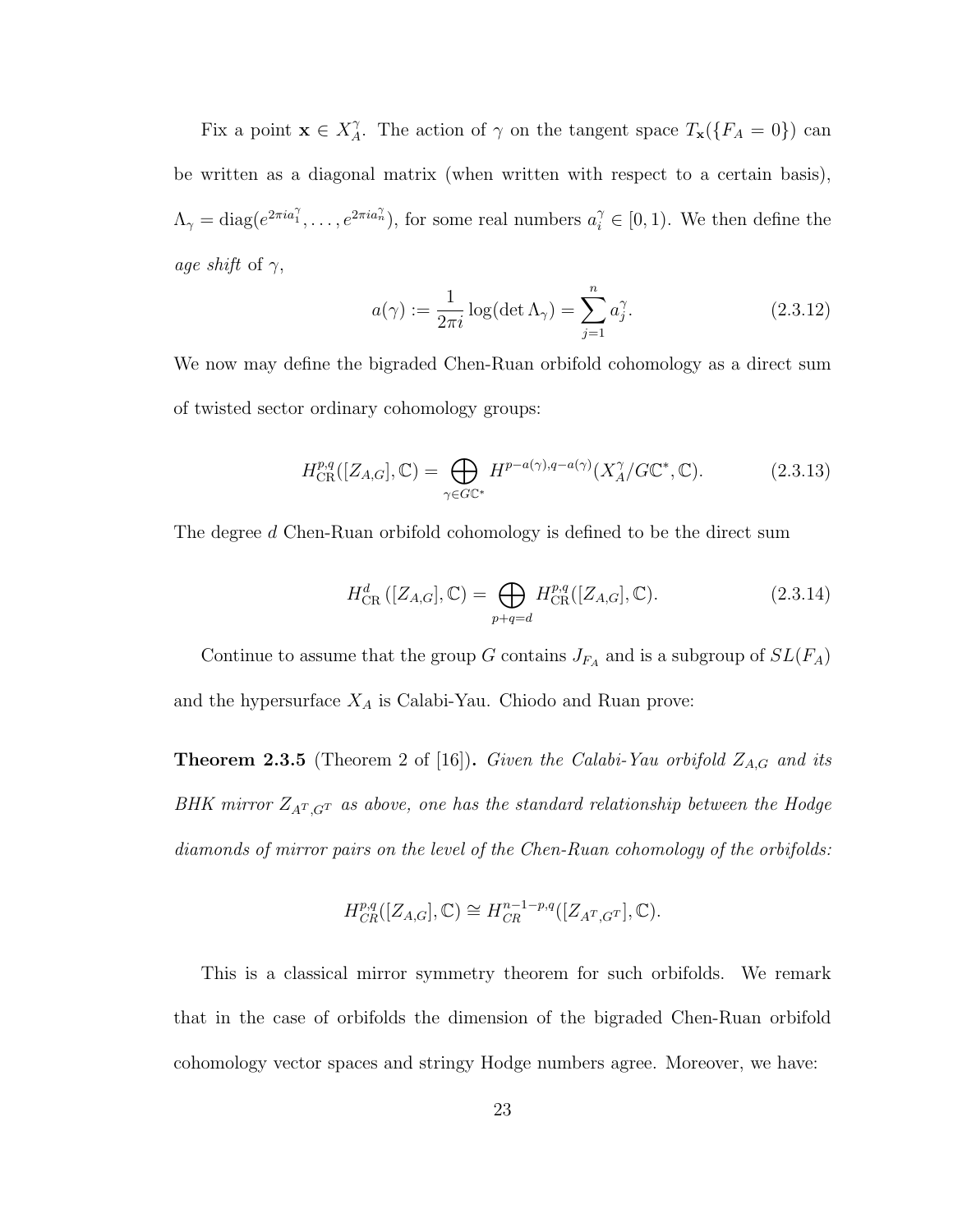Corollary 2.3.6 (Corollary 4 of [16]). Suppose both Calabi-Yau orbifolds  $Z_{A,G}$  and  $Z_{A<sup>T</sup>,G<sup>T</sup>}$  admit smooth crepant resolutions M and W respectively, then we have the equality

$$
h^{p,q}(M,\mathbb{C}) = h^{n-1-p,q}(W,\mathbb{C}),
$$

where  $h^{p,q}$  is the ordinary  $(p,q)$  Hodge number.

#### 2.3.5 Comparison between Mirror Constructions

In this subsection we will comment on the different mirrors that BHK and Batyrev-Borisov mirror symmetry propose for hypersurfaces in quotients of weighted projective space. In Sections 5.4 and 5.5 of [3], Batyrev pays close attention to the case where the reflexive polytopes  $\Delta$  and  $\Delta^*$  are simplices, which corresponds to the toric varieties  $\mathbb{P}_\Delta$  and  $\mathbb{P}_{\Delta^*}$  being quotients of weighted projective spaces. Let  $\Delta$ be a polytope associated to a weighted projective space with weights  $q_i$ . Batyrev proves that the family of Calabi-Yau hypersurfaces  $\mathcal{F}(\Delta)$  consists of deformations of Fermat-type hypersurfaces. He also proves that the toric variety  $\Delta^*$  will be a quotient of the weighted projective space with weights  $q_i$ . This is in contrast to the BHK construction where the mirrors can be hypersurfaces in quotients of different weighted projective spaces. See for example in Table 2.2 that is taken from [23] that computes the BHK mirrors to quintics in projective 4-space.

As one can see, not all BHK mirrors to quintics in  $\mathbb{P}^4$  are hypersurfaces in quotients of projective 4-space, providing a contrast between BHK mirror duality and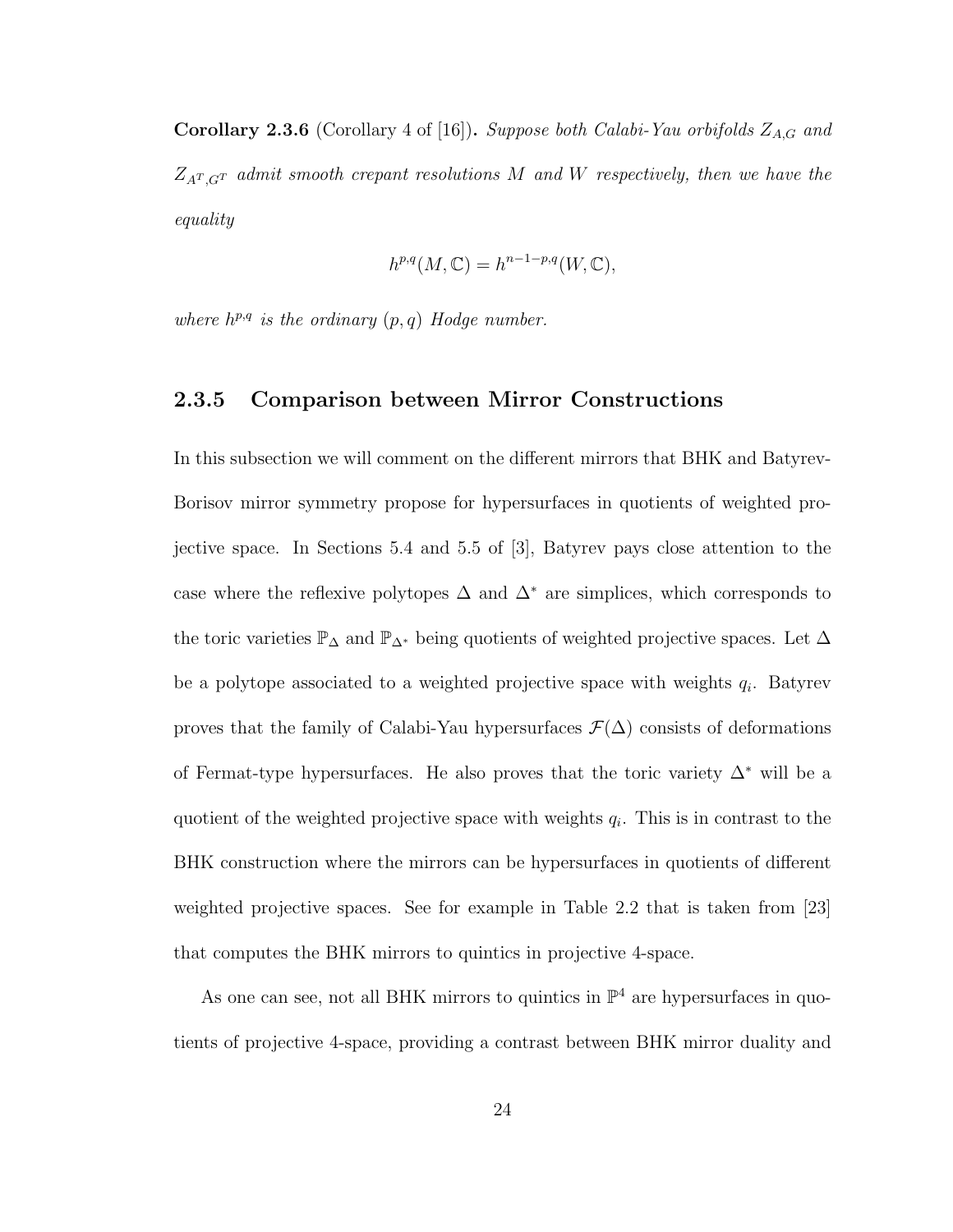Batyrev-Borisov mirror duality. When one has multiple mirrors for a Calabi-Yau manifold, one can ask a variety of questions. In his 1994 paper outlining homological mirror symmetry, Kontsevich explains that "the B-models on birationally equivalent Calabi-Yau manifolds  $W$  and  $W'$  are believed to be isomorphic.... we expect that the derived categories of coherent sheaves on  $W$  and on  $W'$  are equivalent.

Kontsevich's viewpoint provides the following question:

Question 2.3.7. If  $F_A$  and  $F_{A'}$  are polynomials as above and G and G' are groups so that  $J_{F_A}\subset G\subset SL(F_A)$  and  $J_{F_{A'}}\subset G'\subset SL(F_{A'})$  so that the Calabi-Yau orbifolds  $Z_{A,G}$  and  $Z_{A',G'}$  are in the same toric variety, do we have a birational or derived equivalence between  $Z_{A^T,G^T}$  and  $Z_{(A')^T,G'^T}$ ?

This question was first posed in this fashion by Iritani. In the next chapter, we investigate the question in the context of birational geometry and answer the question affirmatively. Indeed, in the manner that we solve it, we get a more general theorem than what Iritani asked. A very concrete corollary to what we prove in Chapter 3 is that all the orbifolds in the BHK Mirror column in Table 2.2 are birational.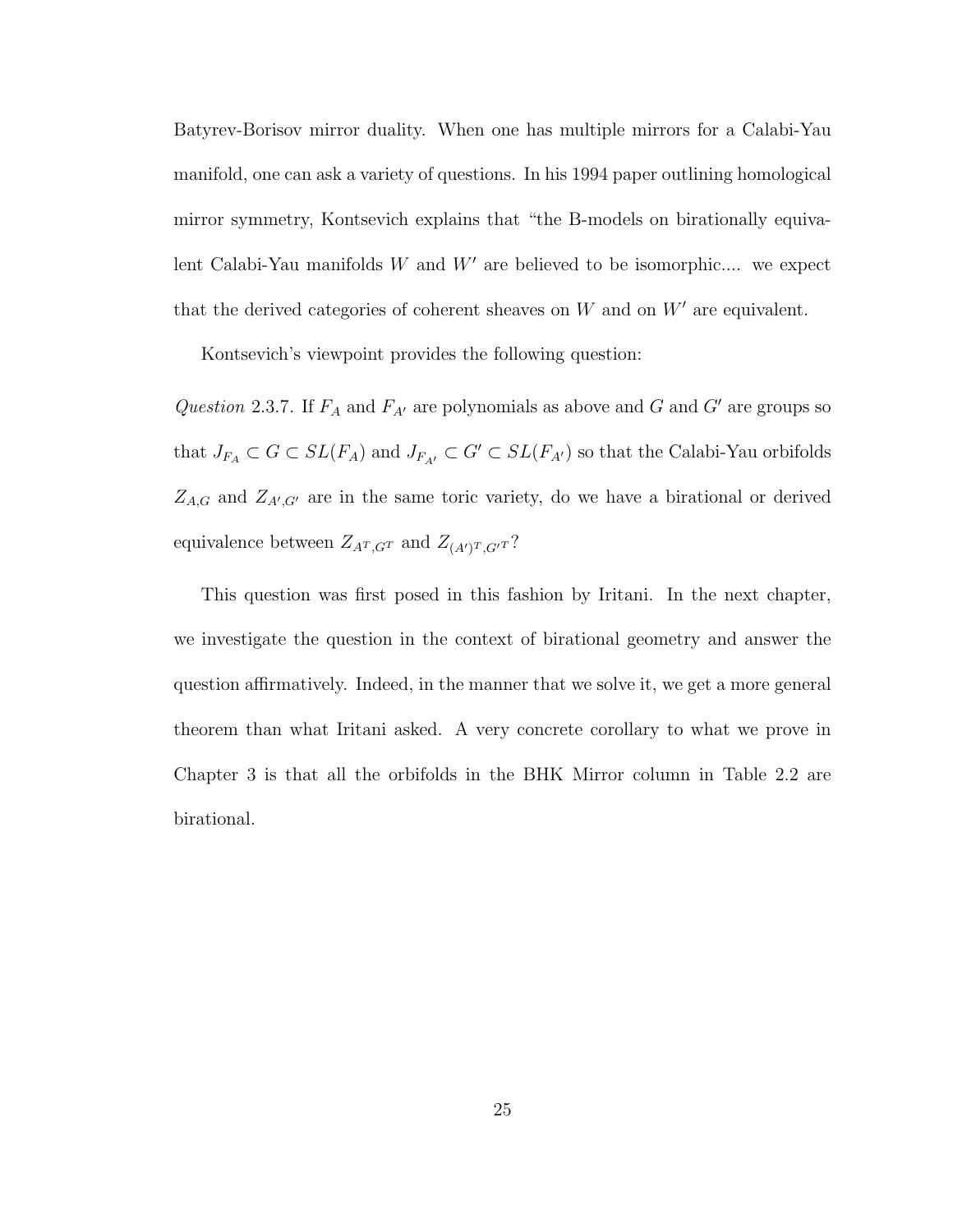|                | Quintic $Z_{A,G} \subseteq \mathbb{P}^4$                                          | BHK Mirror $Z_{A^T,G^T}$                                                                                                                                                 |
|----------------|-----------------------------------------------------------------------------------|--------------------------------------------------------------------------------------------------------------------------------------------------------------------------|
| 1              | ${x_0^5 + x_1^5 + x_2^5 + x_3^5 + x_4^5 = 0} \subset \mathbb{P}^4$                | ${y_0^5 + y_1^5 + y_2^5 + y_3^5 + y_4^5 = 0} \subset \mathbb{P}^4$<br>$(\mathbb{Z}_5)^3 : [4, 1, 0, 0, 0], [4, 0, 1, 0, 0], [4, 0, 0, 1, 0]$                             |
| $\overline{2}$ | ${x_0^4x_1 + x_1^5 + x_2^5 + x_3^5 + x_4^5 = 0} \subset \mathbb{P}^4$             | $\left\{y_0^4+y_0y_1^5+y_2^5+y_3^5+y_4^5=0\right\}\subset W\mathbb{P}^4(5,3,4,4,4)$<br>$(\mathbb{Z}_5)^2 : [0, 0, 4, 1, 0], [0, 0, 4, 0, 1]$                             |
| 3              | $\{x_0^4x_1+x_1^4x_2+x_2^5+x_3^5+x_4^5=0\}\subset\mathbb{P}^4$                    | $\{y_0^4+y_0y_1^4+y_1y_2^5+y_3^5+y_4^5=0\}\subset W\mathbb{P}^4(20,15,13,16,16)$<br>$\mathbb{Z}_5: [0, 0, 0, 4, 1]$                                                      |
| 4              | $\{x_0^4x_1+x_1^4x_2+x_2^4x_3+x_3^5+x_4^5=0\}\subset\mathbb{P}^4$                 | $\{y_0^4 + y_0y_1^4 + y_1y_2^4 + y_2y_3^5 + y_4^5 = 0\} \subset W\mathbb{P}^4(80, 60, 65, 51, 64)$                                                                       |
| 5              | $\{x_0^4x_1+x_1^4x_2+x_2^4x_3+x_3^4x_4+x_4^5=0\}\subset\mathbb{P}^4$              | ${y_0^4 + y_0y_1^4 + y_1y_2^4 + y_2y_3^4 + y_3y_4^5 = 0} \subset W\mathbb{P}^4(64, 48, 52, 51, 41)$                                                                      |
| 6              | $\{x_0^4x_1+x_1^5+x_2^4x_3+x_3^5+x_4^5=0\}\subset\mathbb{P}^4$                    | ${y_0^4 + y_0y_1^5 + y_2^4 + y_2y_3^5 + y_4^5 = 0} \subset W\mathbb{P}^4(5,3,5,3,4)$                                                                                     |
| 7              | $\{x_0^4x_1+x_1^4x_2+x_2^5+x_3^4x_4+x_4^5=0\}\subset\mathbb{P}^4$                 | ${y_0^4 + y_0y_1^4 + y_1y_2^5 + y_3^4 + y_3y_5^5 = 0} \subset W\mathbb{P}^4(20, 15, 13, 20, 12)$                                                                         |
| 8              | $\{x_0^5+x_1^5+x_2^5+x_3^4x_4+x_4^4x_3=0\}\subset\mathbb{P}^4$                    | $\{y_0^5 + y_1^5 + y_2^5 + y_3^4y_4 + y_3y_4^4 = 0\} \subset \mathbb{P}^4$<br>$(\mathbb{Z}_5)^2 \times \mathbb{Z}_3 : [1, 4, 0, 0, 0], [0, 4, 1, 0, 0], [0, 0, 0, 2, 1]$ |
| 9              | $\{x_0^5+x_1^4x_2+x_2^5+x_3^4x_4+x_4^4x_3=0\}\subset\mathbb{P}^4$                 | ${y_0^5 + y_1^4 + y_1y_2^5 + y_3^4y_4 + y_3y_4^4 = 0} \subset W\mathbb{P}^4(20, 15, 13, 16, 16)$                                                                         |
| 10             | $\{x_0^4x_1+x_1^4x_2+x_2^5+x_3^4x_4+x_4^4x_3=0\}\subset\mathbb{P}^4$              | $y_0^4 + y_0y_1^4 + y_1y_2^5 + y_3^4y_4 + y_3y_4^4 = 0$ $\subset W\mathbb{P}^4(20, 15, 13, 16, 16)$<br>$\mathbb{Z}_{15}:[0,0,3,11,1]$                                    |
| 11             | $\{x_0^5+x_1^4x_2+x_2^4x_1+x_3^4x_4+x_4^4x_3=0\}\subset\mathbb{P}^4$              | ${y_0^5 + y_1^4y_2 + y_1y_2^4 + y_3^4y_4 + y_3y_4^4 = 0} \subset \mathbb{P}^4$<br>$\mathbb{Z}_3: [0, 2, 1, 2, 1]$                                                        |
| 12             | $\{x_0^5+x_1^5+x_2^4x_3+x_3^4x_4+x_4^4x_2=0\}\subset\mathbb{P}^4$                 | $\{y_0^5+y_1^5+y_2^4y_4+y_2y_3^4+y_3y_4^4=0\}\subset\mathbb{P}^4$<br>$\mathbb{Z}_5 \times \mathbb{Z}_{13} : [1, 4, 0, 0, 0], [0, 0, 3, 9, 1]$                            |
| 13             | $\{x_0^4x_1+x_1^5+x_2^4x_3+x_3^4x_4+x_4^4x_2=0\}\subset\mathbb{P}^4$              | $\{y_0^4+y_0y_1^5+y_2^4y_4+y_2y_3^4+y_3y_4^4=0\}\subset W\mathbb{P}^4(5,3,4,4,4)$<br>$\mathbb{Z}_{65}$ : [0, 52, 16, 61, 1]                                              |
| 14             | ${x_0^4x_1 + x_1^4x_0 + x_2^4x_3 + x_3^4x_4 + x_4^4x_2 = 0} \subset \mathbb{P}^4$ | $\{y_0^4y_1 + y_0y_1^4 + y_2^4y_4 + y_2y_3^4 + y_3y_4^4 = 0\} \subset \mathbb{P}^4$<br>$\mathbb{Z}_3 \times \mathbb{Z}_{13} : [1, 2, 0, 0, 0], [0, 0, 3, 9, 1]$          |
| 15             | $\{x_0^5+x_1^4x_2+x_2^4x_3+x_3^4x_4+x_4^4x_1=0\}\subset\mathbb{P}^4$              | ${y_0^5 + y_1^4y_4 + y_1y_2^4 + y_2y_3^4 + y_4^4y_3 = 0}$<br>$\mathbb{Z}_{51}$ : [0, 38, 16, 47, 1]                                                                      |
| 16             | ${x_0^4x_1 + x_1^4x_2 + x_2^4x_3 + x_3^4x_4 + x_4^4x_0 = 0} \subset \mathbb{P}^4$ | $\{y_0^4y_4 + y_0y_1^4 + y_1y_2^4 + y_2y_3^4 + y_3y_4^4 = 0\} \subset \mathbb{P}^4$<br>$\mathbb{Z}_{41}$ : [10, 18, 16, 37, 1]                                           |

Table 2.2: **BHK** mirrors of quintics in  $\mathbb{P}^4$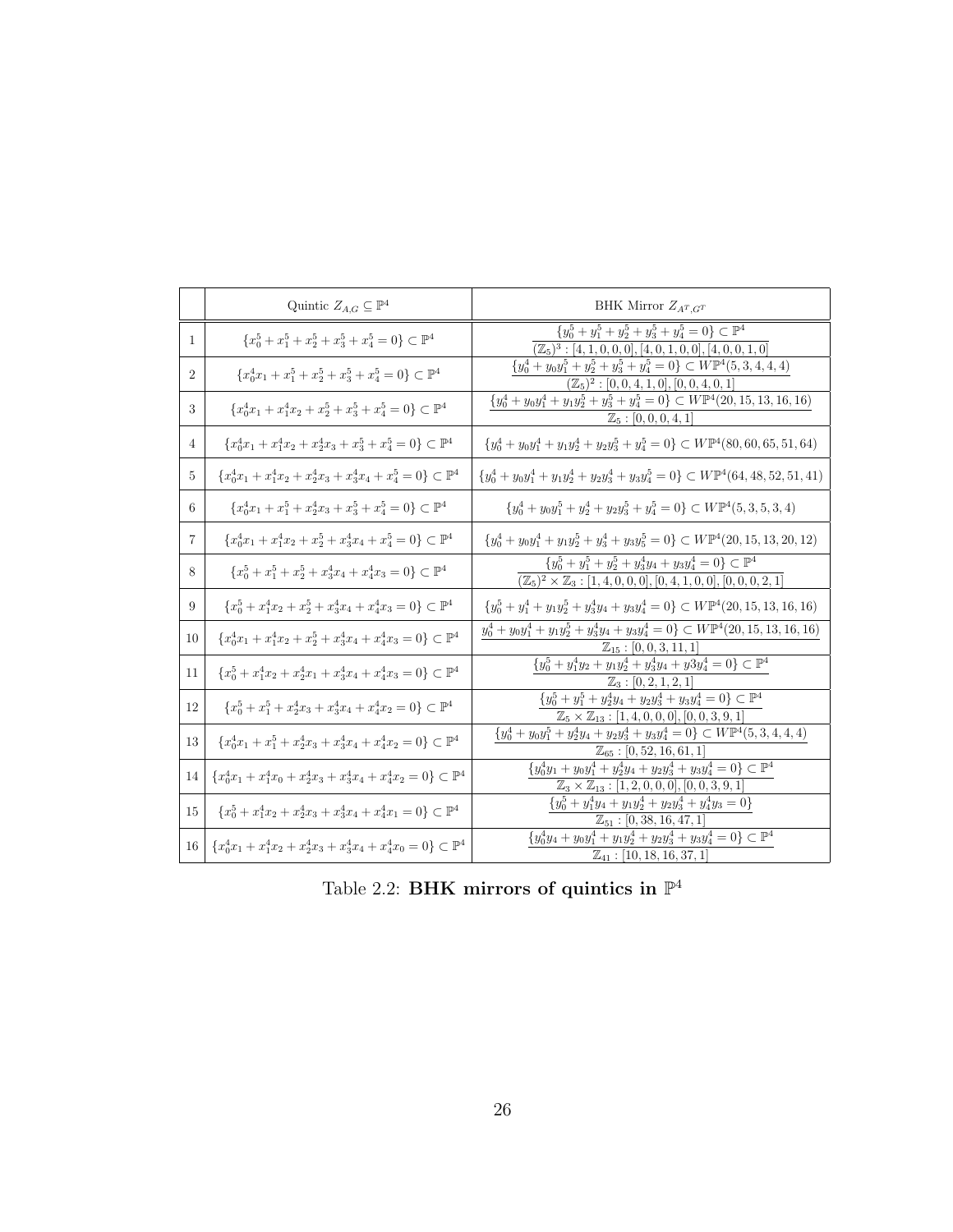# Chapter 3

# Birational Geometry of BHK

# Mirrors

# 3.1 Shioda Maps

We now introduce the Shioda map and relate it to BHK mirrors. Recall the hypersurfaces  $X_A$  and  $X_{A^T}$  as above. Define the matrix B to be  $dA^{-1}$  where d is a positive integer so that B has only integer entries. The Shioda maps are the rational maps

$$
\phi_B : \mathbb{P}^n \dashrightarrow W\mathbb{P}^n(q_0, \dots, q_n), \text{ and}
$$
\n
$$
\phi_{B^T} : \mathbb{P}^n \dashrightarrow W\mathbb{P}^n(r_0, \dots, r_n),
$$
\n(3.1.1)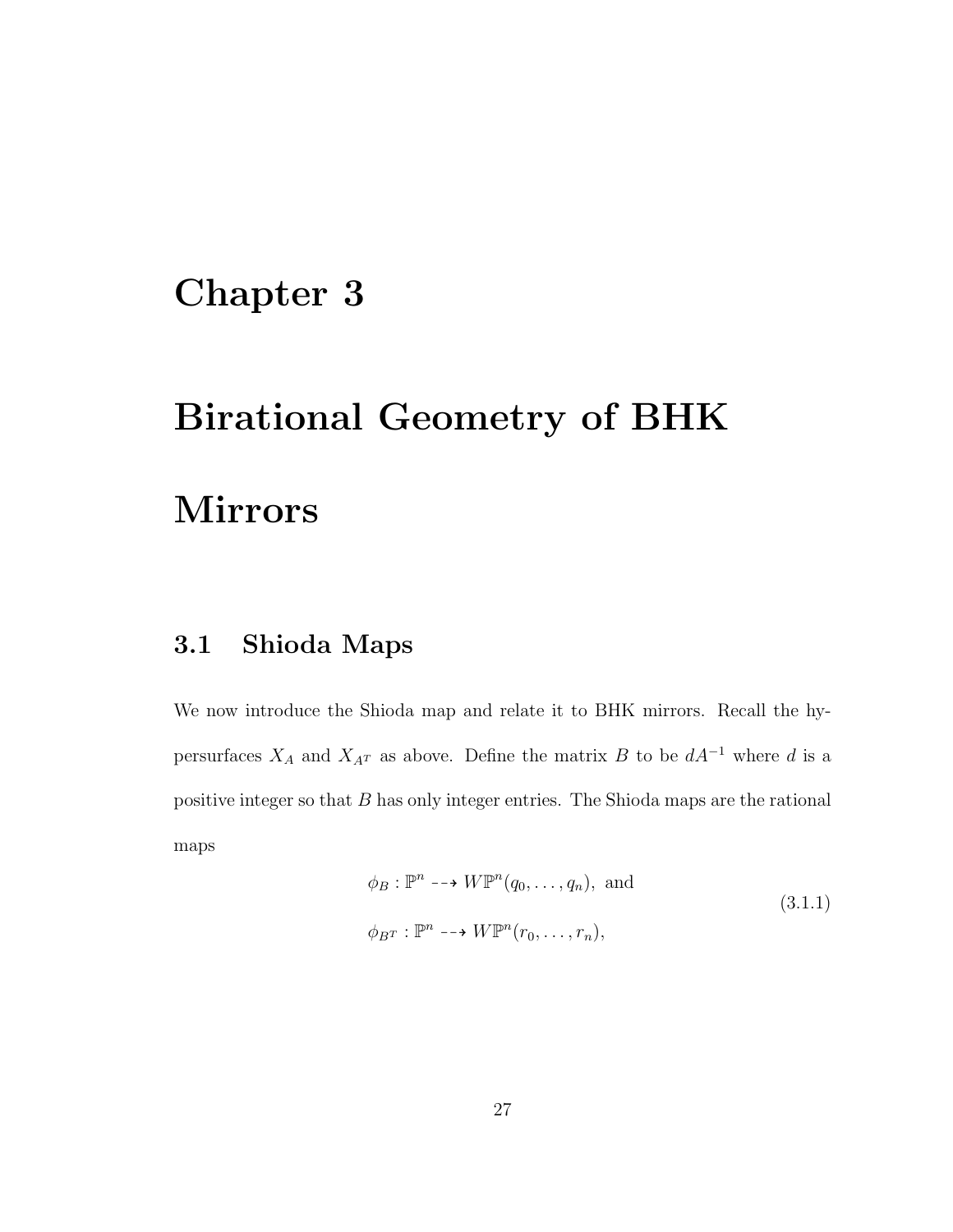where

$$
(y_0: \ldots: y_n) \stackrel{\phi_B}{\mapsto} (x_0: \ldots: x_n), \quad x_j = \prod_{k=0}^n y_k^{b_{jk}}, \text{ and}
$$
  

$$
(y_0: \ldots: y_n) \stackrel{\phi_{BT}}{\mapsto} (z_0: \ldots: z_n), \quad z_j = \prod_{k=0}^n y_k^{b_{kj}}.
$$
 (3.1.2)

Consider the polynomial

$$
F_{dI} := \sum_{i=0}^{n} y_i^d
$$
 (3.1.3)

and the Fermat hypersurface cut out by it,  $X_{dI} := Z(F_{dI}) \subset \mathbb{P}^n$ . Note that the Shioda maps above restrict to rational maps  $X_{dI} \stackrel{\phi_B}{\dashrightarrow} X_A$  and  $X_{dI} \stackrel{\phi_B}{\dashrightarrow} X_{A^T}$ , respectively, allowing us to obtain the diagram:



We now reinterpret the groups G and  $G<sup>T</sup>$  in the context of the Shioda map. Any element of Aut $(F_{dI})$  is of the form  $g = (e^{2\pi i h_j/d})_j$ , for some integers  $h_j$ . When we push forward the action of g via  $\phi_B$ , we obtain the diagonal automorphism

$$
(\phi_B)_*(g) := (e^{\frac{2\pi i}{d} \sum_{j=0}^n b_{ij} h_j})_i \in \text{Aut}(F_A). \tag{3.1.5}
$$

The element  $(\phi_B)_*(g)$  is a generic element of  $\mathrm{Aut}(F_A)$ , namely  $\prod_{j=0}^n \rho_j^{h_j}$  $j^{n_j}$ . We turn our attention to describing the dual group  $G<sup>T</sup>$  to G. If we push the element  $g<sup>T</sup> :=$  $(e^{2\pi i s_i/d})_i \in \text{Aut}(F_{dI})$  down via the map  $\phi_{BT}$ , then we get the action

$$
(\phi_{BT})_*(g^T) = (e^{\frac{2\pi i}{d}\sum_{i=0}^n s_i b_{ij}})_j = \prod_{i=1}^n (\rho_i^T)^{s_i}.
$$
\n(3.1.6)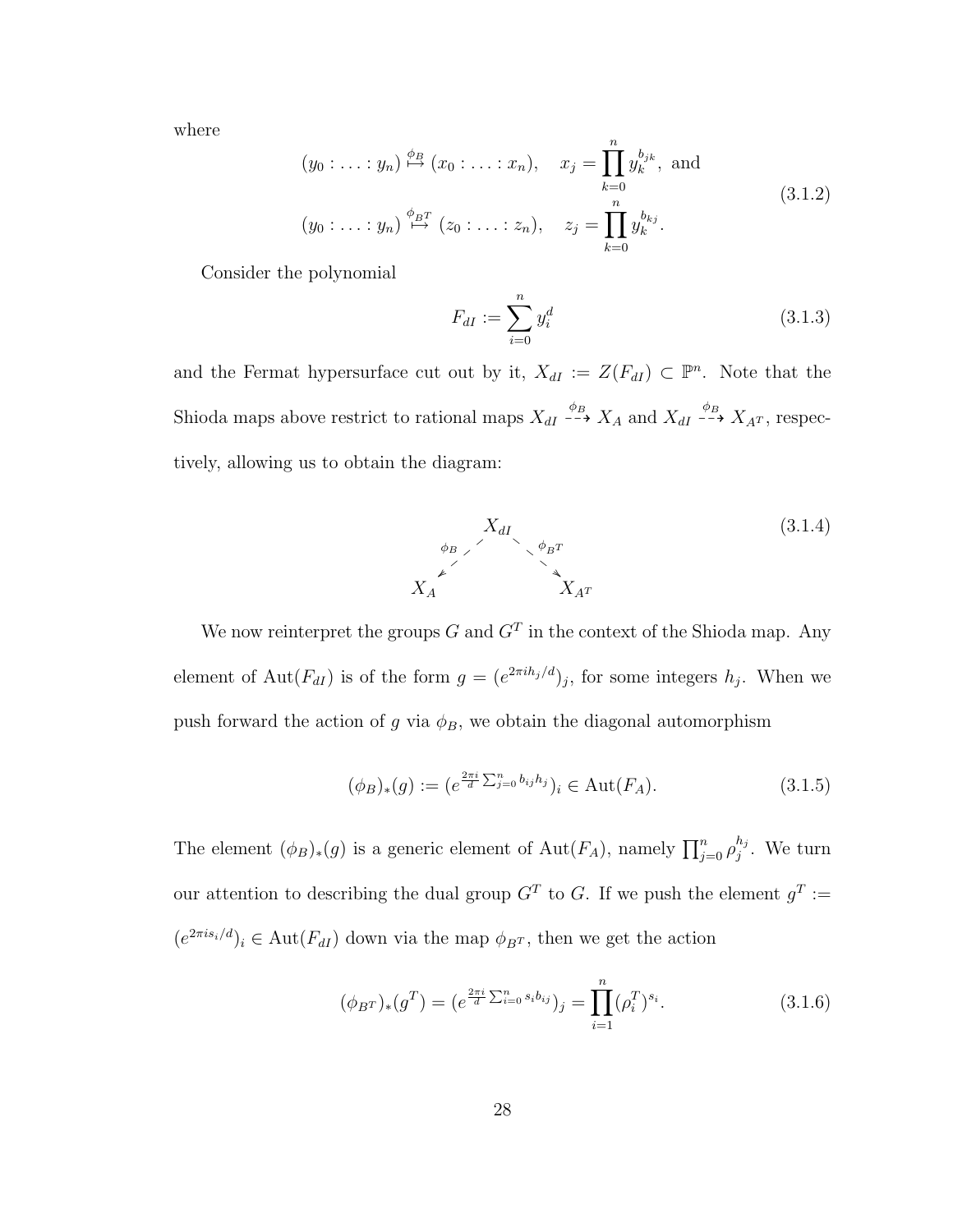In other words, we have (surjective) group homomorphisms

$$
(\phi_B)_* : \text{Aut}(F_{dI}) \to \text{Aut}(F_A); \text{ and}
$$
  
 $(\phi_{BT})_* : \text{Aut}(F_{dI}) \to \text{Aut}(F_{A^T}).$  (3.1.7)

This gives us a new interpretation of the choice of groups  $G$  and  $G<sup>T</sup>$ : both are pushforwards of subgroups of  $Aut(F_{dI})$  via the Shioda maps  $\phi_B$  and  $\phi_{BT}$ , respectively.

### 3.1.1 Reinterpretation of the Dual Group

We now reformulate the relationship between the groups  $G$  and  $G<sup>T</sup>$  via a bilinear pairing. Consider the map

$$
\langle,\rangle_B:\mathbb{Z}^{n+1}\times\mathbb{Z}^{n+1}\longrightarrow\mathbb{Z}
$$

where  $\langle s, h \rangle_B := s^T B h$ . Choose a subgroup  $G \subset Aut(F_A)$ , so that  $J_{F_A} \subseteq G$ . Then set  $H := ((\phi_B)_*)^{-1}(G)$ . Note that the map  $(h_j)_j \mapsto (e^{2\pi i h_j/d})_j$  induces a natural, surjective group homomorphism

$$
\mathbb{Z}^{n+1} \stackrel{pr}{\to} \text{Aut}(F_{dI}).\tag{3.1.8}
$$

Take  $\tilde{H}$  to be the inverse image  $\tilde{H} := pr^{-1}(H)$  of H under this map. We can then define the subgroup  $\tilde{H}^{\perp_B} \subseteq \mathbb{Z}^{n+1}$  to be

$$
\tilde{H}^{\perp_B} := \left\{ \mathbf{s} \in \mathbb{Z}^{n+1} \middle| \langle \mathbf{s}, \mathbf{h} \rangle_B \in d\mathbb{Z} \text{ for all } \mathbf{h} \in \tilde{H} \right\}. \tag{3.1.9}
$$

Define  $H^{\perp_B}$  to be the image of  $\tilde{H}^{\perp_B}$  under  $pr$ ,  $pr(\tilde{H}^{\perp_B})$ .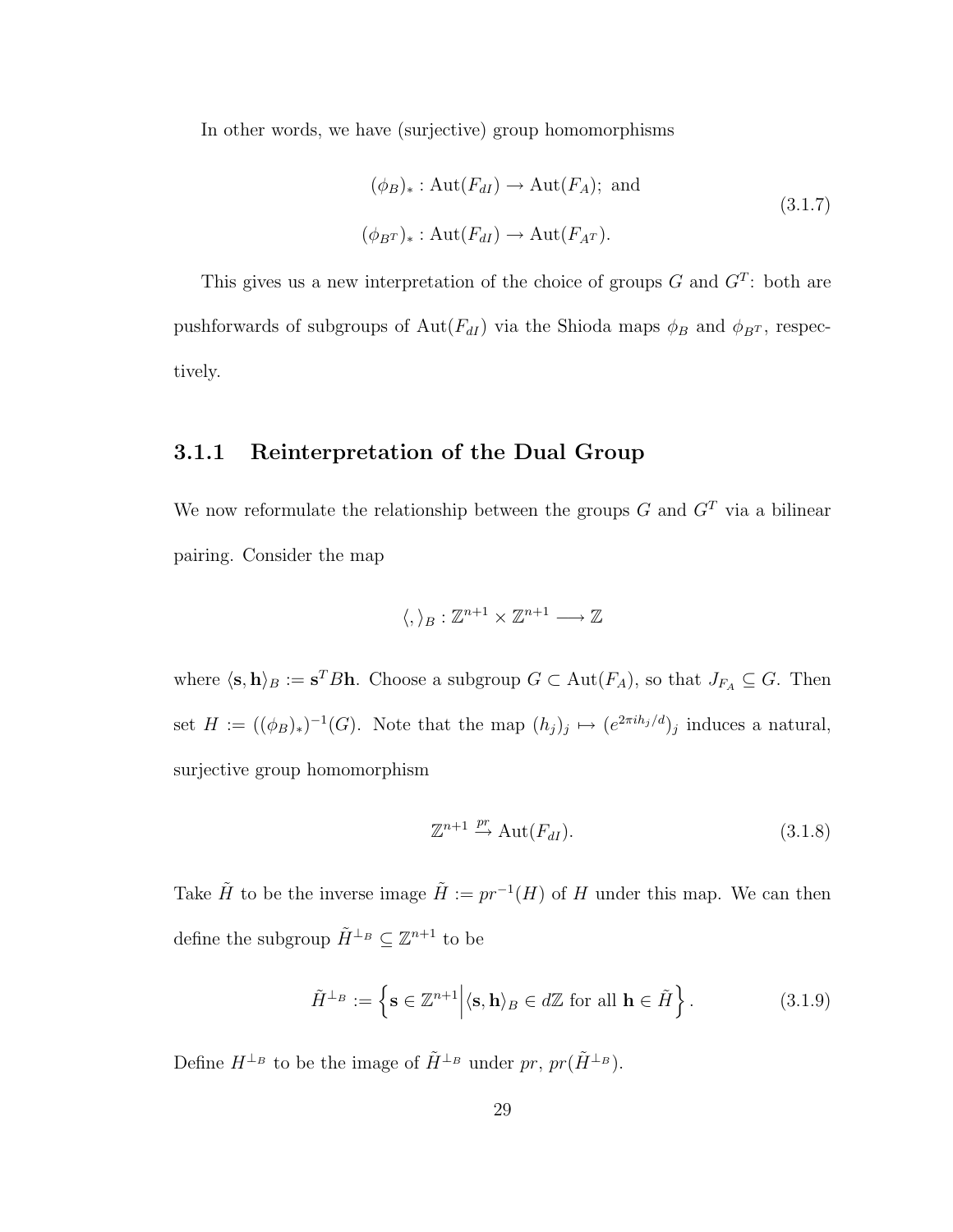We remark that it is clear that the group  $J_{F_{dI}}$  is contained by H as

$$
(\phi_B)_*(e^{2\pi i/d}, \dots, e^{2\pi i/d}) = \prod_j \rho_j \tag{3.1.10}
$$

is a generator of  $J_{F_A}$ .

We have assumed that the group G is a subgroup of  $SL(F_A)$ . This requires that, for all group elements  $\mathbf{h} = (h_k)_k \in \tilde{H}$ , the product  $\prod_{j=0}^n e^{\frac{2\pi i}{d} \sum_k b_{jk} h_k}$  equals 1. This implies that the sum  $\sum_{j,k=0}^{n} b_{jk} h_k$  is an integer divisible by d; therefore,  $(1,\ldots,1) \in$  $\tilde{H}^{\perp_B}$ . So, its image  $pr(1,\ldots,1)$  must be in  $H^{\perp_B}$ . The element  $pr(1,\ldots,1)$  =  $(e^{2\pi i/d}, \ldots, e^{2\pi i/d})$  is a generator of the group  $J_{F_{dI}}$ , hence  $H^{\perp_B}$  contains  $J_{F_{dI}}$ .

Moreover, if one unravels all the definitions, one can see that  $(\phi_{BT})_*(H^{\perp_B}) =$  $G<sup>T</sup>$ . In order for a monomial  $\prod_{i=0}^{n} x_i^{s_i}$  to be G-invariant, we will need, for any  $\prod_{i=1}^n \rho_i^{h_i} = (e^{\frac{2\pi i}{d} \sum_{i=0}^n b_{ij}h_j})_i \in G$ , that  $\prod_{i=0}^n x_i^{s_i} = \prod_{i=0}^n (e^{\frac{2\pi i}{d} \sum_{i=0}^n b_{ij}h_j} x_i)^{s_i}$ . This is equivalent to  $\sum_{i,j} s_i b_{ij} h_j$  being a multiple of d.

#### 3.1.2 Birational Geometry of BHK Mirrors

We now give a Theorem of Bini, written in our notation (Theorem 3.1 of [9]):

**Theorem 3.1.1.** Let all the notation be as above. Then the hypersurfaces  $X_A$  and  $X_{A^T}$  are birational to the quotients of the Fermat variety  $X_{dI}/(((\phi_B)_*)^{-1}(J_{F_A})/J_{F_{dI}})$ and  $X_{dI}/(((\phi_{B^T})_*)^{-1}(J_{F_{AT}})/J_{F_{dI}})$ , respectively.

We now give a few comments about the proof of the above theorem. It is proven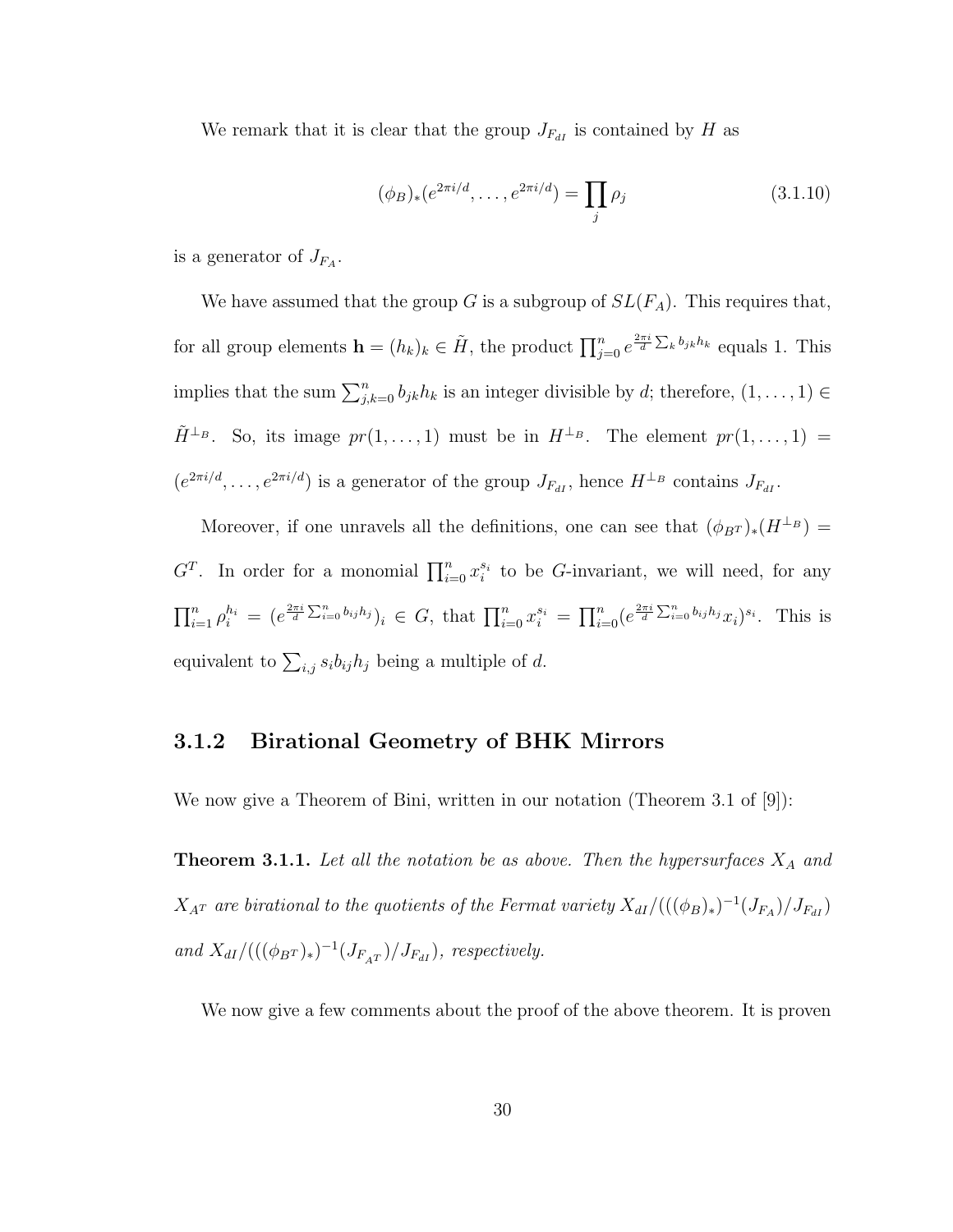via composing  $\phi_B$  with the map

$$
q_A: W\mathbb{P}^n(q_0,\ldots,q_n) \dashrightarrow \mathbb{P}^{n+1};
$$

$$
(x_0:\ldots:x_n)\longmapsto \left(\prod_j x_j:\prod_j x_j^{a_{1j}}:\ldots:\prod_j x_j^{a_{nj}}\right).
$$
(3.1.11)

Note that the composition  $q_A \circ \phi_B : X_{dI} \dashrightarrow \mathbb{P}^{n+1}$  gives the map

$$
(y_0: \ldots: y_n) \longmapsto \left(\prod_j y_j^{q_j'}: y_1^d: \ldots: y_n^d\right). \tag{3.1.12}
$$

Letting  $m = \gcd(d, q'_1, \ldots, q'_n)$ , we describe the closure of the image as

$$
\overline{M_A} := Z\left(\sum_{i=1}^n u_i, u_0^{d/m} = \prod_{i=1}^n u_i^{q'_i/m}\right) \subset \mathbb{P}^{n+1}.
$$
 (3.1.13)

Bini then proves that the map  $q_A \circ \phi_B$  is birational to a quotient map, which in our notation implies the birational equivalence

$$
\overline{M_A} \simeq X_{dI} / (\phi_B^{-1}(SL(F_A))/J_{F_{dI}}). \tag{3.1.14}
$$

Bini then refers the reader to the proof of Theorem 2.6 in [10] to see why the other two maps are birational to quotient maps as well. Note that Bini requires d to be the smallest positive integer so that  $dA^{-1}$  is an integral matrix, but the requirement that  $d$  is the smallest such integer is unnecessary. One can just use the first part of Theorem 2.6 of [10] to eliminate this hypothesis.

An upshot of this reinterpretation of the theorem is that the mirror statement of BHK duality is a relation of two orbifolds birational to different orbifold quotients of the same Fermat hypersurface in projective space. Namely,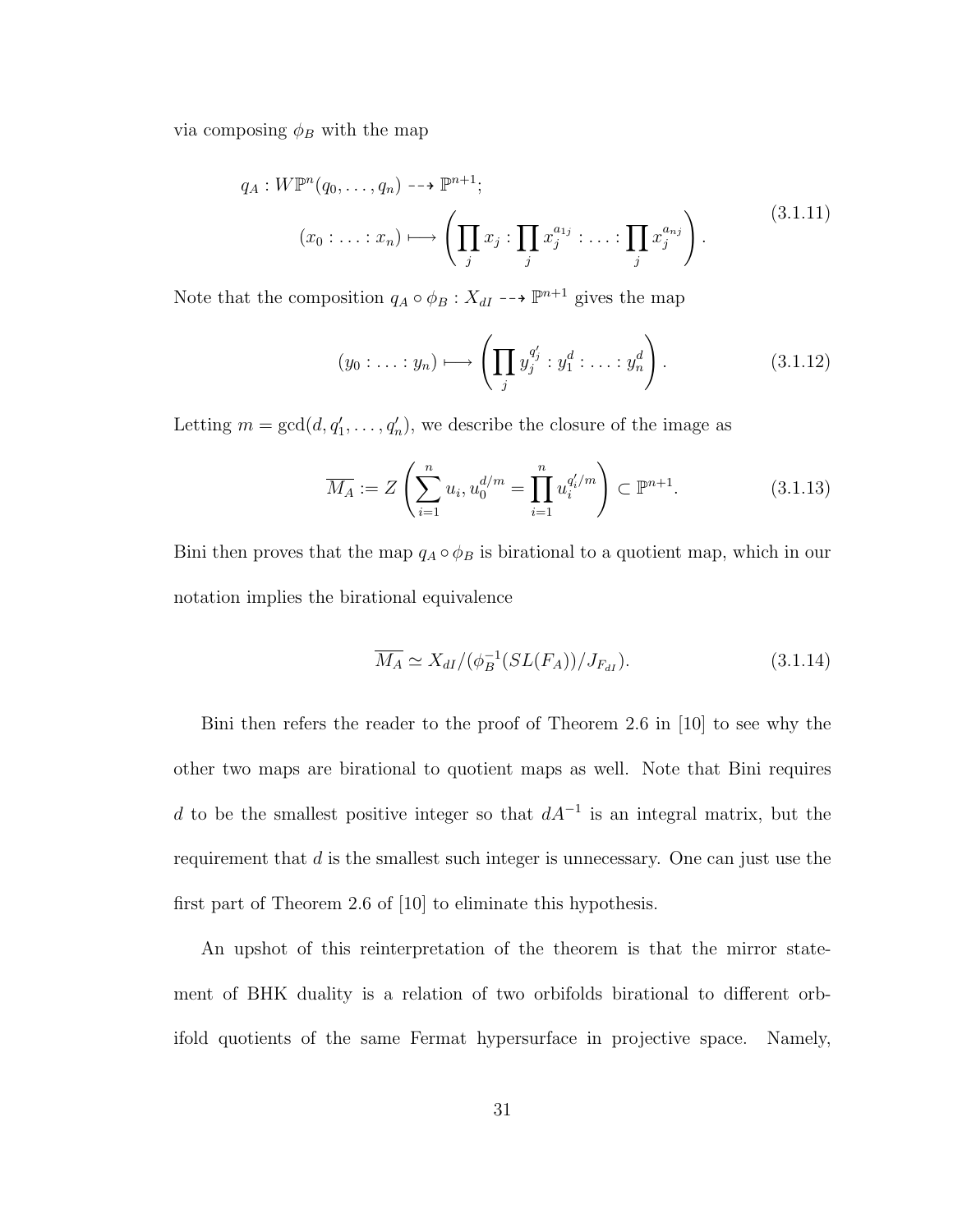$X_A/\bar{G}$  is birational to  $X_{dI}/(((\phi_B)_*)^{-1}(J_{F_A}) + H/J_{F_{dI}})$  while  $X_{A^T}/\bar{G}^T$  is birational to  $X_{dI}/(( (\phi_{B^{T}})_{*})^{-1}(J_{F_{A^{T}}}) + H^{\perp_{B}}/J_{F_{dI}})$ . As  $J_{F_{A}} \subseteq G$  and  $J_{F_{A^{T}}} \subseteq G^{T}$ ,

$$
((\phi_B)_*)^{-1}(J_{F_A}) \subseteq ((\phi_B)_*)^{-1}(G) = H;
$$
 and  
 $((\phi_{B})_*)^{-1}(J_{F_{A}T}) \subseteq ((\phi_{B})_*)^{-1}(G^T) \subseteq H^{\perp_B}$  (3.1.15)

which gives us the following corollary:

Corollary 3.1.2. The Calabi-Yau orbifold  $Z_{A,G}$  is birational to  $X_{dI}/(H/J_{F_{dI}})$  and its BHK mirror  $Z_{A^T,G^T}$  is birational to  $X_{dI}/(H^{\perp_B}/J_{F_{dI}})$ .

# 3.2 Multiple Mirrors

As stated in the introduction, one can take two polynomials

$$
F_A = \sum_{i=0}^{n} \prod_{j=0}^{n} x_j^{a_{ij}}; \qquad F_{A'} = \sum_{i=0}^{n} \prod_{j=0}^{n} x_j^{a'_{ij}}.
$$
 (3.2.1)

that cut out two hypersurfaces in weighted-projective n-spaces,

$$
X_A \subseteq W\mathbb{P}^n(q_0, \dots, q_n) \text{ and}
$$
  

$$
X_{A^T} \subseteq W\mathbb{P}^n(q'_0, \dots, q'_0),
$$
  
(3.2.2)

respectively. Take two groups G and G' so that  $J_{F_A} \subseteq G \subseteq SL(F_A)$  and  $J_{F_{AT}} \subseteq$  $G<sup>T</sup> \subseteq SL(F<sub>A</sub><sup>T</sup>)$ . We then obtain two Calabi-Yau orbifolds  $Z<sub>A,G</sub> := X<sub>A</sub>/\bar{G}$  and  $Z_{A',G'} := X_{A'}/\bar{G}'.$ 

Even if these two orbifolds are in the same family of Calabi-Yau varieties, they may have BHK mirrors that are not in the same quotient of weighted-projective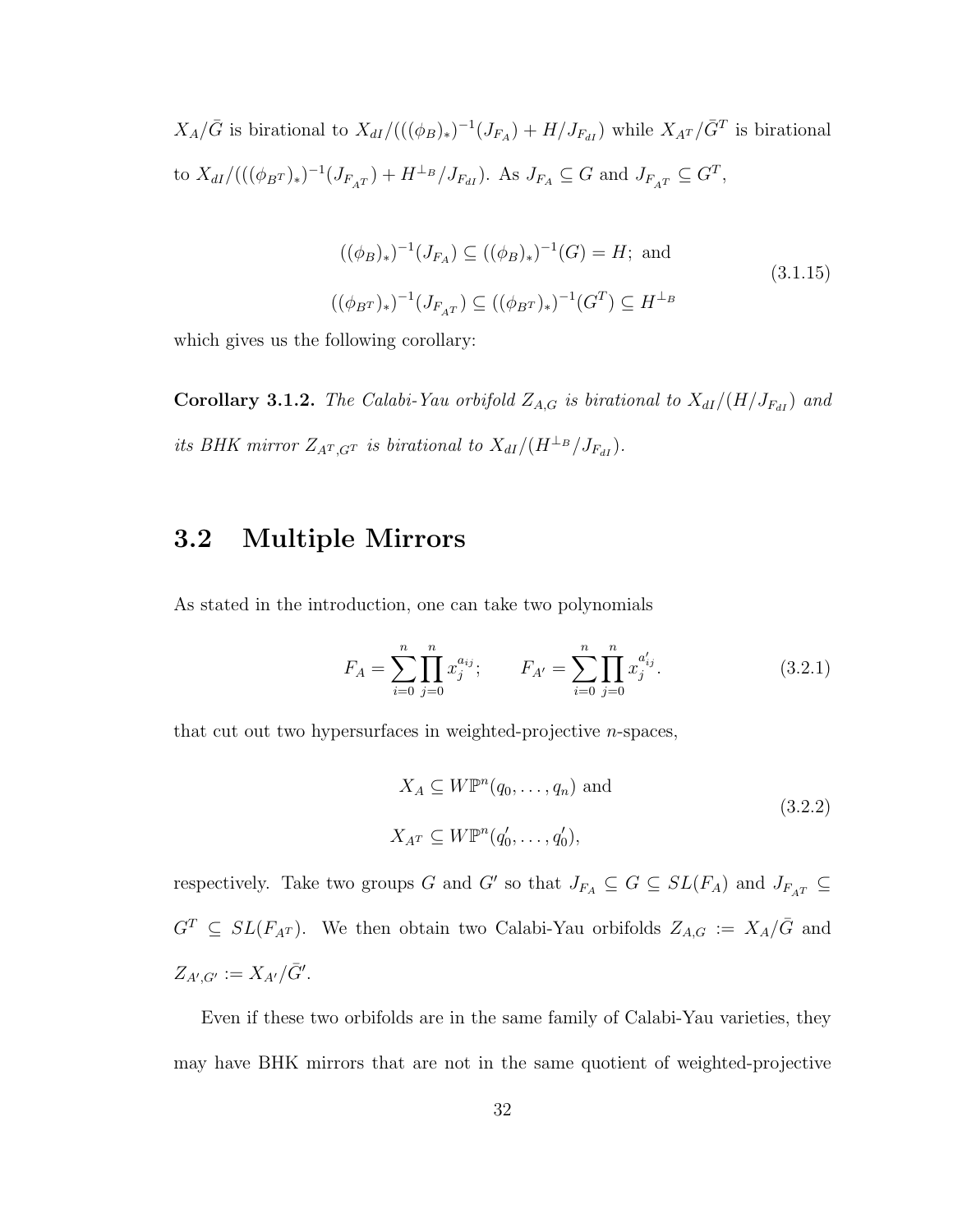n-space (see Section 5 for an explicit example or Tables 5.1-3 of [23]). Take the polynomials

$$
F_{A^T} = \sum_{i=0}^{n} \prod_{j=0}^{n} x_j^{a_{ji}}; \qquad F_{(A')^T} = \sum_{i=0}^{n} \prod_{j=0}^{n} x_j^{a'_{ji}}.
$$
 (3.2.3)

They are quasihomogeneous polynomials but not necessarily with the same weights. So they cut out hypersurfaces  $X_{A^T}$  and  $X_{(A')^T}$ . Take the dual groups  $G^T$  and  $(G')^T$  to G and G', respectively. We quotient each hypersurface by their respective groups,  $\bar{G}^T := G^T / J_{F_{A^T}}$  and  $(\bar{G}')^T := (G')^T / J_{F_{(A')^T}}$ . We then have the BHK mirror dualities:

$$
Z_{A,G} \xleftrightarrow{\text{BHK mirrors}} Z_{A^T,G^T}
$$
  
\n
$$
Z_{A',G'} \xleftrightarrow{\text{BHK mirrors}} Z_{(A')^T,(G')^T}
$$
\n(3.2.4)

In this section, we will investigate and compare the birational geometry of the BHK mirrors of the Calabi-Yau orbifolds  $Z_{A,G}$  and  $Z_{A',G'}$  by using the Shioda maps. Take positive integers d and d' so that  $B := dA^{-1}$  and  $B' := d'(A')^{-1}$  are matrices with integer entries. Then we can form a "tree" diagram of Shioda maps:



One can then calculate that  $\phi_M \circ \phi_{cI} = \phi_{cM}$  for any integer valued matrix M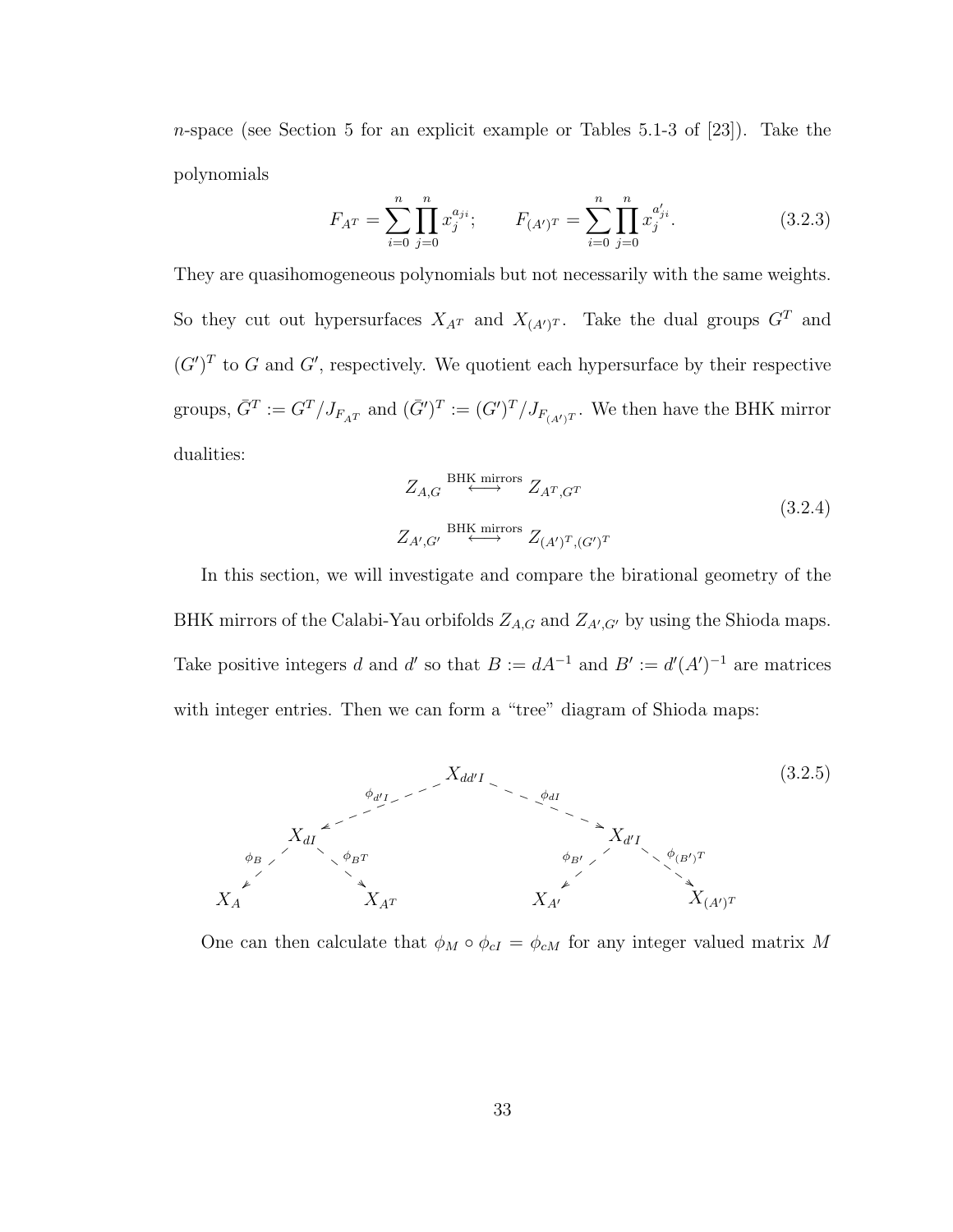and positive integer  $c$ . This means we can simplify our tree to just the diagram:



The Calabi-Yau orbifolds are just finite quotients of the hypersurfaces  $X_A$ ,  $X_{A^T}$ ,  $X_{A'}$  and  $X_{(A')^T}$ , so we can view them in the context of the diagram:



Letting H and H' be the groups  $H := (\phi_{d'B})_*^{-1}(G)$  and  $H' := (\phi_{dB'})_*^{-1}(G')$ , we know that:

Proposition 3.2.1. The following birational equivalences hold:

$$
Z_{A,G} \simeq X_{dd'I}/(H/J_{F_{dd'I}});
$$
  
\n
$$
Z_{A^T,G^T} \simeq X_{dd'I}/(H^{\perp_{d'B}}/J_{F_{dd'I}});
$$
  
\n
$$
Z_{A',G'} \simeq X_{dd'I}/(H'/J_{F_{dd'I}}); \text{ and}
$$
  
\n
$$
Z_{(A')^T,(G')^T} \simeq X_{dd'I}/((H')^{\perp_{dB'}}/J_{F_{dd'I}}).
$$
  
\n(3.2.8)

 $\Box$ 

Proof. Follows directly from Corollary 3.1.2.

Recall that we are asking for the conditions in which  $Z_{A<sup>T</sup>,G<sup>T</sup>}$  and  $Z_{(A<sup>T</sup>),(G<sup>T</sup>)<sup>T</sup>}$  are birational. This question can be answered if we can show that the groups  $H^{\perp_{d'B}}$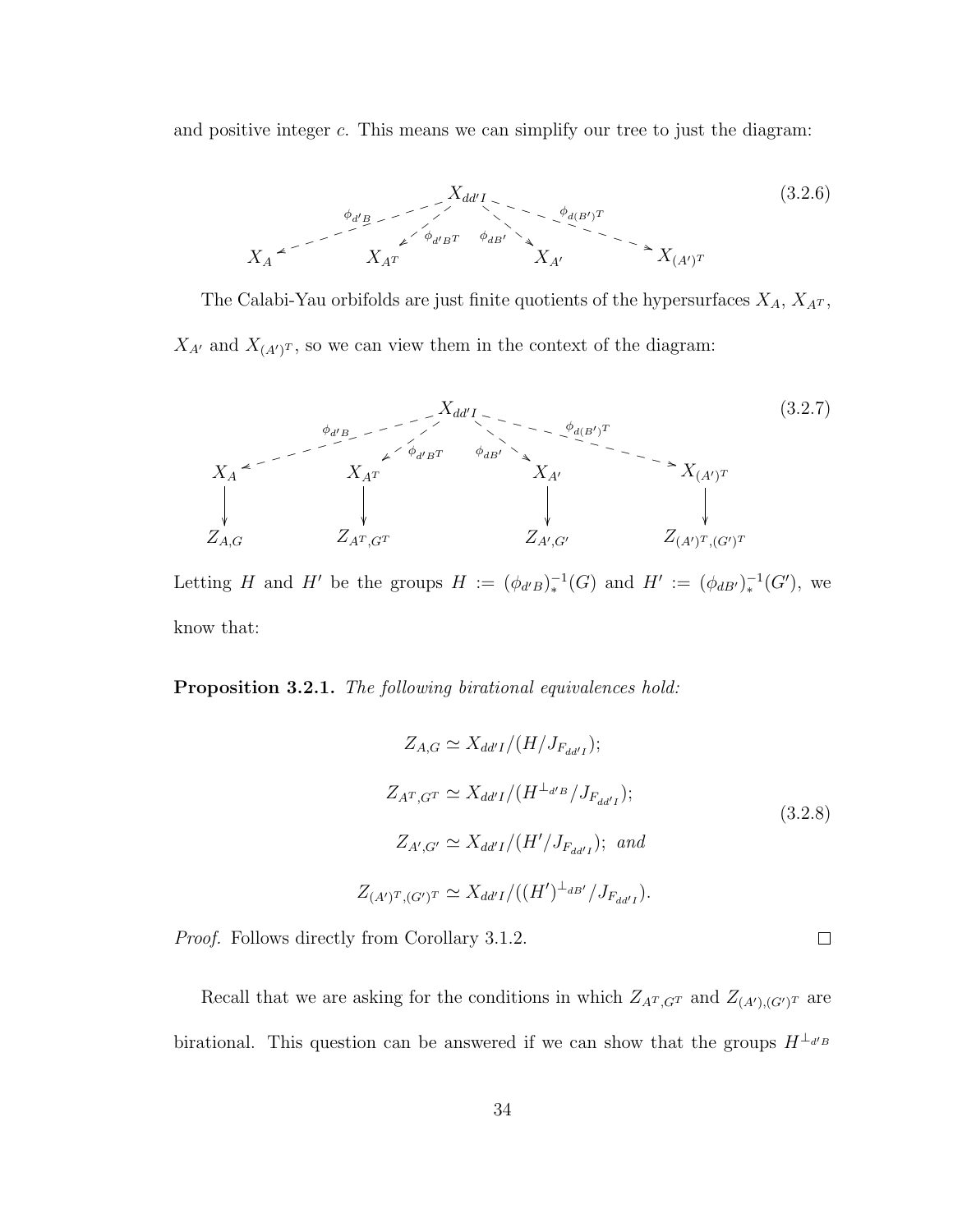and  $(H')^{\perp_{dB'}}$  are equal. We now prove that such an equality holds, if we assume that the groups  $G$  and  $G'$  are equal.

**Lemma 3.2.2.** If the groups G and G' are equal, then  $H^{\perp_{d'B}}$  and  $(H')^{\perp_{dB'}}$  are equal.

*Proof.* Set  $\tilde{H} := pr^{-1}(H)$  and  $\tilde{H}' := pr^{-1}(H')$  (Recall these groups from Section 3.2). Note that we have an equality of groups  $(\phi_{d'B})_* \circ pr(\tilde{H}) = G = G' = (\phi_{dB'})_* \circ$  $pr(\tilde{H}')$ . This implies that, for any element  $\mathbf{h} \in \tilde{H}$ , there exists an element  $\mathbf{h}' \in \tilde{H}'$ so that  $d'B\mathbf{h} = dB'\mathbf{h}'$ .

Suppose that  $\mathbf{s} \in (\tilde{H}')^{\perp_{dB'}}$ . We claim that  $\mathbf{s}$  is in  $\tilde{H}^{\perp_{d'B}}$ , i.e., for every  $\mathbf{h} \in \tilde{H}$ , that  $\langle \mathbf{s}, \mathbf{h} \rangle_{d'B} \in d\mathbb{Z}$ . Indeed, this is true. Given any  $\mathbf{h} \in \tilde{H}$ , there exists some  $\mathbf{h}'$ as above where  $d'B\mathbf{h} = dB'\mathbf{h}'$ , hence  $\langle \mathbf{s}, \mathbf{h} \rangle_{d'B} = \langle \mathbf{s}, \mathbf{h}' \rangle_{dB'} \in d\mathbb{Z}$ , as  $\mathbf{s} \in (\tilde{H}')^{\perp_{dB'}}$ . This proves that  $(\tilde{H})^{\perp_{d'B}} \subseteq (\tilde{H}')^{\perp_{dB'}}$ . By symmetry, we now have the equality of the groups,  $\tilde{H}^{\perp_{d'B}} = (\tilde{H}')^{\perp_{dB'}}$ .

This implies that the images of the groups  $\tilde{H}^{\perp_{d'B}}$  and  $(\tilde{H}')^{\perp_{dB'}}$  under the homomorphism pr are equal, hence  $H^{\perp_{d'B}}$  and  $(H')^{\perp_{dB'}}$  are equal.  $\Box$ 

We then have the proof of following theorem:

**Theorem 3.2.3.** Let  $Z_{A,G}$  and  $Z_{A',G'}$  be Calabi-Yau orbifolds as above. If the groups G and G' are equal, then the BHK mirrors  $Z_{A^T,G^T}$  and  $Z_{(A')^T,(G')^T}$  of these orbifolds are birational.

Proof. Follows directly from Proposition 4.1 and Lemma 4.2.  $\Box$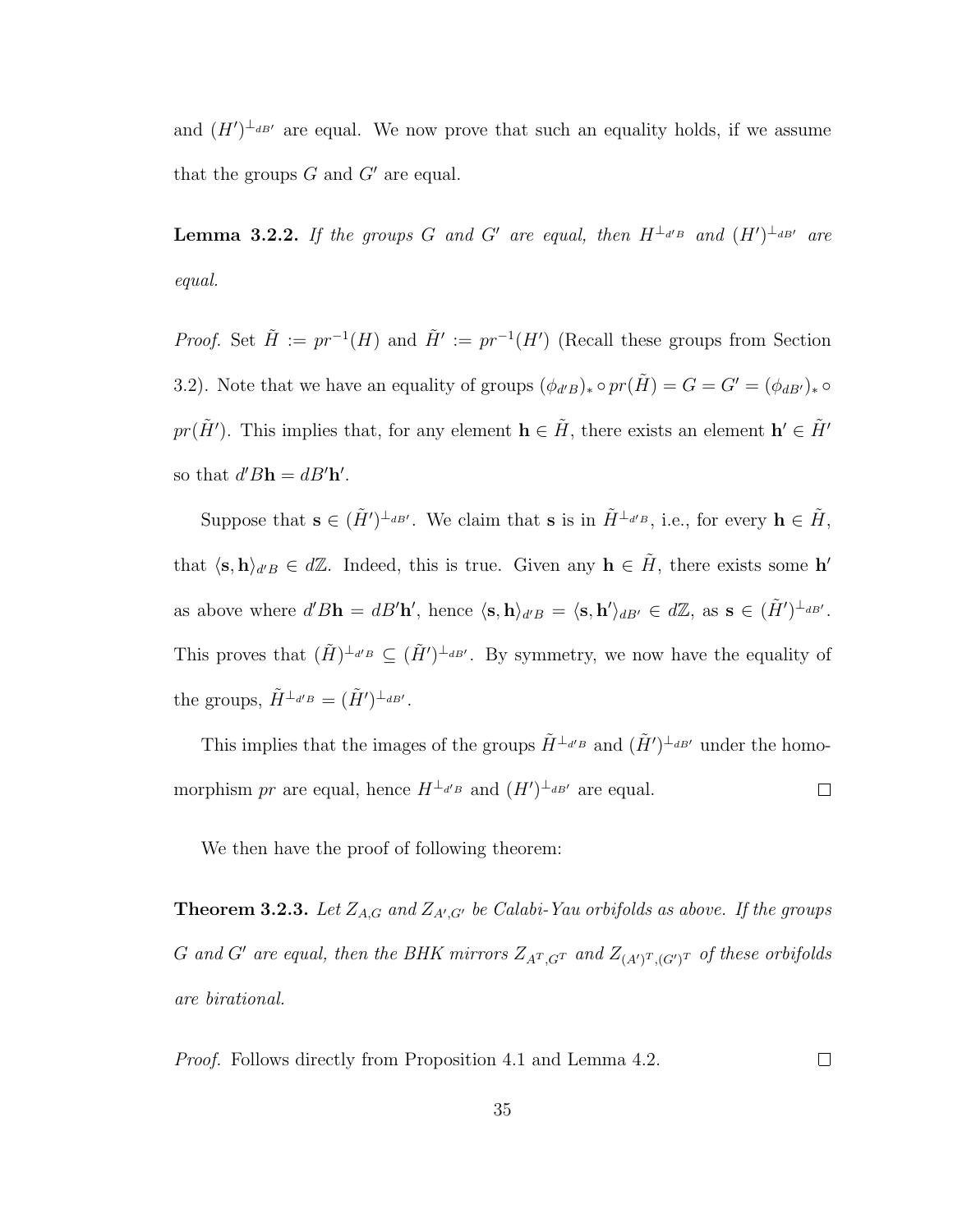This answers Question 2.3.7 affirmatively in the birational case.

# 3.3 Example: BHK Mirror 3-folds, Shioda Maps, Chen-Ruan Hodge Numbers

In this section, we give an example of two Calabi-Yau orbifolds  $Z_{A,G}$  and  $Z_{A',G'}$  that are in the same family, but have two different BHK mirrors  $Z_{A^T,G^T}$  and  $Z_{(A')^T,(G')^T}$ that are not in the same family. As mentioned before, this is a feature of BHK mirror duality that differentiates it from the mirror construction of Batyrev and Borisov. We will show that the BHK mirrors are birational to each other and that their Chen-Ruan Hodge numbers match.

Consider the polynomials

$$
F_A := y_1^8 + y_2^8 + y_3^4 + y_4^3 + y_5^6; \text{ and}
$$
  
\n
$$
F_{A'} := y_1^8 + y_2^8 + y_3^4 + y_4^3 + y_4y_5^4.
$$
\n(3.3.1)

The polynomials  $F_A$  and  $F_{A'}$  cut out hypersurfaces  $X_A = Z(F_A)$  and  $X_{A'} =$  $Z(F_{A'})$ , two well-defined hypersurfaces in the (Gorenstein) weighted projective 4space  $W\mathbb{P}^4(3,3,6,8,4)$ . Note that they are in the same family.

We now address the groups involved in the BHK mirror construction. Set  $\zeta$ to be a primitive 24th root of unity. The groups  $J_{F_A}$  and  $J_{F_{A'}}$  are equal and are generated by the element  $(\zeta^3, \zeta^3, \zeta^6, \zeta^8, \zeta^4) \in (\mathbb{C}^*)^5$ . We take G and G' to be the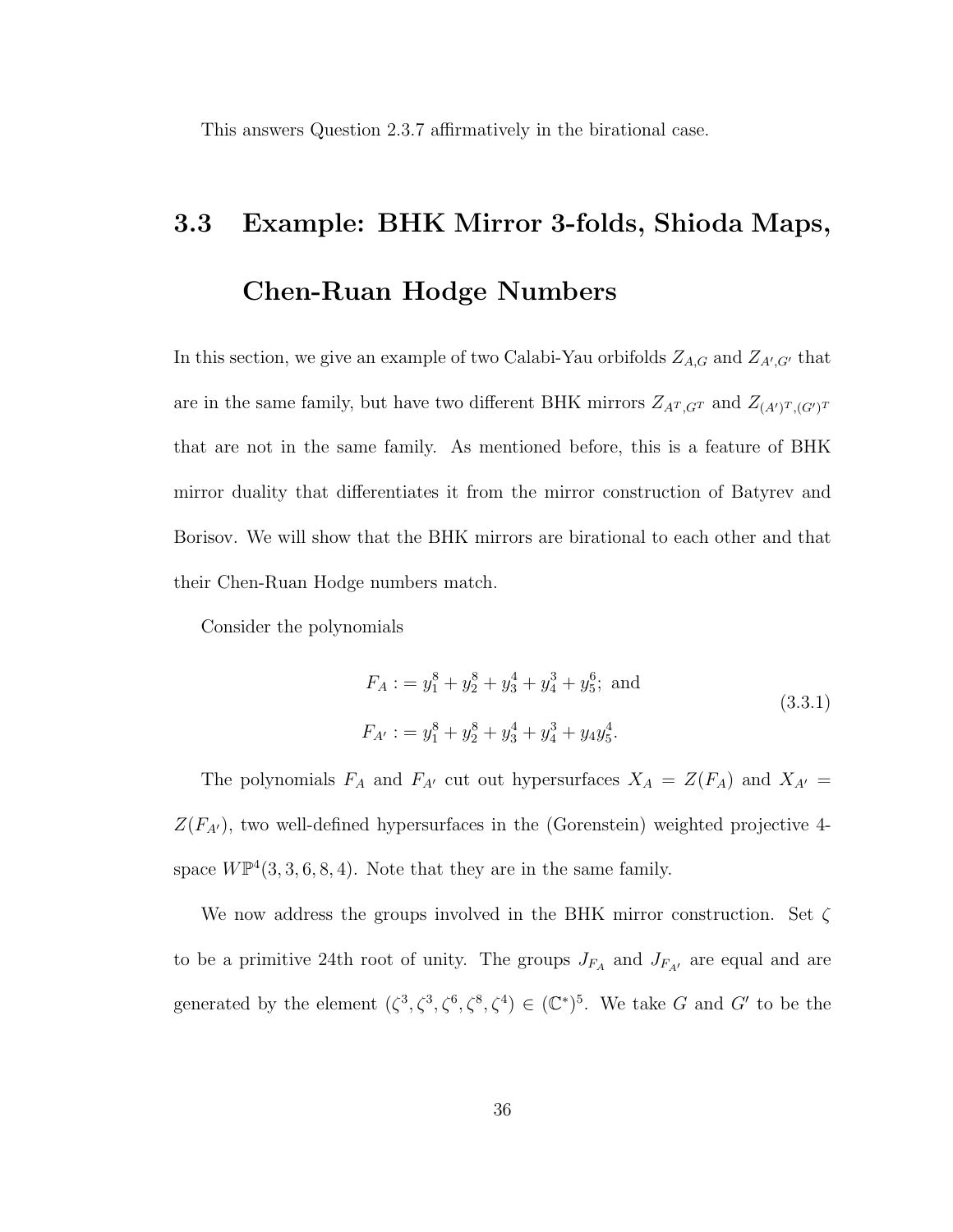same group, namely we define it to be

$$
G = G' := \langle (\zeta^3, \zeta^3, \zeta^6, \zeta^8, \zeta^4), (\zeta^{18}, 1, \zeta^6, 1, 1), (1, 1, \zeta^{12}, 1, \zeta^{12}) \rangle.
$$
 (3.3.2)

Note that each of the generators of the group G are also in  $SL(F_A)$  and  $SL(F_{A'})$ , hence the group G satisfies the conditions required for BHK duality. We quotient both the hypersurfaces by  $X_A$  and  $X_{A'}$  by the group  $G/J_{F_A}$  to obtain the Calabi-Yau orbifolds  $Z_{A,G}$  and  $Z_{A',G}$  which are in the same family of hypersurfaces in  $W\mathbb{P}^4(3,3,6,8,4)/(G/J_{F_A}).$ 

### 3.3.1 BHK Mirrors

Next, we describe the BHK mirrors to  $Z_{A,G}$  and  $Z_{A',G'}$ . The polynomials associated to the matrices  $A$  and  $A<sup>T</sup>$  are

$$
F_{A}r = F_A : = y_1^8 + y_2^8 + y_3^4 + y_4^3 + y_5^6; \text{ and}
$$
  
\n
$$
F_{A'}r : = z_1^8 + z_2^8 + z_3^4 + z_4^3 z_5 + z_5^4.
$$
\n(3.3.3)

While the hypersurface  $X_{A^T} = Z(F_{A^T})$  is in  $W\mathbb{P}^4(3,3,6,8,4)$ , the hypersurface  $X_{(A')^{T}} = Z(F_{A'^{T}})$  is in a different (Gorenstein) weighted projective 4-space, namely  $W\mathbb{P}^4(1,1,2,2,2)$ . We can compute the following groups:

$$
J_{F_{AT}} = \langle (\zeta^3, \zeta^3, \zeta^6, \zeta^8, \zeta^4) \rangle;
$$
  
\n
$$
J_{F_{(A')T}} = \langle (\zeta^3, \zeta^3, \zeta^6, \zeta^6, \zeta^6) \rangle;
$$
  
\n
$$
G^T = \langle (\zeta^3, \zeta^3, \zeta^6, \zeta^8, \zeta^4) \rangle; \text{ and }
$$
  
\n
$$
(G')^T = \langle (\zeta^3, \zeta^3, \zeta^6, \zeta^6, \zeta^6), (1, 1, 1, \zeta^{12}, \zeta^{12}) \rangle.
$$
  
\n(3.3.4)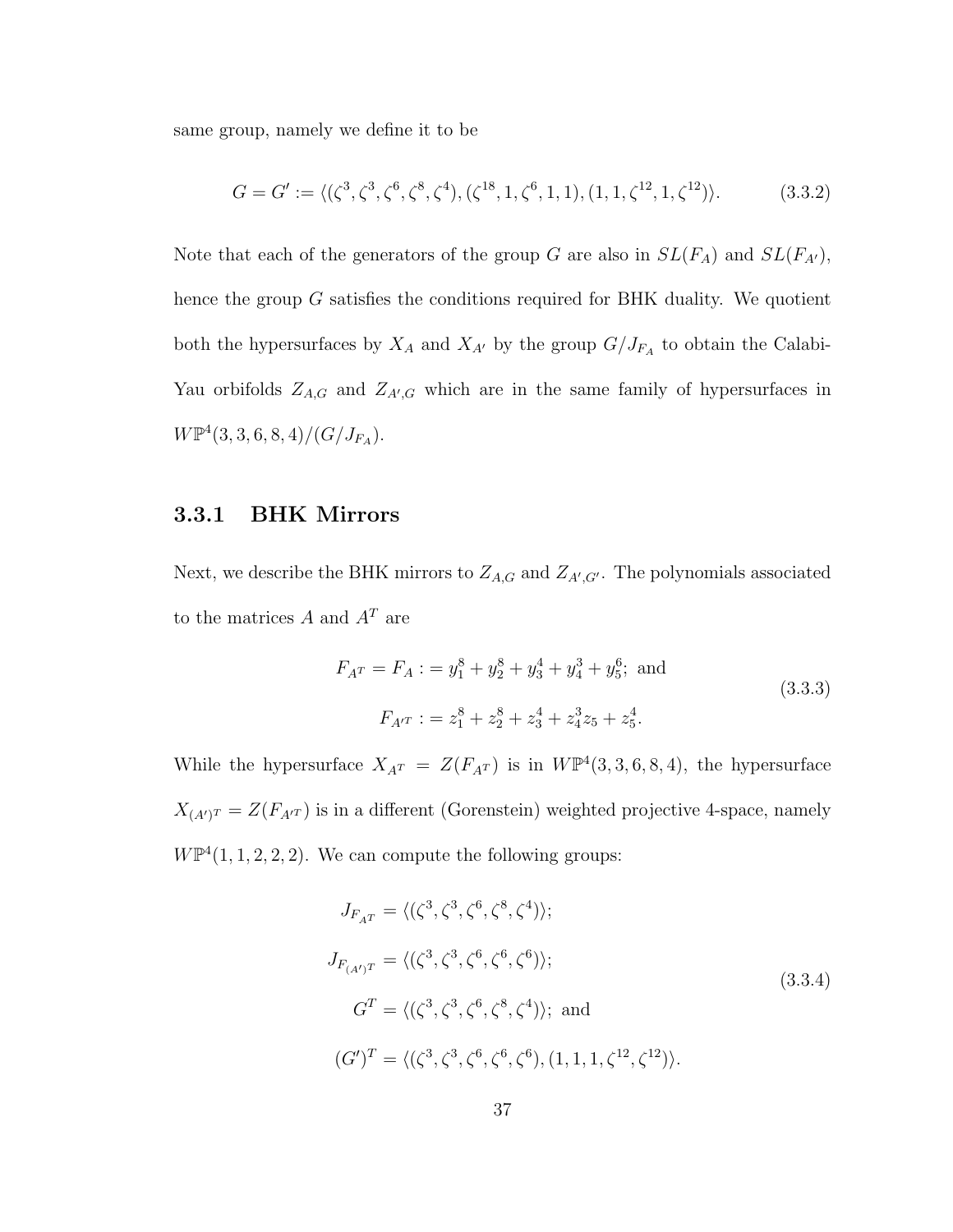Note that the groups  $G^T$  and  $J_{F_{A^T}}$  are equal, so the BHK mirror  $Z_{A^T,G^T}$  is the hypersurface  $X_{A^T}$ . On the other hand the quotient group  $(G')^T/J_{F_{(A')^T}}$  is isomorphic to  $\mathbb{Z}_2$ , hence the BHK mirror  $Z_{(A')^T,(G')^T}$  is the Calabi-Yau orbifold  $X_{(A')^T}/\mathbb{Z}_2$ . Note that the Calabi-Yau orbifold  $Z_{A^T,G^T}$  is a hypersurface in  $W\mathbb{P}^4(3,3,6,8,4)$ , while  $Z_{(A')^T,(G')^T}$  is in  $W\mathbb{P}(1,1,2,2,2)/\mathbb{Z}_2$ . The two BHK mirrors are not hypersurfaces of the same quotient of weighted-projective spaces, hence not sitting inside the same family of Calabi-Yau orbifolds.

### 3.3.2 Shioda Maps

Even though the two BHK mirrors  $Z_{A^T,G^T}$  and  $Z_{(A')^T,(G')^T}$  do not sit in the same family of hypersurfaces of the same quotient of weighted-projective space, we can show that they are birational. Take the matrices  $B := 24A^{-1}$  and  $B' := 24(A')^{-1}$ . Let  $X_{24I}$  be the hypersurface  $Z(x_1^{24} + x_2^{24} + x_3^{24} + x_4^{24} + x_5^{24}) \subset \mathbb{P}^4$ . We then have the Shioda maps

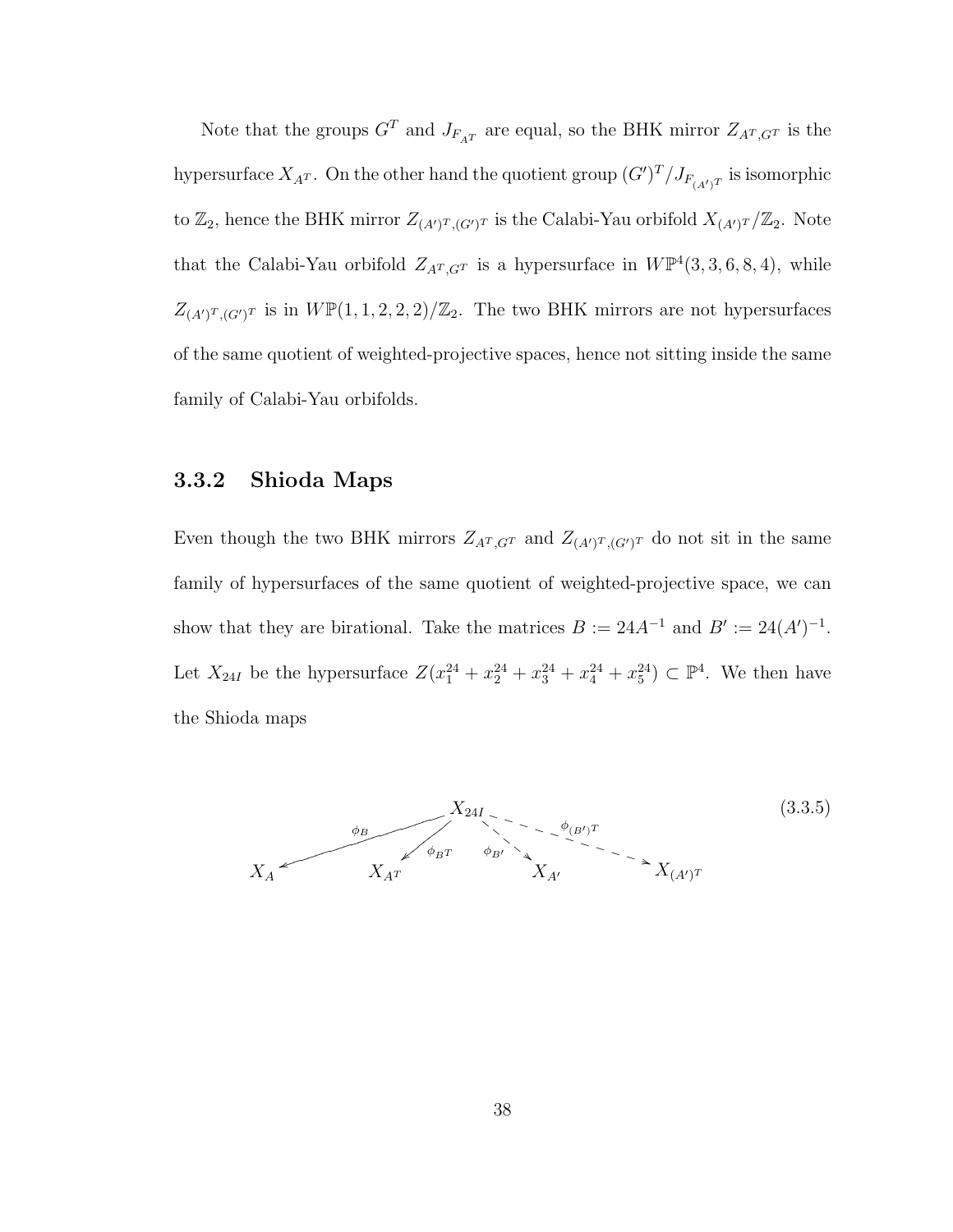The maps then can be described explicitly:

$$
\phi_B(x_1 : \dots : x_5) = (x_1^3 : x_2^3 : x_3^6 : x_4^8 : x_5^4) \in X_A
$$
  

$$
\phi_{BT}(x_1 : \dots : x_5) = (x_1^3 : x_2^3 : x_3^6 : x_4^8 : x_5^4) \in X_{A^T}
$$
  

$$
\phi_{B'}(x_1 : \dots : x_5) = (x_1^3 : x_2^3 : x_3^6 : x_4^8 : x_4^{-2} x_5^6) \in X_{A'}
$$
  

$$
\phi_{(B')^T}(x_1 : \dots : x_5) = (x_1^3 : x_2^3 : x_3^6 : x_4^8 x_5^{-2} : x_5^6) \in X_{(A')^T}
$$
  

$$
(3.3.6)
$$

The four Shioda maps are rational maps that are birational to quotient maps. Take the following four subgroups to  $\mathrm{Aut}(F_{24I})$  :

$$
H := \langle (\zeta, \zeta, \zeta, \zeta, \zeta), (\zeta^8, 1, 1, 1, 1), (\zeta^2, 1, \zeta^{-1}, 1, 1), (1, 1, \zeta^2, 1, \zeta^3),
$$
  
\n
$$
(1, 1, 1, \zeta, \zeta^4) \rangle;
$$
  
\n
$$
H' := \langle (\zeta, \zeta, \zeta, \zeta, \zeta), (\zeta^8, 1, 1, 1, 1), (\zeta^2, 1, \zeta^{-1}, 1, 1), (1, 1, \zeta^2, 1, \zeta^2),
$$
  
\n
$$
(1, 1, 1, \zeta^3, \zeta) \rangle;
$$
  
\n
$$
H^{\perp_B} = (H')^{\perp_{B'}} := \langle (\zeta, \zeta, \zeta, \zeta, \zeta), (\zeta^8, 1, 1, 1, 1), (1, 1, \zeta^4, 1, 1), (\zeta^2, \zeta^2, \zeta^2, 1, 1),
$$
  
\n
$$
(1, 1, 1, \zeta, \zeta^4) \rangle;
$$
  
\n
$$
J_{F_{24I}} = \langle (\zeta, \zeta, \zeta, \zeta, \zeta) \rangle.
$$
  
\n
$$
(3.3.7)
$$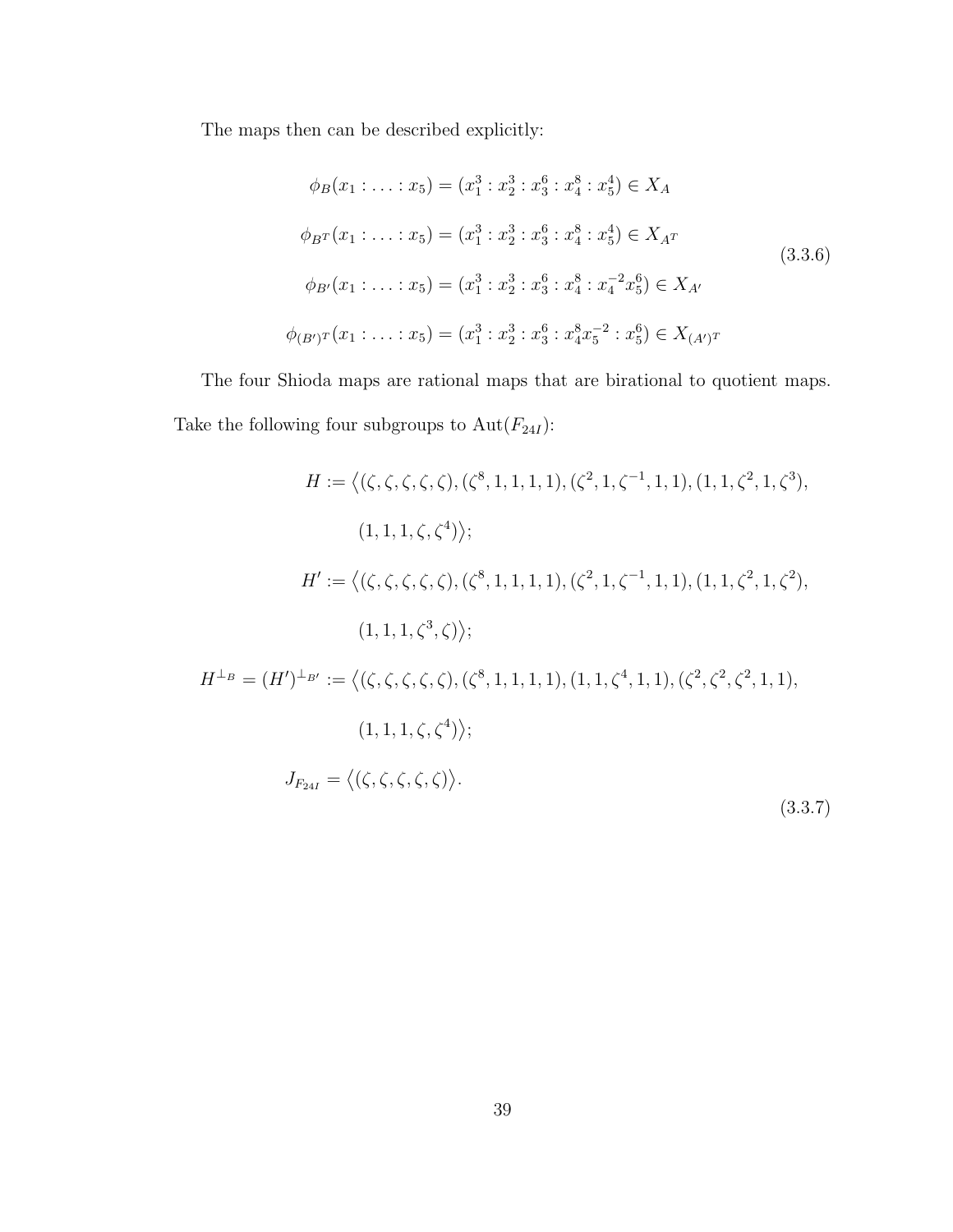By Proposition 3.2.1, we have the following birational equivalences

$$
Z_{A,G} \simeq X_{24I} / \langle (\zeta^8, 1, 1, 1, 1), (\zeta^2, 1, \zeta^{-1}, 1, 1), (1, 1, \zeta^2, 1, \zeta^3), (1, 1, 1, \zeta, \zeta^4) \rangle;
$$
  
\n
$$
Z_{A',G'} \simeq X_{24I} / \langle (\zeta^8, 1, 1, 1, 1), (\zeta^2, 1, \zeta^{-1}, 1, 1), (1, 1, \zeta^2, 1, \zeta^2), (1, 1, 1, \zeta^3, \zeta) \rangle;
$$
  
\n
$$
Z_{A^T,G^T} \simeq X_{24I} / \langle (\zeta^8, 1, 1, 1, 1), (1, 1, \zeta^4, 1, 1), (\zeta^2, \zeta^2, \zeta^2, 1, 1), (1, 1, 1, \zeta, \zeta^4) \rangle;
$$
  
\n
$$
Z_{(A')^T,(G')^T} \simeq X_{24I} / \langle (\zeta^8, 1, 1, 1, 1), (1, 1, \zeta^4, 1, 1), (\zeta^2, \zeta^2, \zeta^2, 1, 1), (1, 1, 1, \zeta, \zeta^4) \rangle.
$$
  
\n(3.3.8)

So we can see that the BHK mirrors  $Z_{A^T,G^T}$  and  $Z_{(A')^T,(G')^T}$  are birational.

### 3.3.3 Chen-Ruan Hodge Numbers

As the Calabi-Yau orbifolds  $Z_{A,G}$  and  $Z_{A',G}$  are quasismooth varieties in the same toric variety, namely  $W\mathbb{P}^4(3,3,6,8,4)/\langle(-i,1,i,1,1),(1,1,-1,1,-1)\rangle$ , they have the same Chen-Ruan Hodge numbers. By the theorem of Chiodo and Ruan, this means that their BHK mirrors  $Z_{A^T,G^T}$  and  $Z_{(A')^T,(G')^T}$  must have the same Chen-Ruan Hodge numbers. We now check this explicitly.

Consider the hypersurface  $X_{A^T} \subseteq W\mathbb{P}^4(3,3,6,8,4)$ . The dual group  $G^T$  is equal to the group  $J_{F_{A}T}$ . The only elements of the group  $G^T \mathbb{C}^*$  that will have nontrivial fixed loci are in  $J_{F_{A}T}$  as the weighted projective space is Gorenstein. The group  $J_{F_{\hspace{-.1em}A\hspace{-.1em}T}}$  has exactly six elements which have fixed loci that have nonempty intersections with the hypersurface (see Table 3.1).

We can just then compute the Hodge numbers by using the Griffiths-Dolgachev-Steenbrink formulas (see [22]). This computation gives us that  $X_{A<sup>T</sup>}$  has a Hodge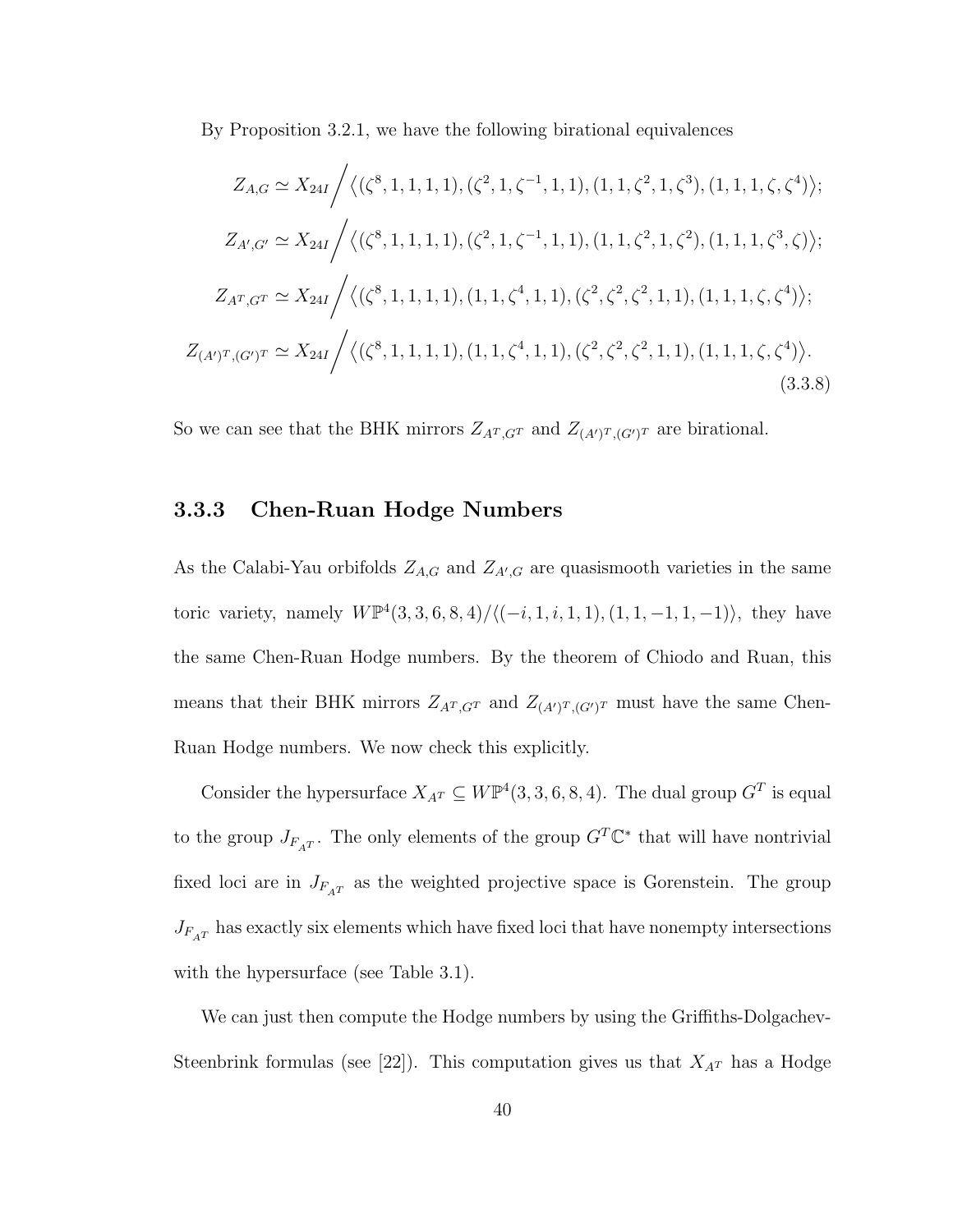| Element of $J_{F_{AT}}$                      | Fixed Locus                     |
|----------------------------------------------|---------------------------------|
| (1, 1, 1, 1, 1)                              | $X_{A^T}$                       |
| $(\zeta^{18}, \zeta^{18}, \zeta^{12}, 1, 1)$ | $Z(y_1, y_2, y_3) \cap X_{A^T}$ |
| $(1, 1, 1, \zeta^{16}, \zeta^8)$             | $Z(y_4, y_5) \cap X_{AT}$       |
| $(\zeta^{12}, \zeta^{12}, 1, 1, 1)$          | $Z(y_1, y_2) \cap X_{AT}$       |
| $(1, 1, 1, \zeta^8, \zeta^{16})$             | $Z(y_4, y_5) \cap X_{AT}$       |
| $(\zeta^6, \zeta^6, \zeta^{12}, 1, 1)$       | $Z(y_1,y_2,y_3)\cap X_{A^T}$    |

Table 3.1: Elements of  $J_{F_{\hspace{-.1em}A\hspace{-.1em}T}}$  with fixed loci

diamond of:



The remaining fixed loci are simpler:  $Z(y_1, y_2, y_3) \cap X_{A^T}$  consists of three points,  $Z(y_4, y_5) \cap X_{A^T}$  is a curve of genus nine, and  $Z(y_1, y_2) \cap X_{A^T}$  is a curve of genus one. After considering the age shift, one obtains the Chen-Ruan Hodge diamond of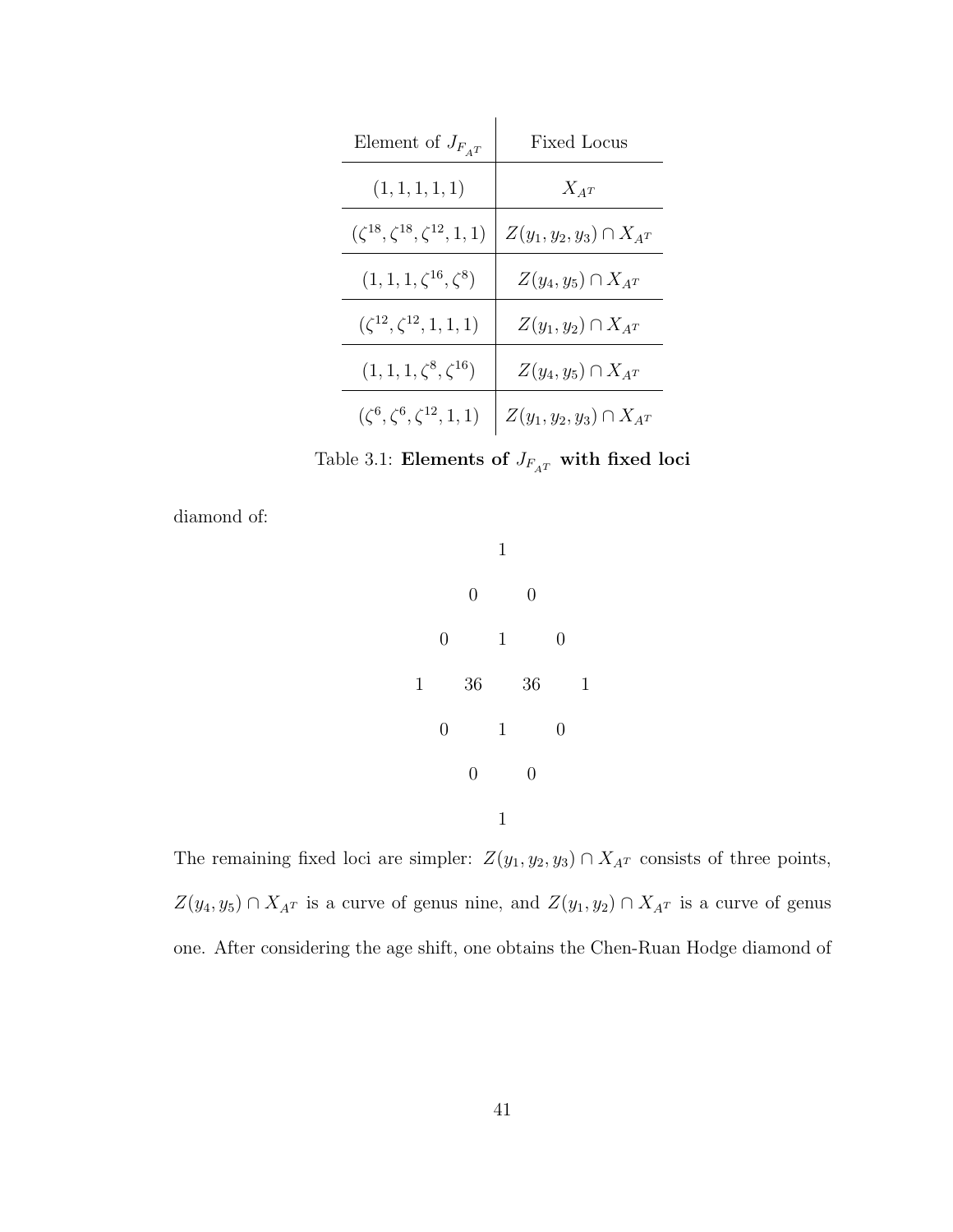the Calabi-Yau orbifold  $Z_{A,G}$ :



Next, we check that these are the same Chen-Ruan Hodge numbers as the Calabi-Yau orbifold  $Z_{(A')^T,(G')^T}$ . Recall that  $X_{A'^T} \subset W\mathbb{P}^4(1,1,2,2,2)$ , so we will have a different  $\mathbb{C}^*$  action. The group  $(G')^T$  is the group  $J_{F_{(A')^T}} \cdot \langle (1,1,1,-1,-1) \rangle$ . As the weighted-projective space is Gorenstein, we can only look at  $(G')^T$  to find the nontrivial fixed loci of elements. The group  $(G')^T$  only has five elements that will have nonempty intersections between the hypersurface and the fixed loci of the elements (see Table 3.2).

One then computes the cohomology of each fixed locus and finds the piece invariant under the action of the group  $\mathbb{Z}_2$  generated by  $(1, 1, 1, -1, -1)$ . The  $(\mathbb{Z}_2)$ -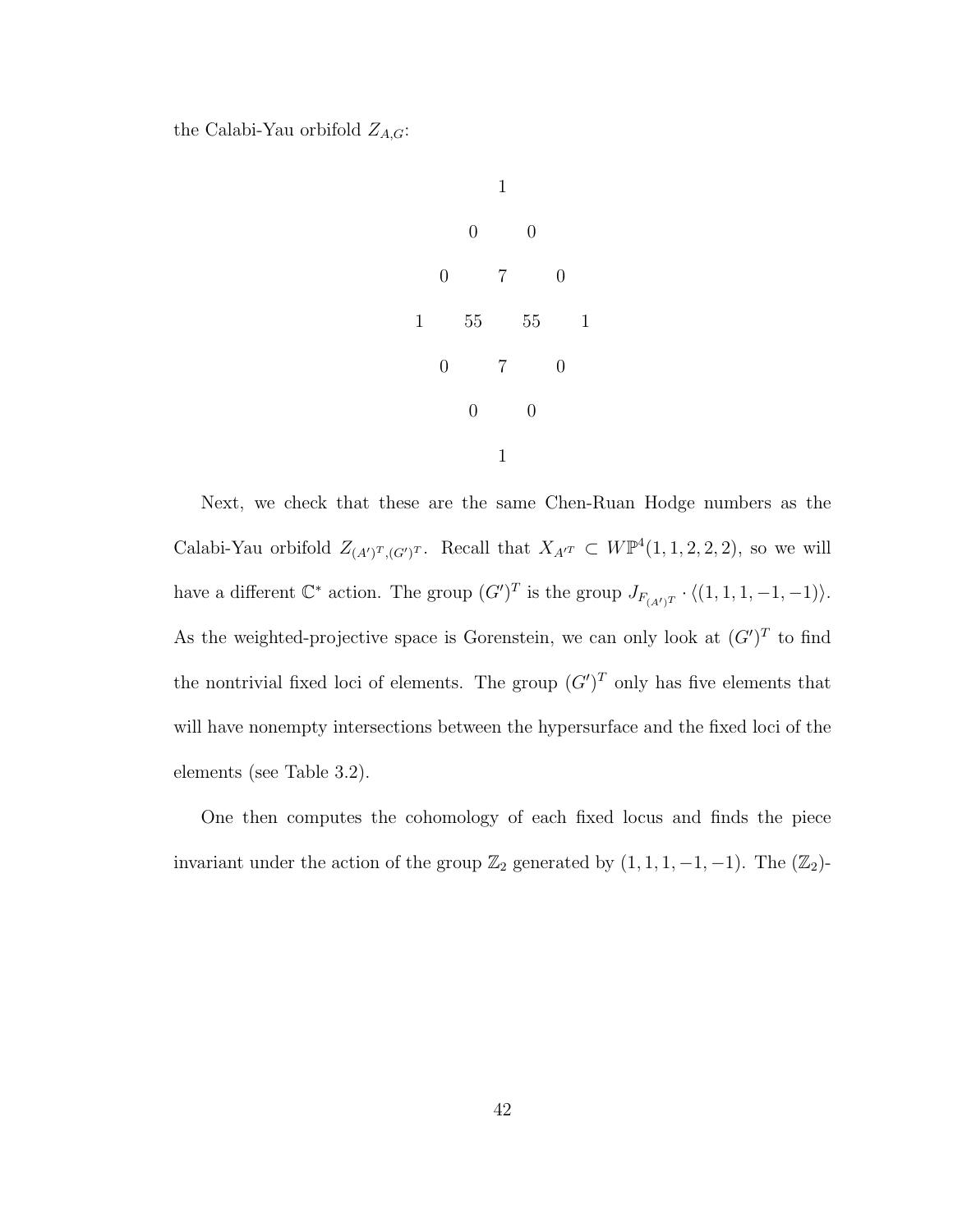| Element of $(G')^T$                          | Fixed Locus                        |
|----------------------------------------------|------------------------------------|
| (1, 1, 1, 1, 1)                              | $X_{(A')^T}$                       |
| $(\zeta^{12}, \zeta^{12}, 1, 1, 1)$          | $Z(z_1, z_2) \cap X_{(A')^T}$      |
| $(1, 1, 1, \zeta^{12}, \zeta^{12})$          | $Z(z_4, z_5) \cap X_{(A')^T}$      |
| $({\zeta}^6, {\zeta}^6, {\zeta}^{12}, 1, 1)$ | $Z(z_1, z_2, z_3) \cap X_{(A')^T}$ |
| $(\zeta^{18}, \zeta^{18}, \zeta^{12}, 1, 1)$ | $Z(z_1,z_2,z_3)\cap X_{(A')^T}$    |

Table 3.2: Elements of  $(G')^T$  with fixed loci

invariant part of the cohomology of  $X_{(A')^T}$  gives the Hodge diamond:



 $Z(z_1, z_2) \cap X_{(A')^T}$  is a curve with a  $\mathbb{Z}_2$  invariant  $h^{0,1} = 1$ ,  $Z(z_4, z_5) \cap X_{(A')^T}$  is a  $\mathbb{Z}_2$ invariant curve of genus nine, and  $Z(z_1, z_2, z_3) \cap X_{(A')^T}$  is a set of four  $\mathbb{Z}_2$ -invariant points. After considering the age shift, one obtains the Chen-Ruan Hodge diamond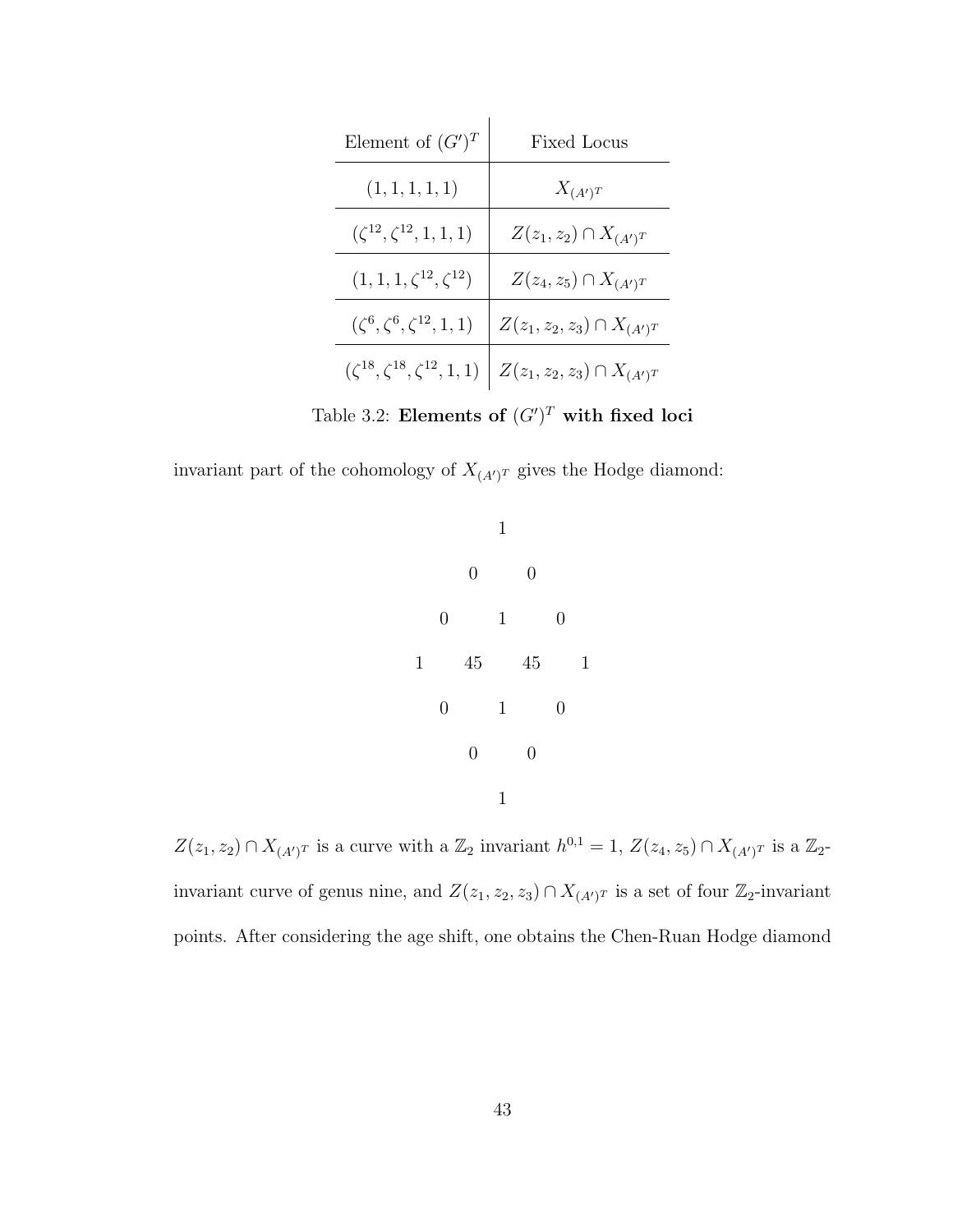

Note that this Chen-Ruan Hodge diamond matches that of the Calabi-Yau orbifold  $Z_{A,G}$ . To summarize, what we have given here is two Calabi-Yau orbifolds  $Z_{A,G}$ and  $Z_{A',G'}$  that live in a family of hypersurfaces in a finite quotient of a weightedprojective space. Their BHK mirrors  $Z_{A^T,G^T}$  and  $Z_{(A')^T,(G')^T}$  do not sit in a single family, unlike the mirrors proposed by Batyrev and Borisov. However, the two BHK mirrors have the same Chen-Ruan Hodge number and are birationally equivalent to one another, as both are birational to the same finite quotient of a Fermat hypersurface of  $\mathbb{P}^4$ .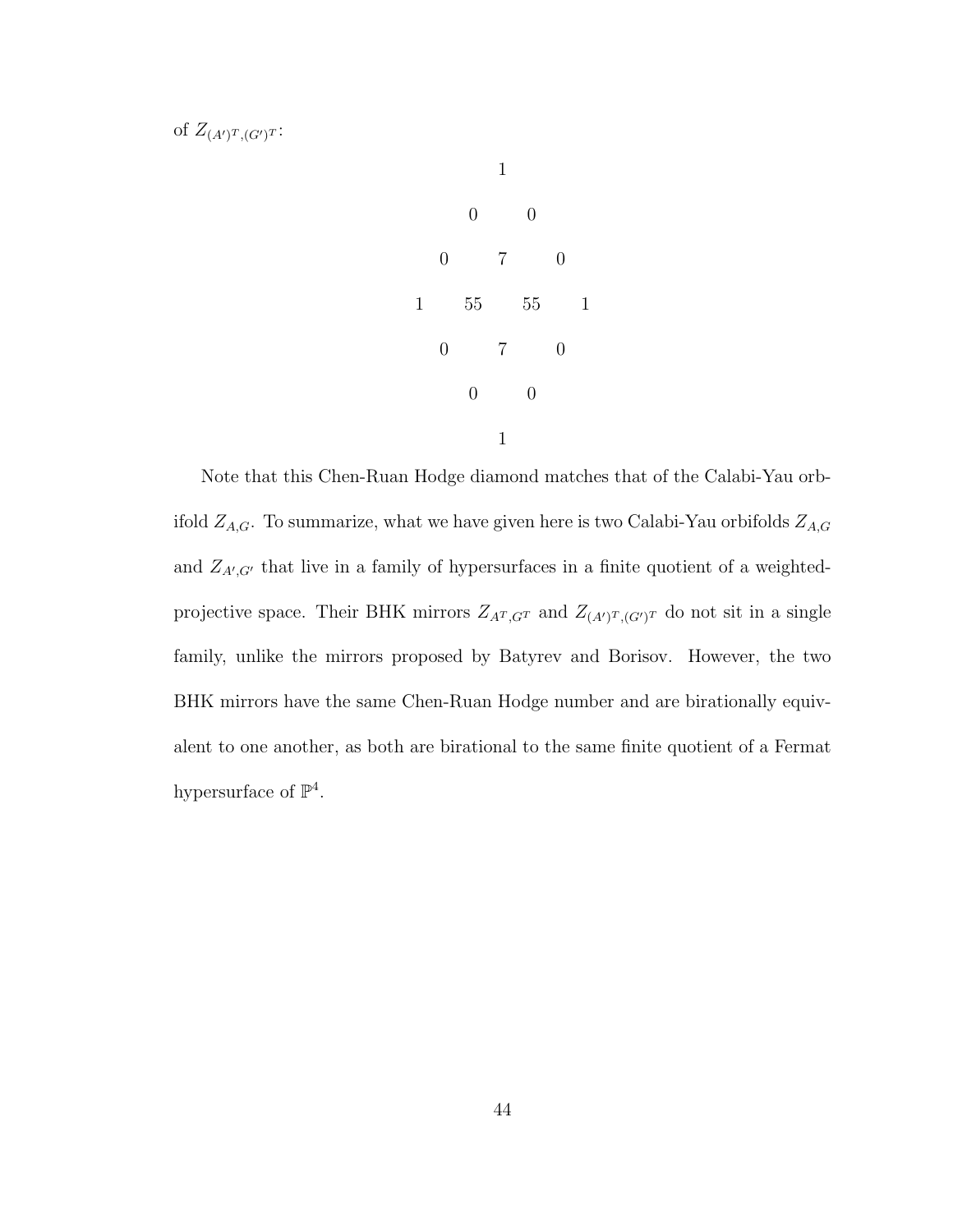# Chapter 4

# On the Picard Ranks of Surfaces of BHK-Type

# 4.1 Introduction

A classical problem is to compute the Picard rank of a given algebraic surface. Much work has been done in recent years in order to understand a generic hypersurface in a toric Fano 3-fold [12], but one may ask about the highly symmetric hypersurfaces in a weighted projective space. In this note, we will give an explicit description in order to compute the Picard rank of certain symmetric K3 surfaces that are hypersurfaces in weighted projective spaces. This is a generalization of the case of Delsarte surfaces answered by Shioda in [38].

In order to solve this problem, we introduce a mirror symmetry viewpoint. A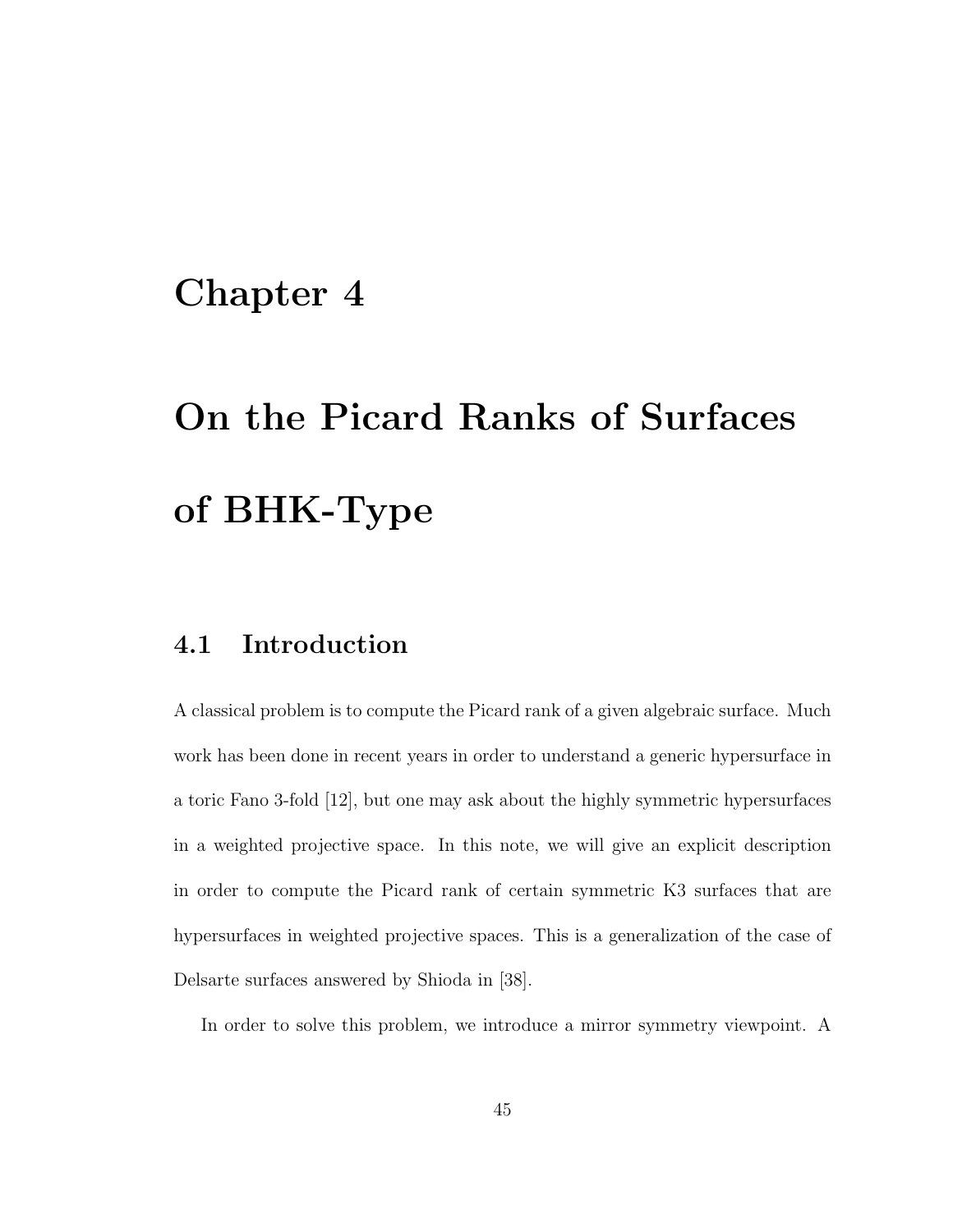generalization to the Delsarte surfaces in the K3 case are K3 surfaces of BHK-type, that is, K3 surfaces that have a Berglund-Hübsch-Krawitz mirror. Let  $k$  be an algebraically closed field. Take  $F_A$  is a polynomial that is a sum of four monomials with four variables over  $k$ 

$$
F_A := \sum_{i=0}^{n} \prod_{j=0}^{n} x_j^{a_{ij}} \tag{4.1.1}
$$

where A is an invertible matrix with entries  $(a_{ij})_{i,j=0}^n$ . Assume that  $F_A$  cuts out a quasismooth K3 hypersurface in a weighted projective space  $X_A := Z(F_A) \subseteq$  $W\mathbb{P}^n(q_0,\ldots,q_n)$  for some positive integers  $q_i$ . This implies that the weighted degree d of the polynomial  $F_A$  is the sum  $\sum_i q_i$ .

The group  $(k^*)^{n+1}$  acts on the space  $W\mathbb{P}^n(q_0,\ldots,q_n)$  by coordinate-wise multiplication with a subgroup  $k^*$  that acts trivially. Define the group  $SL(F_A)$  to be the elements of  $(k^*)^{n+1}$  that preserve the polynomial  $F_A$  and the holomorphic 3-form. Choose a subgroup G of  $SL(F_A)$  such that it contains  $k^* \cap SL(F_A)$ . Setting  $\overline{G}$  to be  $G/(SL(F_A) \cap k^*)$ , the orbifold quotient  $Z_{A,G} := X_A/\bar{G}$  is a K3 orbifold.

Berglund-Hübsch-Krawitz mirror symmetry proposes that the mirror to the orbifold  $Z_{A,G}$  is related to the polynomial associated to the transposed matrix  $A<sup>T</sup>$ ,  $F_{A^T} := \sum_{i=0}^n \prod_{j=0}^n z_j^{a_{ji}}$  $j^{a_{ji}}$ . The polynomial  $F_{A^T}$  cuts out a Calabi-Yau hypersurface  $X_{A^T} := Z(F_{A^T}) \subseteq W\mathbb{P}^n(r_0,\ldots,r_n)$  for some positive integers  $r_i$ . The dual group introduced by Krawitz in [33] is a group  $G<sup>T</sup>$  which satisfies the analogous conditions for  $X_{A^T}$  that the group G does for  $X_A$ . Define the quotient group  $\bar{G}^T := G^T / (SL(F_{A^T}) \cap \mathbb{C}^*)$ . The *BHK mirror*  $Z_{A^T,G^T}$  to the Calabi-Yau orbifold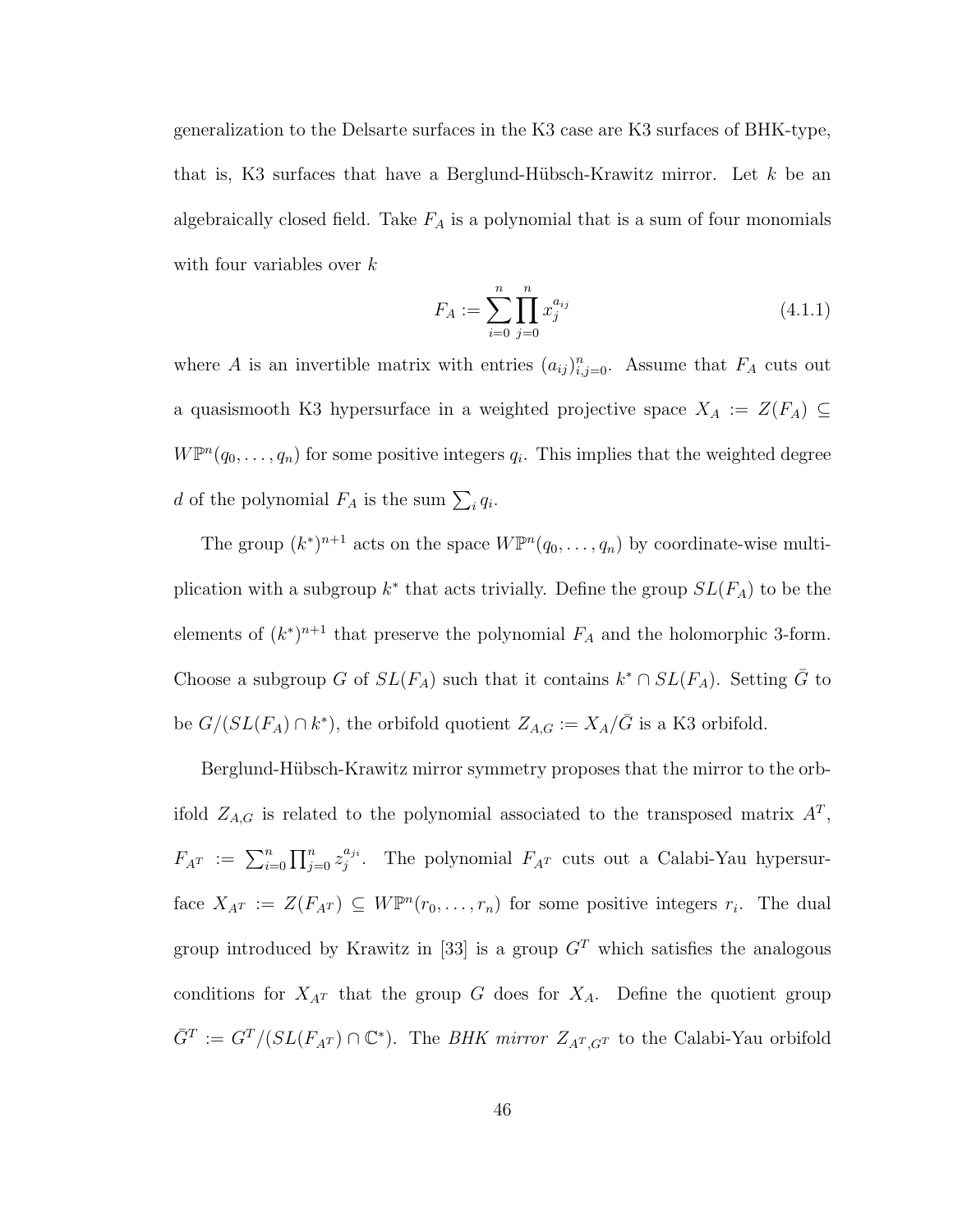$Z_{A,G}$  to be the quotient  $X_{A^T}/\bar{G}^T$ .

There has been a flurry of activity on BHK mirrors. Chiodo and Ruan in [16] prove that the mirror symmetry theorem for these  $(n-1)$ -dimensional Calabi-Yau orbifolds on the level of Chen-Ruan Hodge cohomology:

$$
H_{CR}^{p,q}(Z_{A,G},\mathbb{C})=H_{CR}^{(n-1)-p,q}(Z_{A^T,G^T},\mathbb{C}).
$$

This is evidence that the orbifolds  $Z_{A,G}$  and  $Z_{A<sup>T</sup>,G<sup>T</sup>}$  form a mirror pair in dimensions 3 and greater; however it does not tell us anything in the case of surfaces. There has been recent work of Artebani, Boissière and Sarti that tries to unify the BHK mirror story with Dolgachev-Voisin mirror symmetry in the case where the hypersurface  $X_A$  is a double cover of  $\mathbb{P}^2$ . Their work has been extended by Comparin, Lyons, Priddis, and Suggs to prime covers of  $\mathbb{P}^2$ . In this corpus of work, the authors focus on proving that the Picard groups of the K3 surfaces  $Z_{A,G}$  and  $Z_{A<sup>T</sup>,G<sup>T</sup>}$  have polarizations by so-called mirror lattices. In particular, these lattices embed into the subgroup of the Picard groups of the BHK mirrors that are invariant under the non-symplectic automorphism induced on the K3 surface due to the fact of it being a prime cover of  $\mathbb{P}^2$ . The fact that it is a prime cover of  $\mathbb{P}^2$  requires that the polynomial look like

$$
F_A := x_0^{a_{00}} + \sum_{i=1}^n \prod_{j=1}^n x_j^{a_{ij}}.
$$
\n(4.1.2)

In this paper, we drop this hypothesis and the hypothesis of working over the complex numbers and investigate the Picard numbers. The key tools that we use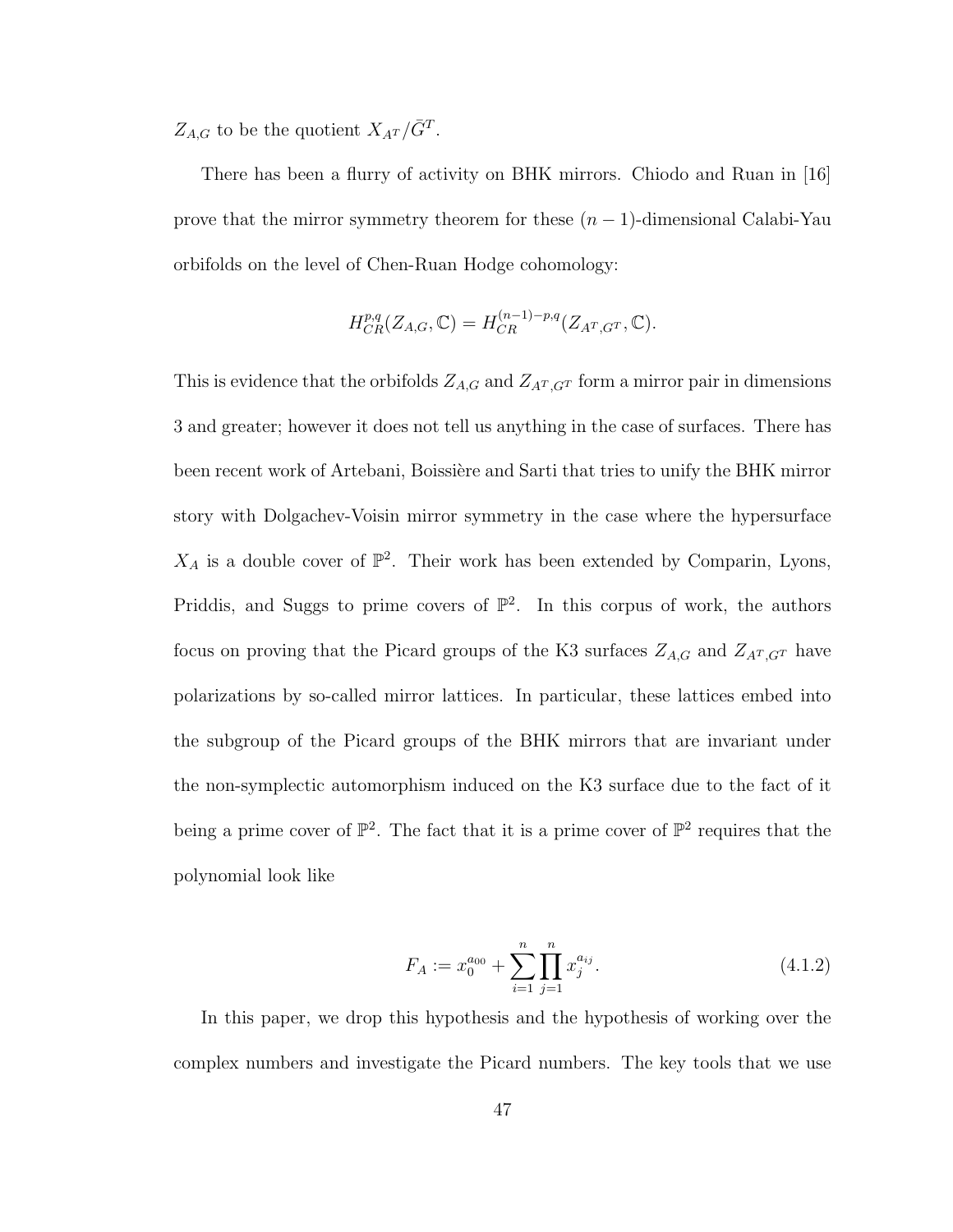are relating each surface of BHK-type birationally to a quotient of a higher degree Fermat hypersurface in projective space by a finite group  $H$ . We then describe the H-invariant part of the transcendental lattice of the Fermat hypersurface, which gives us the rank of the transcendental lattice of the surface of BHK type and the Lefschetz number.

Take BHK mirrors surfaces  $Z_{A,G}$  and  $Z_{A^T,G^T}$  as above. Take d to be a positive integer so that the matrix  $dA^{-1}$  has only integer entries. Let  $\mathfrak{I}_d$  be the subset of symmetries on a degree d Fermat hypersurface  $X_d$  that correspond to elements in the transcendental lattice of  $X_d$  tensored with  $\mathbb{Q}, T^n(X_d)$  (See Section 3.1 for an explicit description of  $\mathfrak{I}_d$  that is very computable). We remark that the subset  $\mathfrak{I}_d$ depends on the characteristic of the field  $k$ . We then describe the rank of the Picard group. In particular, we prove the following theorem:

**Theorem 4.1.1.** The Lefschetz numbers of the BHK mirrors  $Z_{A,G}$  and  $Z_{A<sup>T</sup>,G<sup>T</sup>}$  are:

$$
\lambda(Z_{A,G}) = \#(\mathfrak{I}_d \cap G^T) \text{ and}
$$
  

$$
\lambda(Z_{A^T,G^T}) = \#(\mathfrak{I}_d \cap G).
$$
 (4.1.3)

The surprise is that the dual group  $G^T$  associated to the BHK Mirror  $Z_{A^T,G^T}$ actually plays a role in the computation of the Lefschetz number of the original K3 orbifold  $Z_{A,G}$ . We can see explicitly a nice correspondence between the mirrors in this fashion. This theorem has the following corollary: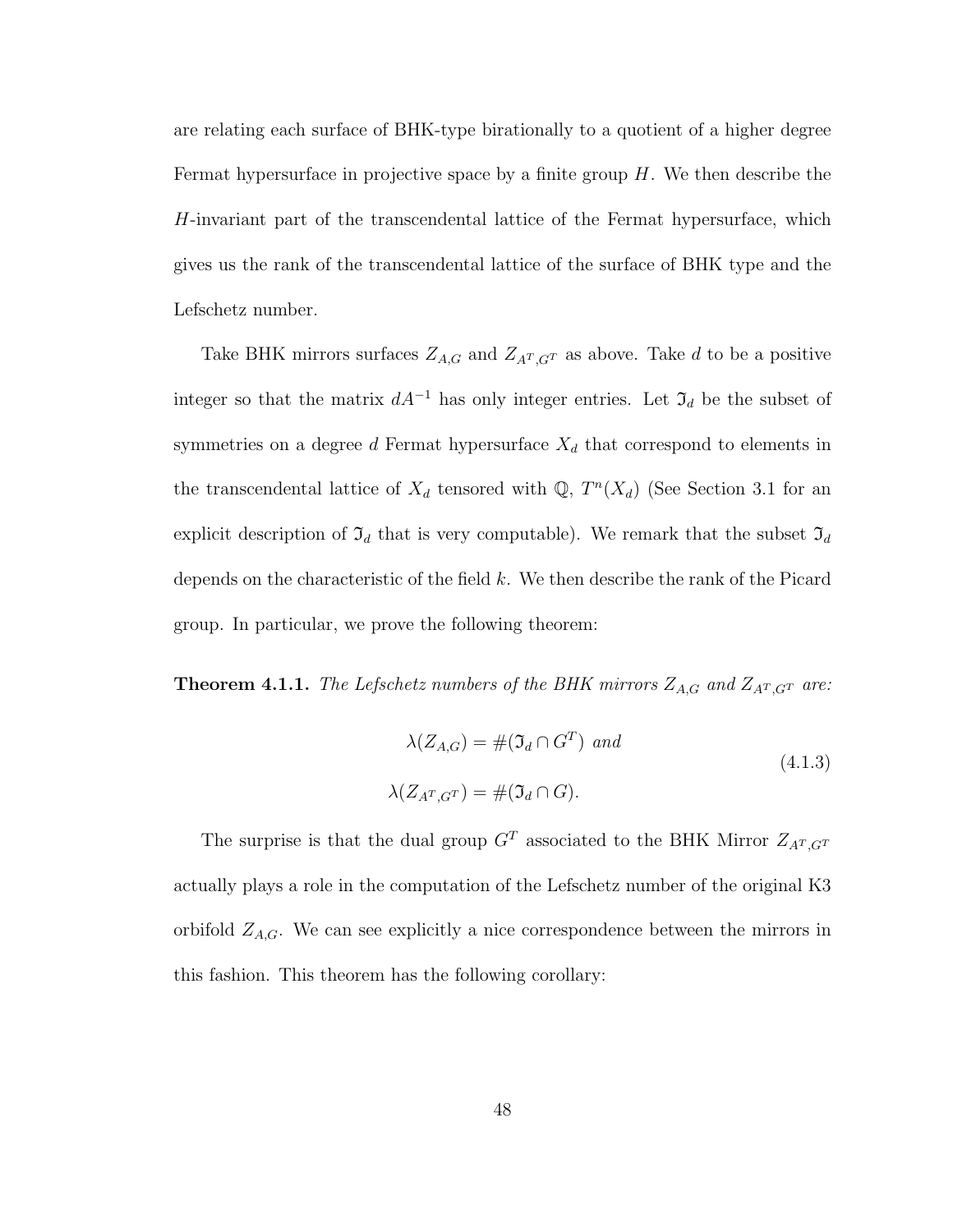**Corollary 4.1.2.** The Picard ranks of the BHK mirrors  $Z_{A,G}$  and  $Z_{A<sup>T</sup>,G<sup>T</sup>}$  are:

$$
\rho(Z_{A,G}) = 22 - #(\Im_d \cap G^T) \text{ and}
$$
\n
$$
\rho(Z_{A^T,G^T}) = 22 - #(\Im_d \cap G).
$$
\n(4.1.4)

An added quick corollary is a lower bound on the Picard number of a BHK mirror is by the order of dual group  $G<sup>T</sup>$ . Also, a great benefit to this is that the Picard number of each BHK mirror surface is now computable, once one chooses over which field one works.

# 4.2 Surfaces of BHK-Type

In this section, we will introduce the K3 surfaces which have a BHK Mirror, so called surfaces of BHK type. We will start by introducing weighted Delsarte surfaces that are K3 surfaces and then move to quotienting by certain symplectic quotients.

### 4.2.1 Weighted Delsarte Surfaces

Let  $k$  be an algebraically closed field. Take  $F_A$  to be a sum of four monomials in four variables

$$
F_A := \sum_{i=0}^3 \prod_{j=0}^3 x_j^{a_{ij}}.
$$

We require that the polynomial  $F_A$  satisfy three conditions:

1. the matrix  $A = (a_{ij})_{i,j=0}^3$  is invertible;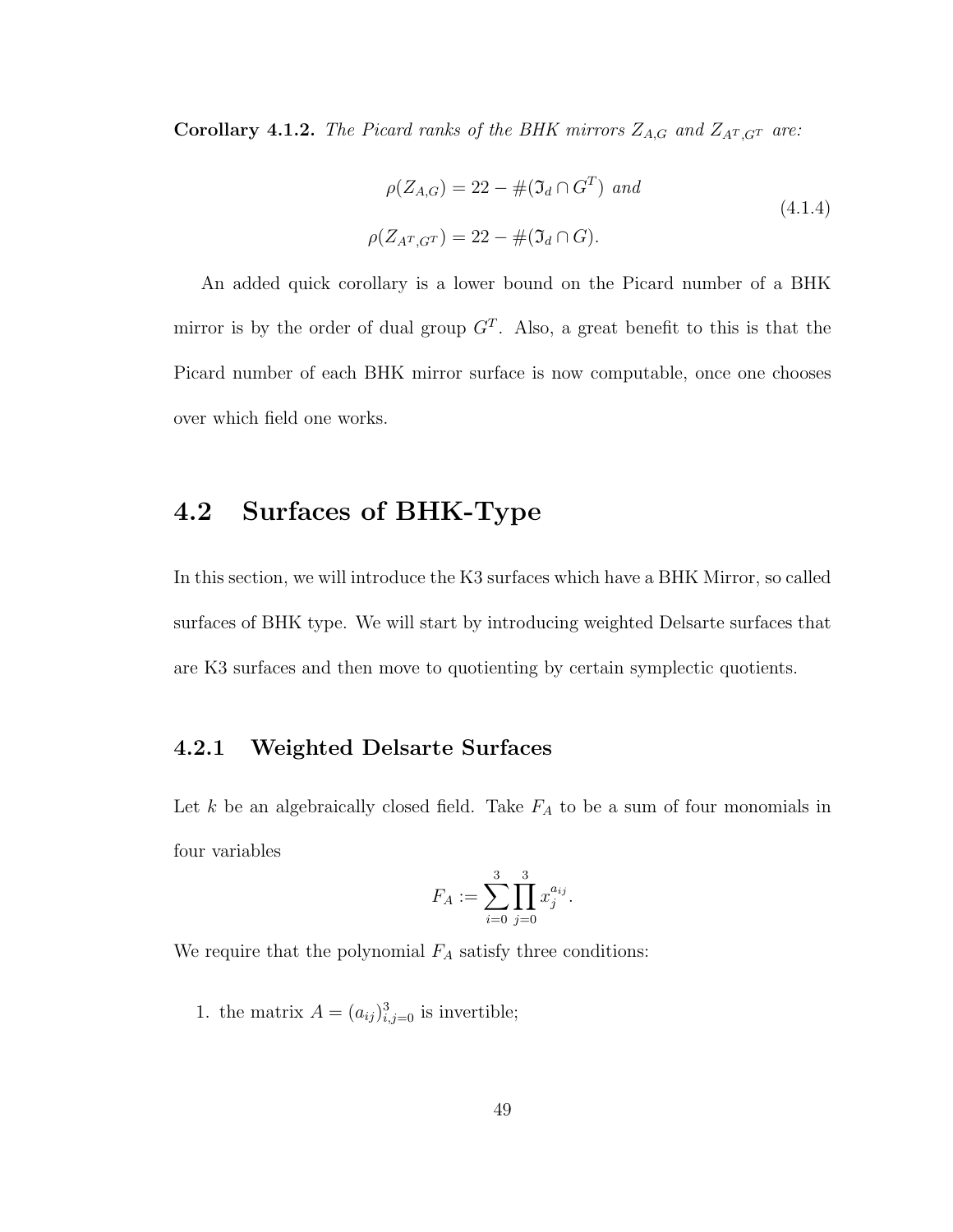- 2. there exists positive integers  $q_i$  and  $m$  so that, for all i,  $m$  equals the sum  $\sum_{j=0}^{3} a_{ij} q_j$ ; and
- 3. when the polynomial is viewed as a map  $F_A: k^{n+1} \to k$ , its only critical point is the origin.

These conditions are invertibility, quasihomogeneity and quasismoothness, respectively. The zero locus of the polynomial  $F_A$  cuts out a well-defined degree m hypersurface  $X_A := \{F_A = 0\}$  in the weighted-projective space  $W\mathbb{P}^3(q_0,\ldots,q_3)$ .

Remark 4.2.1. When  $q_i = 1$  for all i, the hypersurface  $X_A \subseteq \mathbb{P}^3$  is called a Delsarte surface. For this reason, the hypersurface  $X_A$  is called a weighted Delsarte surface.

When in characteristic zero, condition (3) above implies that the singular locus of the hypersurface  $X_A$  is exactly the singular locus of the weighted projective space intersected with the hypersurface itself, i.e.,

$$
Sing(X_A) = X_A \cap Sing(W\mathbb{P}^3(q_0, q_1, q_2, q_3).
$$

*Remark* 4.2.2 ([21]). Recall that there is an explicit description of the singular locus of a weighted projective space. A point  $x = (x_0, x_1, x_2, x_3) \in W\mathbb{P}^3(q_0, q_1, q_2, q_3)$  is in the singular locus of the weighted projective space if and only if the quantity  $gcd(q_i : i \in I(x))$  is greater than one, where the set  $I(x)$  is  $\{i : x_i \neq 0\}.$ 

When over an arbitrary algebraically closed field, we will add an additional condition to our hypersurface: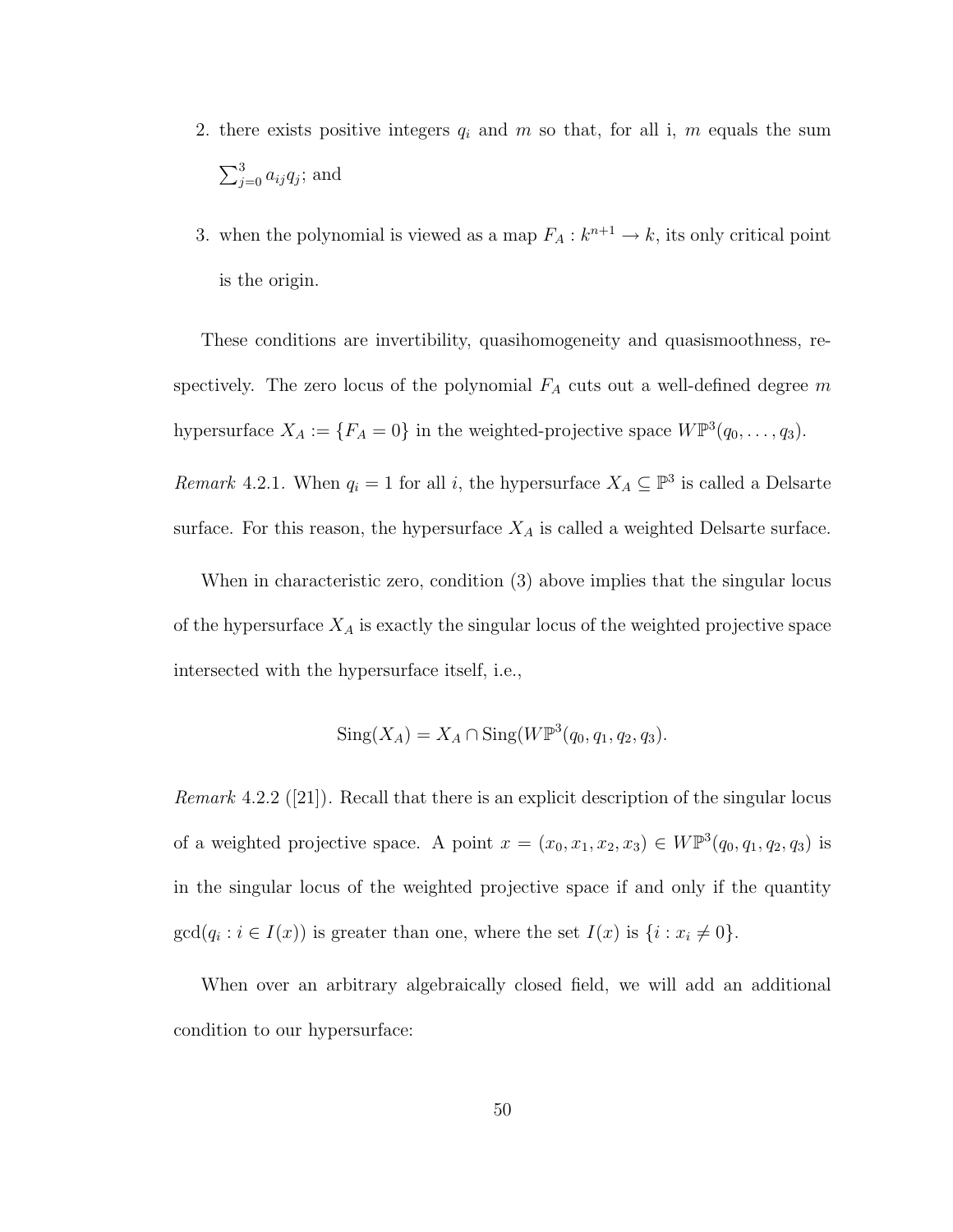**Definition 4.2.3** ([20]). We say  $X_A$  is in general position if

$$
\text{codim}_{X_A}(X_A \cap \text{Sing}(W\mathbb{P}^3(q_0, q_1, q_2, q_3))) = 2. \tag{4.2.1}
$$

**Lemma 4.2.4** ([20]). Let  $X_A$  be a quasismooth hypersurface in general position in  $W\mathbb{P}^3(q_0,q_1,q_2,q_3)$ , then

$$
Sing(X_A) = X_A \cap Sing(W\mathbb{P}^3(q_0, q_1, q_2, q_3)).
$$

From here on, we will assume that  $X_A$  is in general position, if over a field of positive characteristic. Given a weighted Delsarte surface  $X_A$ , we can now calculate the canonical class of its (minimal) resolution  $\tilde{X}_A \dashrightarrow X_A$  to be

$$
\omega_{\tilde{X}_A} \cong \mathcal{O}_{\tilde{X}_A}(m - q_0 - q_1 - q_2 - q_3).
$$

So,  $X_A$  is a (possibly singular) K3 surface if  $\sum_{i=0}^{3} q_i = m$ , or, equivalently the sum  $\sum_{i=0}^{3} a^{ij}$  equals 1.

### 4.2.2 Symplectic Group Actions

In this section, we introduce the symplectic group actions on a weighted Delsarte surface  $X_A$  that are outlined in the Berglund-Hübsch-Krawitz mirror construction. We first will start by defining what we mean by symplectic group actions over fields that are not the complex numbers.

**Definition 4.2.5** ([27]). Let X be a normal surface over k. Let G be a finite group of k-automorphisms of X. Denote by Y the quotient surface  $X/G$  and by  $\pi: X \longrightarrow Y$  the quotient map.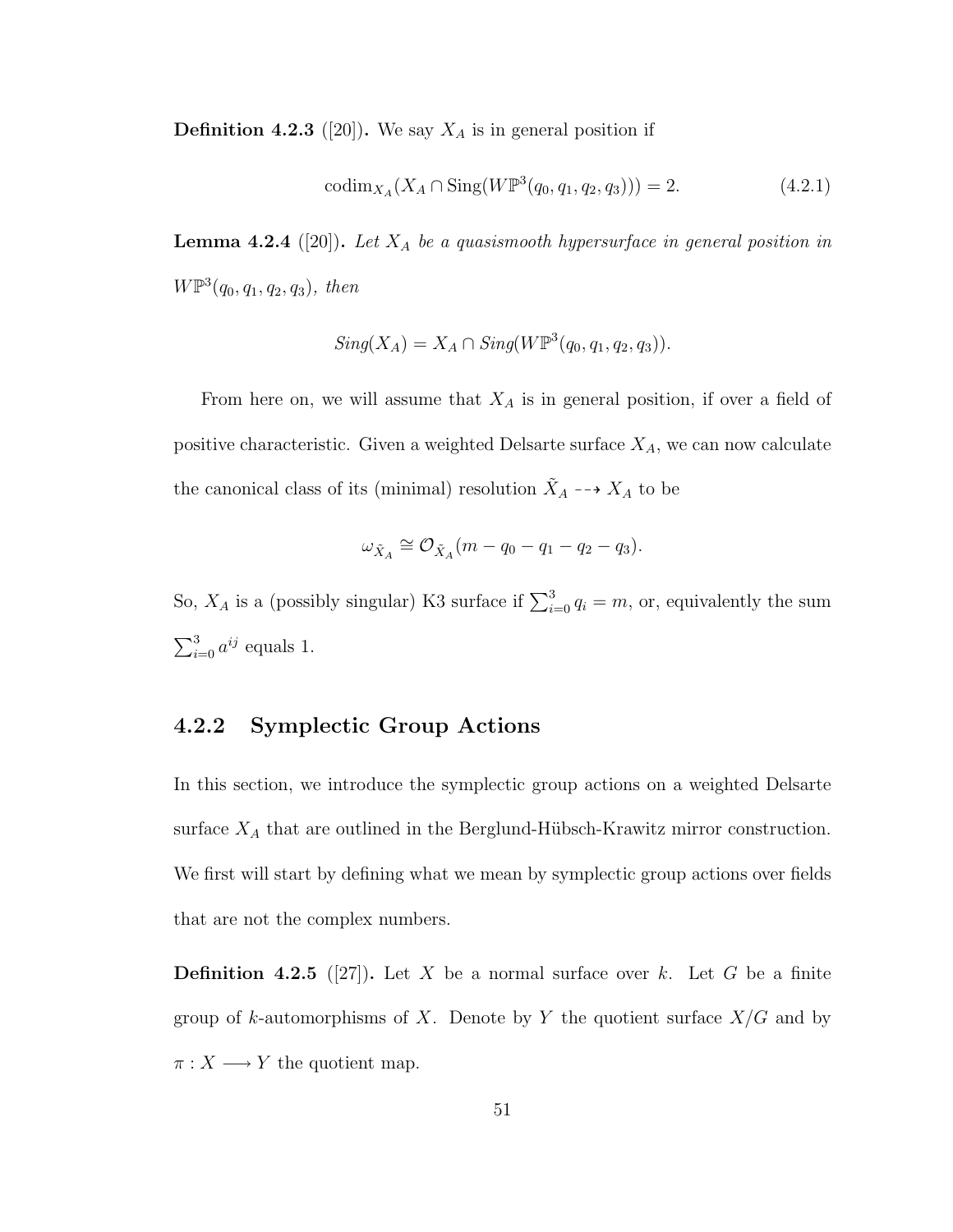- 1. A surface X is said to be an *orbifold K3 surface* if the canonical sheaf  $\omega_X$  is isomorphic to the structure sheaf  $\mathcal{O}_X$ , the first cohomology class  $H^1(X, \mathcal{O}_X)$  of the structure sheaf vanishes, and the canonical sheaf of the minimal resolution  $\sigma$  :  $\tilde{X} \rightarrow X$  is just the pullback of the canonical sheaf of X along  $\sigma$ , i.e.,  $\omega_{\tilde{X}} \cong \sigma^*(\omega_X).$
- 2. We say that the quotient map  $\pi : X \to Y$  contains no wild codimension one ramification if the characteristic of k does not divide the order of the inertia group of the map  $\pi$  at every prime divisor of X.
- 3. The group action of  $G$  on  $X$  is called *symplectic* if every element of  $G$  fixes the nowhere vanishing 2-form on X, i.e.,  $g^*\omega_X = \omega_X$  for all  $g \in G$ .

**Lemma 4.2.6.** Assume  $\pi$  :  $X \rightarrow Y$  as above to contain no wild codimension one ramification. Then the canonical sheaf of Y  $\omega_Y$  is isomorphic to  $(\pi_* \omega_X)^G$ . If additionally, the surface X is a K3, then  $\omega_Y \cong \mathcal{O}_Y$ .

We now would like to give a few facts about the above objects:

Remark 4.2.7. If the characteristic of the field  $k$  does not divide the order of the group G, then the map  $\pi$  contains no wild codimension one ramification.

Remark 4.2.8. When working over a field of positive characteristic, there exists examples of a K3 surface X and finite group  $G$  such that  $G$  is a symplectic group acting on X and the quotient  $X/G$  is not an orbifold K3 surface. (See Example 2.8) of [27]).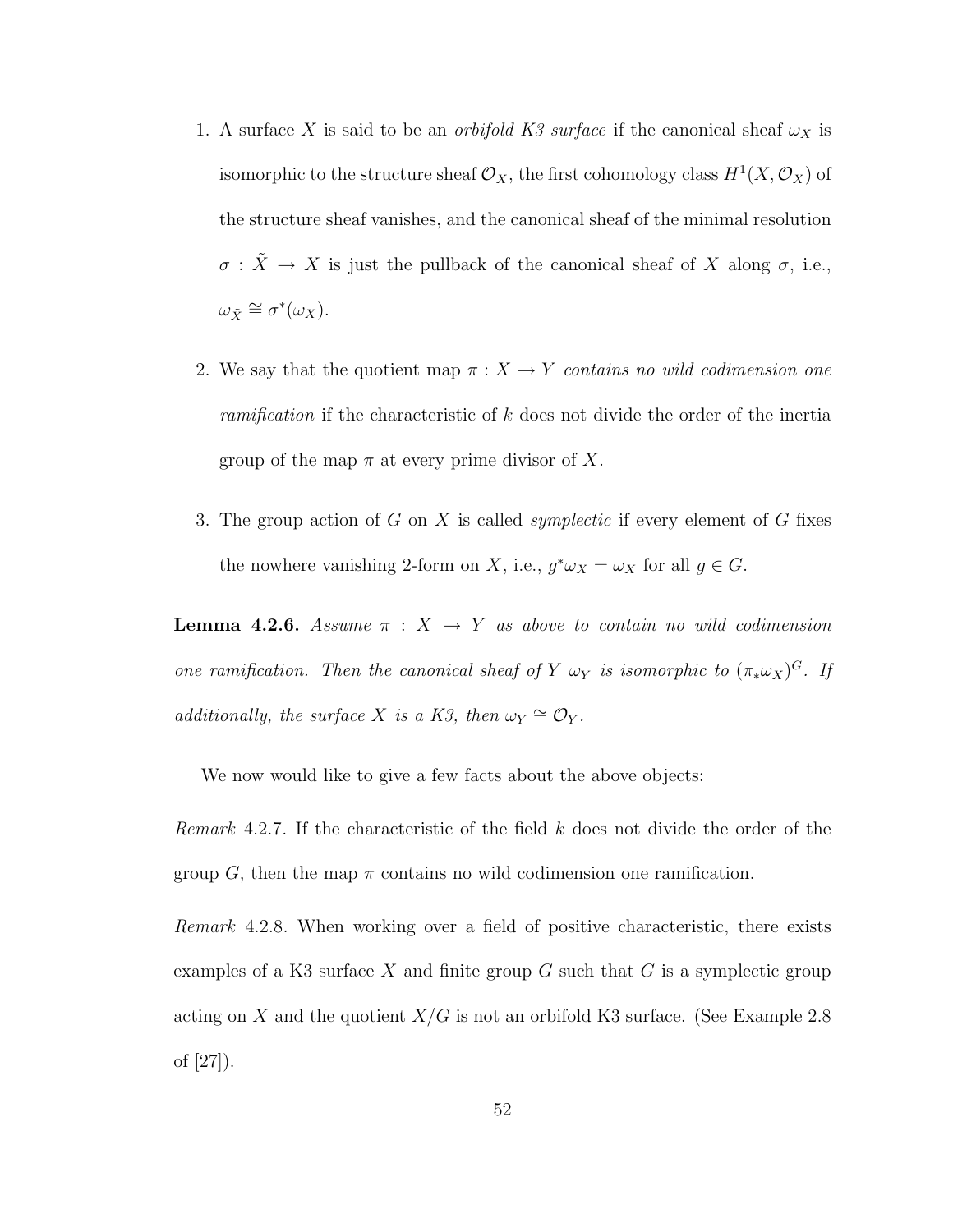Consider the group of automorphisms of the polynomial  $F_A$ , denoted  $Aut(F_A)$ :

$$
Aut(F_A) := \left\{ (\lambda_0, \lambda_1, \lambda_2, \lambda_3) \in (k^*)^4 \middle| F_A(\lambda_0 x_0, \lambda_1 x_1, \lambda_2 x_2, \lambda_3 x_3) = F_A(x_0, x_1, x_2, x_3) \right\}
$$

We can describe the elements of  $Aut(F_A)$  easily as being generated by the elements of the torus  $(\mathbb{C}^*)^4$  generated by

$$
\rho_j = (e^{2\pi i a^{0j}}, e^{2\pi i a^{1j}}, e^{2\pi i a^{2j}}, e^{2\pi i a^{3j}}).
$$

This group does not act symplectically on the hypersurface  $X_A$  but it has a subgroup  $SL(F_A)$  that does, which can be described as:

$$
SL(F_A) := \left\{ (\lambda_0, \lambda_1, \lambda_2, \lambda_3) \in \mathrm{Aut}(F_A) \middle| \prod_{i=0}^3 \lambda_i = 1 \right\}.
$$

The group  $SL(F_A)$  contains a subgroup, the exponential grading operator group  $J_{F_A}$ , that acts trivially on the hypersurface  $X_A$ . We can describe this group as:

$$
J_{F_A}:=\left\{(\lambda^{q_0},\lambda^{q_1},\lambda^{q_2},\lambda^{q_3})\in SL(F_A)|\lambda\in k^*\right\}.
$$

Take a group G so that  $J_{F_A} \subseteq G \subseteq SL(F_A)$ . Then the quotient  $\overline{G} := G/J_{F_A}$  is a subgroup of the (nontrivial) automorphisms of  $X_A$  that leave the nonvanishing 2-form invariant. We then take the orbifold

$$
Z_{A,G} = X_A / \bar{G}.
$$

Any orbifold K3 surface that can be written as  $Z_{A,G}$  for an appropriate choice of A and G are defined to be K3 surfaces of BHK type. In the next section, we will describe what these orbifolds look like birationally and then compute their Picard numbers, which will relate to their BHK mirrors.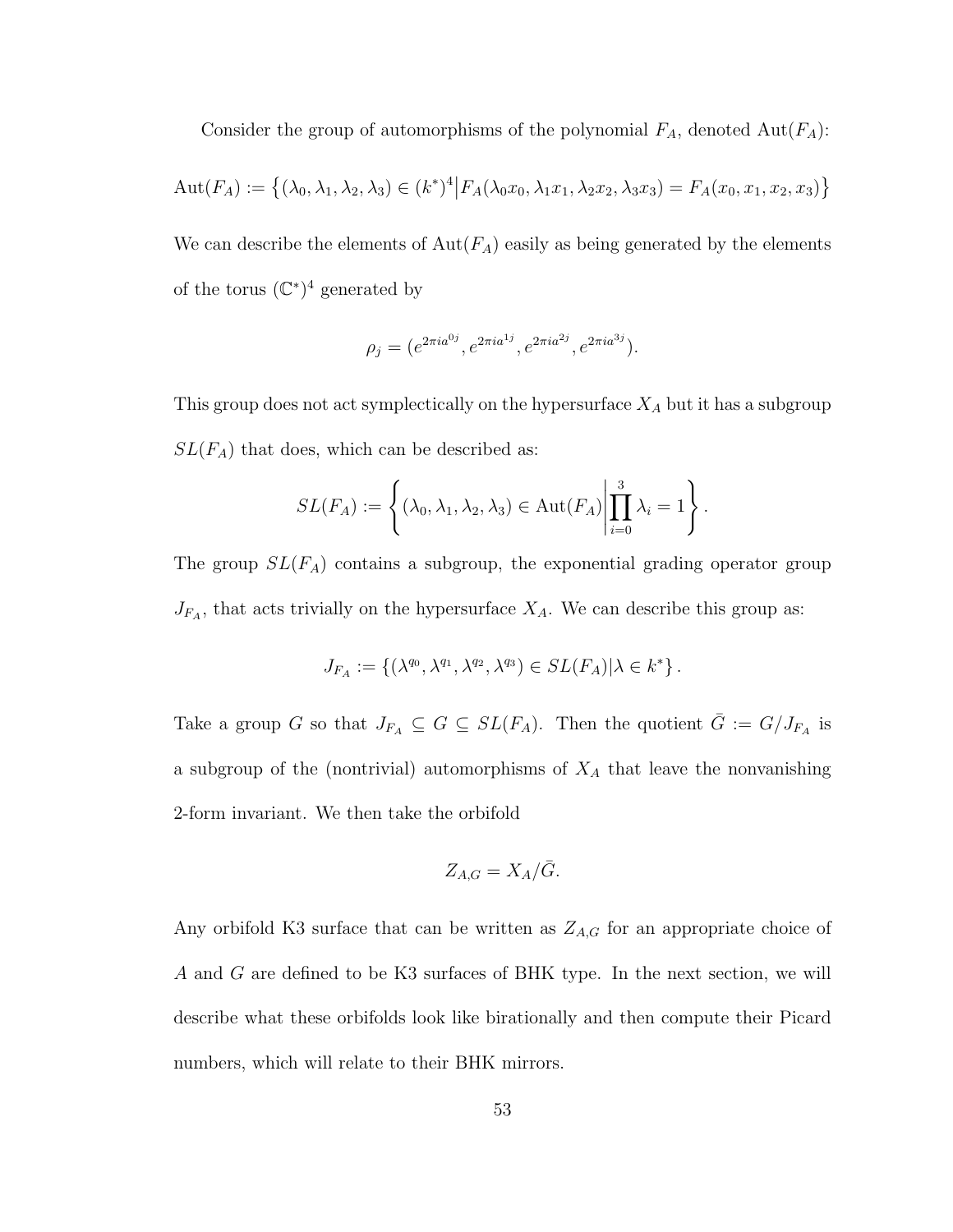#### 4.2.3 The Berglund-Hübsch-Krawitz Mirror

In this section, we construct the BHK mirror to the Calabi-Yau orbifold  $Z_{A,G}$  defined above. Take the polynomial

$$
F_{A^T} = \sum_{i=0}^{3} \prod_{j=0}^{3} X_j^{a_{ji}}.
$$
\n(4.2.2)

It is quasihomogeneous because there exist positive integers  $r_i := \sum_j b_{ji}$  so that

$$
F_{A^T}(\lambda^{r_0}X_0,\ldots,\lambda^{r_3}X_3)=\lambda^m F_{A^T}(X_0,\ldots,X_3),\qquad(4.2.3)
$$

for all  $\lambda \in k^*$ . Note that the polynomial  $F_{A^T}$  cuts out a well-defined Calabi-Yau hypersurface  $X_{A^T} \subseteq W\mathbb{P}^n(r_0,\ldots,r_3)$ . Define the diagonal automorphism group,  $Aut(F_{A^T})$ , analogously to  $Aut(F_A)$ . The group  $Aut(F_{A^T})$  is generated by  $\rho_i^T :=$  $\text{diag}(e^{2\pi ib_{ij}/d})_{j=0}^3 \in (k^*)^4$ . Define the dual group  $G^T$  relative to G to be

$$
G^{T} := \left\{ \prod_{i=0}^{n} (\rho_i^{T})^{s_i} \middle| s_i \in \mathbb{Z}, \text{ where } \prod_{i=0}^{n} x_i^{s_i} \text{ is } G\text{-invariant} \right\} \subseteq \text{Aut}(F_{A^{T}}). \tag{4.2.4}
$$

Note that the dual group  $G<sup>T</sup>$  sits between  $J_{F_AT}$  and  $SL(F_{A^T})$  (for details, see [30]). Define the group  $\tilde{G}^T := G^T/J_{F_AT}$ . We have a well-defined K3 orbifold  $Z_{A^T,G^T} := X_{A^T}/\tilde{G}^T \subset W\mathbb{P}^n(r_0,\ldots,r_3)/\tilde{G}^T$ . The K3 orbifold  $Z_{A^T,G^T}$  is the BHK mirror to  $Z_{A,G}$ .

# 4.3 Picard Ranks of Surfaces of BHK-Type

In this section, we compute the Picard numbers of the K3 surfaces of BHK type  $Z_{A,G}$  described above. We will do this by showing the surfaces are birational to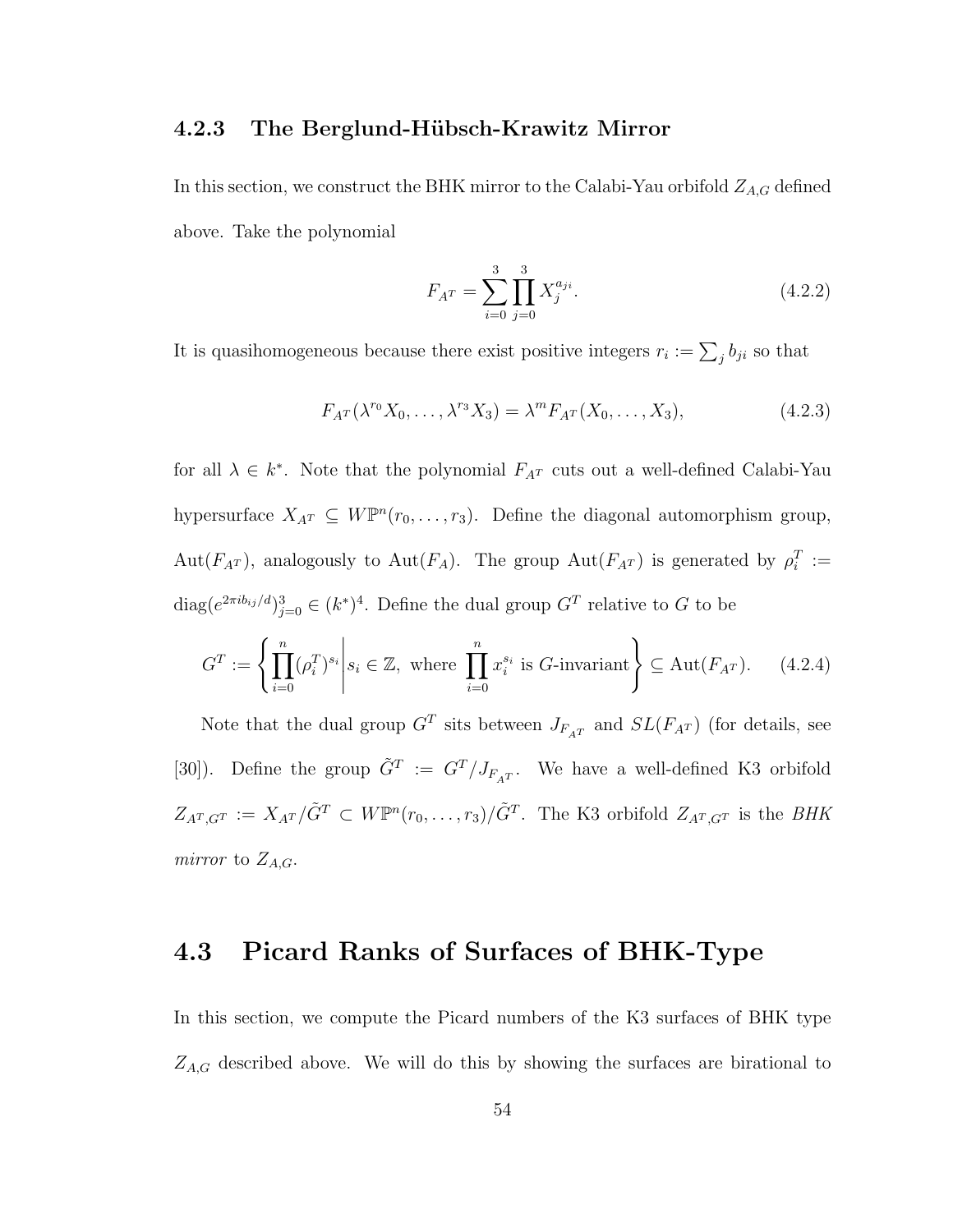certain quotients of Fermat varieties, and then relating the transcendental part of the middle cohomology of the Fermat variety to the transcendental lattice of the K3 surface. We then obtain a surprising result where the dual group  $G<sup>T</sup>$  related to the BHK mirror  $Z_{A^T,G^T}$  is directly related to the Picard number of the surface  $Z_{A,G}.$ 

#### 4.3.1 Hodge Theory on Fermat Surfaces

In this subsection, we review Shioda's treatment of Hodge theory on Fermat Surfaces as a minor digression (see [38] and [40] for more details). Rest assured, this very computational description of Fermat surfaces will be used in the next section in a very concrete manner. Let  $X_d$  be the degree d Fermat surface in  $\mathbb{P}^3$ . Define the following groups

$$
M_d = \left\{ (a_0, a_1, a_2, a_3) \in (\mathbb{Z}/d\mathbb{Z})^4 | a_0 + a_1 + a_2 + a_3 \equiv 0 \pmod{d} \right\}
$$

and

$$
\mathfrak{A}_d = \{(a_0, a_1, a_2, a_3) \in M_d | a_i \not\equiv 0 \pmod{d}, \text{ all } i\}.
$$

If the characteristic of the field k is  $p > 0$ , then consider the subset of  $\mathfrak{A}_d$ ,  $\mathfrak{B}_d(p)$ , that is used in the study of Fermat surfaces:

$$
\mathfrak{B}_d := \left\{ (b_0, b_1, b_2, b_3) \in \mathfrak{A}_d \mid \sum_{i=0}^3 \sum_{j=0}^{f-1} \langle \frac{ta_i p^j}{d} \rangle = 2f \text{ for all } t \text{ such that } (t, d) = 1 \right\},\
$$

where f is the order of p in  $(\mathbb{Z}/d\mathbb{Z})^{\times}$ . When the field k is of characteristic zero,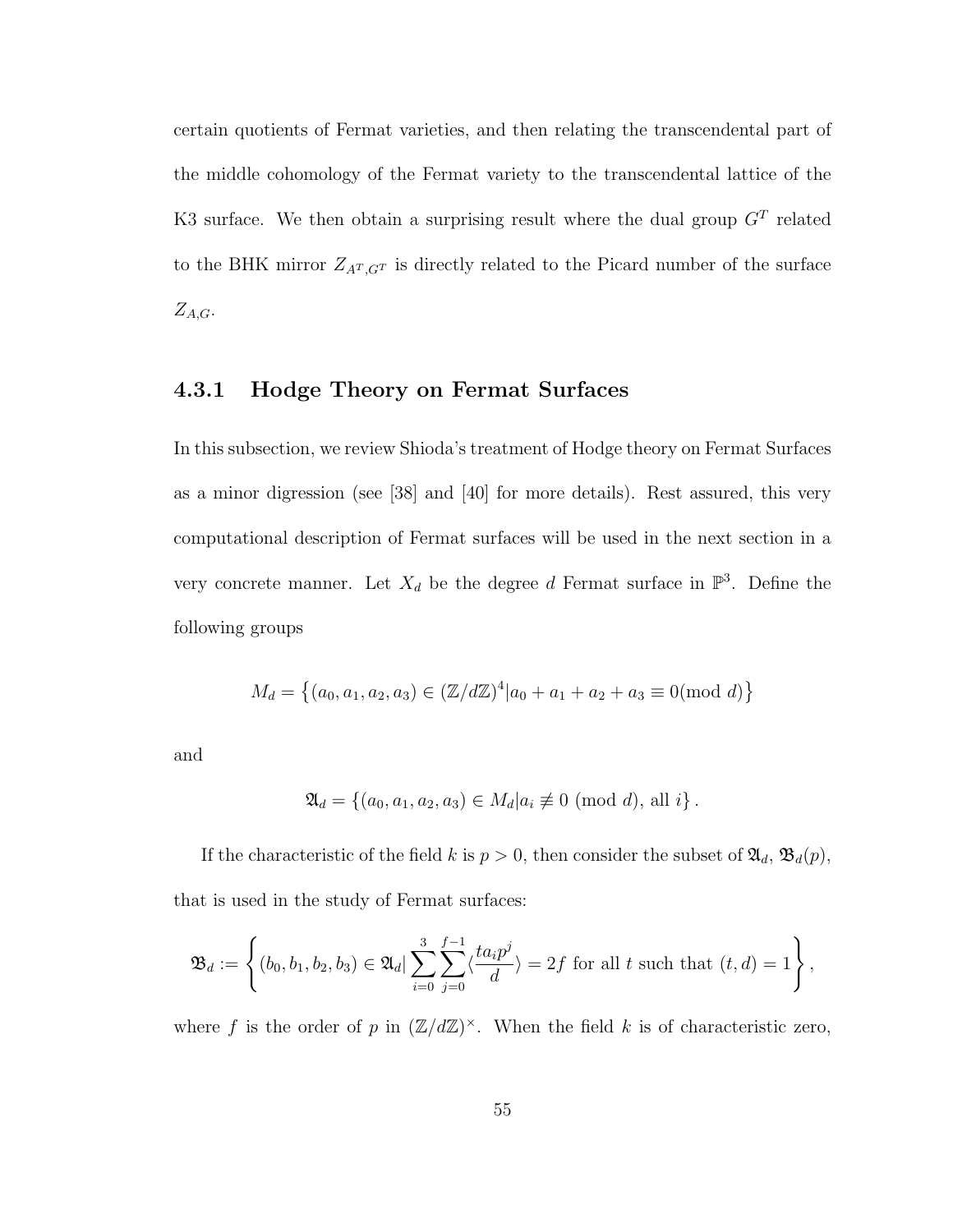then we define the set  $\mathfrak{B}_d$  as:

$$
\mathfrak{B}_d := \left\{ (b_0, b_1, b_2, b_3) \in \mathfrak{A}_d \mid \sum_{i=0}^3 \langle \frac{ta_i}{d} \rangle = 2 \text{ for all } t \text{ such that } (t, d) = 1 \right\}.
$$

Also, we define the subset  $\mathfrak{I}_d$  as the complement of  $\mathfrak{B}_d$  in  $\mathfrak{A}_d$ , i.e.,  $\mathfrak{I}_d = \mathfrak{A}_d - \mathfrak{B}_d$ .

We can describe the cohomology of the hypersurface  $X_d$  by using the symmetries of the variety [40]:

$$
H^{2}(X_{d}, \mathbb{Q}) = \bigoplus_{\alpha \in \mathfrak{A}_{d} \cup \{0\}} V(\alpha), \quad \dim V(\alpha) = 1.
$$

We can decompose this cohomology to be the Neron-Severi group tensored with  $\mathbb{Q}$ , denoted  $NS(X_d)$  and the transcendental cycles tensored with  $\mathbb{Q}$ , denoted  $T^n(X_d)$ . We can describe these groups as

$$
NS(X_d) = \bigoplus_{\alpha \in \mathfrak{B}_d \cup \{0\}} V(\alpha)
$$

and

$$
T^n(X_d) = \bigoplus_{\alpha \in \mathfrak{I}_d} V(\alpha).
$$

## 4.3.2 Picard Ranks of K3 Surfaces of BHK Type

In this section, we use the Shioda map to understand the birational geometry of the K3 surfaces of BHK type. We will compute their Lefschetz numbers which are invariant under the birational transformation. This in part will tell us the rank of the transcendental lattice when tensored with Q and consequently the Picard rank of any K3 surface of the form  $Z_{A,G}$  as above.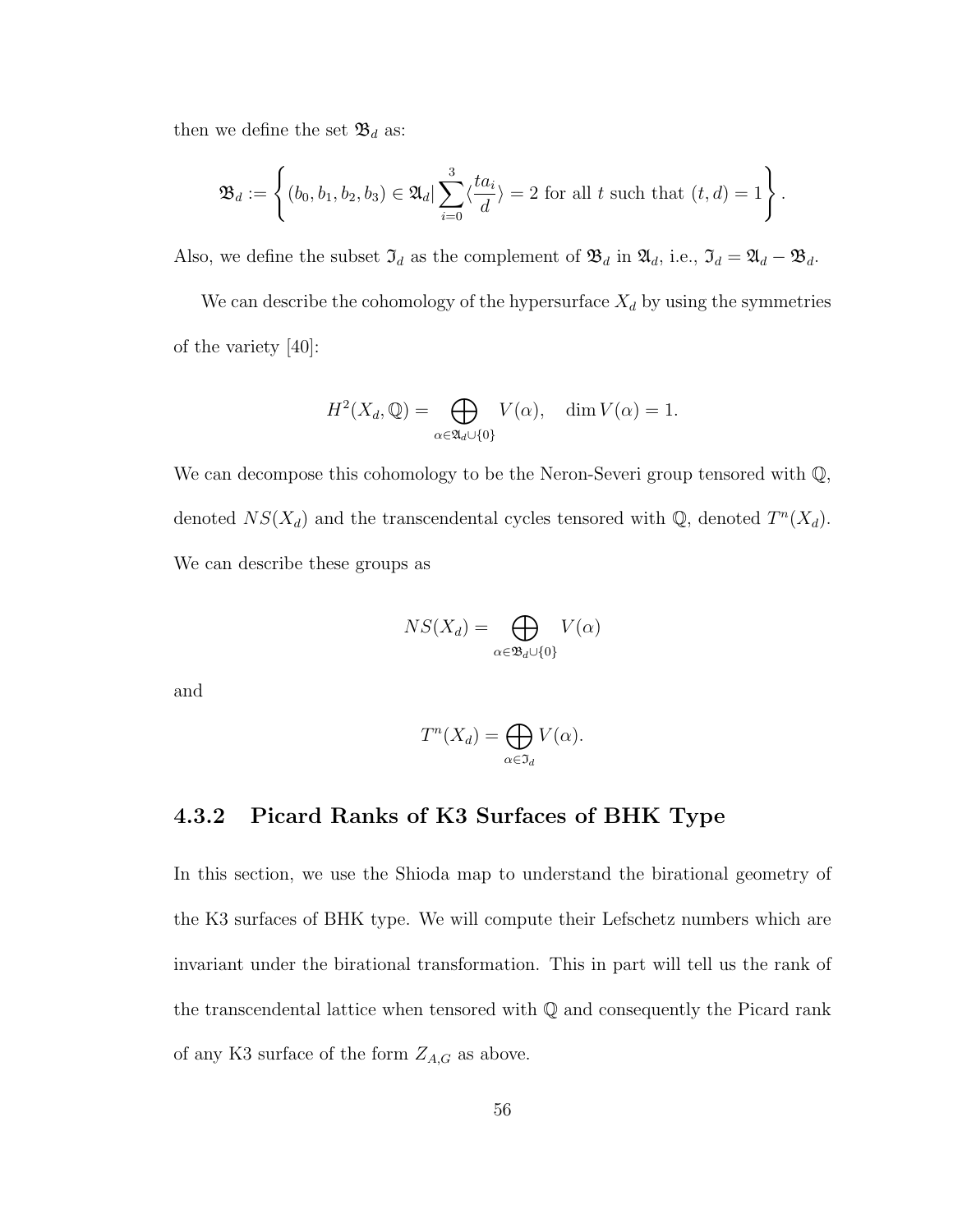Consider a K3 hypersurface  $X_A$  defined by the polynomial  $F_A$  as above, that sits in a weighted-projective 3-space  $W\mathbb{P}^3(q_0, q_1, q_2, q_3)$ . Set a positive integer d so that the matrix  $B := dA^{-1}$  has only integer values. We define the *Shioda map*  $\phi_B$ to be the rational map

$$
\phi_B: \mathbb{P}^n \dashrightarrow W\mathbb{P}^3(q_0, q_1, q_2, q_3); \tag{4.3.1}
$$

where

$$
(y_0; y_1 : y_2 : y_3) \xrightarrow{\phi_B} (x_0 : x_1 : x_2 : x_3); \qquad x_j = \prod_{k=0}^3 y_k^{b_{jk}}.
$$
 (4.3.2)

Note that this map is regular if and only A is diagonal. Denote the degree  $d$ Fermat hypersurface  $X_d := Z(x_0^d + x_1^d + x_2^d + x_3^d) \subset \mathbb{P}^n$ . We also denote the defining polynomial of the Fermat hypersurface to be  $F_d$ . When we restrict the map  $\phi_B$  to this Fermat hypersurface, we get the map

$$
\phi_B: X_d \dashrightarrow X_A.
$$

Moreover, we can define a map where this is composed with the quotient by the group  $\bar{G}$  as above, to obtain a map

$$
\phi_{B,G}: X_d \dashrightarrow Z_{A,G}
$$

which is just composition of the map  $\phi_B$  with the quotient map  $X_A \to Z_{A,G}$ .

A natural question is to now investigate the action of an element of the diagonal automorphism group  $Aut(F_d)$  with respect to the Shioda map. By a linear algebra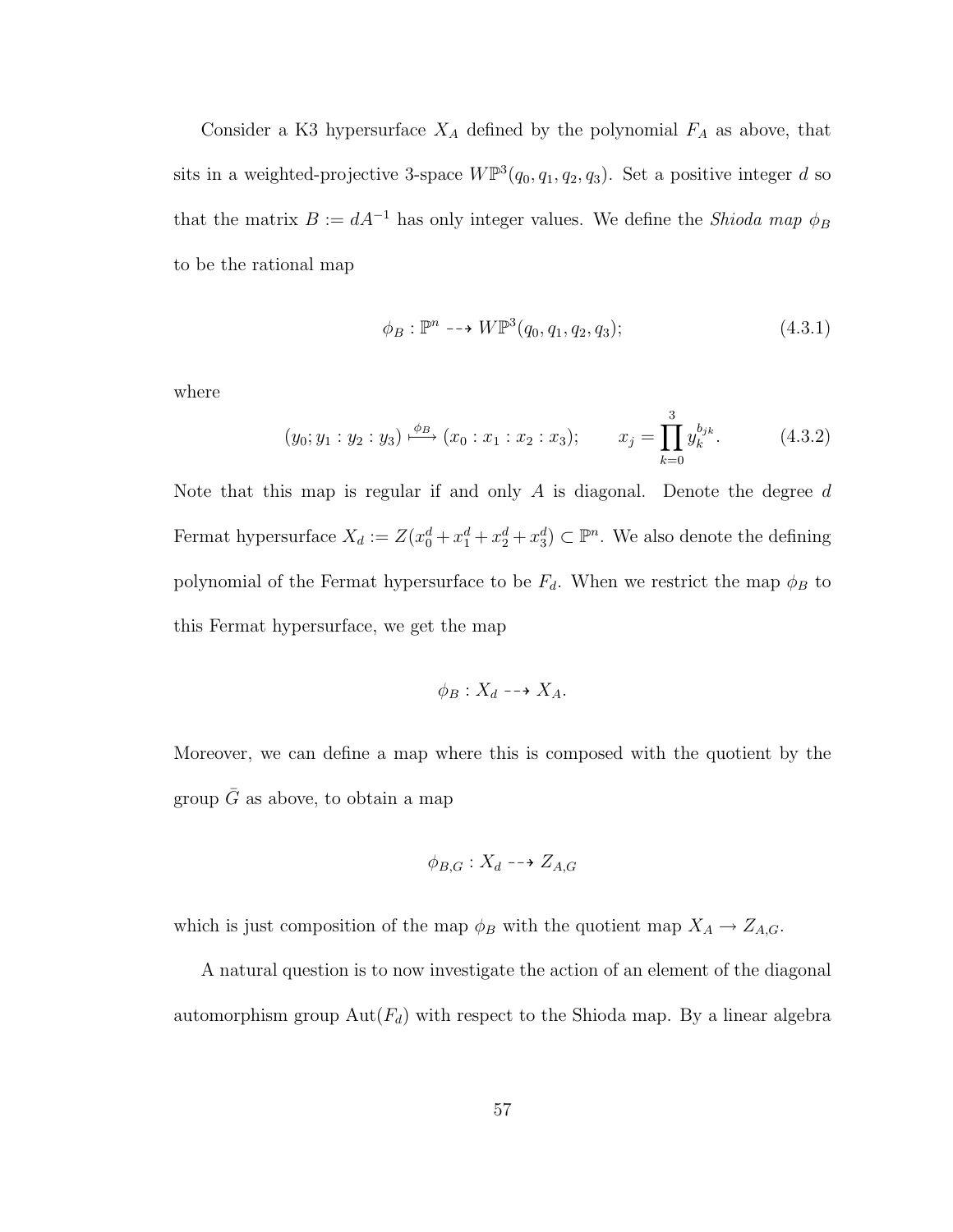computation, one can see that we have the following commutative diagram

$$
X_d \xrightarrow[\qquad \qquad \downarrow \qquad \qquad}_{B}]{X_d} \tag{4.3.3}
$$
  
\n
$$
\overrightarrow{Y} \qquad \qquad \downarrow \qquad}_{B} \qquad \qquad \downarrow \qquad \qquad (4.3.3)
$$
  
\n
$$
X_A \xrightarrow{\rho_j} X_A
$$

where  $\mu_j$  is the element of Aut( $F_A$ ) that is associated to the map that maps  $y_j \mapsto$  $e^{2\pi i/d}y_j$  and  $y_k \longmapsto y_k$  for all  $k \neq j$ . Note that the elements  $\mu_j$  generate the group Aut $(F_d)$ . One obtains the (surjective) group homomorphism

$$
(\phi_B)_* : \text{Aut}(F_d) \longrightarrow \text{Aut}(F_A); \text{ where } \mu_j \mapsto \rho_j.
$$

Define the quotient groups  $G_d := \text{Aut}(F_d)/J_{F_d}$  and  $G_A := \text{Aut}(F_A)/J_{F_A}$  where each element of these groups act nontrivially on  $X_d$  and  $X_A$ , respectively. We have the induced map

$$
\overline{(\phi_B)_*}: G_d \longrightarrow G_A.
$$

We have the following proposition

**Proposition 4.3.1** ([9], [30]). The maps  $\phi_B$  and  $\overline{\phi_B}$  are birational to quotient maps. In particular, the map  $\phi_B$  is birational to the quotient map

$$
X_d \longrightarrow X_d/(\ker \overline{(\phi_B)_*}),
$$

and the map  $\overline{\phi_B}$  is birational to the quotient map

$$
X_d \longrightarrow X_d/(\overline{(\phi_B)_*}^{-1}(G/J_{F_A})).
$$

This result helps us understand the transcendental lattice of the K3 surface tensored with Q. Recall the following specialization of a proposition of Shioda: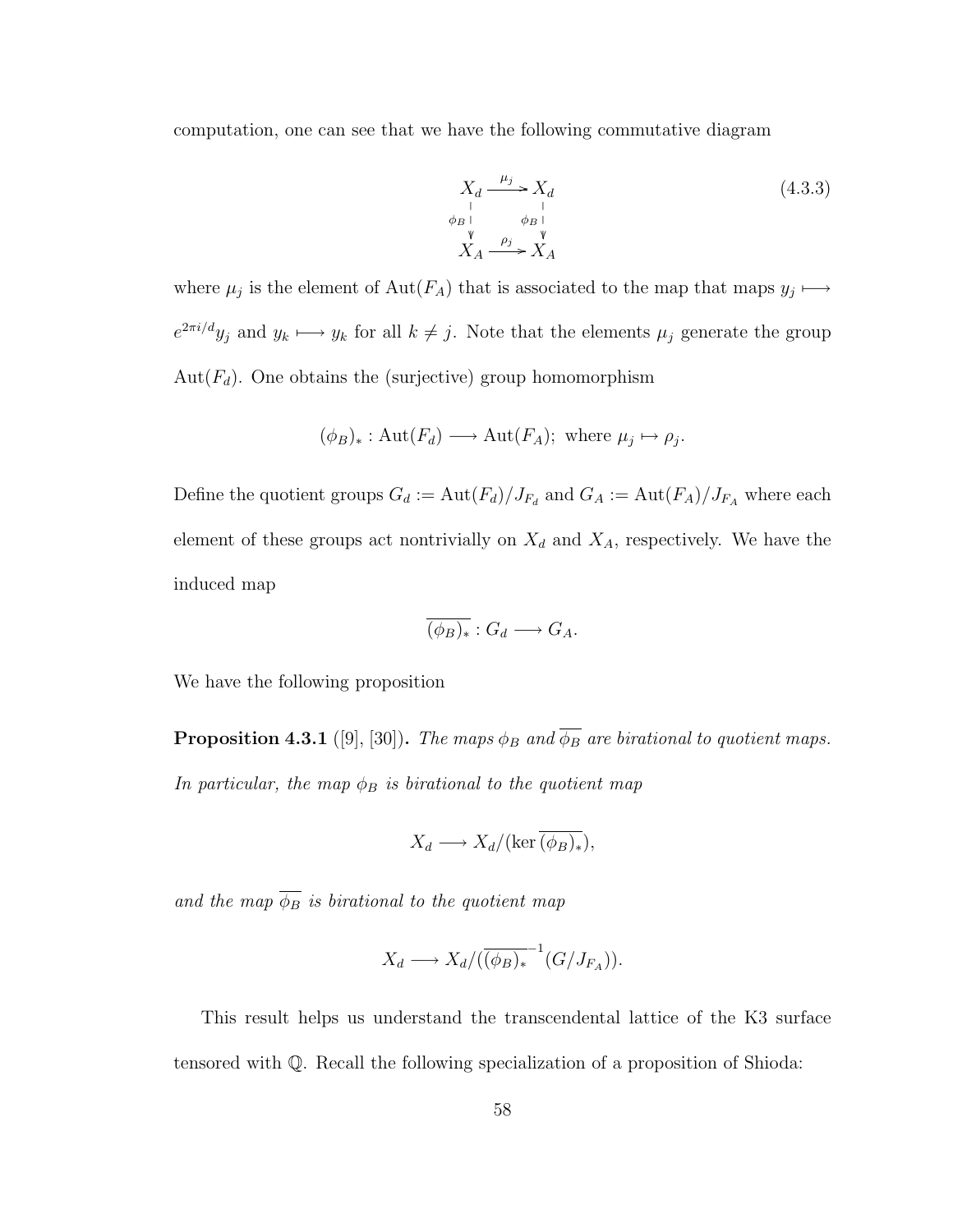Proposition 4.3.2 (Proposition 5 of [38]). For any nonsingular, complete variety X of dimension r over  $\mathbb C$  and for any n,  $T^n(X)$  is a birational invariant. Further, if  $\Gamma$  is a finite group of automorphisms of X such that the quotient  $Y = X/\Gamma$  exists, then for any resolution  $Y'$  of  $Y$ , one has:

$$
T^{n}(Y') \cong T^{n}(Y) \cong T^{n}(X)^{\Gamma}.
$$

As we know that  $Z_{A,G}$  is birational to  $X_d/(\overline{\phi_B)_*}^{-1}(G/J_{F_A})$ , we can apply the above proposition in the context of

$$
X := X_d
$$
  
\n
$$
\Gamma := \overline{(\phi_B)_*}^{-1} (G/J_{F_A});
$$
 and  
\n
$$
Y := Z_{A,G}.
$$
\n(4.3.4)

Recall that  $T^n(X_d)$  can be decomposed as the direct sum

$$
T^n(X_d) = \bigoplus_{\alpha \in \mathfrak{I}_d} V(\alpha),
$$

hence, we denote the elements of  $Aut(X_d)$  that are invariant under  $\Gamma$  as the subgroup  $L(\Gamma)$ . We now will describe  $L(\Gamma)$ .

$$
\langle,\rangle_B:\mathbb{Z}_d^4\times\mathbb{Z}_d^4\to\mathbb{Z}_d^4
$$

so that  $\langle \mathbf{s}, \mathbf{h} \rangle_B := \mathbf{s}^T B \mathbf{h}$ . For any group  $H \subseteq \mathbb{Z}_d^4$ , we can define the group

$$
H^{\perp_B} := \{ \mathbf{s} \in \mathbb{Z}_d^4 | \langle \mathbf{s}, \mathbf{h} \rangle_B \equiv 0 \text{ for all } \mathbf{h} \in H \}.
$$

Here, we set H to be the group  $((\phi_B)_*)^{-1}(G)$ . Then

$$
L(\Gamma) = H^{\perp_B} B = G^T.
$$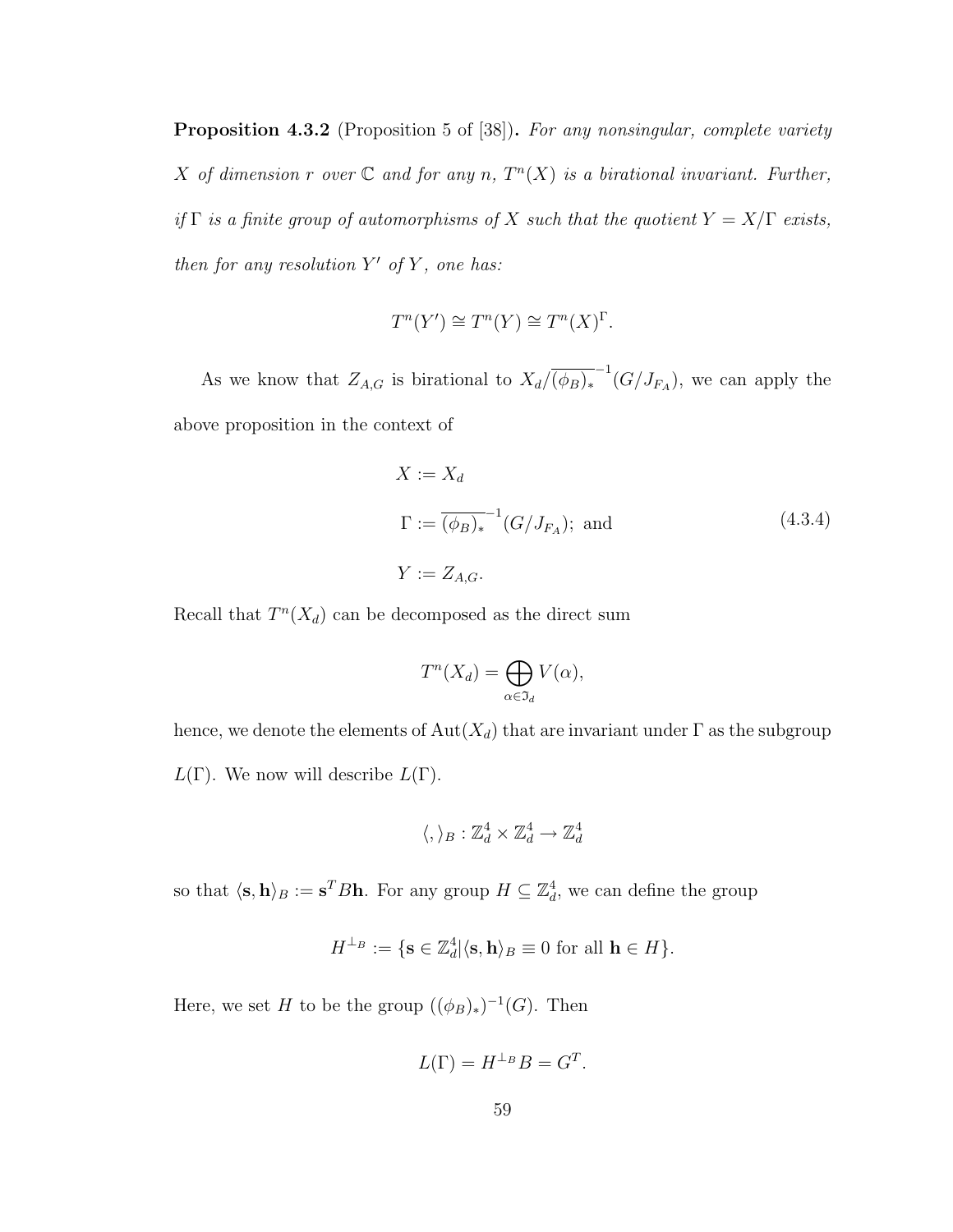So now, we have that

$$
T^n(Z_{A,G}) = \left(\bigoplus_{\alpha \in \mathfrak{I}_d} V(\alpha)\right)^{\Gamma} = \bigoplus_{\alpha \in \mathfrak{I}_d \cap G^T} V(\alpha).
$$

Now, we remark that by [30], the BHK mirror  $Z_{A^T,G^T}$  is birational to a quotient of  $X_d$  by  $H_B^{\perp}/J_{F_d}$ , hence

$$
T^n(Z_{A^T,G^T}) = \bigoplus_{\alpha \in \mathfrak{I}_d \cap G} V(\alpha).
$$

So there is a mirror duality on the level of Lefschetz numbers for the BHK mirrors:

**Theorem 4.3.3.** The Lefschetz numbers of the BHK mirrors  $Z_{A,G}$  and  $Z_{A<sup>T</sup>,G<sup>T</sup>}$  are:

$$
\lambda(Z_{A,G}) = #(\mathfrak{I}_d \cap G^T) \text{ and}
$$
  

$$
\lambda(Z_{A^T,G^T}) = #(\mathfrak{I}_d \cap G).
$$
 (4.3.5)

As the Lefschetz numbers and Picard ranks sum to 22 for any K3 surface, we then have the following Corollary:

**Corollary 4.3.4.** The Picard ranks of the BHK mirrors  $Z_{A,G}$  and  $Z_{A<sup>T</sup>,G<sup>T</sup>}$  are:

$$
\rho(Z_{A,G}) = 22 - #(\Im_d \cap G^T) \text{ and}
$$
\n
$$
\rho(Z_{A^T,G^T}) = 22 - #(\Im_d \cap G).
$$
\n(4.3.6)

# 4.4 An Example

In this section we will give an explicit example of the computation of the Picard ranks of a K3 surface of BHK type and its BHK mirror. We will do this by following the proof above: describing them explicitly as birational to quotients of a Fermat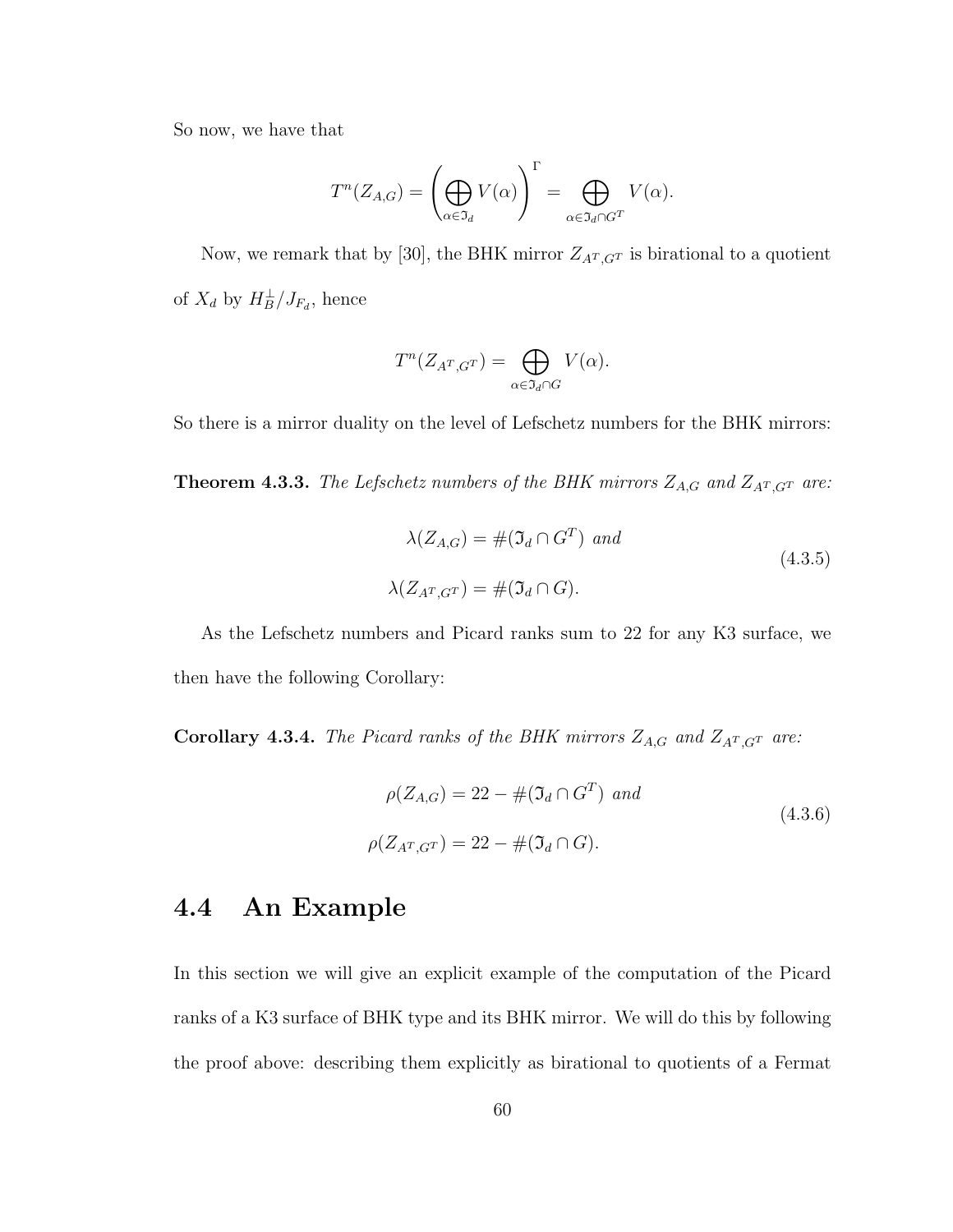hypersurface in projective 3-space  $\mathbb{P}^3$  and then looking at the invariant part of the transcendental lattice of the Fermat hypersurface.

Consider the polynomial  $F_A$  defined to be

$$
F_A := x_0^2 x_1 + x_1^2 x_2 + x_2^6 x_3 + x_3^7.
$$

This polynomial cuts out a well-defined hypersurface  $X_A := \{F_A = 0\}$  in the weighted projective space  $W\mathbb{P}^3(2,3,1,1)$ . Note that we can check that the only critical point that it has when viewed as a map  $F_A: \mathbb{C}^4 \to \mathbb{C}$  is at the origin. Note that the matrix  $A$  associated to the polynomial  $F_A$  is

$$
A = \left(\begin{array}{rrrr} 2 & 1 & 0 & 0 \\ 0 & 2 & 1 & 0 \\ 0 & 0 & 6 & 1 \\ 0 & 0 & 0 & 7 \end{array}\right),
$$

which is invertible.

We will now comment on the symmetry groups associated to the polynomial  $F_A$ . The group of automorphisms  $Aut(F_A)$  can be described by being generated by one element,

$$
Aut(F_A) = \langle (\zeta, \zeta^{-2}, \zeta^4, \zeta^{-24}) \rangle,
$$

where  $\zeta$  is a primitive root of unity of order 168. This group does not act symplectically on the hypersurface  $X_A$ . The group that acts symplectically on  $X_A$  is the subgroup  $SL(F_A)$  that is generated by one element:

$$
SL(F_A) = \langle (\zeta^8, \zeta^{-16}, \zeta^{32}, \zeta^{-24}) \rangle.
$$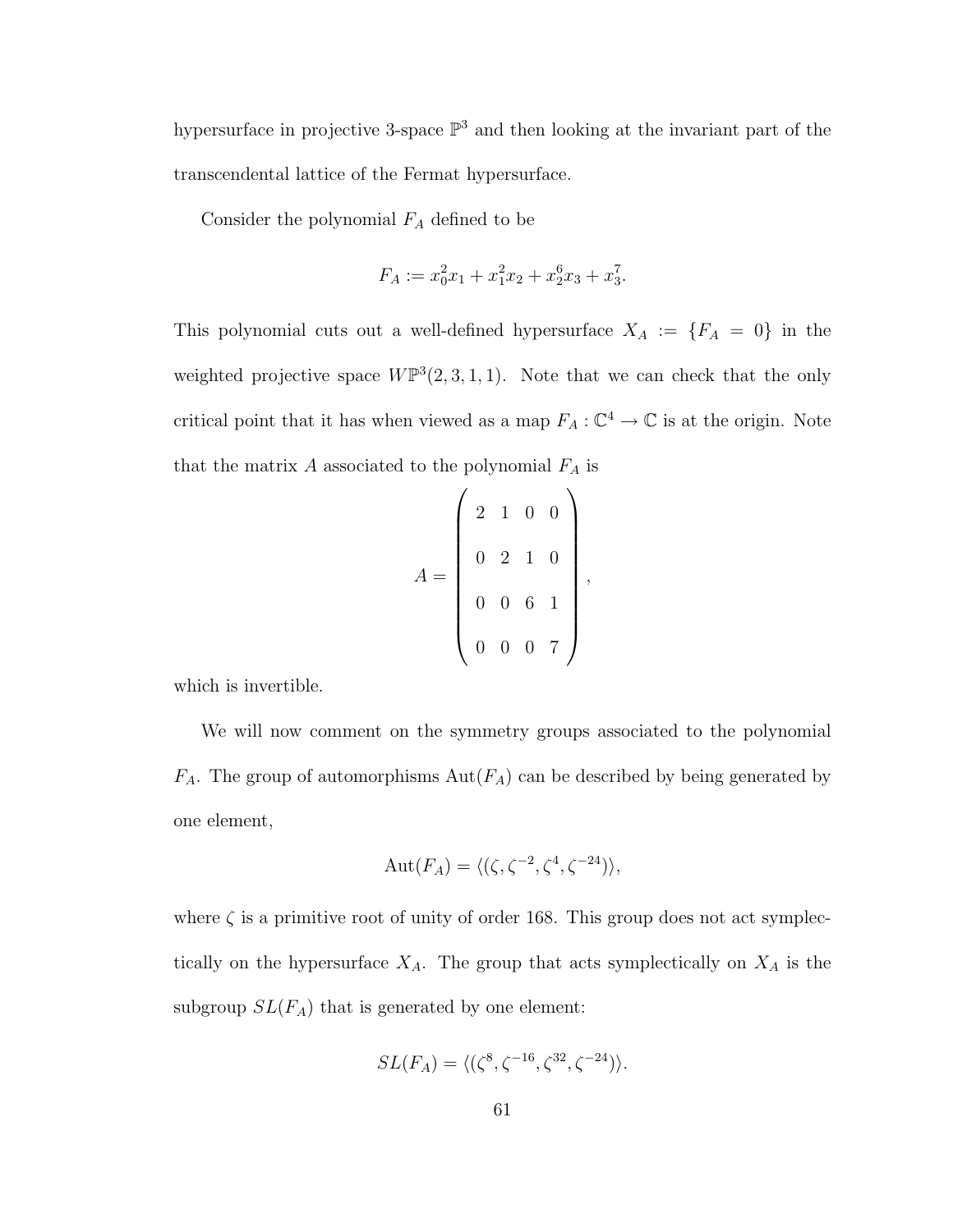Note that this group has elements that act trivially on the hypersurface. We note that the subgroup  $J_{F_A}$ , the so-called exponential grading operator, can be described as the subgroup

$$
J_{F_A} = \langle (\zeta^{48}, \zeta^{72}, \zeta^{24}, \zeta^{24}) \rangle.
$$

We now have a choice of choosing a group  $G$  so that it sits between the groups  $J_{F_A}$ and  $SL(F_A)$ , i.e.,

$$
J_{F_A} \subseteq G \subseteq SL(F_A).
$$

For the purposes of this example, we will choose the group G to be equal to  $J_{F_A}$ . We then have the K3 surface  $Z_{A,G} = X_A/(G/J_{F_A}) = X_A$ . We now compute the BHK mirror to  $Z_{A,G}$ . We start by looking at the transposed polynomial

$$
F_{A}r = x_0^2 + x_0x_1^2 + x_1x_2^6 + x_2x_3^7.
$$

This polynomial cuts out a well-defined hypersurface  $X_{A}$  :=  $\{F_{A}$ <sup>T</sup> = 0} in the weighted projective space  $W\mathbb{P}^3(4,2,1,1)$ . We can then compute the symmetry groups on the polynomial  $F_{A}r$ :

$$
Aut(F_{A^T}) = \langle (\zeta^{84}, \zeta^{-42}, \zeta^7, \zeta^{-1}) \rangle;
$$
  
\n
$$
SL(F_{A^T}) = \langle (\zeta^{84}, \zeta^{42}, \zeta^{49}, \zeta^{161}) \rangle; \text{ and}
$$
  
\n
$$
J_{F_{A^T}} = \langle (\zeta^{84}, \zeta^{42}, \zeta^{21}, \zeta^{21}) \rangle.
$$
  
\n(4.4.1)

Note that when one computes the dual group  $G<sup>T</sup>$  to G, one finds that  $G<sup>T</sup>$  is exactly  $SL(F_{A^T})$ . Take the group  $\bar{G}^T$  to be the quotient  $G^T/J_{F_{A^T}}$ . Then the BHK mirror to the K3 surface  $Z_{A,G}$  is the K3 surface  $Z_{A^T,G^T} := X_{A^T}/\overline{G}^T$ .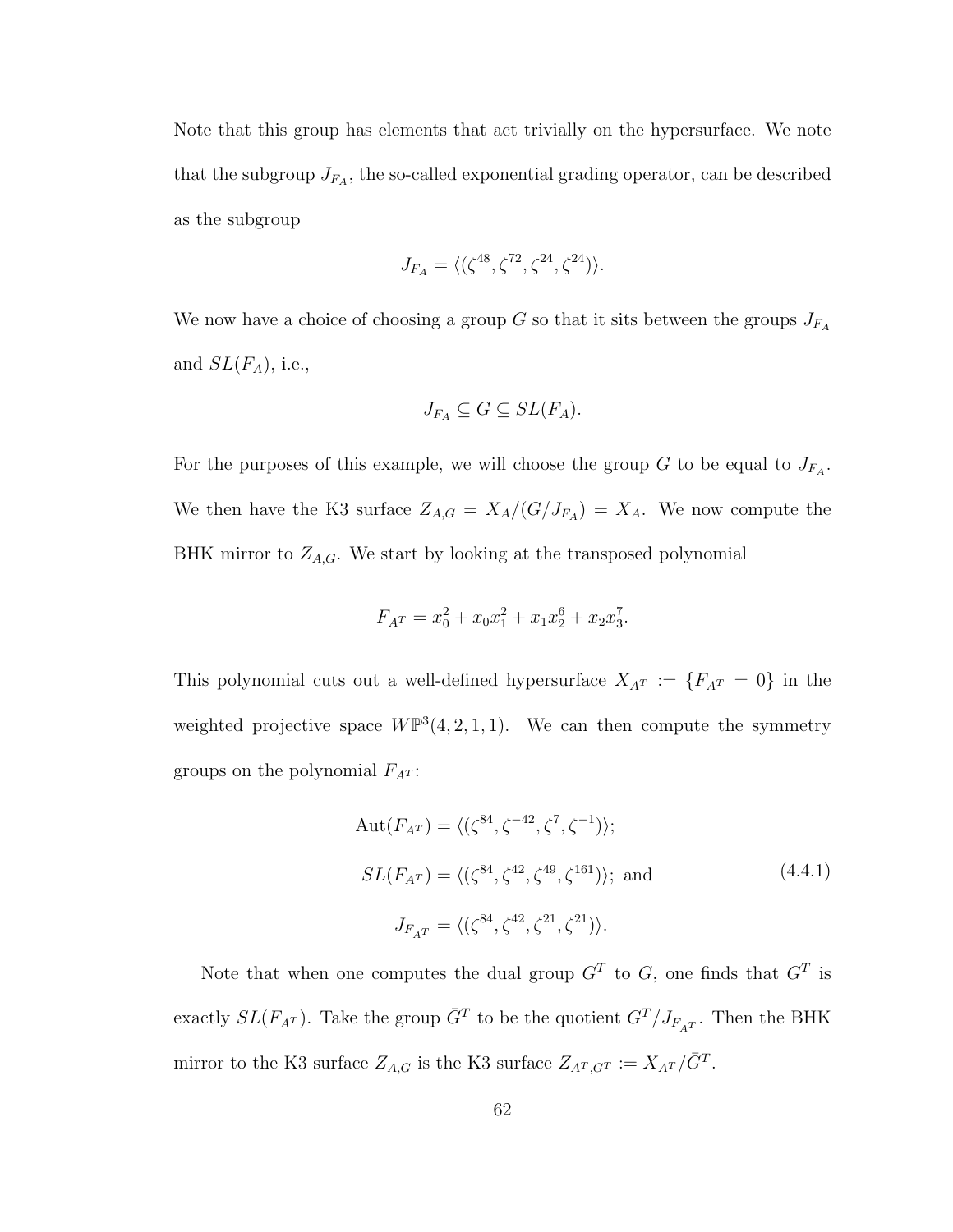Now let us rearticulate this picture in a birational setting using Shioda maps.

First, let us note that we choose  $d = 168$  a positive integer so that the matrix  $B := dA^{-1}$  has only integer entries. Then we see that

$$
B = \begin{pmatrix} 84 & -42 & 7 & -1 \\ 0 & 84 & -14 & 2 \\ 0 & 0 & 28 & -4 \\ 0 & 0 & 0 & 24 \end{pmatrix}
$$

We can now define the Shioda maps associated to the matrices  $B$  and  $B<sup>T</sup>$  to be:

$$
\phi_B : \mathbb{P}^n \dashrightarrow W \mathbb{P}^3(2,3,1,1)
$$
\n
$$
\phi_B^T : \mathbb{P}^n \dashrightarrow W \mathbb{P}^3(4,2,1,1)
$$
\n(4.4.2)

defined by

$$
(y_0:y_1:y_2:y_3) \xrightarrow{\phi_B} (y_0^{84}y_1^{-42}y_2^7y_3^{-1} : y_1^{84}y_2^{-14}y_3^2 : y_2^{28}y_3^{-4} : y_3^{24})
$$
  

$$
(y_0:y_1:y_2:y_3) \xrightarrow{\phi_BT} (y_0^{84} : y_0^{-42}y_1^{84} : y_0^7y_1^{-14}y_2^{28} : y_0^{-1}y_1^2y_2^{-4}y_3^{24}).
$$
\n(4.4.3)

Take the degree  $d = 168$  Fermat hypersurface  $X_{168}$  in  $\mathbb{P}^3$ , i.e.,  $X_{168} = \{F_{168} :=$  $y_0^{168} + y_1^{168} + y_2^{168} + y_3^{168} = 0$   $\subset \mathbb{P}^3$ . Note that if we restrict the maps  $\phi_B$  and  $\phi_{B}$ to just the hypersurface  $X_{168}$  we get the maps  $X_{168} \stackrel{\phi_B}{\dashrightarrow} X_A$  and  $X_{168} \stackrel{\phi_{BT}}{\dashrightarrow} X_{A^T}$ . Further, let us construct the maps  $\phi_{B,G}$  and  $\phi_{B^T,G^T}$  by composing the maps  $\phi_B$  and  $\phi_{B}$ <sup>T</sup> by the quotient maps that quotient  $X_A$  and  $X_{A}$ <sup>T</sup> by the groups  $(G/J_{F_A})$  and  $(G<sup>T</sup>/J<sub>F<sub>AT</sub></sub>)$ , respectively. We then have the following diagram of rational maps:

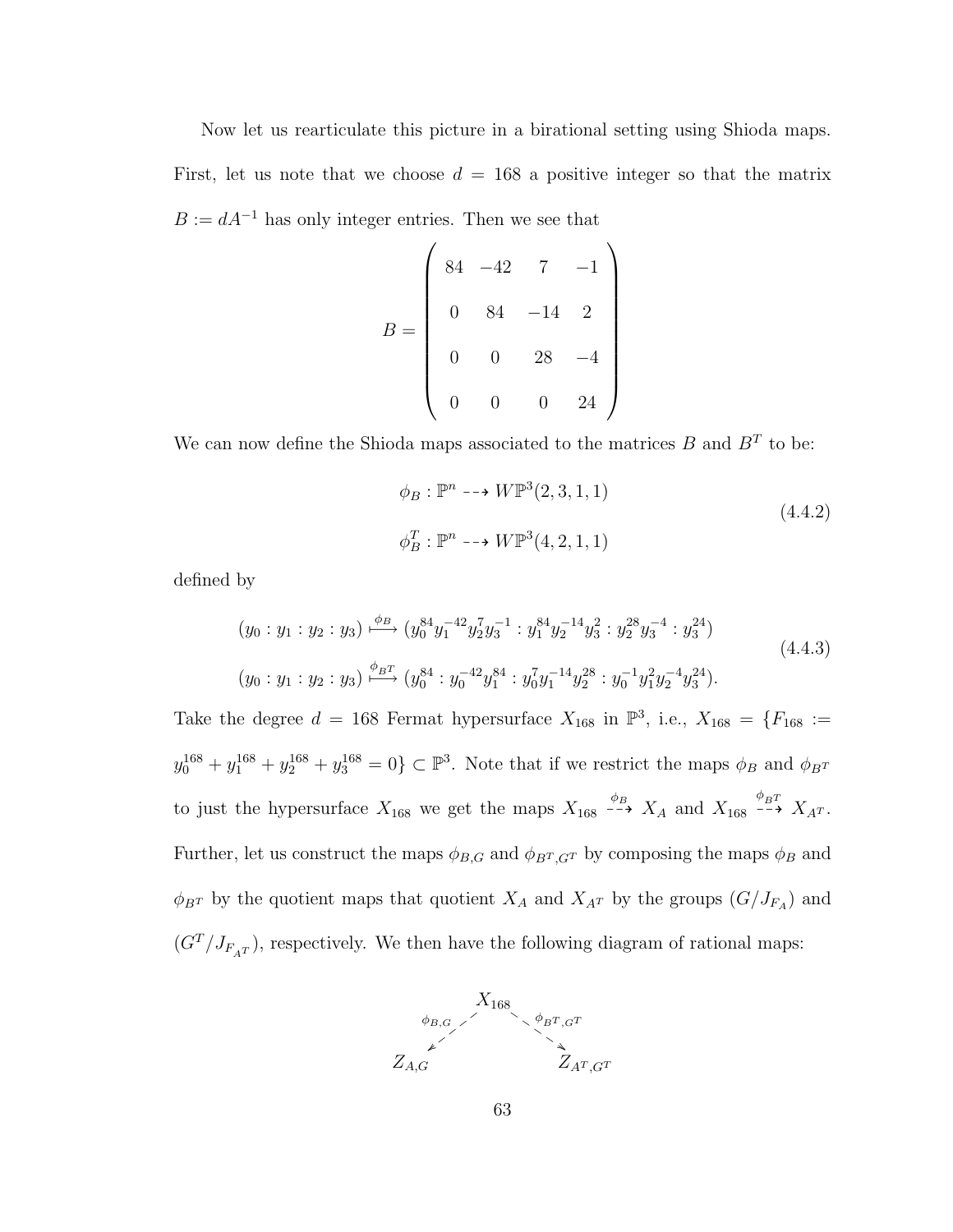One can compute the following groups:

$$
H := \langle (\zeta, \zeta, \zeta, \zeta), (\zeta^2, 1, 1, 1), (\zeta, \zeta^2, 1, 1), (1, \zeta, \zeta^6, 1) \rangle;
$$
  
\n
$$
H^{\perp_B} = \langle (\zeta, \zeta, \zeta, \zeta), (\zeta^7, 1, 1, 1), (\zeta, 1, \zeta^{-2}, 1), (1, \zeta, \zeta^{-3}, 1) \rangle; \text{ and }
$$
(4.4.4)  
\n
$$
J_{F_{168}} = \langle (\zeta, \zeta, \zeta, \zeta) \rangle.
$$

The maps  $\phi_{B,G}$  and  $\phi_{B^T,G^T}$  are birational to quotient maps yielding the following birational equivalences:

$$
Z_{A,G} \simeq X_{168} / (H/J_{F_{168}});
$$
\n
$$
Z_{A^T,G^T} \simeq X_{168} / (H^{\perp_B} / J_{F_{168}}).
$$
\n(4.4.5)

So, we recall that we know a lot about the Picard and transcendental lattices of Fermat hypersurfaces. Note that  $Aut(F_{168})$  is isomorphic to  $(\mathbb{Z}/168\mathbb{Z})^4$ . Recall that we have the sets of elements in the group  $\text{Aut}(F_{168})$ :

$$
M_{168} = \{(a_0, a_1, a_2, a_3) \in (\mathbb{Z}/168\mathbb{Z})^4 | a_0 + a_1 + a_2 + a_3 \equiv 0 \pmod{168} \};
$$
  
\n
$$
\mathfrak{A}_{168} = \{(a_0, a_1, a_2, a_3) \in M_{168} | a_i \not\equiv 0 \pmod{d}, \text{ all } i\};
$$
  
\n
$$
\mathfrak{B}_{168}(p) = \left\{(b_0, b_1, b_2, b_3) \in \mathfrak{A}_{168} | \sum_{i=0}^3 \sum_{j=0}^{f-1} \langle \frac{ta_i p^j}{d} \rangle = 2f \text{ for all } t \text{ so that } (t, d) = 1\right\};
$$
  
\n
$$
\mathfrak{I}_{168}(p) = \mathfrak{A}_{168} - \mathfrak{B}_{168}(p);
$$
  
\n
$$
(4.4.6)
$$

where f is the order of chark = p in  $(\mathbb{Z}/168\mathbb{Z})^{\times}$  if p is positive. When the field  $k$  is of characteristic zero, then we define the set  $\mathfrak{B}_d(0)$  as:

$$
\mathfrak{B}_{d}(0) := \left\{ (b_0, b_1, b_2, b_3) \in \mathfrak{A}_{168} | \sum_{i=0}^{3} \langle \frac{ta_i}{d} \rangle = 2 \text{ for all } t \text{ such that } (t, d) = 1 \right\}.
$$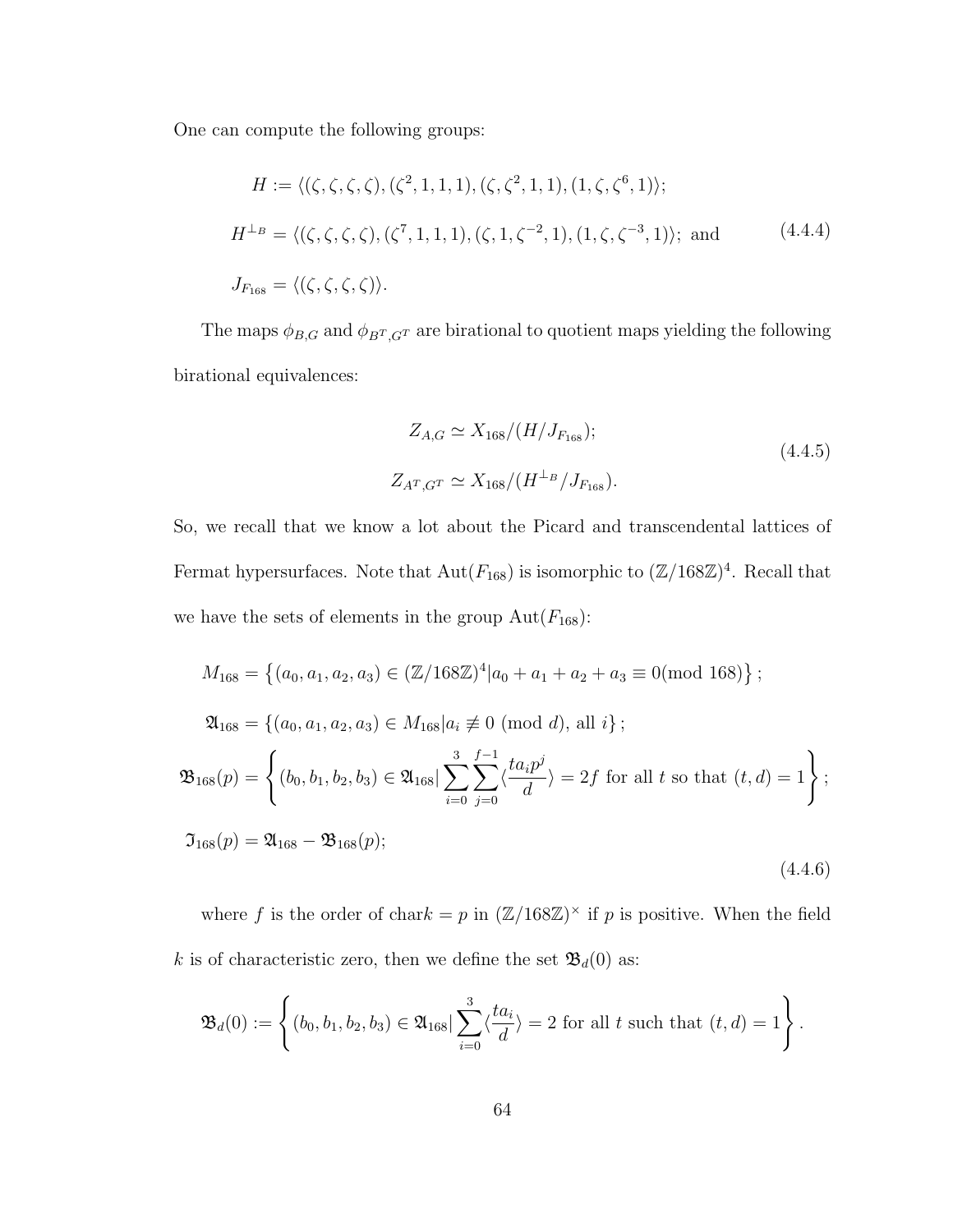In order to assume we have no wild codimension one ramification and we have that the orbifolds  $Z_{A,G}$  and  $Z_{A^T,G^T}$  are K3 orbifolds, we assume that we are working over a field of characteristic zero or  $p$  where  $p$  is not 2, 3, or 7 (so that it does not divide 168, or the order of any group by which we quotient).

Recall that we have a description of the transcendental lattice of  $X_{168}$  tensored with Q:

$$
T^2(X_{168}) = \bigoplus_{\alpha \in \mathfrak{I}_{168}(p)} V(\alpha).
$$

So, recalling Proposition 4.3.2 and the birational equivalences in Equation 4.4.5, we have:  $H/I$ 

$$
T^{2}(Z_{A,G}) = \left(\bigoplus_{\alpha \in \mathfrak{I}_{168}(p)} V(\alpha)\right)^{H/J_{F_{168}}}
$$

$$
T^{2}(Z_{A^{T},G^{T}}) = \left(\bigoplus_{\alpha \in \mathfrak{I}_{168}(p)} V(\alpha)\right)^{H^{\perp_{B}/J_{F_{168}}}}
$$
\n(4.4.7)

One can see that the elements of  $\mathfrak{I}_{168}(p)$  that are invariant under the action of any element of  $H/J_{F_{168}}$  are exactly those also in  $H^{\perp_B}B = G^T$ , by the definition of  $H^{\perp_B}$ . One can do the analogous thing and notice that the elements of  $\mathfrak{I}_{168}(p)$ that are invariant under the action of any element of  $H^{\perp_B}/J_{F_{168}}$  are those also in  $(H^{\perp_B})^{\perp_{B}T}B^T = HB^T = G.$  Consequently, one has that

$$
T^{2}(Z_{A,G}) = \bigoplus_{\alpha \in \mathfrak{I}_{168}(p) \cap G^{T}} V(\alpha)
$$
  

$$
T^{2}(Z_{A^{T},G^{T}}) = \bigoplus_{\alpha \in \mathfrak{I}_{168}(p) \cap G} V(\alpha).
$$
 (4.4.8)

This means that the Lefschetz numbers  $\lambda(Z_{A,G})$  and  $\lambda(Z_{A^T,G^T})$  are exactly the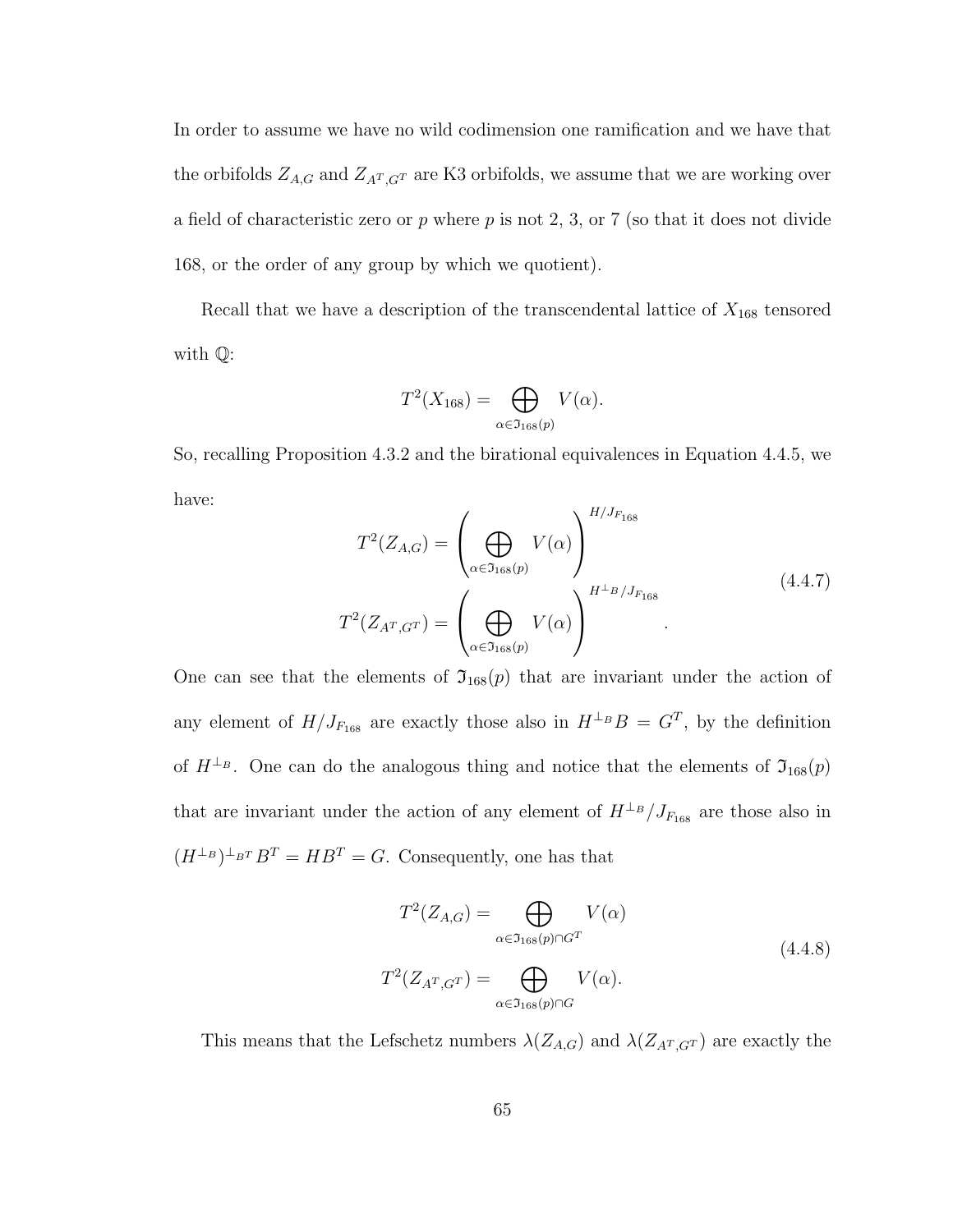number of elements in the sets  $\mathfrak{I}_{168}(p) \cap G^T$  and  $\mathfrak{I}_{168}(p) \cap G$ , respectively. As both orbifolds are K3s, we then have that the Picard numbers of each are:

$$
\rho(Z_{A,G}) = 22 - #(\mathfrak{I}_{168}(p) \cap G^T);
$$
\n
$$
\rho(Z_{A^T,G^T}) = 22 - #(\mathfrak{I}_{168}(p) \cap G).
$$
\n(4.4.9)

We now will compute this for a few examples of  $p$ , which is just to take every element in  $G<sup>T</sup>$  or G and then check computationally if they are in  $\mathfrak{B}_{168}(p)$  or not. We now construct a table to illustrate some potential values of Picard ranks over various fields. Note first an observation that was first observed by Tate [43] that if  $p \equiv 1 \pmod{168}$ , then  $\mathfrak{I}_{168}(0) = \mathfrak{I}_{168}(p)$ . Otherwise, one must actually compute  $\mathfrak{I}_{168}(p)$  explicitly. We now provide a table of (small) primes p that do not divide 168 and the corresponding elements that are in the sets  $G \cap \mathfrak{I}_{168}(p)$  and  $G^T \cap \mathfrak{I}_{168}(p)$ . The primes clustered into four different groups (see Table 4.1).

It is interesting to note that there exists certain values of  $p$  where either one, neither or both of the K3 surfaces are supersingular (Picard rank is 22). Also, the order of p in  $(\mathbb{Z}/168\mathbb{Z})^*$  does not indicate the cluster of values of p that a specific value of  $p$  belongs to.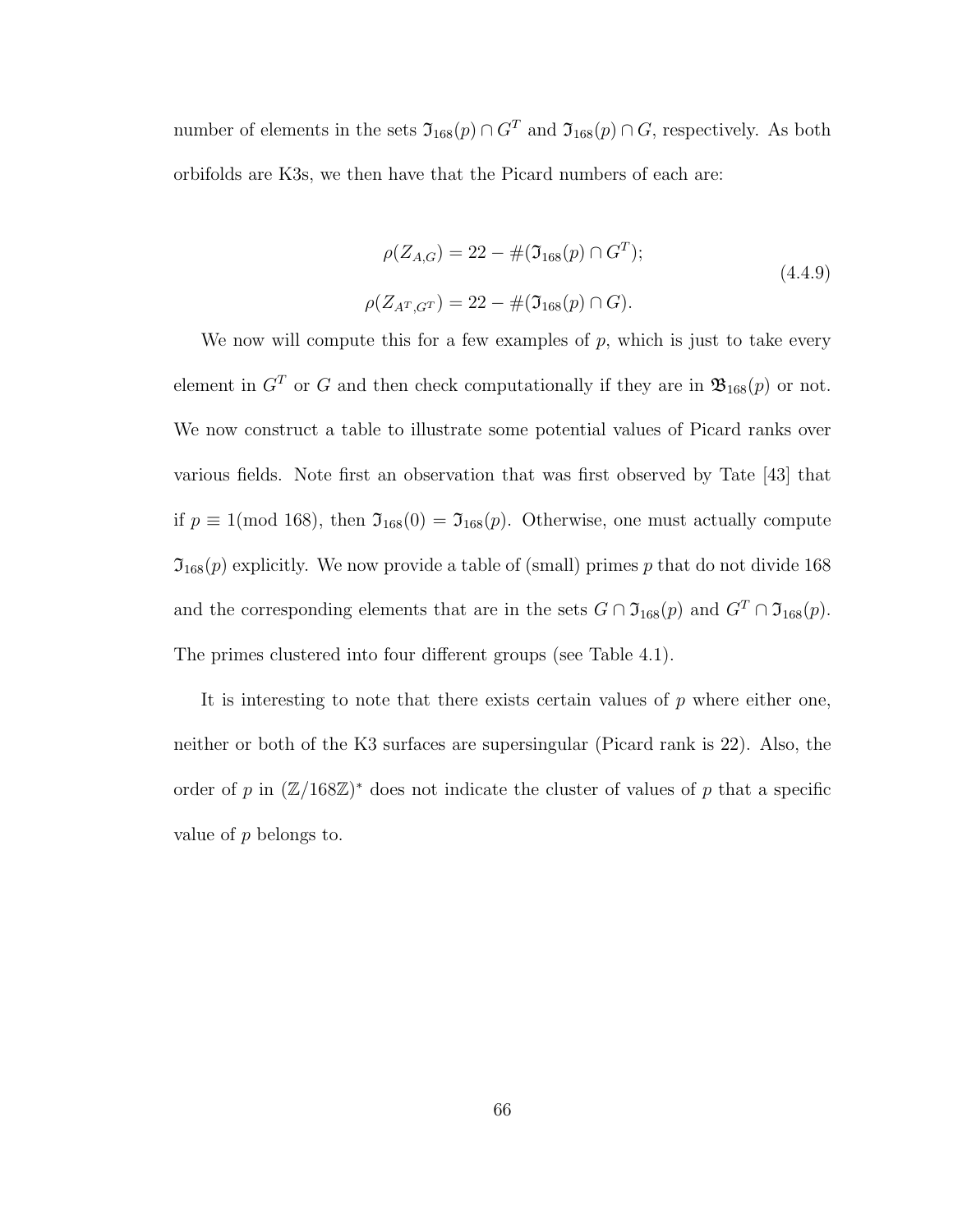| $\boldsymbol{p}$ |                         | elts in $G \cap \mathfrak{I}_{168}(p)$ elts in $G^T \cap \mathfrak{I}_{168}(p)$ $\rho(Z_{A,G})$ $\rho(Z_{A^T,G^T})$ |    |    |
|------------------|-------------------------|---------------------------------------------------------------------------------------------------------------------|----|----|
| 0, 11, 29, 37,   | (48, 72, 24, 24)        | (84, 126, 147, 147)                                                                                                 | 18 | 16 |
| 43, 53, 67, 107, | (96, 144, 48, 48)       | (84, 42, 105, 105)                                                                                                  |    |    |
| 109, 113, 137,   | (144, 48, 72, 72)       | (84, 126, 63, 63)                                                                                                   |    |    |
| 149, 163         | (24, 120, 96, 96)       | (84, 42, 21, 21)                                                                                                    |    |    |
|                  | $(72,\,24,\,120,\,120)$ |                                                                                                                     |    |    |
|                  | (120, 96, 144, 144)     |                                                                                                                     |    |    |
| 23, 71, 79       | (48, 72, 24, 24)        | none                                                                                                                | 22 | 16 |
| 127, 151         | (96, 144, 48, 48)       |                                                                                                                     |    |    |
|                  | (144, 48, 72, 72)       |                                                                                                                     |    |    |
|                  | (24, 120, 96, 96)       |                                                                                                                     |    |    |
|                  | $(72,\,24,\,120,\,120)$ |                                                                                                                     |    |    |
|                  | (120, 96, 144, 144)     |                                                                                                                     |    |    |
| 5, 13, 17, 19,   | none                    | (84, 126, 147, 147)                                                                                                 | 18 | 22 |
| 41, 59, 61, 83   |                         | (84, 42, 105, 105)                                                                                                  |    |    |
| 89, 97, 101,     |                         | (84, 126, 63, 63)                                                                                                   |    |    |
| 131, 139, 157    |                         | (84, 42, 21, 21)                                                                                                    |    |    |
| 31, 47, 103, 167 | none                    | none                                                                                                                | 22 | 22 |

Table 4.1: Picard Ranks of  $Z_{A,G}$  and  $Z_{A^T,G^T}$  over a field of char  $p$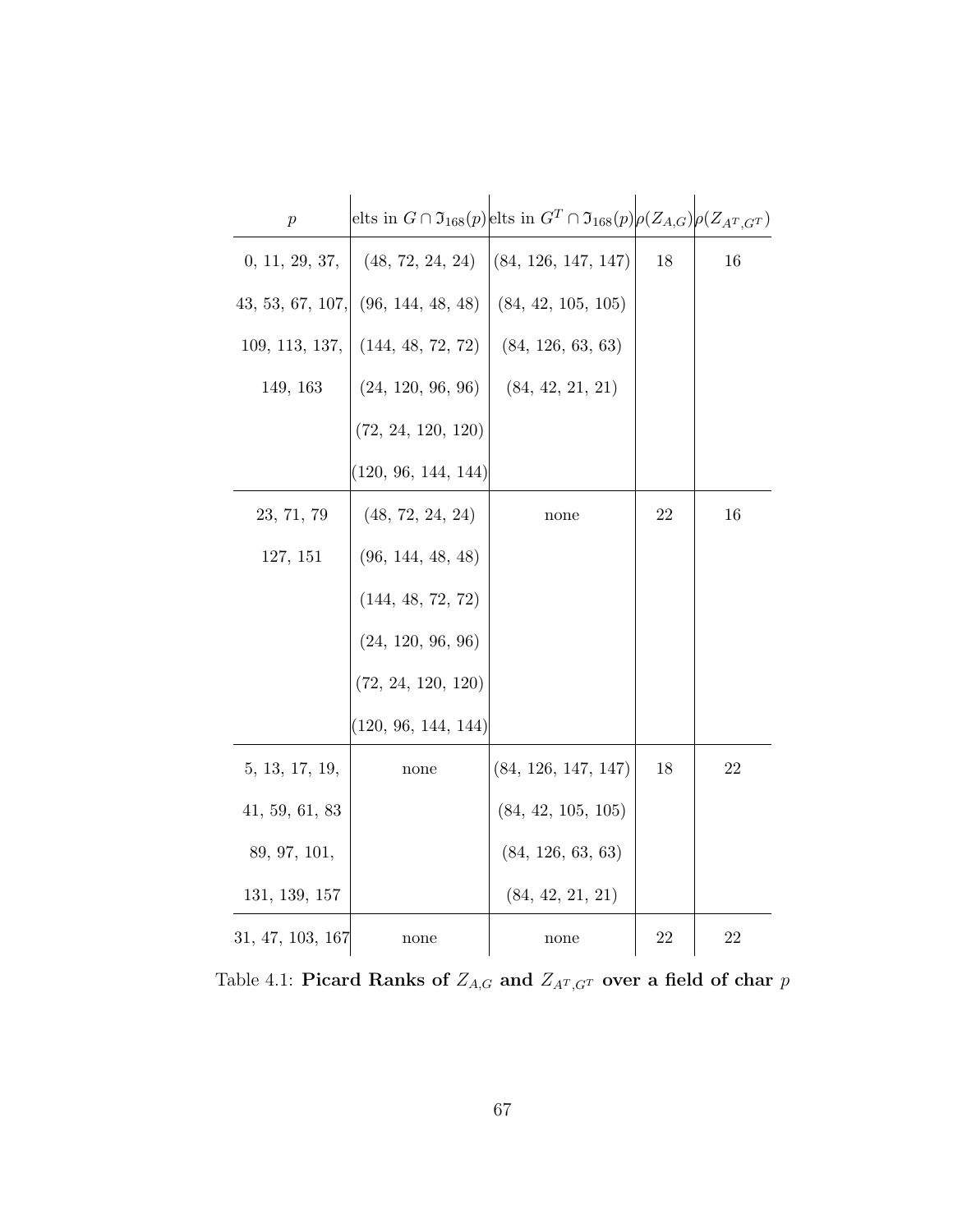### Chapter 5

# Toric reformulations of BHK Mirrors

#### 5.1 Introduction

In this chapter, we present a toric framework using Gorenstein cones that attempts to unify the two mirror construction frameworks of Batyrev-Borisov and BHK. There has been some work in the past on this approach  $(17, 41, 41)$ , and  $(11)$ . We provide an alternate approach that is done by using the approach given by [11] and fitting it into an explicit context of toric vector bundles. We take dual Gorenstein cones  $\sigma$  and  $\sigma^{\vee}$  of index r. In this work, we find fans  $\Sigma$  and  $\Sigma^{\vee}$  which have corresponding toric varieties  $X_{\Sigma}$  and  $X_{\Sigma}$ <sup>V</sup> that are vector bundles over two other toric varieties. By taking the dual vector bundles to  $X_{\Sigma}$  and  $X_{\Sigma^{\vee}}$ ,  $V$  and  $\Lambda$  and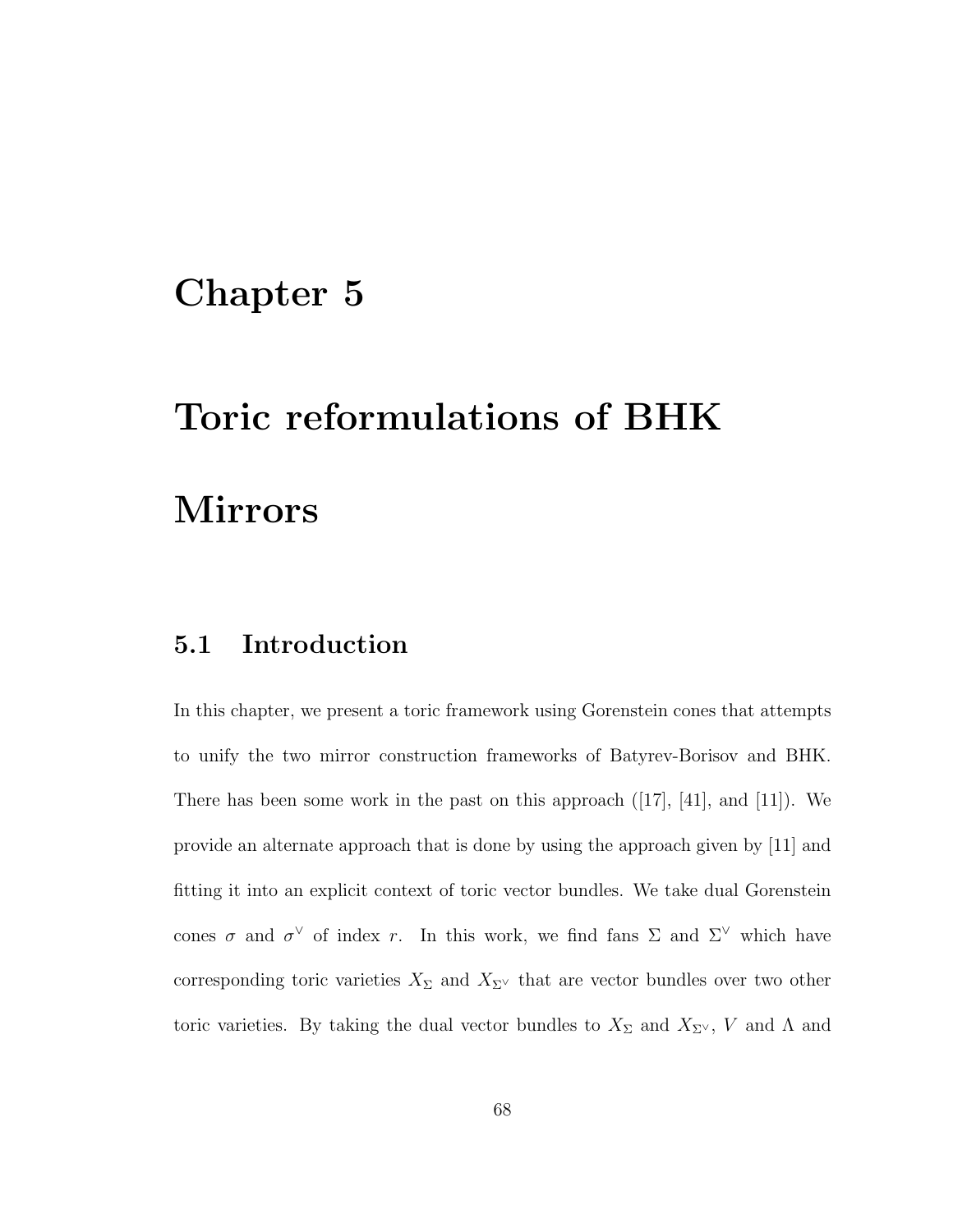generic zero sections of them, we find two varieties  $M$  and  $W$  that are conjectural mirrors to one another.

The new change to the framework in order to include both frameworks involves dropping the hypothesis on both  $\sigma$  and  $\sigma^{\vee}$  that they are completely split Gorenstein cones. This allows both Borisov's interpretation of BHK mirror duality and the Batyrev-Borisov mirror constructions to sit in the same framework. The consequence with dropping this hypothesis is that there will be vector bundles  $V$  as above so that the zero loci of generic global sections in the base space will be Fano varieties, not necessarily Calabi-Yau varieties.

For this reason, we have to pass from classical mirror symmetry to homological mirror symmetry.

## 5.2 Dual Gorenstein Cones and the Unification Framework

#### 5.2.1 Notation and the Geometry of Dual Convex Cones

In this section, we will introduce some notation that we will use throughout the paper and review some convex geometry. We will more or less follow the appendix in [35]. The statements and proofs presented here are also in [25] and the statements are in [19].

Let  $M$  and  $N$  be free abelian groups of rank  $n$  with a nondegenerate inner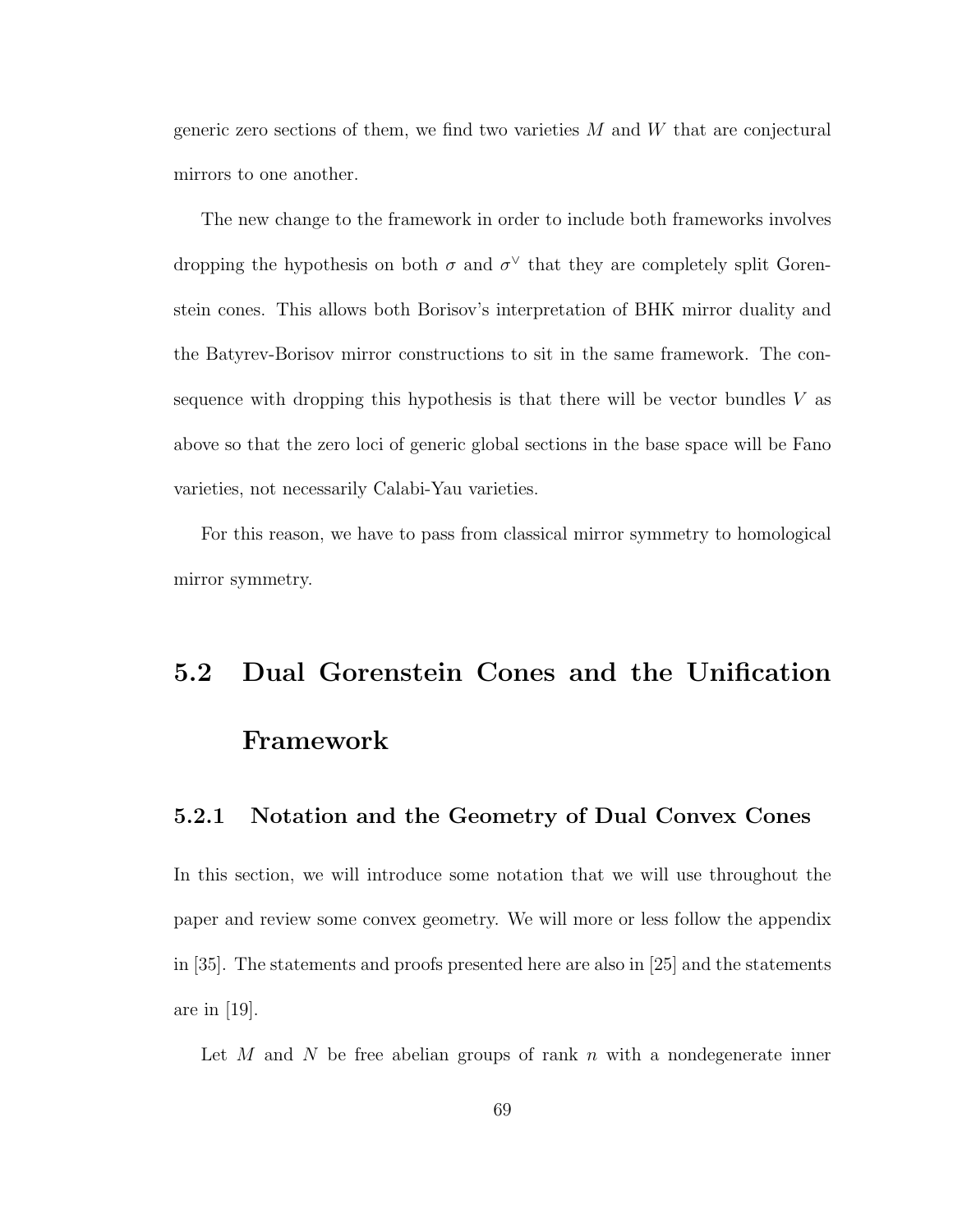pairing  $\langle , \rangle : M \times N \to \mathbb{Z}$ . Take the real vector spaces generated by each, denoted  $M_{\mathbb{R}} := M \otimes \mathbb{R}$  and  $N_{\mathbb{R}} := N \otimes \mathbb{R}$ . For any element  $v \in N_{\mathbb{R}}$  and an integer r, we define the hyperplane,  $r$ -shifted hyperplane, and half-space relative to  $v$ 

$$
H_v := \{ w \in M_{\mathbb{R}} : \langle w, v \rangle = 0 \};
$$
  

$$
H_v(r) := \{ w \in M_{\mathbb{R}} : \langle w, v \rangle = r \}; \text{ and } (5.2.1)
$$
  

$$
H_v^+ := \{ w \in M_{\mathbb{R}} : \langle w, v \rangle = 0 \},
$$

respectively. We say that the orthogonal complement of a set  $S \subseteq N_{\mathbb{R}}$  is  $S^{\perp} :=$  $\bigcap_{s\in S} H_s$ . Recall the following definitions

**Definition 5.2.1.** Let  $S \subset N_{\mathbb{R}}$  be a finite set. A convex polyhedral cone in  $N_{\mathbb{R}}$  is a set of the form

$$
C = \text{Cone}(S) = \left\{ \sum_{v \in S} \lambda_v v | \lambda_v \ge 0 \right\} \subseteq N_{\mathbb{R}}.
$$

A strictly convex polyhedral cone is a convex polyhedral cone so that  $C \cap (-C) = 0$ .

In this paper, all cones will be polyhedral so we drop the word polyhedral throughout. Given a convex cone C in  $N_{\mathbb{R}}$ , we define the dual cone  $C^{\vee}$  in  $M_{\mathbb{R}}$ to be

$$
C^{\vee} := \{ w \in W : \langle w, v \rangle \ge 0 \text{ for all } v \in C \} = \bigcap_{v \in C} H_v^+.
$$

Note that the duality is inclusion reversing, i.e., if  $C$  and  $C'$  are two convex cones and  $C \subset C'$  then  $(C')^{\vee} \subset C^{\vee}$ . Let the relative interior relint(C) of a convex cone be the interior of C regarded as a subset of  $\mathbb{R}C$ . We define the relative boundary  $\partial C$  of C to be  $\partial C := C \setminus \text{relint}(C)$ .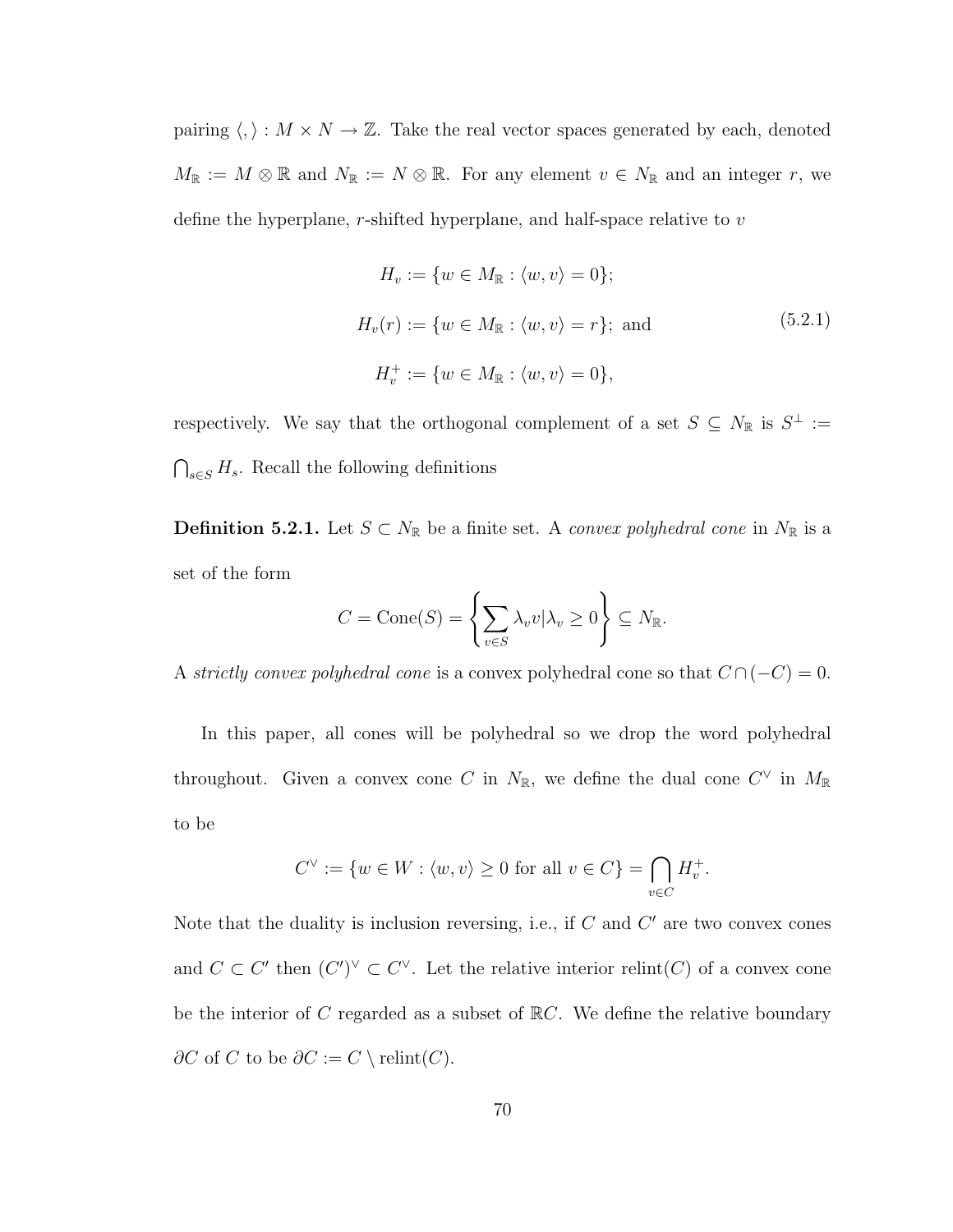**Definition 5.2.2.** A subset F of a convex cone C is called a face of C, denoted  $F \prec C$ , if there exists a  $u \in C^{\vee} \subseteq M_{\mathbb{R}}$  so that

$$
F = C \cap H_u.
$$

Note that the cone C is a face of itself as  $C = C \cap H_0$ . The set of all proper faces of the cone C are contained in the relative boundary  $\partial C$ . One has the decomposition of the cone  $C$  as the disjoint union of relative interiors of the faces

$$
C = \coprod_{F \prec C} \text{relint}(F).
$$

**Lemma 5.2.3.** The following are equivalent for a convex cone  $C \subseteq N_{\mathbb{R}}$  and  $v \in C$ :

- 1.  $v \in relint(C);$
- 2.  $\langle w, v \rangle > 0$  for any element w in the dual cone that is not in the intersection of all hyperplanes relative to all  $u \in C$ , i.e.  $w \in C^{\vee} \setminus \bigcap_{u \in C} H_u$ ; and
- 3. the intersection of the dual cone  $C^{\vee}$  and the hyperplane relative to v  $H_v$  is the intersection of all hyperplanes relative to all  $u \in C$ :

$$
C^{\vee} \cap H_{v} = \bigcap_{u \in C} H_{u}.
$$

*Proof.* We first prove (i) and (ii) are equivalent. Suppose (ii) does not hold. Then there is a  $w \in C^{\vee} \setminus \bigcap_{u \in C} H_u$  so that  $\langle w, v \rangle = 0$ . Then v is contained in the proper face  $F = C \cap H_w$ , hence in the relative boundary and not in the relative interior of C. Suppose (i) does not hold. Then v is in the proper face  $F := C \cap H_w$  of the cone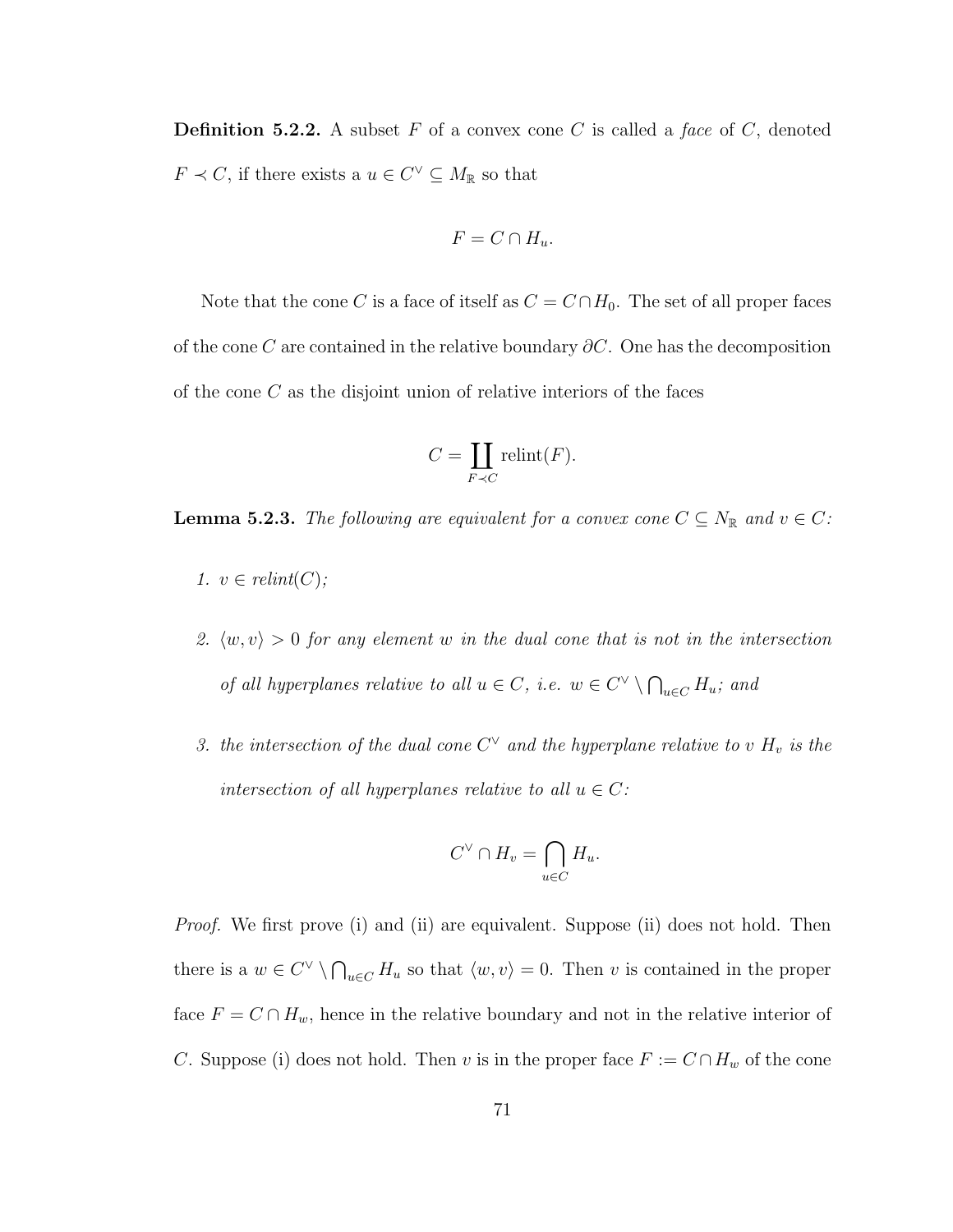C for some  $w \in C^{\vee}$  so that  $H_w \subsetneq C$ . We know that  $w \notin \bigcap_{u \in C} H_u$  because if it were then the cone C would be contained in  $H_u$ . This means that  $w \in C^{\vee} \setminus \bigcap_{u \in C} H_u$ and  $\langle w, v \rangle = 0$ . This proves that (i) and (ii) are equivalent.

We now prove that (ii) and (iii) are equivalent. Suppose (ii) holds. It is clear that  $\bigcap_{u\in C} H_u \subset C^{\vee} \cap H_v$ . For any element  $w \in C^{\vee} \setminus \bigcap_{u\in C} H_u$ , the inner pairing  $\langle w, v \rangle$  is positive, hence we know the set  $C^{\vee} \cap H_v \setminus \bigcap_{u \in C} H_u$  is empty, hence  $C^{\vee} \cap$  $H_v \subseteq \bigwedge_{u \in C} H_u$ . This proves that (ii) implies (iii). Now suppose (iii) holds. If  $w \in C^{\vee} \setminus \bigcap_{u \in C} H_u$ , then  $w \notin H_v$  which proves the inequality  $\langle w, v \rangle > 0$ . This proves that (ii) and (iii) are equivalent.  $\Box$ 

Let  $\mathcal{F}(C)$  denote the set of faces of a convex cone C.

**Proposition 5.2.4** (Proposition A.16 of [35]). The set  $\mathcal{F}(C)$  is a finite partially ordered set with respect to the face relation  $\prec$ . The maximal element of the set  $\mathcal{F}(C)$  is the entire cone C and the smallest element is the intersection  $C \cap (-C)$ . If one takes a face  $F \in \mathcal{F}(C)$  and a face  $F'$  of F, then  $F' \in \mathcal{F}(C)$ . Moreover, if one takes two fans  $F_1, F_2 \in \mathcal{F}(C)$  then the intersection  $F_1 \cap F_2$  is a face of both faces  $F_1$  and  $F_2$ .

**Proposition 5.2.5** (Proposition A.17 in [35]). Let F be a face of a convex polyhedral cone C. Define the dual face  $F^*$  relative to the cone C to be the face of the dual cone  $F^* := C^{\vee} \cap F^{\perp}$ . There exists a bijection  $\mathcal{F}(C) \to \mathcal{F}(C^{\vee})$  between the faces of the cones C and  $C^{\vee}$  defined by the map  $F \longmapsto F^*$ . This bijection is inclusion reversing when one views the sets as posets with respect to the relation  $\prec$ .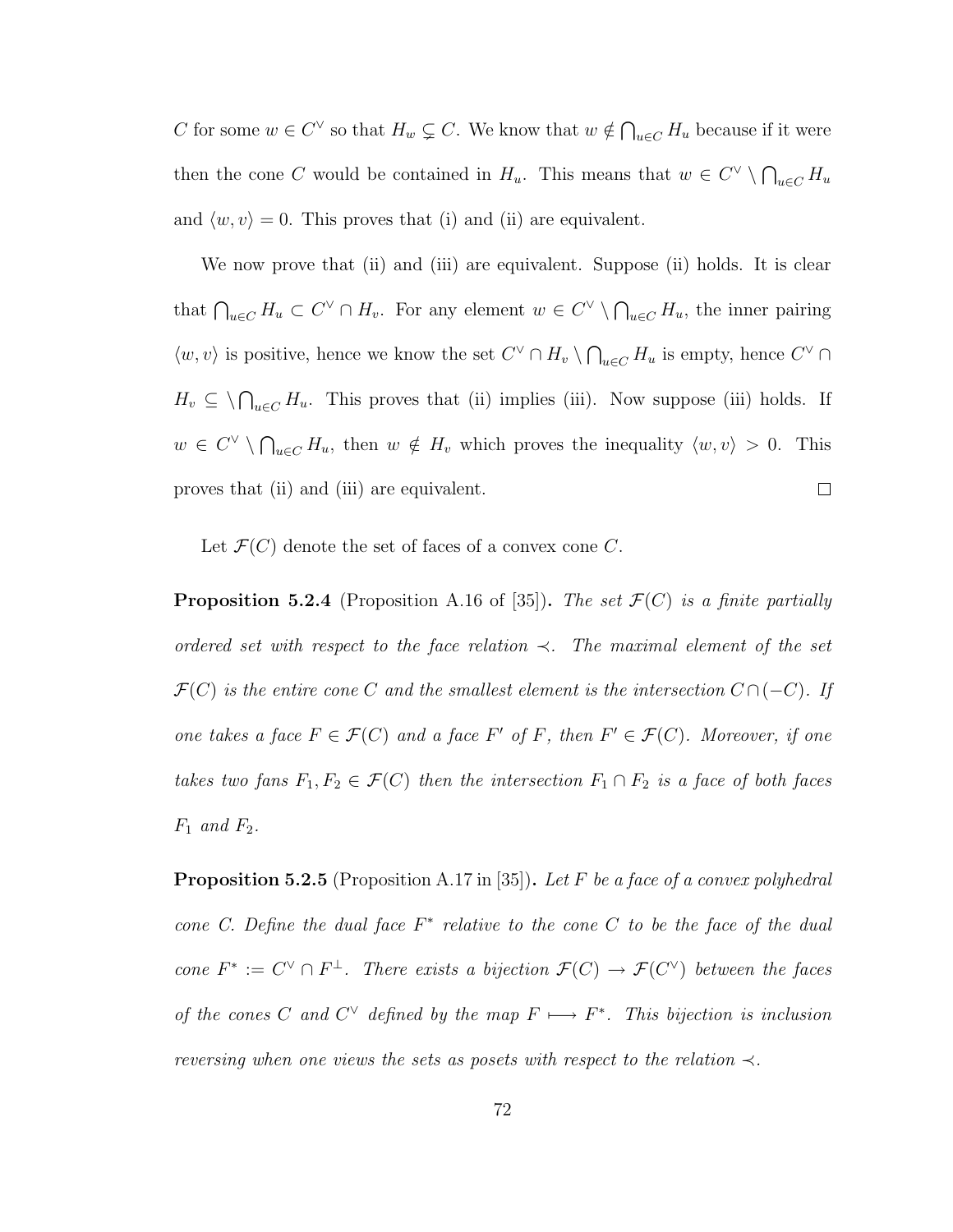#### 5.2.2 Gorenstein Cones and their Splittings

In this subsection, we will explain what the supports of the fans we are interested in look like. Let  $M_0$  and  $N_0$  be free abelian groups of rank n with nondegenerate inner pairing  $\langle , \rangle : M_0 \times N_0 \to \mathbb{Z}$  and vector spaces  $M_{\mathbb{R}}$  and  $N_{\mathbb{R}}$  as above. Take σ to be a strictly convex cone in  $N_{\mathbb{R}}$  of maximal dimension. The dual cone  $\sigma^{\vee}$  is then a strictly convex cone in  $M_{\mathbb{R}}$  of maximal dimension. We assume that  $\sigma^{\vee}$  is polyhedral in the free abelian group  $M_0$ . Take overlattices  $M \supset M_0$  and  $N \subset N_0$  so that M and N are dual. Since the cone  $\sigma$  is strictly convex, there must exist some element deg  $\in M$  so that  $\sigma$  is contained in the halfspace  $H^+_{\text{deg}}$  and the intersection of the hyperplane with the cone  $\sigma$  is trivial,  $H_{\text{deg}} \cap \sigma = \{0\}$ . We now make our first assumption on the cone  $\sigma$ .

**Assumption 5.2.6.** There exists some element deg  $\in \sigma^{\vee}$  as above and positive integer r so that there's a unique element in the intersection of the relative interior of the cone  $\sigma$ , the r-shifted hyperplane relative to deg and the lattice N, i.e.,

$$
#(\text{relint}(\sigma) \cap H_{\text{deg}}(r) \cap N) = 1.
$$

We call this unique element in the intersection deg<sup> $\vee \in N$ </sup>. We can see that the dual cone  $\sigma^{\vee}$  is contained in the halfspace relative to the element deg<sup> $\vee$ </sup>,  $H_{\text{deg}}^{+}$ . Also, the intersection of the hyperplane  $H_{\text{deg}}^{\vee}$  and the dual cone  $\sigma^{\vee}$  is trivial. We note that if one looks at the element deg, it is an element of the analogous intersection to that in Assumption 5.2.6, i.e., deg  $\in$  relint $(\sigma^{\vee}) \cap H_{\text{deg}}(r) \cap M$ . We now make the second assumption on the cone  $\sigma$ .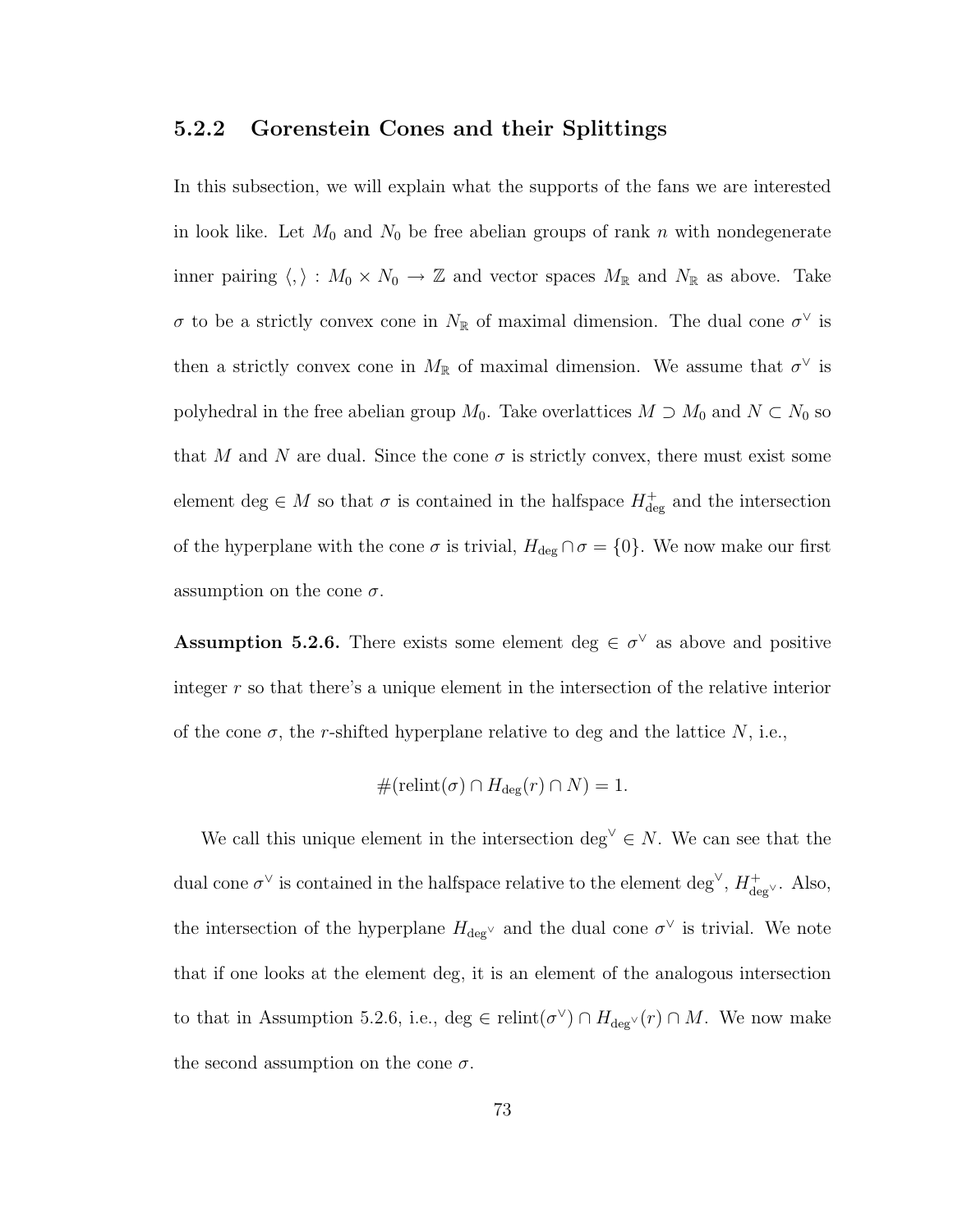Assumption 5.2.7. The element deg<sup> $\vee \in \sigma$ </sup> is the unique element in the intersection of the relative interior of the dual cone  $\sigma^{\vee}$ , the r-shifted hyperplane relative to deg<sup> $\vee$ </sup> and the lattice  $M$ , i.e.,

$$
#(\text{relint}(\sigma^{\vee}) \cap H_{\text{deg}^{\vee}}(r) \cap N) = 1.
$$

We can naturally put these assumptions in the definitions previously introduced in the literature [6].

**Definition 5.2.8.** We say  $\sigma$  is a *Gorenstein cone* if there exists a set of generators  $S_{\sigma}$ of the cone  $\sigma$  and an element deg  $\in M$  that is contained in the 1-shifted hyperplane  $H_{\text{deg}}(1).$ 

**Definition 5.2.9.** The cone  $\sigma$  is a reflexive Gorenstein cone if both cones  $\sigma$  and  $\sigma^{\vee}$  are Gorenstein cones. That is, the cone  $\sigma$  is Gorenstein and there exists a set of generators  $S_{\sigma^{\vee}}$  of the cone  $\sigma^{\vee}$  in M and a lattice element  $\deg^{\vee} \in N$  so that  $S_{\sigma^{\vee}}$  is contained in the 1-shifted hyperplane  $H_{\text{deg}}(1)$ .

**Definition 5.2.10.** If  $\sigma$  is a reflexively Gorenstein cone, then we say the *index* of the cone  $\sigma$  is the positive integer  $r = \langle \text{deg}, \text{deg}^{\vee} \rangle$  as above.

Assumptions 1 and 2 hold for a cone  $\sigma$  if and only if  $\sigma$  is a reflexive Gorenstein cone of index r. In this subsection we will discuss the combinatorial notion of a splitting of reflexive Gorenstein cone.

**Definition 5.2.11.** Take a reflexive Gorenstein cone  $\sigma$  and a finite set of lattice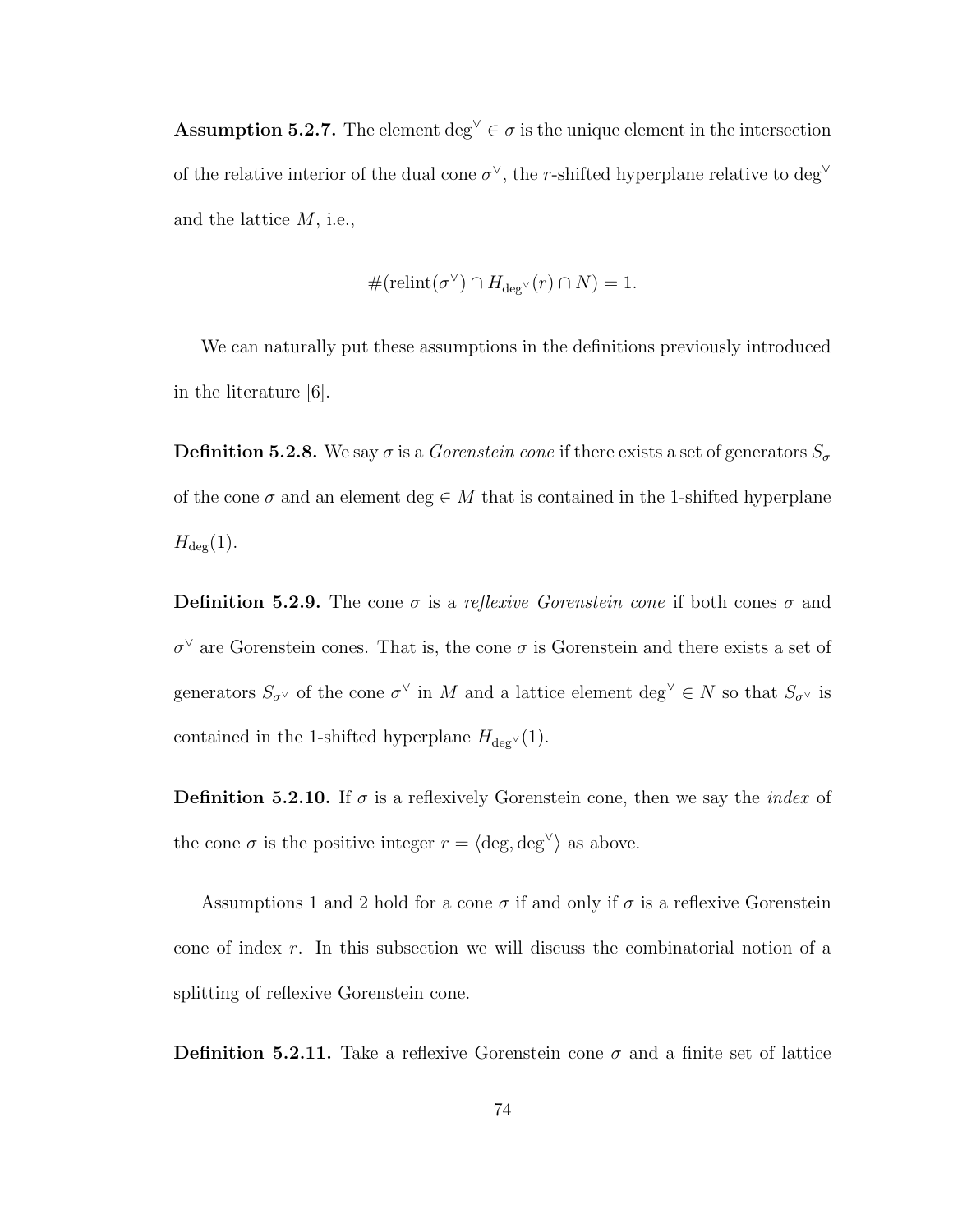elements  $E = \{e_1, \ldots, e_k\}$  in  $\sigma \cap N$ . We say E is a proper splitting if the following hold

- 1. the pairing of the element deg and E is positive, i.e.,  $\langle \text{deg}, e_i \rangle > 0$  for all i;
- 2. the sum of all elements in E is deg<sup> $\vee$ </sup>, i.e.,  $\sum_{i=1}^{k} e_i = \text{deg}^{\vee}$ ;
- 3. there exists a  $\mathbb{Z}$ -basis  $\mathcal{B}$  for the lattice N such that the set E is contained in  $\mathcal{B}$ ; and
- 4. the set  $M_{e_i} := \{m \in \sigma^\vee : \langle m, e_i \geq 0\}$  is not zero-dimensional for all *i*.

Note that the cardinality of a proper splitting E of  $\sigma$  must be less than or equal to the index r of  $\sigma$  (this is a consequence of conditions 1 and 2 of the definition). We call the cardinality of the proper splitting  $E$  its *length*.

**Definition 5.2.12.** We say that a reflexive Gorenstein cone  $\sigma$  completely splits if there exists a proper splitting E of  $\sigma$  where the proper splitting is of length r.

Remark 5.2.13. There exists a reflexive Gorenstein cone  $\sigma$  where  $\sigma$  completely splits while its dual cone  $\sigma^{\vee}$  does not. See Section 5.6.3 for an example.

#### 5.2.3 Cone Closures and Vector Bundles

We will now discuss fans whose supports are Gorenstein cones as described above.

**Definition 5.2.14.** We say a fan  $\Sigma$  is a cone closure of a cone  $\sigma$  if  $\Sigma$  is the set  $\mathcal{F}(\sigma)$  of all faces of the cone.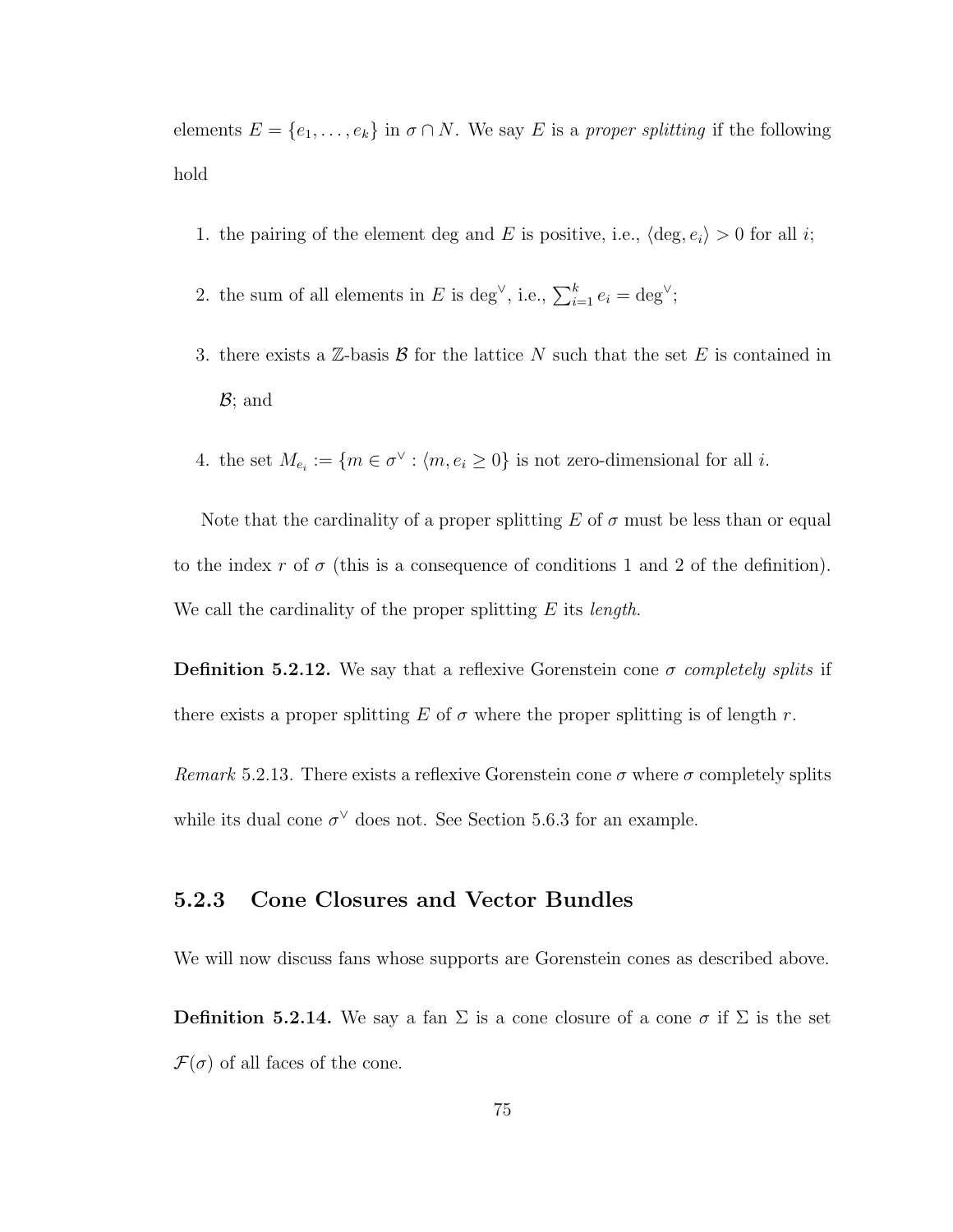Take  $\sigma$  to be a maximal dimension, strictly convex, Gorenstein cone  $\sigma$  in the vector space  $N_{\mathbb{R}}$  with lattice points in N. Let  $\Sigma$  be the cone closure of  $\sigma$  and  $\Sigma^{\vee}$ be the cone closure of  $\sigma^{\vee}$ . We now will take refinements of these fans that will correspond to affine bundles. Recall the following definition.

**Definition 5.2.15** (Page 515 of [19]). Take a fan  $\Sigma$  in  $N_{\mathbb{R}}$  and a primitive lattice element  $v \in \Sigma \cap N$ . The generalized star subdivision of the fan  $\Sigma$  at v is the set  $\Sigma(v)$  of the following cones:

- 1. the cones  $\tau \in \Sigma$  that do not contain the lattice element v and
- 2. the cones  $\tau(v) = \text{Cone}(\tau, v)$  where  $v \notin \tau \in \Sigma$  and  $\{v\} \cup \tau \subseteq \tau'$  for some cone  $\tau' \in \Sigma$ .

**Lemma 5.2.16** (Lemma 11.1.3 of [19]). The fan  $\Sigma(v)$  is a refinement of  $\Sigma$ .

If the set E is a proper splitting of  $\sigma$ , then every element is primitive in N (due to condition (3) of the definition of proper splitting) and one can iterate the procedure of generalized star subdividing at each element of E, obtaining new fans  $\Sigma(e_1)$ , then  $(\Sigma(e_1))$   $(e_2)$  and so on. Denote by  $\Sigma_E$  the fan obtained after star subdividing by all elements of the set E, which we call the star subdivision of the fan  $\Sigma$  by the proper splitting E.

Given the cones  $\sigma$  and  $\sigma^{\vee}$  as above and proper splittings E and F respectively, we obtain the fans  $\Sigma_E$  and  $\Sigma_F^{\vee}$  by taking the cone closures and star subdividing. Now, take the projections  $\pi_E : N_{\mathbb{R}} \longrightarrow N_{\mathbb{R}}/(E)$  and  $\pi_F : M_{\mathbb{R}} \longrightarrow M_{\mathbb{R}}/(F)$ . Construct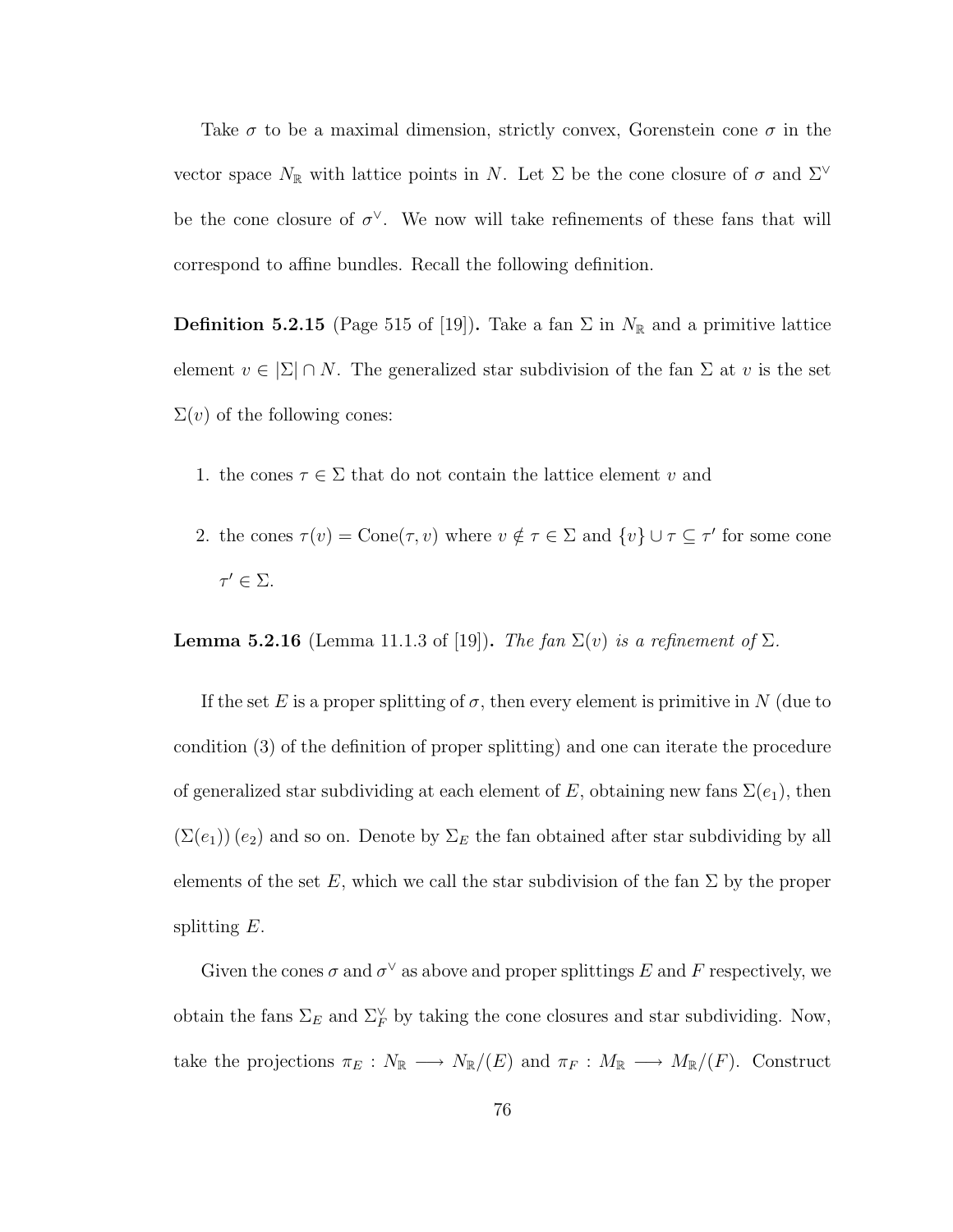two new fans by just taking the collection of cones in  $N_{\mathbb{R}}/(E)$  and  $M_{\mathbb{R}}/(F)$  that are images of the cones in the fans  $\Sigma_E$  and  $\Sigma_F^{\vee}$ , respectively. Call these new fans  $\Sigma_E$ and  $\Sigma_F^{\vee}$ . Note that, by construction, the fans  $\Sigma_E$  and  $\Sigma_E$  (respectively  $\Sigma_F^{\vee}$  and  $\Sigma_F^{\vee}$ ) are compatible under the projection  $\pi_E(\pi_F)$  hence they induce toric morphisms



Take the cone closures  $\Theta_E$  and  $\Theta_F$  that are associated to the cones  $Cone(E)$  and Cone(F). Note that  $\Theta_E \subset \Sigma_E$  and  $\Theta_F \subset \Sigma_F^{\vee}$ . Recall the following definition:

**Definition 5.2.17** (Definition 3.3.18 of [19]). Let N and N' be lattices and  $\Sigma$  and  $\Sigma'$  be fans in  $N_{\mathbb{R}}$  and  $N'_{\mathbb{R}}$  respectively. Suppose there is a surjective  $\mathbb{Z}$ -linear mapping  $\phi: N \to N'$  that is compatible with the fans  $\Sigma$  and  $\Sigma'$ . Take  $N_0$  to be the lattice that is the kernel of the map  $\phi$  and the subfan

$$
\Sigma_0 := \{ \tau \in \Sigma : \tau \subseteq (N_0)_{\mathbb{R}} \}
$$

of Σ. We say that the fan Σ is split by  $\Sigma'$  and  $\Sigma_0$  if there exists a subfan  $\hat{\Sigma} \subseteq \Sigma$  so that

- 1.  $\phi_{\mathbb{R}} : N_{\mathbb{R}} \to N'_{\mathbb{R}}$  maps each cone  $\hat{\tau} \subseteq \hat{\Sigma}$  bijectively to a cone  $\tau' \in \Sigma'$  such that  $\phi(\hat{\tau} \cap N) = \tau' \cap N'.$
- 2. Given cones  $\hat{\tau} \in \hat{\Sigma}$  and  $\tau_0 \in \Sigma_0$ , the sum  $\hat{\tau} + \tau_0$  lies in  $\Sigma$ , and every cone of  $\Sigma$ arises this way.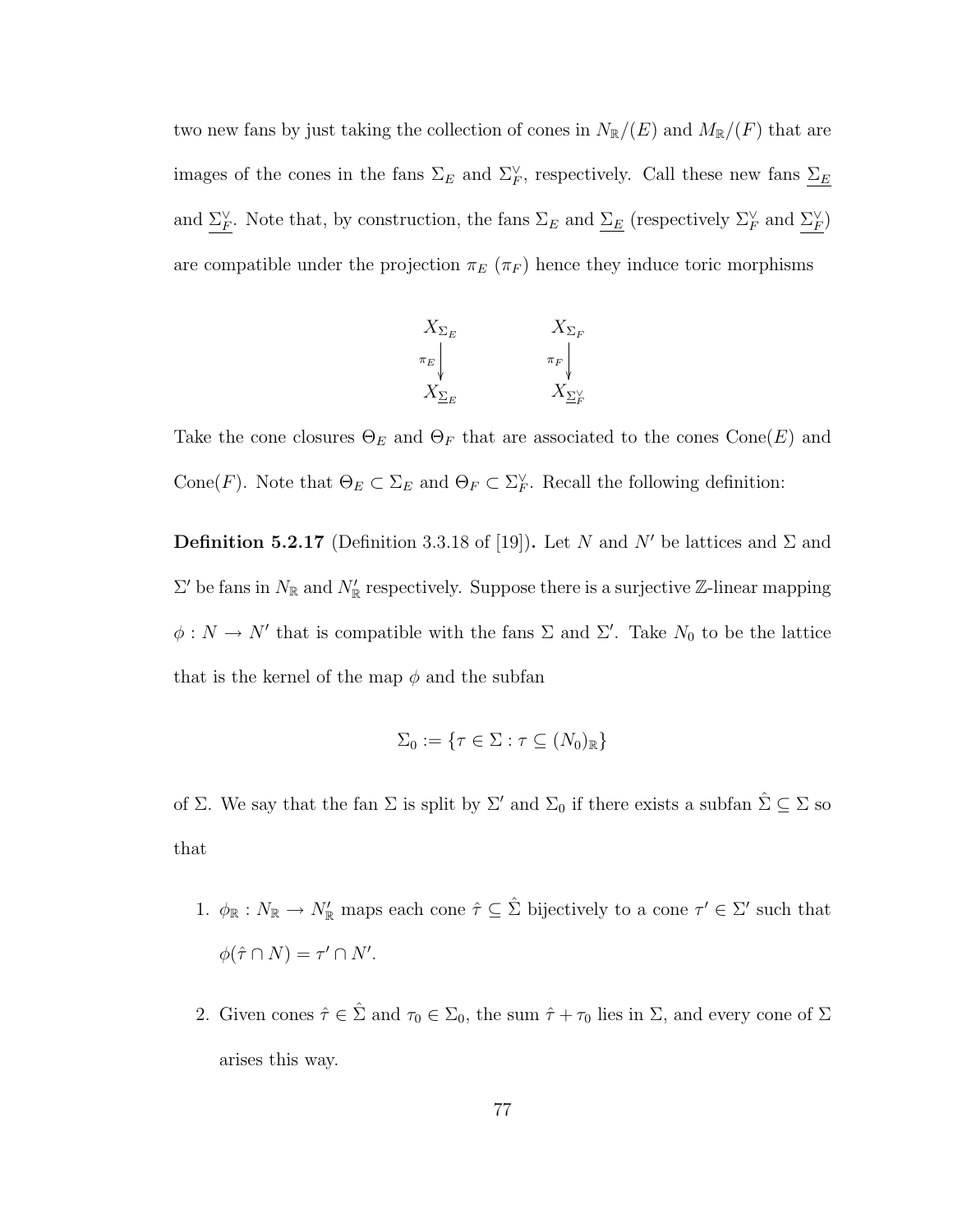In our context, we can see that  $\Sigma_E$  is split by  $\Sigma_E$  and  $\Theta_E$ , by construction. The subfan  $\hat{\Sigma}_E$  is the set of all cones in the fan  $\Sigma_E$  that is disjoint from the set E. By Theorem 3.3.19, this implies that  $X_{\Sigma_E}$  is a rank k affine bundle over  $X_{\Sigma_E}$  where k is the length of the proper splitting E. Analogously, the toric variety  $X_{\Sigma_F^{\vee}}$  is a rank  $\ell$  affine bundle over  $X_{\Sigma_F^{\vee}}$  where  $\ell$  is the length of the proper splitting F. We now add the last assumption:

**Assumption 5.2.18.** The affine bundles  $X_{\Sigma_E}$  and  $X_{\Sigma_F^{\vee}}$  are vector bundles over  $X_{\underline{\Sigma_E}}$  and  $X_{\Sigma_F^{\vee}}$ , respectively.

According to [19], Oda notes in [35] that if a toric vector bundle V is a toric variety, then the bundle is a direct sum of line bundles. This is proven by using the classification of toric vector bundles found in [31]. This implies that the vector bundles  $X_{\Sigma_E}$  and  $X_{\Sigma_F^{\vee}}$  both split as a direct sum of line bundles over  $X_{\Sigma_E}$  and  $X_{\Sigma_F^{\vee}}$ , respectively.

**Proposition 5.2.19.** Each line bundle that is a direct summand in the vector bundle  $X_{\Sigma_E}$  corresponds to a divisor D so that  $-D$  is nef.

Proof. The support functions associated to each divisor will be convex, yielding it  $\Box$ being associated to an anti-nef divisor.

Due to this proposition, we look at the dual vector bundles V and  $\Lambda$  to  $X_{\Sigma_E}$  and  $X_{\Sigma_F^{\vee}}$ , respectively. Take generic global sections  $f \in \Gamma(X_{\Sigma_E}, V)$  and  $g \in \Gamma(X_{\Sigma_F^{\vee}}, \Lambda)$  so that in each cone of the fan, they cut out either a a quasismooth or empty zero loci in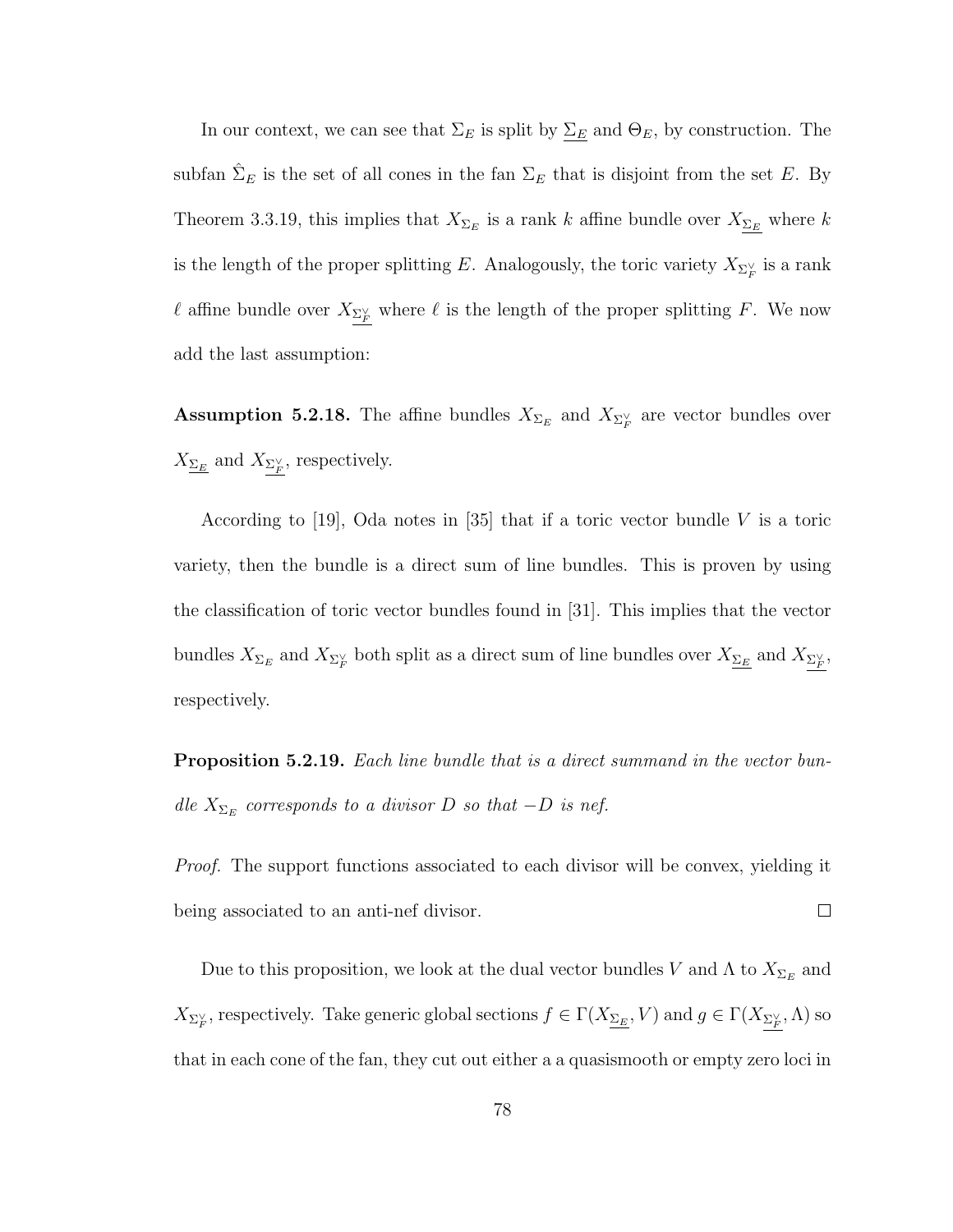the part of the toric variety corresponding to that cone. These zero loci are complete intersections of k and  $\ell$  polynomials each. Denote the complete intersections  $\mathcal{M}_E :=$  $Z(f)$  and  $\mathcal{W}_F := Z(g)$ . Note that the variety  $\mathcal{M}_E$  has dimension  $n - 2k$  and  $\mathcal{W}_F$ has dimension  $n - 2\ell$ . We now propose the following question:

Question 5.2.20. Are  $\mathcal{M}_E$  and  $\mathcal{W}_F$  mirrors in the sense of Kontsevich's Homological Mirror Conjecture (Conjecture 2.1.1)?

We now will break down some historical results about some cases of this construction. The first result in this theme was that of Batyrev:

**Theorem 5.2.21** ([3]). If the cone  $\sigma$  is a Gorenstein cone of index 1, then proper splittings exist and are unique. Moreover, the Calabi-Yau manifolds  $\mathcal{M}_E$  and  $\mathcal{W}_F$ are mirrors on the level of stringy cohomology, i.e.,

$$
h^{p,q}_{st}(\mathcal{M}_E,\mathbb{C})=h^{(n-2)-p,q}_{st}(\mathcal{W}_F,\mathbb{C})
$$

Batyrev and Borisov then generalized this result to Calabi-Yau complete intersections:

**Theorem 5.2.22** ([5]). Suppose the cone  $\sigma$  is a dual Gorenstein cone of index r and one has complete splittings E and F for the cones  $\sigma$  and  $\sigma^{\vee}$  respectively. Then the Calabi-Yau manifolds  $\mathcal{M}_E$  and  $\mathcal{W}_F$  are mirrors on the level of stringy cohomology, i.e.,

$$
h_{st}^{p,q}(\mathcal{M}_E,\mathbb{C})=h_{st}^{(n-2r)-p,q}(\mathcal{W}_F,\mathbb{C})
$$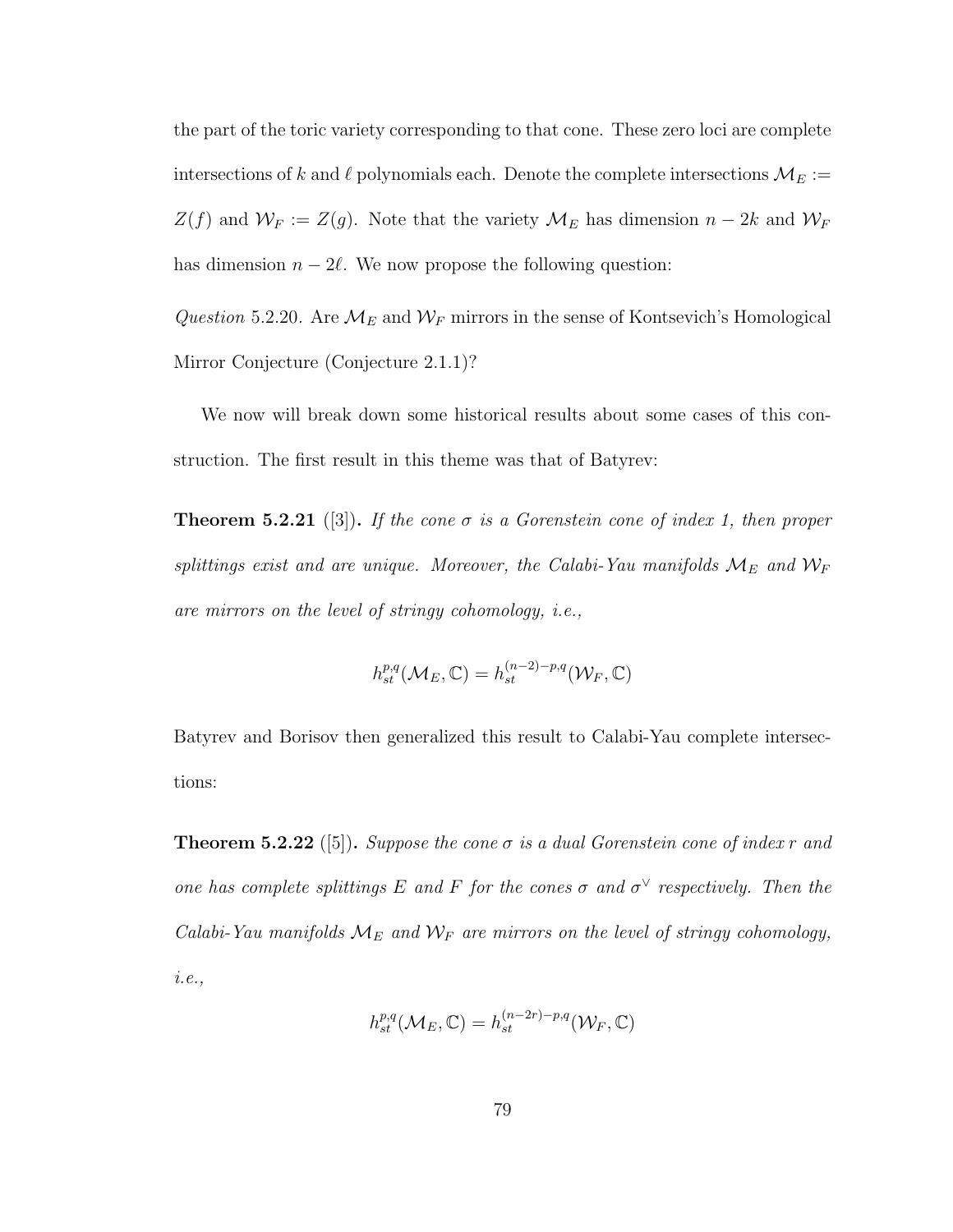Since in our setup we do not necessarily have the Calabi-Yau condition, we state our claims on the level of homological mirror symmetry. We propose a conjecture for what happens when we loosen the hypotheses to those stated above.

Conjecture 5.2.23. Let  $\sigma$  and  $\sigma^{\vee}$  be dual reflexive Gorenstein cones of index r, imposing the assumptions taken in Subsection 5.2.2. Take  $E$  to be a complete splitting of  $\sigma$  and F to be proper splitting of  $\sigma^{\vee}$  of maximal length. We then obtain varieties  $\mathcal{M}_E$  and  $\mathcal{W}_F$  as above. We claim that they are mirrors in the sense that the dimension of the Hochschild homology of the (derived) Fukaya category  $Fuk(M_E)$  of  $\mathcal{M}_{E}$  is equal to the dimension of the Hochschild homology of the largest Calabi-Yau category  $\mathcal{CY}_{\mathcal{W}_F}$  that is a subcategory of the bounded derived category  $D^b(\mathrm{coh}\ \mathcal{W}_F)$ of coherent sheaves on  $\mathcal{W}_F$ , i.e.,

$$
\dim HH_{\bullet}(\mathrm{Fuk}(\mathcal{M}_E)) = \dim HH_{\bullet}(\mathcal{CV}_{\mathcal{W}_F}).
$$

Note that since  $\mathcal{M}_E$  is a Calabi-Yau variety, we know that

$$
\dim HH_k(\text{Fuk}(\mathcal{M}_E)) = \sum_{p+q=k} h^{p,q}_{st}(\mathcal{M}_E, \mathbb{C}).
$$

In the context of our conjecture, we then can focus on cohomology and the Bside of mirror symmetry and sidestep looking at the Fukaya category. While the hypotheses of the conjecture are weaker, the claim is also weaker in that we do not have a bigrading. We are currently in a sense looking at Betti numbers of the Hodge diamond.

We remark that due to the recent work, there is a bigrading of these cohomology theories that give Hodge-like numbers to these categories due to Katzarkov,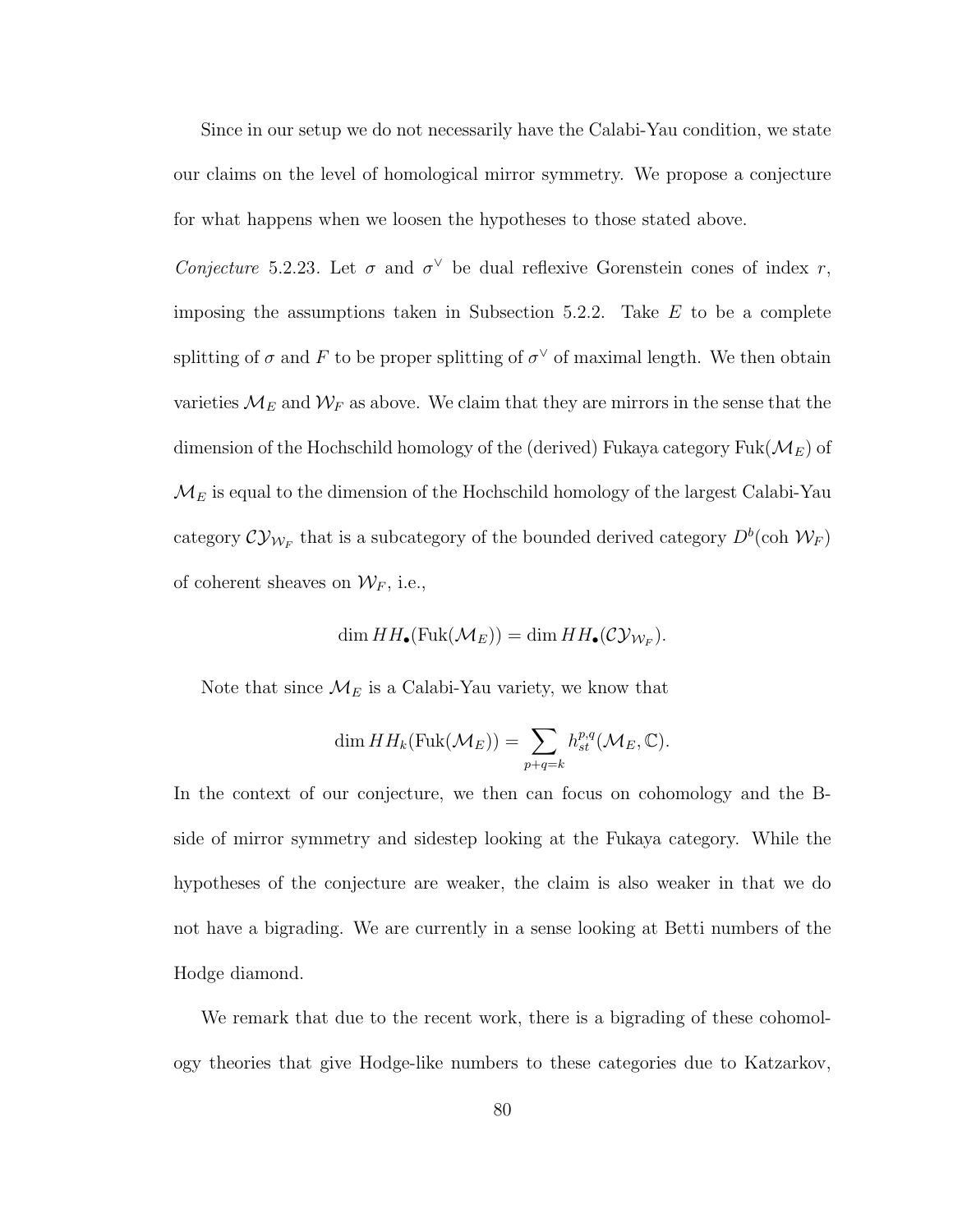Kontsevich and Pantev [29]. In the next few sections we will be showing how both Batyrev-Borisov and Berglund-H¨ubsch-Krawitz mirror dualities fit into this toric construction.

#### 5.3 Batyrev Duality

We first review the construction of total spaces of line bundles over toric varieties. Then we will place the story of section 2 into the context of Batyrev duality. This section will serve as a warm-up to the combinatorial arguments used for the full generality of vector bundles that one will find in the next section. For an expert reader on the combinatorial aspects of toric vector bundles, this section can be skipped with an eye towards the more general discussion in Section 5.4.

#### 5.3.1 Total spaces of line bundles

Let M, N be dual lattices of rank n. Let  $\Sigma$  be a fan in N. Set  $r := \#(\Sigma(1))$  and enumerate these r 1-rays so that we denote them by  $\Sigma(1) = \{\rho_1, \ldots, \rho_r\}$ . Set  $u_i$ to be the minimal generator of each  $\rho_i$  in N, respectively. We will then denote an extension of the lattice  $N$  and  $M$  by a lattice of rank 1 by  $\overline{N} := N \oplus \mathbb{Z}$  and  $\bar{M} := M \oplus \mathbb{Z}$ . There is a natural nondegenerate bilinear pairing  $\langle , \rangle : \bar{M} \times \bar{N} \to \mathbb{Z}$ induced by the original inner pairing where  $\langle (m, t), (n, s) \rangle = \langle m, n \rangle + ts$ .

Let  $u_0 := (0, 1) \in \overline{N}$  and  $\nu$  be the ray in  $\overline{N}_{\mathbb{R}}$  generated by  $u_0$ . Take a Cartier Divisor of  $X_{\Sigma}$ , D. Decompose D into a sum of Weil divisors  $D = \sum_i a_i D_{\rho_i}$  where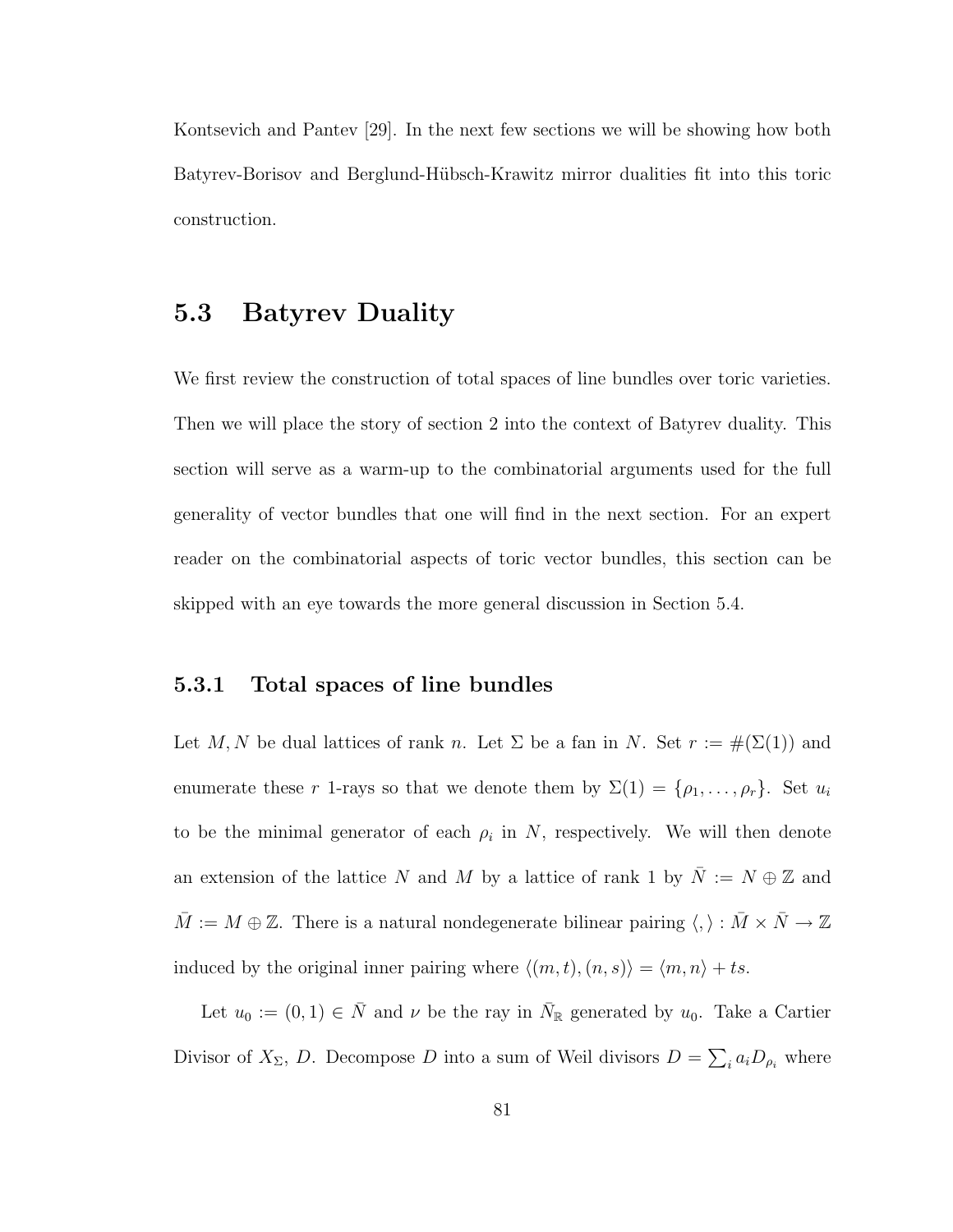$D_{\rho_i}$  is the divisor associated to the 1-ray  $\rho_i$ . Now set  $\bar{u}_i^D := (u_i, -a_i) \in \bar{N}$ . If  $\sigma \in \Sigma$ , then we can construct  $\bar{\sigma}_D := \text{Cone}((u_{\rho}, -a_{\rho})|\rho \in \sigma(1))$  and  $\tilde{\sigma}_D :=$ Cone((0, 1),  $(u_{\rho}, -a_{\rho})|\rho \in \sigma(1)$ ). Take  $\Sigma \times D$  to be the collection of cones  $\bar{\sigma}_D$ and  $\tilde{\sigma}_D$  for all  $\sigma \in \Sigma$ . Take  $\pi : N \times \mathbb{Z} \to N$ , which is easily seen to be compatible with the fans  $\Sigma \times D$  and  $\Sigma$ .

**Proposition 5.3.1** (Prop 7.3.1 in [19]).  $\pi : X_{\Sigma \times D} \to X_{\Sigma}$  is a rank 1 vector bundle whose sheaf of sections is  $\mathcal{O}_{X_{\Sigma}}(D)$ .

In other words,  $X_{\Sigma \times D} = \text{tot}(\mathcal{O}_{X_{\Sigma}}(D))$ . We construct the dual fan to  $\Sigma \times D$ . Take any cone  $\tau \in \Sigma \times D$ . Then define the dual relative to  $\Sigma \times D$  to be the cone

$$
\tau_{\Sigma \times D}^* := \tau^{\perp} \cap |\Sigma \times D|^{\vee}.
$$

We then define the dual collection of cones,  $(\Sigma \times D)^{\vee}$ , to be the collection of all such  $\tau_{\Sigma \times D}^*$  where  $\tau \in \Sigma \times D$ .

The next step is that we want  $(\Sigma \times D)^{\vee}$  to be a fan. We first prove the following proposition.

**Proposition 5.3.2.** If  $\Sigma$  has convex support of full dimension and  $-D$  is a basepointfree divisor, then  $\Sigma \times D$  is a fan whose support is convex and of full dimension.

*Proof.* Let  $S \subset N_{\mathbb{R}}$  be a convex set. Recall that a function  $\varphi : S \to \mathbb{R}$  is convex if  $\varphi(tu + (1-t)v) \ge t\varphi(u) + (1-t)\varphi(v)$  for all  $u, v \in S$  and  $t \in [0,1]$ . By Theorem 6.1.7 of [19], a support function of a Cartier divisor is convex on the support of a fan whose support is convex and of full dimension if and only if the Cartier divisor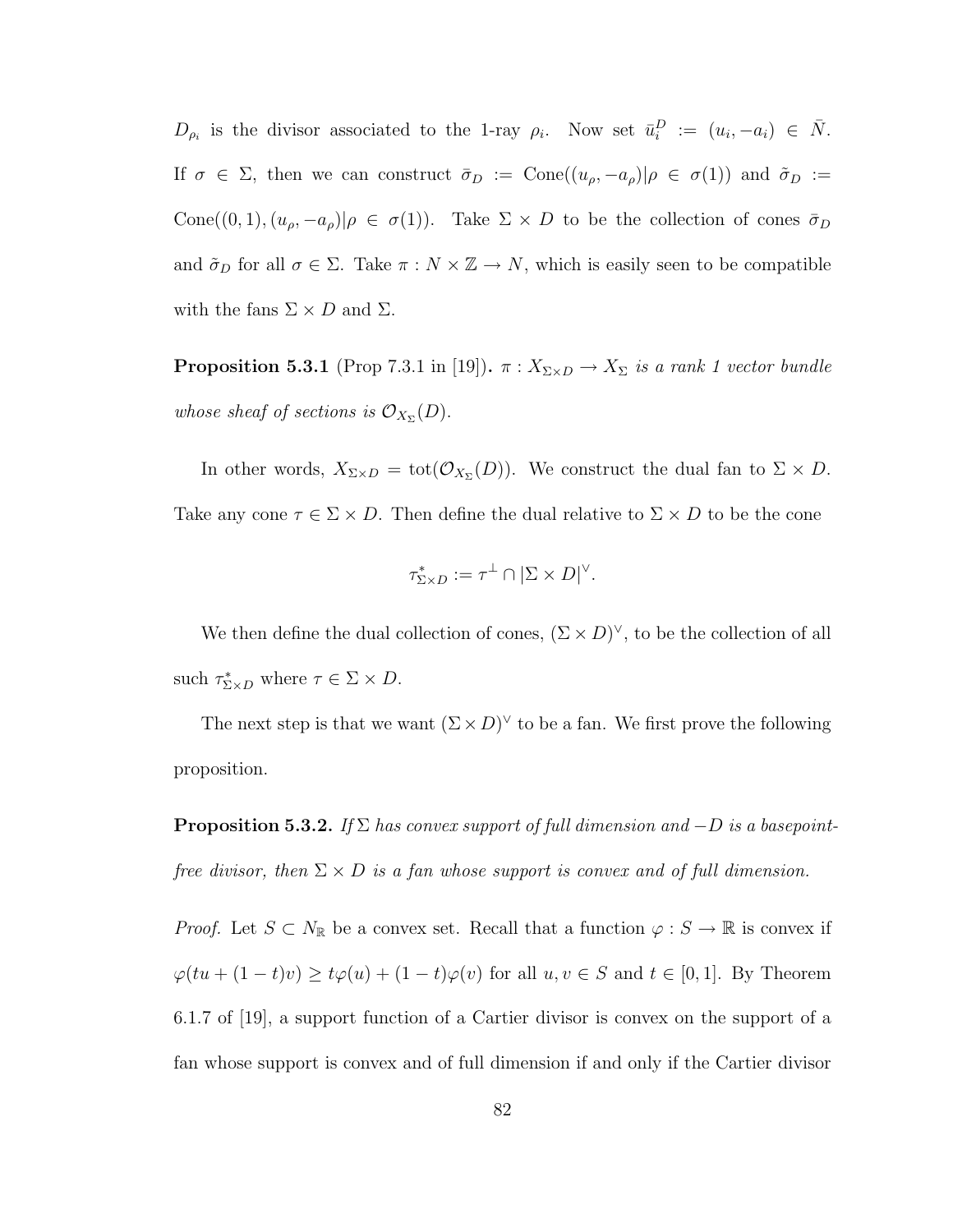is basepoint free. Say  $-D$  is basepoint free, then for all  $u, v \in \Sigma$ ,  $t \in [0, 1]$ ,  $\varphi_{-D}(tu + (1-t)v) \ge t\varphi_{-D}(u) + (1-t)\varphi_{-D}(v)$ . Note that  $\varphi_{-D}(u) = -\varphi_D(u)$ . This implies that the support function for  $D$  is 'anti-convex' in the sense that, for all  $u, v \in \Sigma, t \in [0, 1],$ 

$$
\varphi_D(tu + (1-t)v) \le t\varphi_D(u) + (1-t)\varphi_D(v).
$$

We now describe the elements of  $|\Sigma \times D|$ . One can see that

$$
|\Sigma \times D| = \{ (u, \varphi_D(u) + a) \in N_{\mathbb{R}} \oplus \mathbb{R} : u \in |\Sigma| \text{ and } a \in \mathbb{R}_{\geq 0} \}.
$$

which means that in order to prove that  $|\Sigma \times D|$  is convex, we need that, for all  $(u, r), (v, s) \in |\Sigma| \times \mathbb{R}_{\geq 0}, \: \text{that} \: (tu + (1-t)v, t\varphi_D(u) + (1-t)\varphi_D(v) + r + s) \in |\Sigma \times D|.$ Well, as  $\Sigma$  has convex support, we know that  $tu + (1 - t)v \in |\Sigma|$ . Now we need to show that  $t\varphi_D(u) + (1-t)\varphi_D(v) + r + s \geq \varphi_D(tu + (1-t)v)$ , but that is just implied by the 'anti-convexity' of the support function,  $\varphi_D$ . This implies that the support is convex.

The fact that the support of  $\Sigma \times D$  is of full dimension is clear as the support of  $\Sigma$  is of full dimension so there is a cone of full dimension, n, hence when we add the ray (0, 1) it adds a dimension as it will be linearly independent (this is equivalent  $\Box$ to the Cartier condition on the divisor).

This proves that  $|\Sigma \times D|$  is convex, hence it has a dual cone closure  $(\Sigma \times D)^{\vee}$ . If  $a_i < 0$  for all i, then one can take deg :=  $(0, 1)$  and deg<sup> $\vee$ </sup> :=  $(0, 1)$ .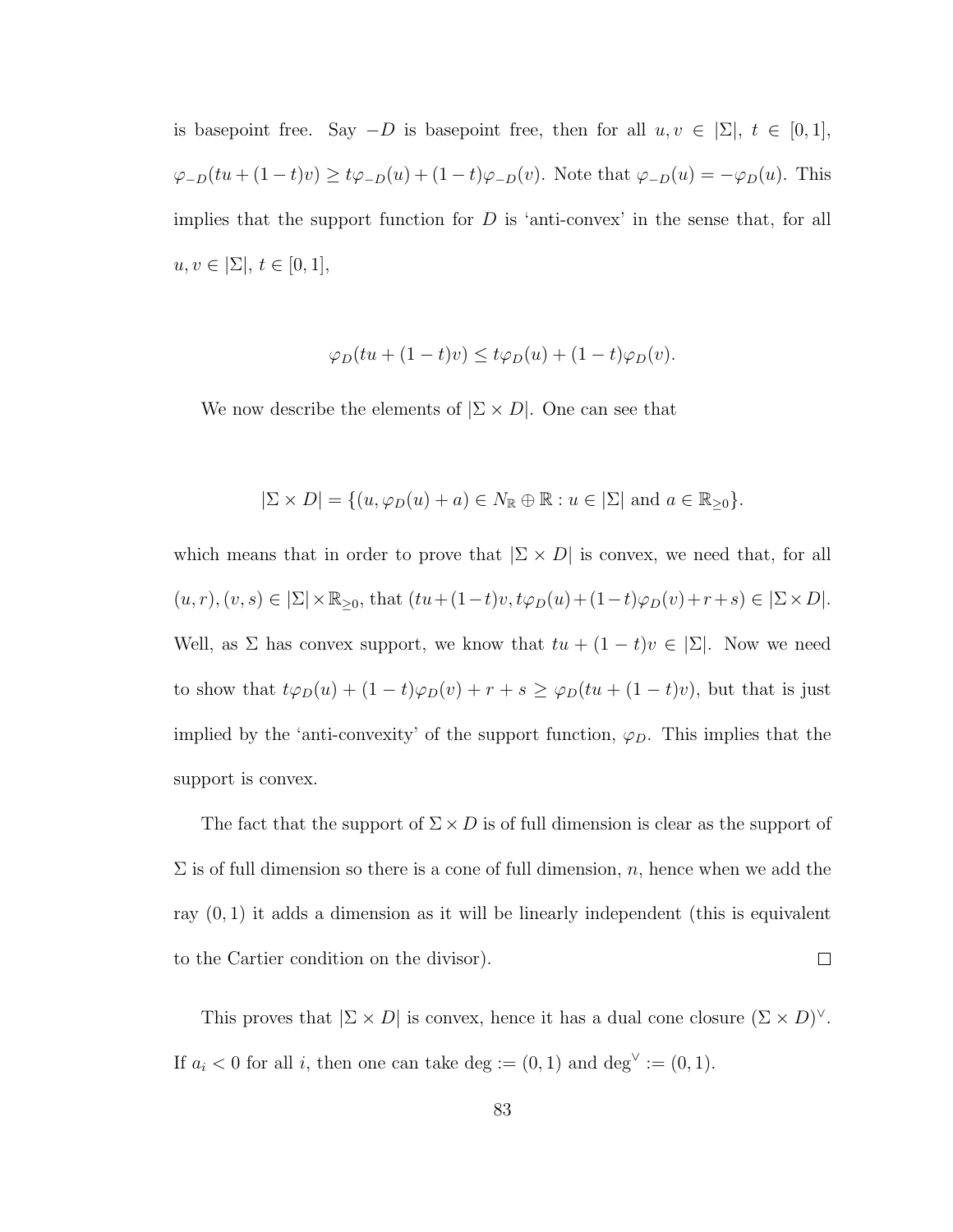#### 5.3.2 The case of normal fans to reflexive polytopes

Take  $\Delta$  to be a reflexive polytope in  $M_{\mathbb{R}}$ , i.e.,  $\Delta$  contains the origin as its (unique) interior point and if its dual polytope

$$
\Delta^* = \{ u \in N_{\mathbb{R}} : \langle m, u \rangle \ge -1 \text{ for all } m \in \Delta \} \subset N_{\mathbb{R}}
$$

is also integral. As it is clear that  $0 \in \Delta^*$  is an interior point, one can then see  $(\Delta^*)^* = \Delta$  and that the reflexive polytopes come in pairs. One can note that each facet, F, of  $\Delta$  is given by the equation  $\langle m, u_F \rangle = -1$  for some  $u_F \in N$ . Now, let us consider the method of constructing toric varieties via polytopes outlined in [2]. Take the (Gorenstein) cone, C, over the set  $\Delta \times \{1\} \subset \overline{M}_{\mathbb{R}}$  and set  $\Theta$  to be the cone closure fan of C. The dual cone to C is the cone over  $\Delta^* \times \{1\}$ , i.e.,  $C^{\vee} = \text{Cone}(\Delta^* \times \{1\})$ . The dual fan  $\Theta^{\vee}$  is the cone closure of  $C^{\vee}$  by Proposition 2.2. The dual fan has support that is  $\Delta^* \times \{1\}$ . Take  $\Sigma_N$  to be the normal fan to  $\Delta$  and K to be the canonical divisor on  $\Sigma_{N(\Delta)}$ . One can check that this dual fan  $\Theta^{\vee}$  is actually just the cone closure of the support of the fan  $\Sigma_{N(\Delta)} \times K$ . If one (generalized) star subdivides the dual fan by the ray  $(0, 1)$ , then the fan is exactly  $\Sigma_{N(\Delta)} \times K$ .

The mirror pair is found when one 'exchanges'  $M$  and  $N$ , and then the mirror toric variety is the fan given by the generalized star subdivision along  $(0, 1)$  of  $\Theta$ .

So, the mirror duality  $\Delta \longrightarrow \Delta^*$  can be thought of as

$$
\Sigma_{N(\Delta)} \times K \stackrel{\text{Batyrev}}{\longleftrightarrow} \Sigma_{N(\Delta^*)} \times K.
$$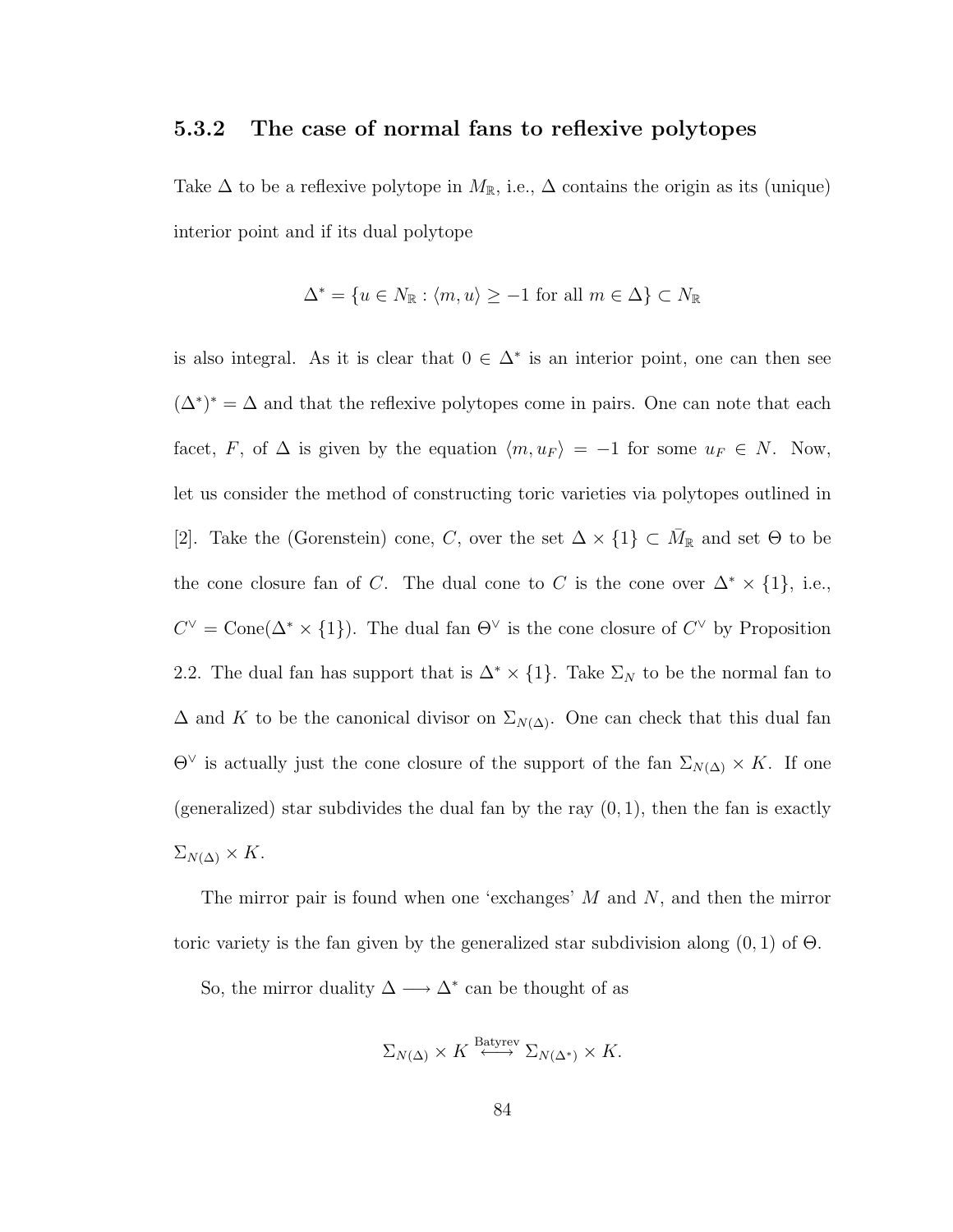Or, equivalently in the context of the proposed dual fans, one can see that  $\ell = \ell^{\vee} = 1$ and  $\mu = \text{Cone}(0, 1)$  and  $\nu = \text{Cone}(0, 1)$  hence

Star subdivision along  $(0,1)$  of  $\Theta^{\vee} \longleftrightarrow$  Star subdivision along  $(0,1)$  of  $\Theta$ ,

where we chose  $\Theta$  to be  $Cone(\Delta \times \{1\})$ . Note that Batyrev's proposed mirror duality then finds an A-triangulation (resp., say B-triangulation) of the polytopes  $\Delta$  (resp.,  $\Delta^*$ ), which subdivides the polytopes into simplices. This is equivalent to us using Carathéodory's Theorem to subdivide each cone in  $\Theta$  and  $\Theta^{\vee}$  into a finite union of simplicial cones.

So the toric varieties end up corresponding to the duality above

$$
\Theta_{\mu,\mathcal{A}} \longleftrightarrow \Theta_{\nu,\mathcal{B}}.
$$

Remark 5.3.3. When one takes D to be a Cartier divisor where  $-D$  is nef, and then takes the dual cones  $|\Sigma \times D|$  and  $|\Sigma \times D|^{\vee}$ , then one has the cones of which subdivisions are taken to be analyzed in [28] in their approach for mirror symmetry of general type with regards to homological mirror symmetry. The refinement of the fans is more technical than underscored here in this case. Also, this type of duality requires stripping the requirement that the cone  $\sigma := |\Sigma \times D|$  satisfies Assumption 2 in Section 2.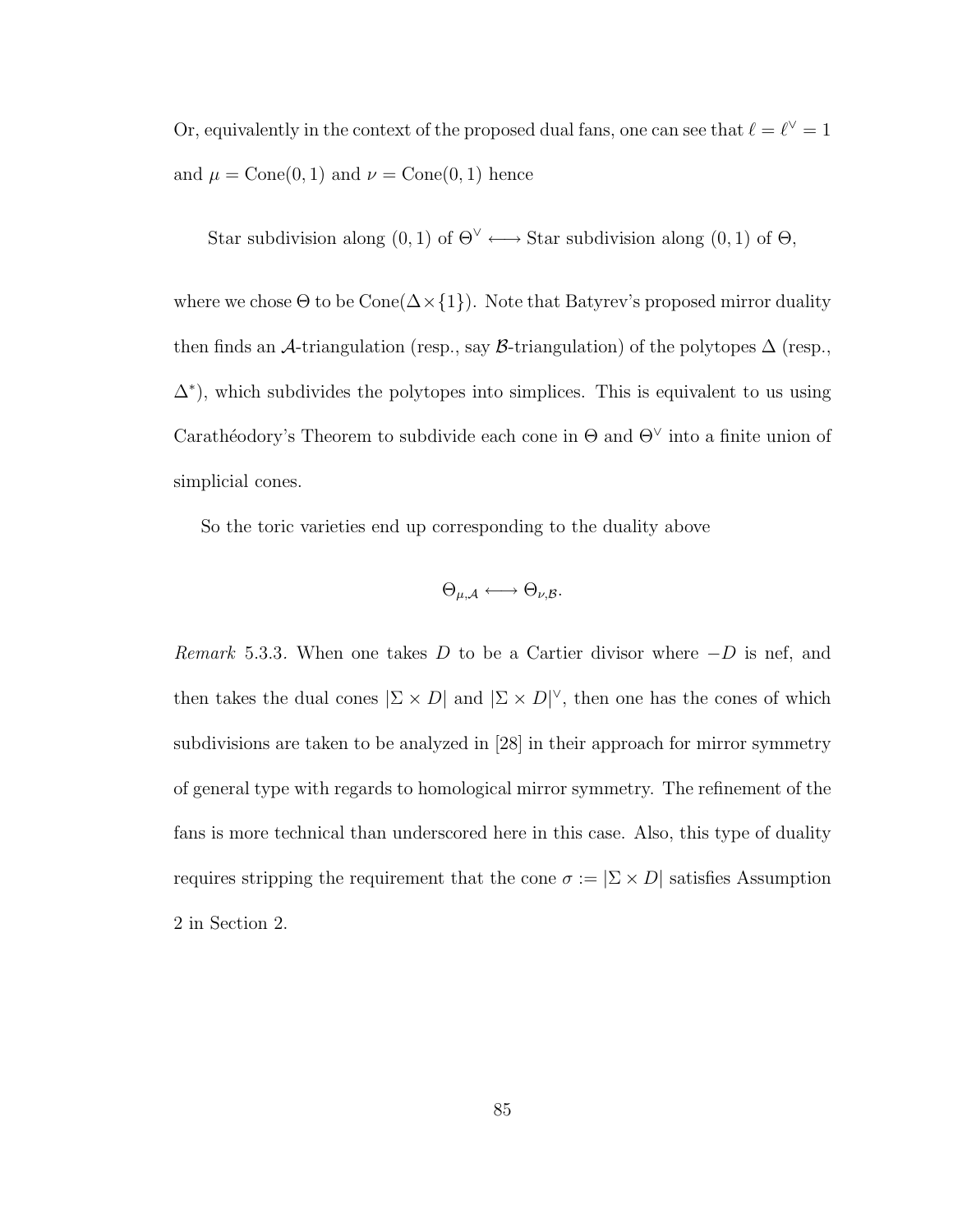#### 5.4 Batyrev-Borisov Duality

In the previous section, we gave a way to find the total space of a line bundle associated to a Cartier divisor, D. This extends easily to decomposable toric vector bundles (see pp. 337-8 of [19]). We will review the construction in the first subsection and then in the second subsection we will fit the Batyrev-Borisov duality into the construction outlined in section 2.

#### 5.4.1 Toric Vector Bundles and Gorenstein Cones

Let N, M be dual lattices of rank n and  $\Sigma$  a fan of convex support of full dimension in  $N_{\mathbb{R}}$ . Take k Cartier divisors  $D_i = \sum_{\rho \in \Sigma(1)} a_{i\rho} D_{\rho}, i = 1, \ldots, k$ . This gives the locally free sheaf

$$
\mathcal{E} = \mathcal{O}(D_1) \oplus \cdots \oplus \mathcal{O}(D_k)
$$

or rank k. We now will construct the corresponding fan  $\Sigma_{\mathcal{E}}$  so that  $X_{\Sigma_{\mathcal{E}}}$  is the total space of the vector bundle  $\mathcal{E}$  in  $N_{\mathbb{R}} \times \mathbb{R}^k$ . Take  $e_1, \ldots, e_k$  to be the standard basis for  $\mathbb{R}^k$ . Given  $\sigma \in \Sigma$ , we construct the cone

$$
\tilde{\sigma} := \{u + \lambda_1 e_1 + \ldots + \lambda_r e_r : u \in \sigma, \lambda_i \ge \varphi_{D_i}(u) \text{ for } i = 1, \ldots, r\}
$$
  
= Cone(u<sub>\rho</sub> - a<sub>1\rho</sub>e<sub>1</sub> - \cdots - a<sub>r\rho</sub>e<sub>r</sub> :  $\rho \in \sigma(1)$ ) + Cone(e<sub>1</sub>, \ldots e<sub>r</sub>). (5.4.1)

Take the set consisting of the cones  $\tilde{\sigma}$  for  $\sigma \in \Sigma$  and their faces, call it  $\Sigma_{\mathcal{E}}$ . "One can show without difficulty that  $[\Sigma_{\mathcal{E}}]$  is a fan in  $N_{\mathbb{R}} \times \mathbb{R}^k$  such that the toric variety is the vector bundle over  $X_{\Sigma}$  whose sheaf of sections is "  $\mathcal{E}$  (page 337 of [19]). We give the following definition.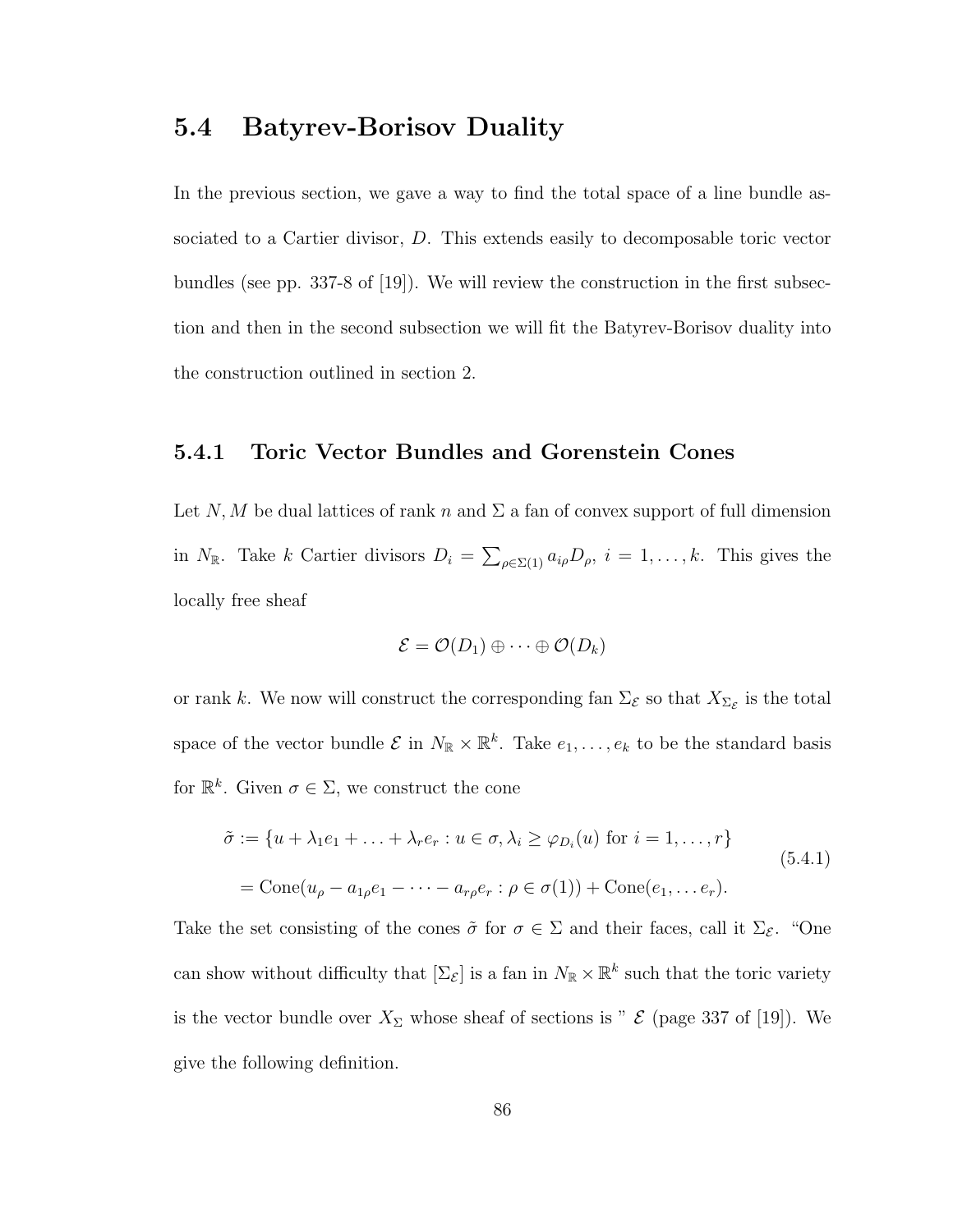**Definition 5.4.1.** Take a variety V with a map  $\pi : V \to X_{\Sigma}$ . We say  $\pi$  is a toric vector bundle if the torus of  $X_{\Sigma}$  acts on V so that the action is linear on the fibers and  $\pi$  is equivariant.

According to  $[19]$ , Oda notes in  $[36]$  that if a toric vector bundle, V, is a toric variety in its own right, then the bundle is a direct sum of line bundles as above, which one can prove from the classification of toric vector bundles found in [31].

We now want to know for which  $D_1, \ldots, D_k$  is  $|\Sigma_{\mathcal{E}}|$  convex.

**Proposition 5.4.2.** Suppose  $\Sigma$  has convex support of full dimension and  $-D_i$  is nef for all i, then  $\Sigma_{\mathcal{E}}$  has convex support of full dimension.

*Proof.* We first describe the elements in  $\Sigma_{\mathcal{E}}$ . One can see that

$$
|\Sigma_{\mathcal{E}}| = \{(u, \varphi_{D_1}(u) + a_1, \dots, \varphi_{D_k}(u) + a_k) \in N_{\mathbb{R}} \oplus \mathbb{R}^k : u \in |\Sigma| \text{ and } a_i \in \mathbb{R}_{\geq 0}\}\
$$

which means that, in order to prove that  $|\Sigma_{\mathcal{E}}|$  is convex, we need that, for all  $(u, c_1, \ldots, c_k), (v, d_1, \ldots, d_k) \in |\Sigma| \times \mathbb{R}_{\geq 0}^k$ , that  $(tu + (1-t)v, t\varphi_{D_1}(u) + (1-t)\varphi_{D_1}(v) +$  $c_1 + d_1, \ldots, t\varphi_{D_k}(u) + (1-t)\varphi_{D_k}(v) + c_k + d_k) \in |\Sigma_{\mathcal{E}}|$ . As  $\Sigma$  has convex support, we know that  $tu + (1 - t)v \in |\Sigma|$ . This implies the proof is now reduced to showing that  $t\varphi_{D_i}(u) + (1-t)\varphi_{D_i}(v) + c_i + d_i \geq \varphi_{D_i}(tu + (1-t)v)$ , but that is just implied by the 'anti-convexity' of the support function  $\varphi_{D_i}$  (see proof of 3.2). This implies that the support is convex. The fact that the support is of full dimension is implied by the fact that  $\Sigma$  is of full dimension and each ray  $e_i$  adds a dimension, meaning an addition of k dimensions.  $\Box$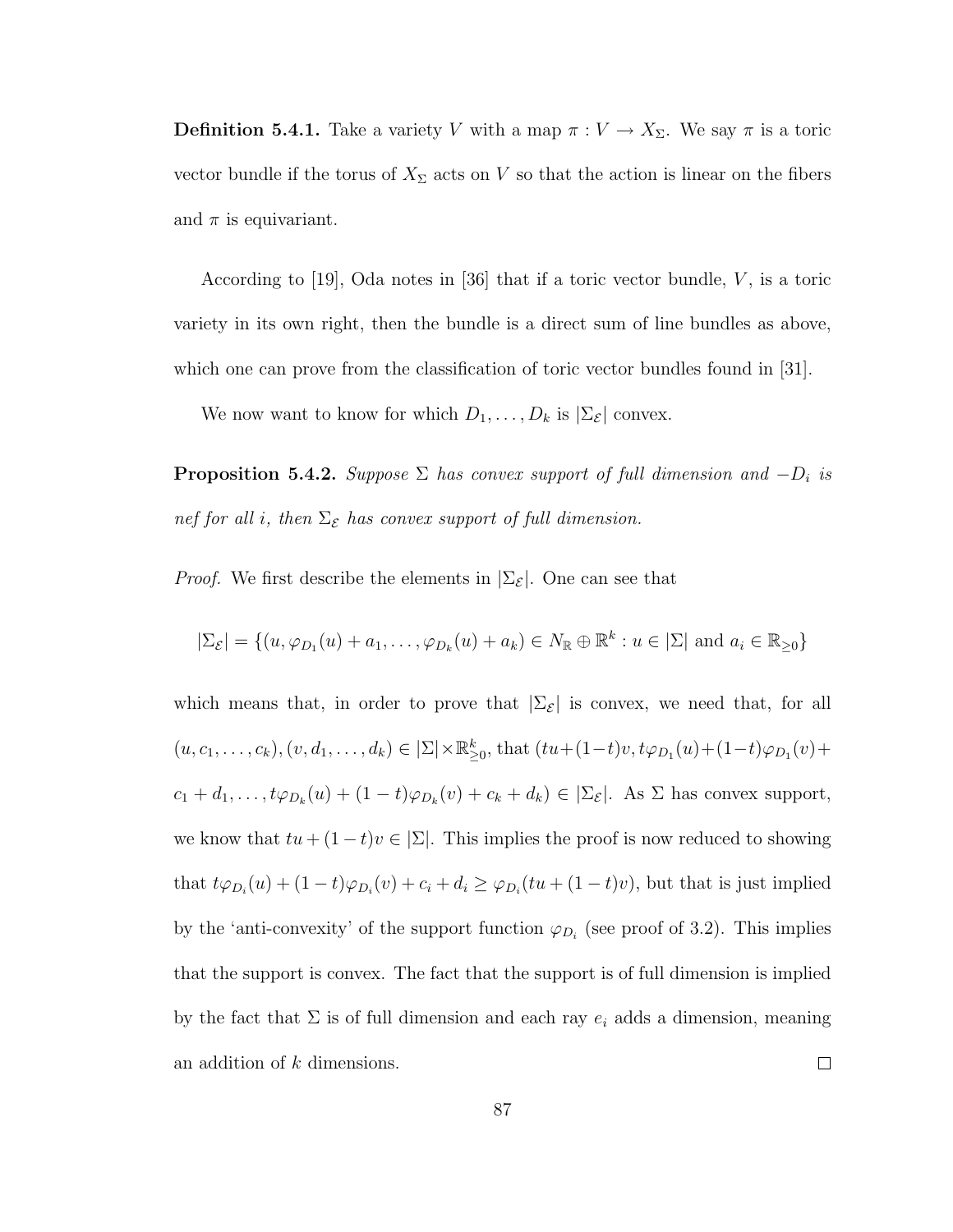This proves that  $|\Sigma_{\mathcal{E}}|$  is convex, hence it has a dual cone closure  $(\Sigma_{\mathcal{E}})^{\vee}$  in  $N \oplus$  $(\mathbb{R}^k)^*$ .

We now need to prove some lemmas about polytopes in order to understand the dual cone.

**Lemma 5.4.3.** Let  $\Sigma$  be complete in  $N_{\mathbb{R}}$ . Take two nef divisors,  $D_1 = \sum_{\rho} a_{\rho} D_{\rho}$ and  $D_2 = \sum_{\rho} b_{\rho} D_{\rho}$ . Then  $P_{D_1} + P_{D_2} = P_{D_1 + D_2}$ .

*Proof.* Note that  $D_1 + D_2$  is nef. Note that by definition

$$
P_{D_1} = \{ m \in M_{\mathbb{R}} : \langle m, u_{\rho} \rangle = -a_{\rho} \text{ for all } \rho \in \Sigma(1) \};
$$
  

$$
P_{D_2} = \{ m \in M_{\mathbb{R}} : \langle m, u_{\rho} \rangle = -b_{\rho} \text{ for all } \rho \in \Sigma(1) \}; \text{ and}
$$
  

$$
P_{D_1 + D_2} = \{ m \in M_{\mathbb{R}} : \langle m, u_{\rho} \rangle = -a_{\rho} - b_{\rho} \text{ for all } \rho \in \Sigma(1) \}
$$
  
(5.4.2)

It is clear from the definition that  $P_{D_1} + P_{D_2} \subseteq P_{D_1 + D_2}$ . We now focus on proving the other containment. Note that we can construct the Cartier data for each of the above divisors. For every  $\sigma \in \Sigma_{\max}$ , there exists  $m_{\sigma}, m'_{\sigma} \in M$  so that  $\langle m_{\sigma}, u_{\rho} \rangle = -a_{\rho}$ and  $\langle m'_\sigma, u_\rho \rangle = -b_\rho$  for all  $\rho \in \sigma(1)$ . The sets of all  $\{m_\sigma\}_\sigma$  and  $\{m'_\sigma\}_\sigma$  give the Cartier data for  $D_1$  and  $D_2$  respectively. Note the  $m_{\sigma}$  and  $m'_{\sigma}$  are unique as  $\sigma^{\perp} = \{0\}$  for all  $\sigma \in \Sigma_{\text{max}}$ . Then the Cartier data for  $D_1 + D_2$  is precisely  ${m<sub>\sigma</sub> + m'<sub>\sigma</sub>}$ , Now, by Theorem 6.1.7 of [19],  $P_{D_1} = \text{Conv}(m_{\sigma}|\sigma \in \Sigma(n)), P_{D_2} =$ Conv $(m'_\sigma | \sigma \in \Sigma(n))$ , and  $P_{D_1+D_2} = \text{Conv}(m_\sigma + m'_\sigma | \sigma \in \Sigma(n))$ . This implies that for any  $m \in P_{D_1+D_2}$ , there are  $t_{\sigma} \in \mathbb{R}_{\geq 0}$  such that  $\sum_{\sigma \in \Sigma_{\max}} t_{\sigma} = 1$  and  $m =$  $\sum_{\sigma \in \Sigma_{\max}} t_{\sigma}(m_{\sigma} + m_{\sigma}') = \sum_{\sigma \in \Sigma_{\max}} t_{\sigma} m_{\sigma} + \sum_{\sigma \in \Sigma_{\max}} t_{\sigma} m_{\sigma}' \in P_{D_1} + P_{D_2}.$  $\Box$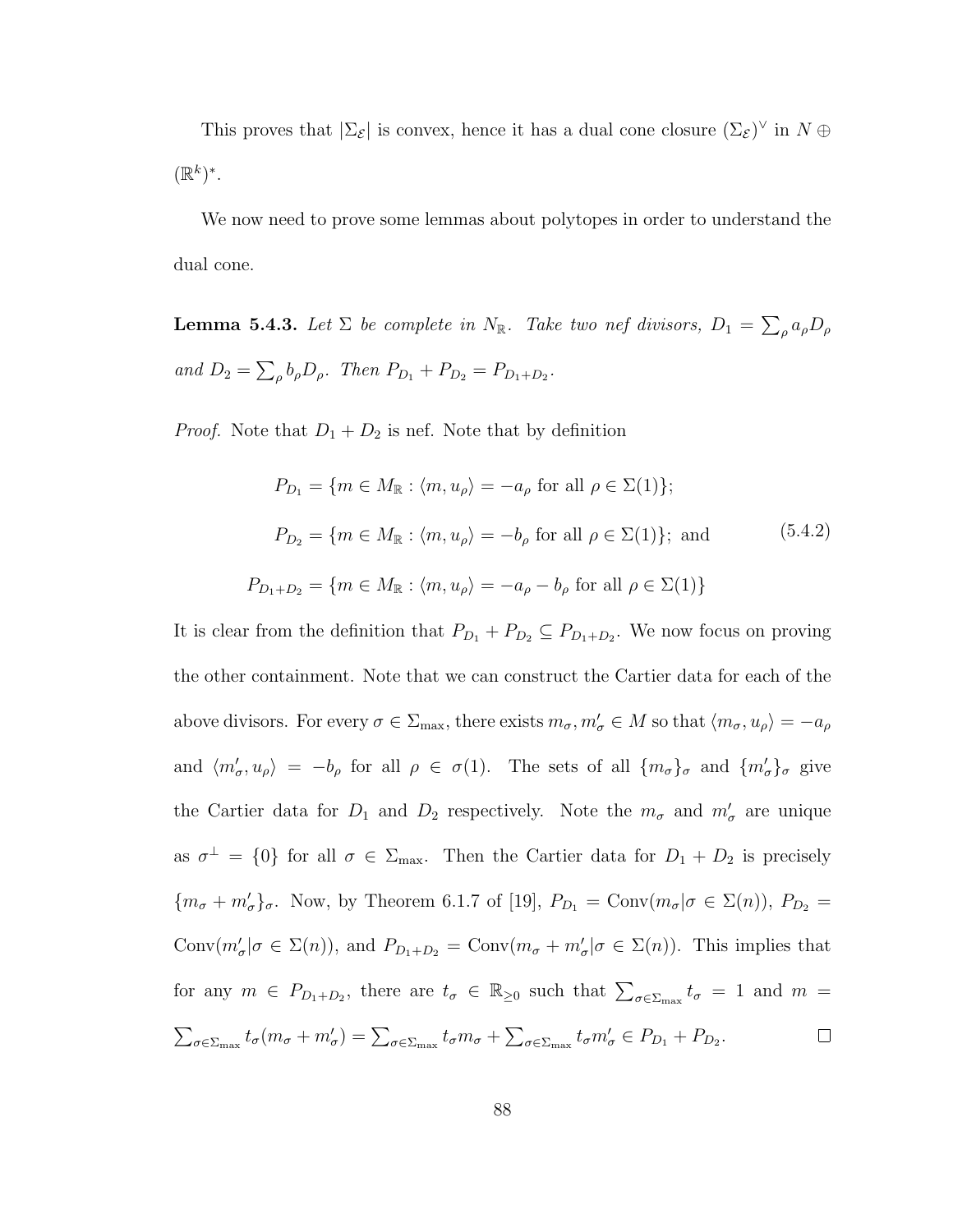**Definition 5.4.4.** Let  $P_1, \ldots, P_k \subseteq M_{\mathbb{R}}$  be lattice polytopes. The Cayley polytope  $P_1 * \ldots * P_k$  is defined as

$$
conv(P_1 \times \{e_1\}, \ldots, P_k \times \{e_k\}) \subseteq M_{\mathbb{R}} \oplus \mathbb{R}^k.
$$

**Proposition 5.4.5.** Let  $\Sigma$  be a complete fan in  $N_{\mathbb{R}}$ . Let  $-D_i$  be nef. Take the Cayley polytope  $P_{-D_1} * \cdots * P_{-D_k} := Conv(P_{-D_i} + e_i)_{i=1}^k \subseteq M_{\mathbb{R}} \oplus (\mathbb{R}^k)^*$ . Then  $|(\Sigma_{\mathcal{E}})^{\vee}| = Cone(P_{-D_1} * \cdots * P_{-D_k}).$ 

*Proof.* We first prove that  $Cone(P_{-D_1} * \cdots * P_{-D_k}) \subseteq |(\Sigma_{\mathcal{E}})^{\vee}|$ . Take an element of the Cayley polytope, namely,  $(\sum_{i=1}^{k} t_i u_i, t_1, \ldots, t_k) \in P_{-D_1} * \cdots * P_{-D_k}$ , where  $u_i \in P_{-D_i}$ and  $\sum_i t_i = 1$  where  $t_i \in \mathbb{R}_{\geq 0}$  for all i. For any  $(v, \varphi_{D_1}(u) + a_1, \ldots, \varphi_{D_k}(u) + a_k) \in$  $|\Sigma_{\mathcal{E}}|$  Then we can see that

$$
\langle (\sum_{i=1}^{k} t_i u_i, t_1, \dots, t_k), (v, \varphi_{D_1}(v) + a_1, \dots, \varphi_{D_k}(v) + a_k) \rangle
$$
  
= 
$$
\sum_{i=1}^{k} t_i \langle u_i, v \rangle + \sum_{i=1}^{k} t_i (\varphi_{D_i}(v) + a_i)
$$
  

$$
\geq \sum_{i=1}^{k} t_i a_i \geq 0.
$$
 (5.4.3)

We just need to prove that  $|(\Sigma_{\mathcal{E}})^{\vee}| \subseteq \text{Cone}(P_{-D_1} * \cdots * P_{-D_k})$ .

Suppose  $(m, t_1, \ldots, t_k) \in |(\Sigma_{\mathcal{E}})^{\vee}| \cap (M_{\mathbb{Q}} \oplus \mathbb{Q}^k)$ . Then, for all  $v \in |\Sigma|$ ,

$$
\langle (m, t_1, \dots, t_k), (v, \varphi_{-D_1}(v), \dots, \varphi_{-D_k}(v)) \rangle = \langle m, v \rangle - \sum_{i=1}^k t_i \varphi_{-D_i}(v) \ge 0. \quad (5.4.4)
$$

Then, take T to be the smallest integer so that  $T t_i \in \mathbb{Z}$  for all i. Then we just want to prove that  $(Tm, Tt_1, \ldots, Tt_k) \in \text{Cone}(P_{-D_1} * \cdots * P_{-D_k})$ . Note that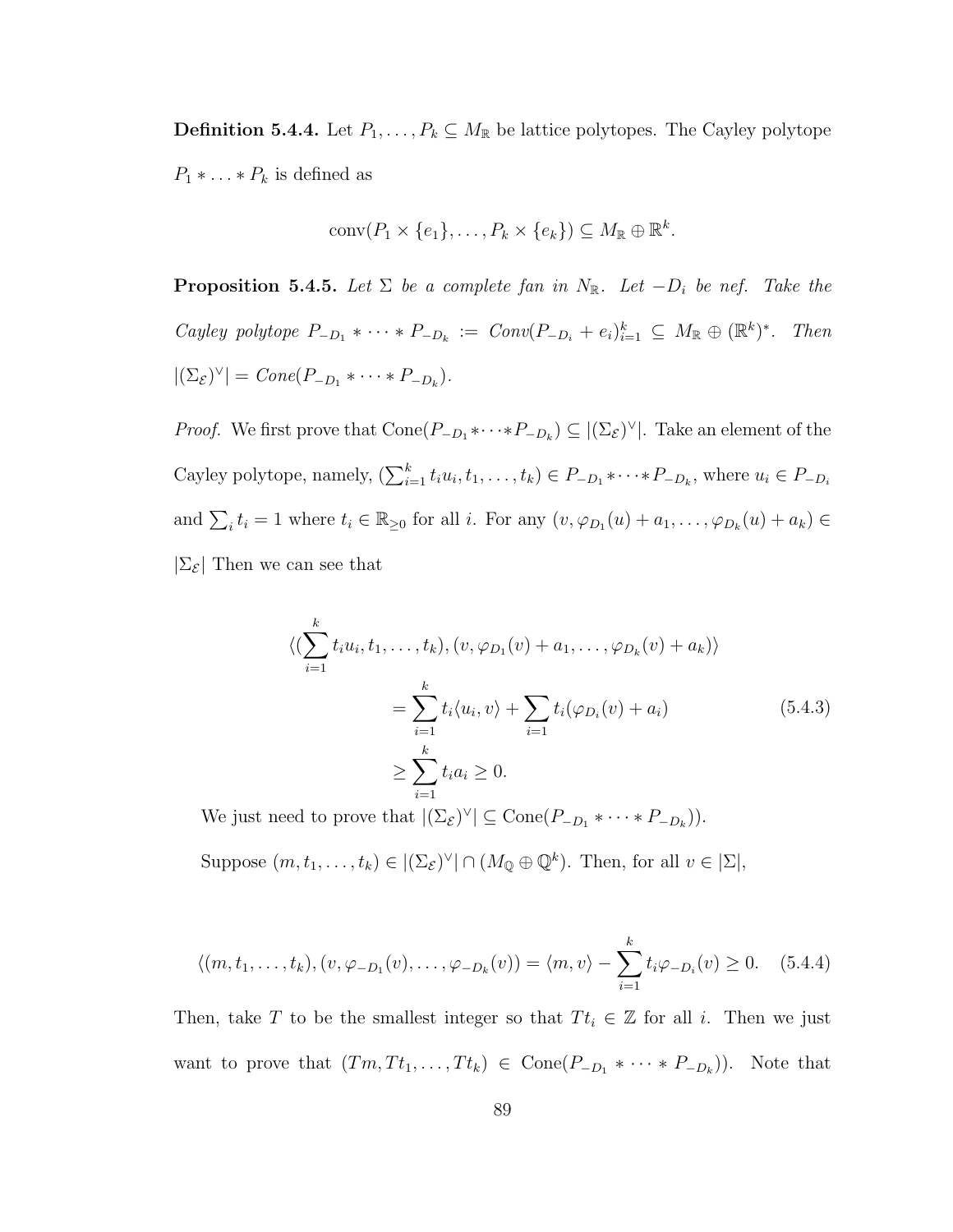$Tm \in P_{-Tt_1D_1-\cdots-Tt_kD_k}$ . As  $-D_i$  is nef,  $-Tt_iD_i$  is nef, hence by the previous lemma  $Tm \in Tt_1P_{-D_1} + \cdots + Tt_kP_{-D_k}$ . By Proposition 4.3, this implies that  $m \in t_1 P_{-D_1} + \cdots + t_k P_{-D_k}$ , which proves the desired containment.  $\Box$ 

#### 5.4.2 Nef Partitions and Batyrev-Borisov Duality

Nef-partitions were a concept that Borisov introduced in order to understand how to look at Calabi-Yau complete intersections in toric fano varieties.

**Definition 5.4.6.** Let X be a Gorenstein toric Fano variety. A nef partition is a partition of the torus-invariant prime divisors of  $X$  into effective, nef, Cartier divisors  $D_1, \ldots, D_r$ . In other words,

$$
-K_X=D_1+\ldots+D_r.
$$

The associated generic anticanonical complete intersection in the crepant resolution of X is a (possibly singular) Calabi-Yau.

Now to find the polytope equivalent, we first look at the fan. Let  $D_{\rho}$  denote the toric divisor associated to  $\rho \in \Sigma_{N(\Delta)}(1)$ , where  $\Sigma_{N(\Delta)}$  is the normal fan of  $\Delta$ . We then partition  $\Sigma_{N(\Delta)}(1)$  so that  $\Sigma_{N(\Delta)}(1) = I_1 \cup ... \cup I_k$  into k disjoint subsets, we get the divisors  $E_j := \sum_{\rho \in I_j} D_\rho$ .

**Definition 5.4.7.** We say the decomposition  $\Sigma_{N(\Delta)}(1) = I_1 \cup ... \cup I_k$  is a nefpartition if, for each j,  $E_j$  is a nef Cartier divisor (equivalently, basepoint free).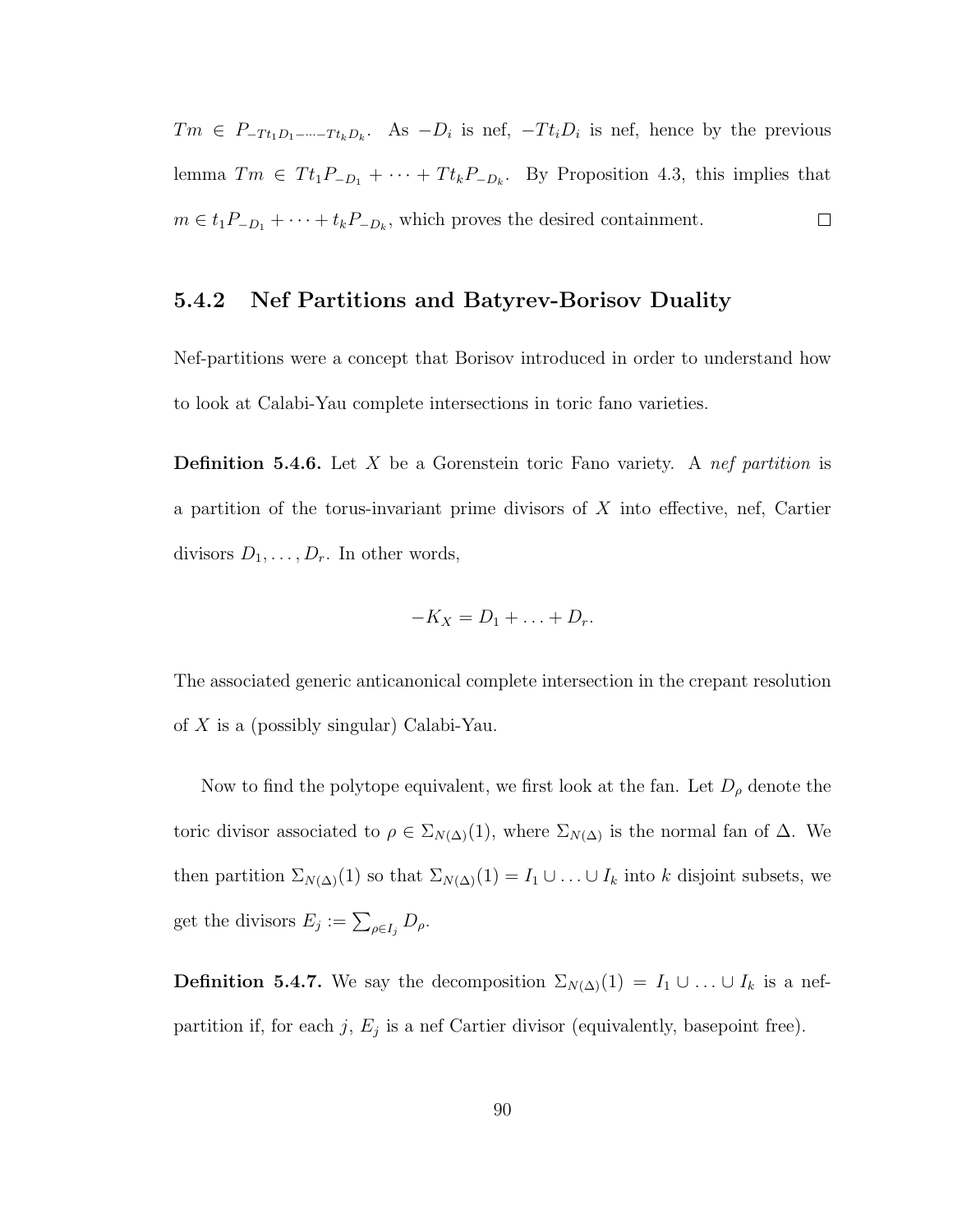Note that we can now associate the nef-partition to Minkowski sums of polytopes. Suppose D is a divisor of the form  $D = \sum_{\rho \in \Sigma(1)} a_{\rho} D_{\rho}$ . Take  $P_{E_i}$  to be the lattice polytope associated to the divisor  $E_i$ . Then:

$$
\Delta = P_{-K_X} = P_{E_1} + \ldots + P_{E_k}
$$
 reflexive.

By abuse of notation,  $-K_X = \sum E_i$  and  $\Delta = \sum P_i$  are both also called nefpartitions.

We can construct a dual polytope to  $P_i$ ,  $Q_i$ , as follows:

$$
Q_i := \{ y \in N_{\mathbb{R}} : \langle P_j, y \rangle \ge -\delta_{ij} \text{ for all } j = 1, \dots, k \}
$$

for all  $i$ .

Define  $\nabla := Q_1 + \ldots + Q_k$ . Note that  $\nabla$  is reflexive,  $\nabla^* = \text{conv}(P_1, \ldots, P_k)$  is reflexive. Analogously,  $\Delta^* = \text{conv}(Q_1, \ldots, Q_k)$ . Note that  $\langle P_i, Q_j \rangle \ge -\delta_{ij}$ .

We say a nef-partition is proper if dim  $P_i > 0$  for all i. Note that any nef-partition can be reduced to a proper nef partition. We now assume that the nef-partition is proper.

Fix a nef partition  $E_j$  of length k of nef divisors and now look at the vector bundle

$$
\mathcal{E} = \mathcal{O}(-E_1) \oplus \cdots \oplus \mathcal{O}(-E_k). \tag{5.4.5}
$$

Then take  $\Theta = (\Sigma_{N(\Delta)})_{\mathcal{E}}$ , which is a fan in  $(N \oplus \mathbb{Z}^k) \otimes \mathbb{R}$ . Then, as  $\Sigma$  is complete and  $E_j$  for all j is nef, then  $|\Theta|$  is convex, hence we have a dual fan  $\Theta^{\vee}$ . Note that  $\Theta^{\vee}$  is just the cone over Cayley polytope  $P_{E_1} * \cdots * P_{E_k}$ , call it  $\sigma_P$ . By taking the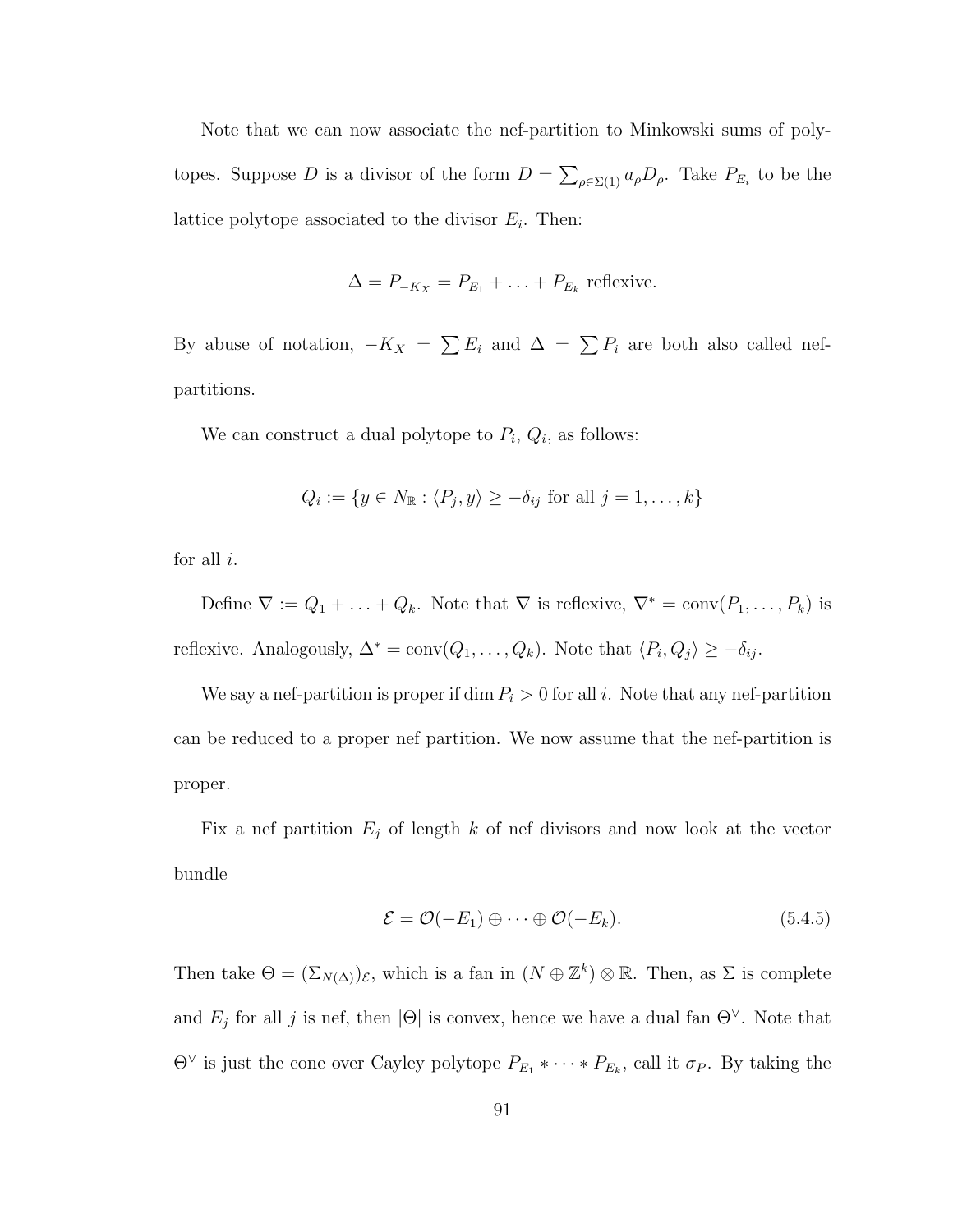dual cone to  $\Theta^{\vee}$ , one can then see that  $|(\Theta^{\vee})^{\vee}|$  is the cone over the Cayley polytope  $Q_1 * \cdots * Q_k$ , say  $\sigma_Q$  [4]. This makes the duality

$$
\sigma_P \overset{\text{Batyrev-Borisov}}{\longleftrightarrow} \sigma_Q
$$

the same as

$$
((\Sigma_{N(\Delta)})_{\mathcal{E}})^{\vee} \longleftrightarrow (\Sigma_{N(\Delta)})_{\mathcal{E}}
$$

in our context.

Moreover, one can take  $\deg = e_1 + \ldots + e_k$ ,  $\deg^{\vee} = e_1^* + \ldots + e_k^*$ . We now star subdivide  $((\Sigma_{N(\Delta)})_{\varepsilon})^{\vee}$  and  $((\Sigma_{N(\Delta)})_{\varepsilon})^{\vee}$  by the rays  $e_i$  and  $e_i^*$  respectively. Note that when one does this, the resulting fans are of toric vector bundles  $\mathcal E$  and a nef partition vector bundle of the canonical divisor of the toric variety has polytope  $\nabla$ .

One can now take a A-triangulation of the polytopes  $P_i$  and a B-triangulation of the polytopes  $Q_i$  in order to give a maximally partial crepant (MPCP) desingularization (as explained in Section 2, or see [2]). This makes the mirror duality

$$
((\Sigma_{N(\Delta)})_{\mathcal{E}})_{\mathcal{B}}^{\vee} \longleftrightarrow ((\Sigma_{N(\Delta)})_{\mathcal{E}})_{\mathcal{A}}
$$

as proposed by Borisov.

#### 5.5 Berglund-Hübsch Duality

A combinatorial formulation of Berglund-Hübsch is discussed by Borisov in [11]. The novel idea for Berglund-Hübsch duality is that one constructs the lattices  $M$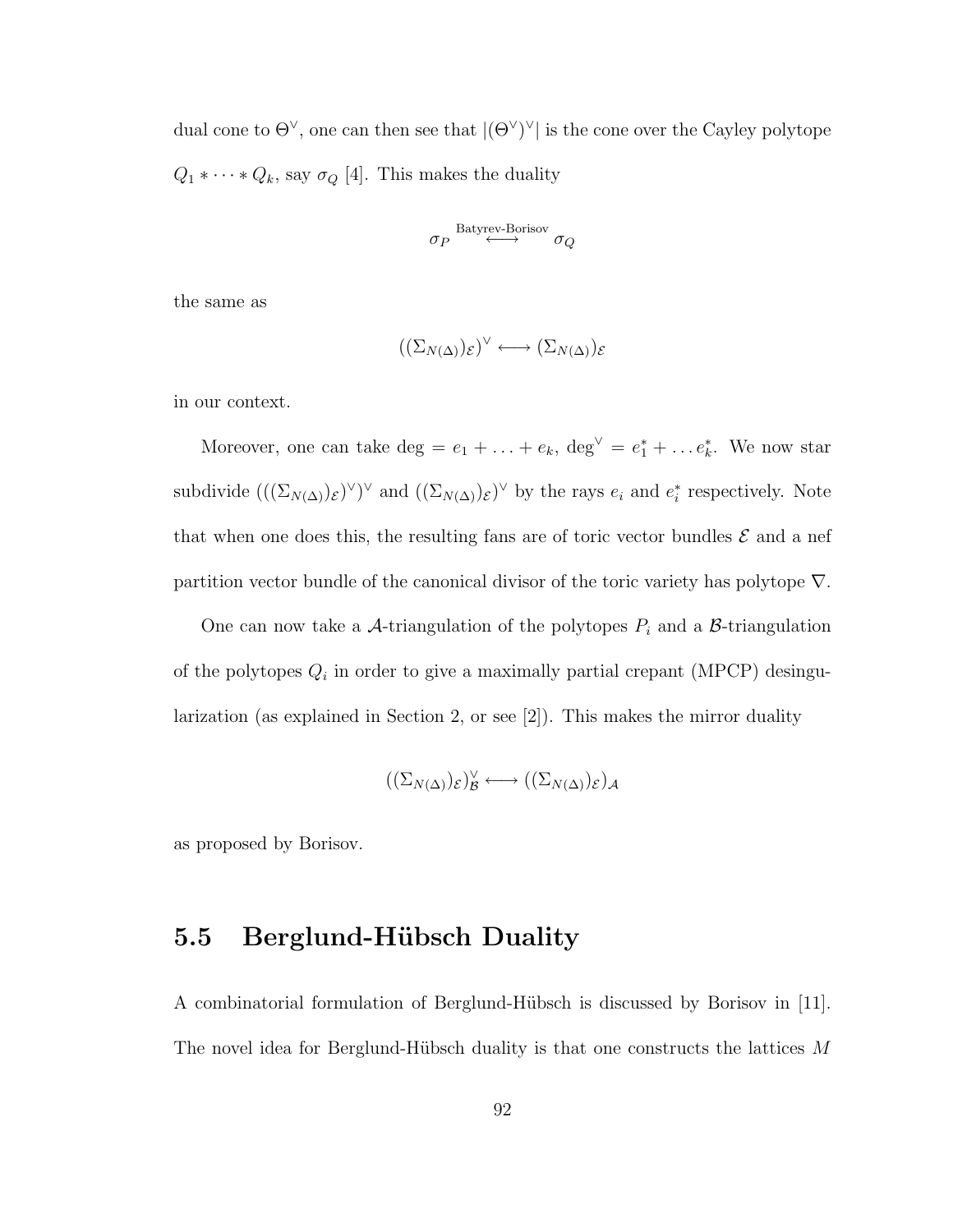and N as overlattices of free abelian groups in order to encapsulate the data of the superpotentials. Take  $M_0$  and  $N_0$  to be free abelian groups with generators  $u_i$  and  $v_i, 1 \leq i \leq n+1$ , respectively.

The trick to Borisov's toric reinterpretation of Berglund-Hübsch is that we will need to choose overlattices  $M \supseteq M_0$  and  $N \supseteq N_0$  so that they are dual to one another, which is equivalent to choosing the groups G and  $G^{\vee}$  that one wants to quotient the variety by, but we need to be sure that they are groups of diagonal automorphisms and contain the exponential grading operator [11]. We define the elements deg  $\in N_0^{\vee}$  and deg<sup> $\vee \in M_0^{\vee}$ </sup> so that, for all *i*,

$$
\langle u_i, \deg^{\vee} \rangle = 1;
$$
  $\langle \deg, v_i \rangle = 1.$ 

We have two chains of overlattices  $M_0 \subset M \subset N_0^{\vee}$  where  $\deg \in N$  and  $N_0 \subset$  $N \subset M_0^{\vee}$  where  $\deg^{\vee} \in M$ . The fact that one has  $\deg \in M$  and  $\deg^{\vee} \in N$  is equivalent to the group G be in the group of diagonal automorphisms of W and  $G^{\vee}$ containing the exponential grading operator, two conditions for the group choices for Berglund-Hübsch.

We want to describe a few things about this setup, namely about the elements deg and deg<sup>∨</sup>. Firstly, note that we can consider the Q-vector space over  $M_0$  and  $N_0$  and have dual vector spaces. Note that we can then describe deg =  $\sum_{j=1}^{n+1} v_j^*$  =  $\sum_{i,j=1}^{n+1} (A^{-1})_{ji} u_i$  and deg<sup> $\vee = \sum_{i=1}^{n+1} u_i^* = \sum_{i,j=1}^{n+1} (A^{-1})_{ji} v_i$ . This leads us to know that</sup>

$$
\langle \deg, \deg^{\vee} \rangle = \sum_{i,j=1}^{n+1} (A^{-1})_{ij}.
$$
 (5.5.1)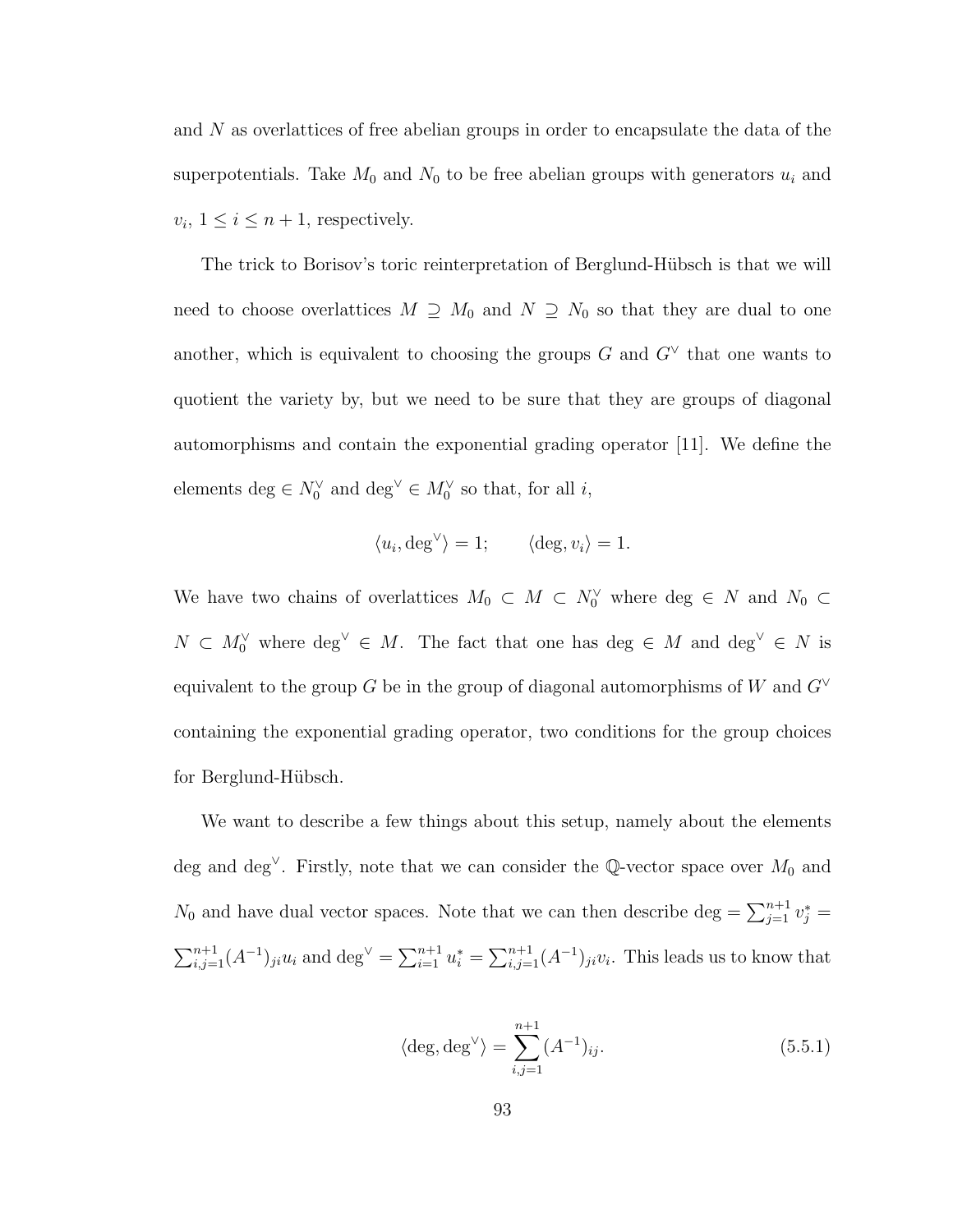Note that the Calabi-Yau condition is equivalent to  $\langle \text{deg}, \text{deg}^{\vee} \rangle \in \mathbb{Z}_{>0}$  (Corollary 2.3.5 of [11]), this number is known as the index of the pair. In "good cases," one side or both sides of the duality may be related to a Calabi-Yau complete intersection of  $\langle \text{deg}, \text{deg}^{\vee} \rangle$  hypersurfaces (Remark 2.4.4 of [11]). Also, Borisov states that the best case scenario corresponds to the nef-partition case. In Section 6, we give an example of a cone constructed in this fashion in which it is not a "good case" in the spirit of Borisov's remark. We set  $k := \langle \deg, \deg^{\vee} \rangle$ .

**Proposition 5.5.1.** Consider the cones  $C_M = Cone({u_i}) \subset M_R$  and  $C_N =$ Cone({v<sub>i</sub>}) ⊂ N<sub>R</sub>. Consider the hyperplanes  $H_{\text{deg}}(k) = \{m \in M : \langle m, \text{deg}^{\vee} \rangle = k\}$ and  $H_{\text{deg}}(k) = \{n \in N : \langle \text{deg}, n \rangle = k\}.$  Then  $H_{\text{deg}}(k) \cap relint(C_N^{\vee}) \cap M = \{\text{deg}\}\$ and  $H_{\text{deg}}(k) \cap relint(C_M^{\vee}) \cap N = {\text{deg}}^{\vee}$ . Moreover, if  $l < k$  then  $H_{\text{deg}}(l) \cap relint(C_N^{\vee}) \cap$  $M = \varnothing$  and  $H_{\text{deg}} \vee (l) \cap relint(C_M^{\vee}) \cap N = \varnothing$ .

*Proof.* Note that, as deg<sup> $\vee$ </sup> ∈ relint $(C_N)$ , we know that we can rewrite

$$
deg^{\vee} = c_1v_1 + \ldots + c_{n+1}v_{n+1}
$$
 for some  $c_j \in \mathbb{R}_{>0}$ .

So then we may noted that  $\langle \text{deg}, \text{deg}^{\vee} \rangle = k$  and  $\langle \text{deg}, v_j \rangle = 1$  for all j. This requires that

$$
k = \langle \deg, \deg^{\vee} \rangle = \sum_{j=1}^{n+1} c_j \langle \deg, v_j \rangle = \sum_{j=1}^{n+1} c_i.
$$

Now suppose  $m \in \text{relint}(C_N^{\vee}) \cap M \setminus \{\text{deg}\}\$ . Then  $\langle m, v_j \rangle > 0$  since otherwise it would be on a proper face or not in the dual cone. Note that this requires  $\langle m, v_j \rangle \ge 1$  and for there to exist some j so that  $\langle m, v_j \rangle \ge 2$ . This is because deg is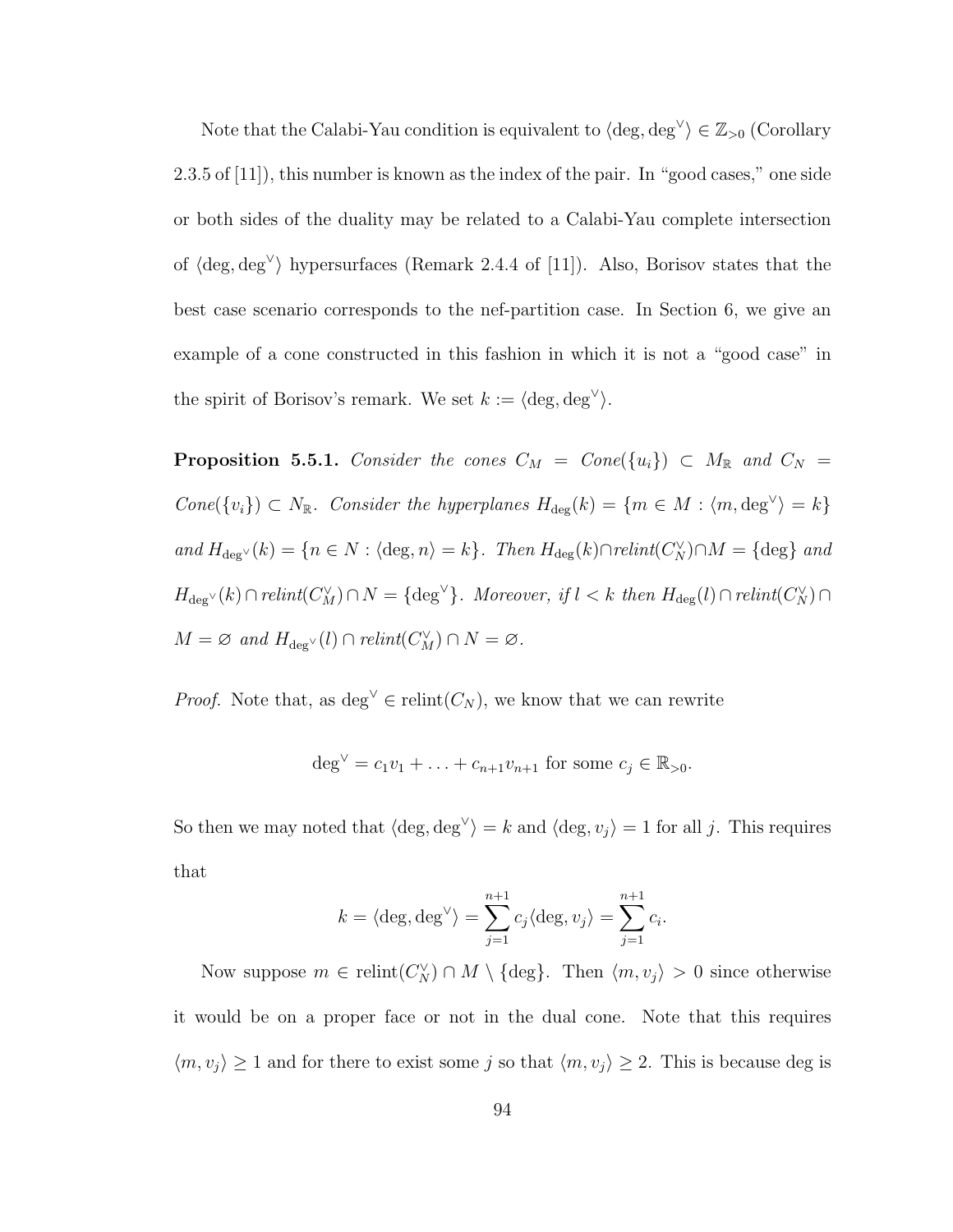the only element in M so whose inner product with all the  $v_j$  equates to 1. So then

$$
\langle m, \deg^{\vee} \rangle = \sum_{j=1}^{n+1} c_i \langle m, v_j \rangle > \sum_{j=1}^{n+1} c_i \langle \deg, v_j \rangle = \langle \deg, \deg^{\vee} \rangle = k
$$

which proves that  $(\text{relint}(C_N^{\vee}) \cap M \setminus {\text{deg}}) \cap H_{\text{deg}^{\vee}}(j) = \varnothing$  for all  $j \leq k$ , which proves that  $relint(C_N^{\vee}) \cap M \cap H_{\text{deg}^{\vee}}(k) = \{\text{deg}\}\$  and  $relint(C_N^{\vee}) \cap M \cap H_{\text{deg}^{\vee}}(l) = \{\text{deg}\}\$  for all  $l < k$ . The other claim is also done by symmetry.  $\Box$ 

Corollary 5.5.2.  $H_{\text{deg}}(k) \cap relint(C_M) \cap M = \{\text{deg}\}\ and\ H_{\text{deg}^{\vee}}(k) \cap relint(C_N) \cap N =$  $\{ \text{deg}^{\vee} \}.$ 

*Proof.* Notice that  $\langle C_M, C_N \rangle \geq 0$ , hence  $C_M \subset C_N^{\vee}$  and  $C_N \subset C_M^{\vee}$ . Then relint $(C_M) \subset C_M$ relint( $C_N^{\vee}$ ) and relint( $C_N$ )  $\subset$  relint( $C_M^{\vee}$ ). The rest of the proof just relies on noting that is clear that deg and deg<sup> $\vee$ </sup> both belong to their respective intersections.  $\Box$ 

We now take a (simplicial) cone C so that  $C_N \subseteq C \subseteq C_M^{\vee}$  whose generators are in N. Then the dual cone to C will be  $C^{\vee}$  and we know that  $C_M \subseteq C^{\vee} \subseteq C_N^{\vee}$ . Take the complete closure of  $C$  and star subdivide by the ray generated by deg. This gives a fan,  $\Sigma_{C,\text{deg}}$ . Doing an analogous construction, one obtains  $\Sigma_{C\vee,\text{deg}}$ . One can then look at projections  $\pi_{\text{deg}}: N \to H_{\text{deg}}$  and  $\pi_{\text{deg}} \vee : M \to H_{\text{deg}} \vee$ .

Corollary 5.5.3. Take  $\sum_{C,\text{deg}}$  and  $\sum_{C',\text{deg}^{\vee}}$  to be the collection of images of cones of  $\Sigma_{C,\text{deg}}$  and  $\Sigma_{C\vee,\text{deg}}$  under the maps  $\pi_{\text{deg}}$  and  $\pi_{\text{deg}}$ , respectively. Then  $\pi_{\text{deg}}$ :  $\Sigma_{C,\text{deg}} \to \underline{\Sigma}_{C,\text{deg}}$  and  $\pi_{\text{deg}} \vee : \Sigma_{C^{\vee},\text{deg}} \to \underline{\Sigma}_{C^{\vee},\text{deg}} \vee$  are line bundles.

Proof. This is a Corollary to Proposition 2.4.

 $\Box$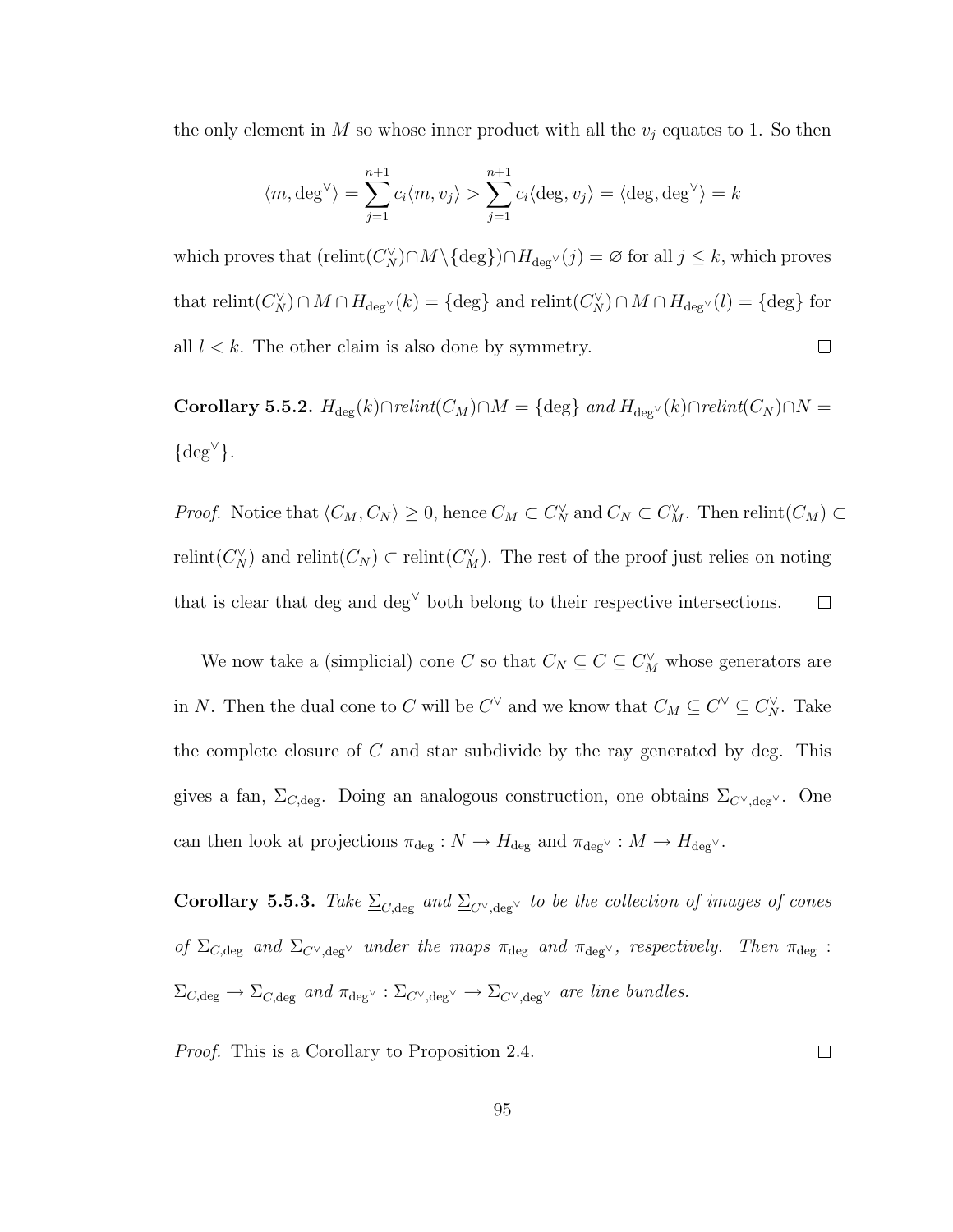Moreover, they are simplicial fans, i.e., fans with at most orbifold singularities. We can then see that this fits into the proposed duality where  $\mu$  and  $\nu$  are deg<sup> $\vee$ </sup> and deg respectively, and we already have a simplicial resolution, so we do not need to take an A-triangulation of the cones in the fans.

This means that Berglund-Hübsch can be related to a duality of the form

$$
\Theta^C_{\nu} \longleftrightarrow (\Theta^C)^{\vee}_{\mu}
$$

by just choosing  $\Theta^C$  to be the cone closure of a simplicial cone,  $C$ , so that  $C_N \subseteq C \subseteq$  $C_M^{\vee}$ . The cones C and  $C^{\vee}$  are dual reflexive Gorenstein cones of index  $\langle \text{deg}, \text{deg}^{\vee} \rangle$ .

One can then ask what the matrix pairing associated to the 1-dimensional faces of the cones C and  $C^{\vee}$  are. By Proposition 2.3, one can see that there is an enumeration of the 1-faces of C (resp.  $C^{\vee}$ ) to be the set  $\{u'_0, \ldots, u'_n\}$  (resp.  $\{v'_0, \ldots, v'_n\}$ ) so that the matrix  $M = (m_{ij}), m_{ij} := \langle u'_i, v'_i \rangle$  is diagonal, i.e., the matrix is associated to a Fermat-like superpotential.

## 5.6 Examples of higher index Gorenstein cones with respect to Berglund-Hübsch Symmetry

#### 5.6.1 Example One

Consider the Berglund-Hübsch setting where  $M_0$  and  $N_0$  are free abelian groups, generated by  $u_i$  and  $v_i$ , respectively, where  $i = 1, \ldots, 8$ . We define a non-degenerate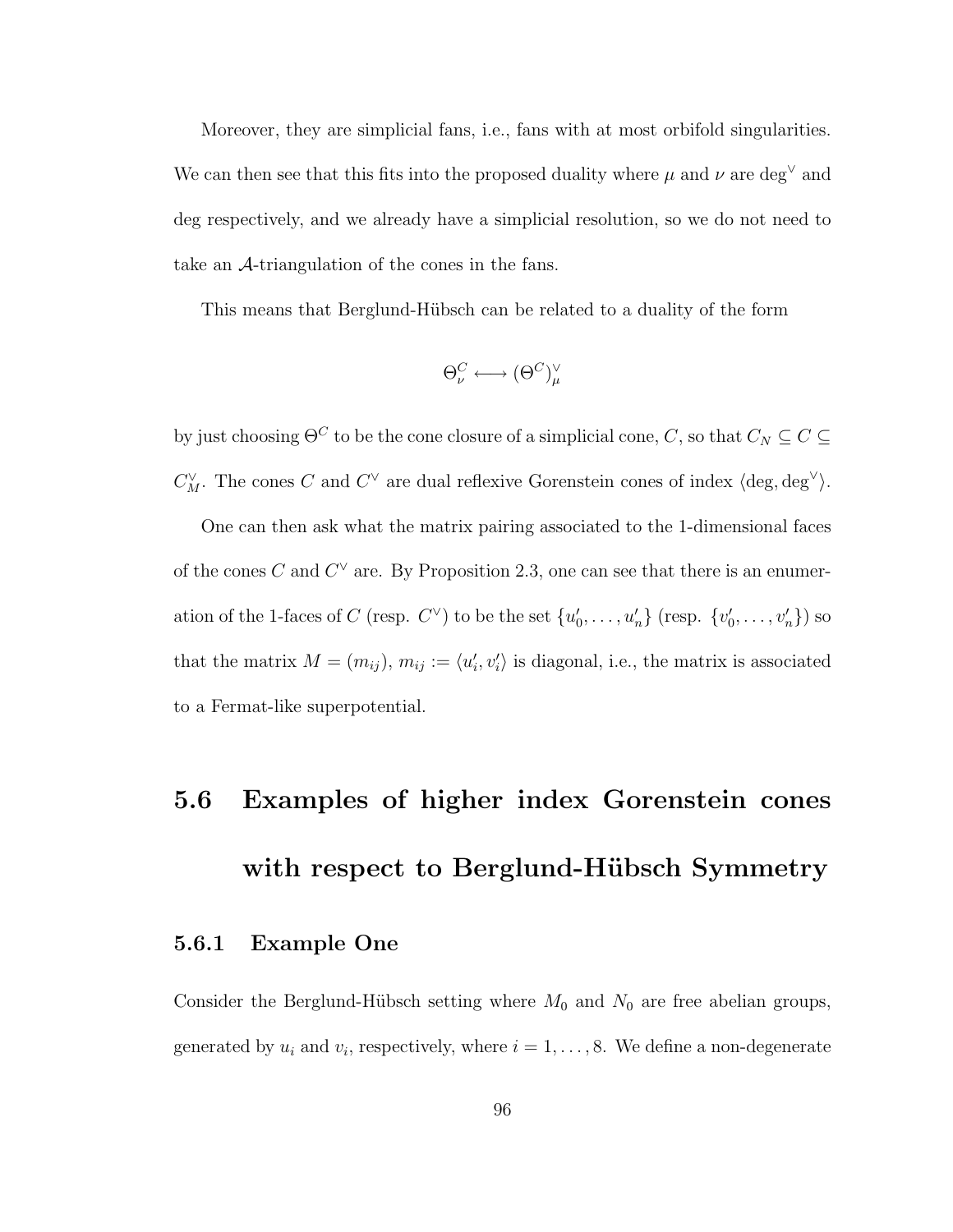inner pairing  $\langle , \rangle : M_0 \times N_0 \longrightarrow \mathbb{Z}$  via the pairing  $\langle u_i, v_i \rangle = a_{ij}$  governed by the matrix

$$
A = (a_{ij}) = \left(\begin{array}{cccccc} 2 & 0 & 0 & 0 & 0 & 0 & 0 & 0 \\ & 0 & 3 & 0 & 0 & 0 & 0 & 0 & 0 \\ & 0 & 0 & 3 & 0 & 0 & 0 & 0 & 0 \\ & 0 & 0 & 0 & 5 & 0 & 0 & 0 & 0 \\ & 0 & 0 & 0 & 0 & 5 & 0 & 0 & 0 \\ & 0 & 0 & 0 & 0 & 0 & 5 & 0 & 0 \\ & 0 & 0 & 0 & 0 & 0 & 0 & 5 & 0 \\ & 0 & 0 & 0 & 0 & 0 & 0 & 0 & 30 \end{array}\right).
$$

Note that  $\deg = \sum_{i=1}^{8}$ 1  $\frac{1}{a_{ii}}u_i$ , deg<sup> $\vee$ </sup> =  $\sum_{i=1}^8$ 1  $\frac{1}{a_{ii}}v_i$ , and  $\langle \text{deg}, \text{deg}^{\vee} \rangle = 2$ , hence satisfying the Calabi-Yau condition, as defined in [11]. By Proposition 2.3.4 and Corollary 2.3.5 of [11], one can take overlattices of finite index  $M \supseteq M_0$  and  $N \supset N_0$  such that deg ∈ M and deg<sup> $\vee$ </sup> ∈ N, which is equivalent to choosing a group, G, that lies in the  $SL_d \cap Aut(W)$  and contains the exponential grading operator.

Now take the cones  $C_M = \text{Cone}(\{u_i\}) \subset M_{\mathbb{R}}$  and  $C_N = \text{Cone}(\{v_i\}) \subset N_{\mathbb{R}}$ , as specified in Section 5. They are Gorenstein cones of index 2. As A is Fermat-like, we see that  $C_M = C_N^{\vee}$  and  $C_N = C_M^{\vee}$ , so there is no choice of intermediate cone,  $C_M \subseteq C \subseteq C_N^{\vee}$ .

We now prove that these cones are not completely split. Recall that if a reflexive Gorenstein cone  $\sigma$  of index r is completely split, then it is the Cayley cone associated to r lattice polytopes. We now recall a fact from  $[7]$ :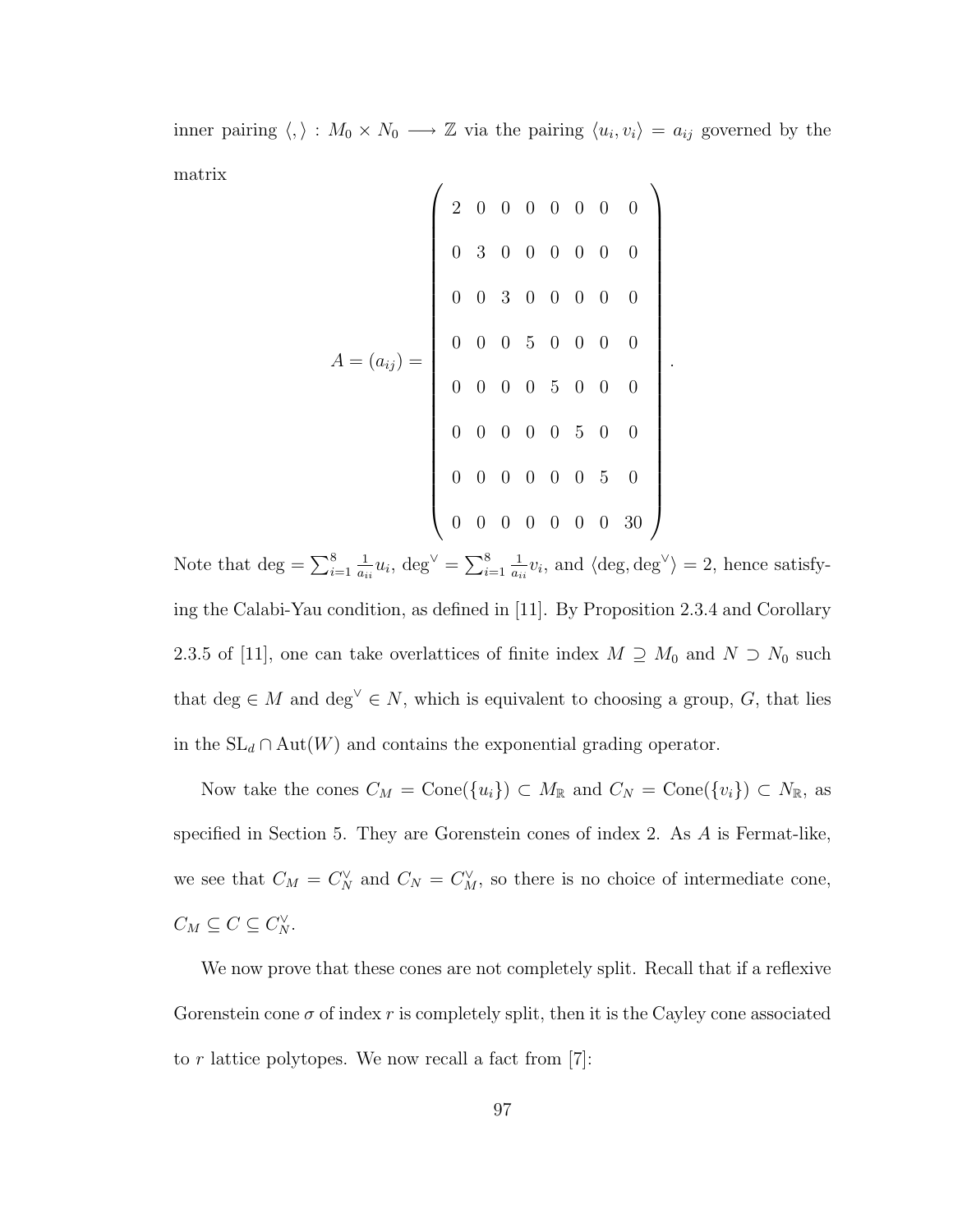**Proposition 5.6.1** ([7], Corollary 2.5). Let  $\sigma \subseteq M_{\mathbb{R}}$  be a reflexive Gorenstein cone of index r with support  $\Delta$ . Then the following are equivalent:

- 1.  $\sigma$  is completely split;
- 2. there exist lattice points  $e_1^*, \ldots, e_r^* \in \Delta^* \cap N$  such that

$$
e_1^* + \ldots + e_r^* = n_\sigma.
$$

Note that in Proposition 5.2, we proved that deg<sup> $\vee$ </sup> =  $n_{\sigma}$ . This would require that there exists  $e_1^*, e_2^* \in C_N \cap N$  such that  $e_1^* + e_2^* = \text{deg}^{\vee}$ . However, this would require  $\langle \deg, e_1^* \rangle, \langle \deg, e_2^* \rangle \in \mathbb{Z}$  and  $e_1^*, e_2^* \in C_N \cap H_{\text{deg}}(1)$ . Then  $e_1^* = \sum_i s_i v_i$ ,  $e_2^* = \sum_i t_i v_i$ , for some  $s_i, t_i \in \mathbb{R}_{\geq 0}$ , and since both  $e_1^*, e_2^* \in C_N$  and sum to  $\deg^{\vee}$ , one must have that  $t_i, s_i \leq 1/a_{ii}$ . Also,  $\langle u_i, e_j^* \rangle$ ,  $\langle \text{deg}, e_j^* \rangle \in \mathbb{Z}$  for all  $i, j$ . This requires  $t_i a_{ii}, s_i a_{ii} \in \mathbb{Z}$ , but as  $t_i < 1/a_{ii}$  this implies that  $t_i a_{ii} \leq 1$  for all i, hence  $t_i = 1/a_{ii}$ or 0 and, analogously,  $s_i = 1/a_{ii}$  or 0. However, as  $\langle \text{deg}, e_1^* \rangle = \sum_i t_i = 1$ , this requires a partition of the entries of the sum  $\sum_i$ 1  $\frac{1}{a_{ii}}$ , such that there is a subset  $I \subset \{1, \ldots 8\}$  such that  $\sum_{i \in I}$ 1  $\frac{1}{a_{ii}} = 1$ , but no such subset exists. This implies that the cone  $C_N$  is not completely split.

One can construct a suite of examples of such Fermat-like Berglund-Hübsch superpotential functions that yield non-completely split Gorenstein cones of index  $k > 1$  via constructing sequences of positive integers whose reciprocals sum to a positive integer not equal to one that do not partition into sums of 1. This can sometimes be a difficult question in additive number theory; however, there is some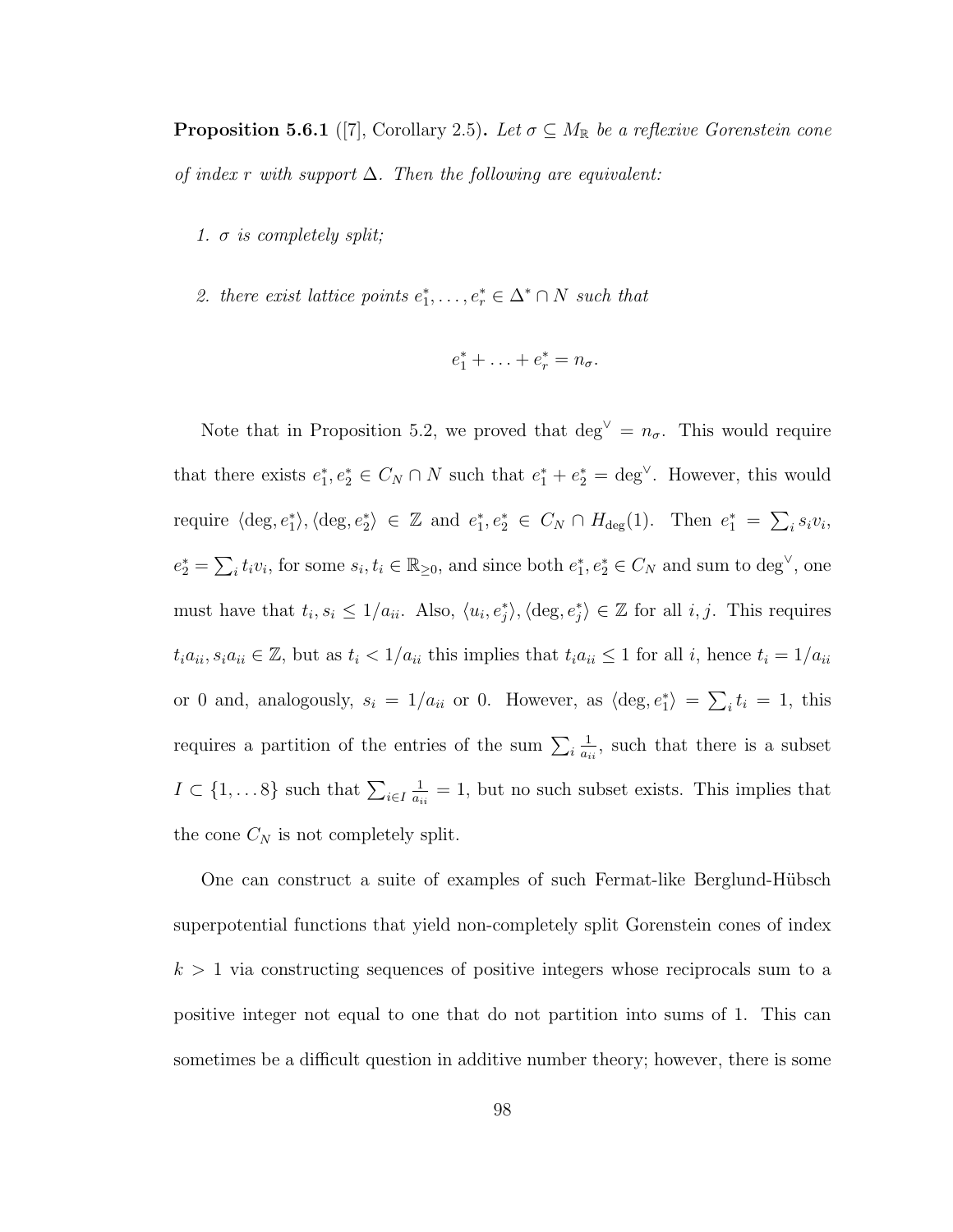work in factorization theory that yields such examples.

As we have proven in Section 5, we know that  $C_M$  and  $C_N$  are Gorenstein cones of index 2; however, the issue as to whether the deg or deg<sup> $\vee$ </sup> element lies in the semigroup generated by  $\{u_i\}$  and  $\{v_i\}$  leads to showing that one can not encompass this example as a nef-partition (see Remark 2.4.4 of [11]).

When one considers this example in the context of [16], it can be interpreted as a hypersurface in a Gorenstein weighted projective space, namely

$$
Z(x_1^2 + x_2^3 + x_3^3 + x_4^5 + x_5^5 + x_6^5 + x_7^5 + x_8^{30}) \subseteq W\mathbb{P}^7(15, 10, 10, 6, 6, 6, 6, 1),
$$

but it is not Calabi-Yau as  $\sum q_i = 60$  while the degree of the polynomial is 30. It is however a Fano Calabi-Yau, meaning its Hodge diamond contains a subdiamond that corresponds to the Hodge diamond that a Calabi-Yau manifold could have.

## 5.6.2 Example Two

We also can give an example of a completely split Gorenstein cone of index  $k > 1$ whose deg element does not lie in the semigroup generated by  $\{u_i\}$  but is a nefpartition.

First let us note that the cartesian product  $\sigma_1 \times \sigma_2 \subset M_{1,\mathbb{R}} \oplus M_{2,\mathbb{R}}$  of two reflexive Gorenstein cones is again a reflexive Gorenstein cone. Take the dimension of  $\sigma_i$  to be  $d_i$  and its index  $r_i$  then  $\sigma_1 \times \sigma_2$  has dimension  $d_1 + d_2$  and index  $r_1 + r_2$  with dual cone  $\sigma_1^{\vee} \times \sigma_2^{\vee} \subset N_{1,\mathbb{R}} \oplus N_{2,\mathbb{R}}$  [42].

Take  $M = \mathbb{Z}^9$  and  $N = \text{Hom}(\mathbb{Z}^9, \mathbb{Z}) \cong \mathbb{Z}^9$ . Take the standard  $\mathbb{Z}$ -basis of elements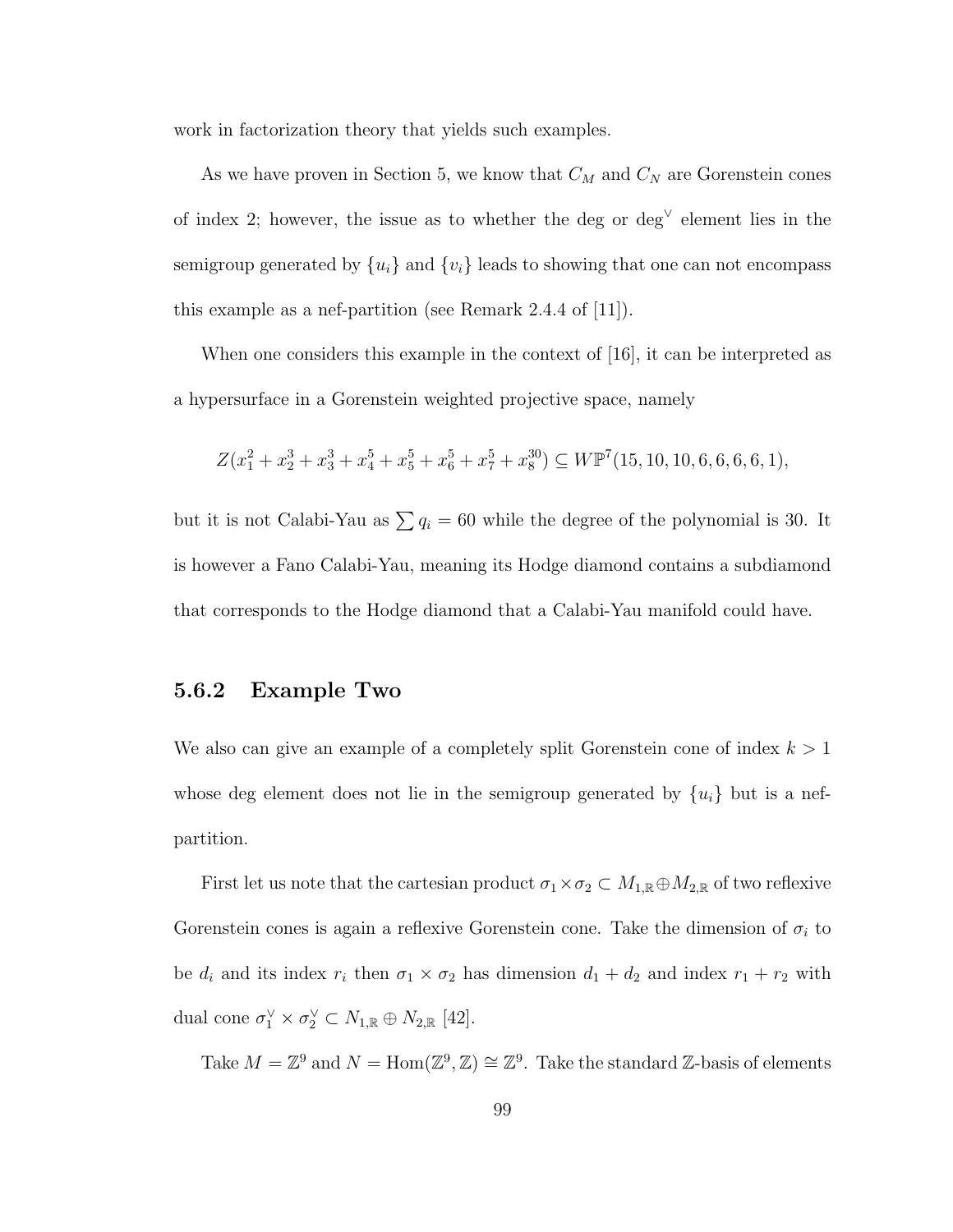$e_i$  for M and  $f_i$  for N. We will take the product of the cone over the polytope corresponding to  $\mathcal{O}_{\mathbb{P}^2}(3)$ , i.e., Conv $((2, -1, 1), (-1, 2, 1), (-1, -1, 1))$ . Explicitly, we take the  $u_i$  and  $v_i$  to be the following:  $u_1 = 2e_1 - e_2 + e_3$ ,  $u_2 = -e_1 + 2e_2 + e_3$ ,  $u_3 = -e_1 - e_2 + e_3$ ,  $u_4 = 2e_4 - e_5 + e_6$ ,  $u_4 = -e_4 + 2e_5 + e_6$ ,  $u_6 = -e_4 - e_5 + e_6$ ,  $u_7 = 8e_7 - e_8 + e_9$ ,  $u_8 = -e_7 + 8e_8 + e_9$ , and  $u_9 = -e_7 - e_8 + e_9$ . Then take  $v_1 = f_1 + f_3$ ,  $v_2 = f_2 + f_3$ ,  $v_3 = -f_1 - f_2 + f_3$ ,  $v_4 = f_4 + f_6$ ,  $v_5 = f_5 + f_6$ ,  $v_6 = -f_4 - f_5 + f_6$ ,  $v_7 = f_7 + f_9$ ,  $v_8 = f_8 + f_9$ , and  $v_9 = -f_7 - f_8 + f_9$ .

By taking the sublattices  $M_0$  and  $N_0$  generated by the  $u_i$  and  $v_i$  one gets the pairing matrix of Berglund-Hübsch type

$$
A = (\langle u_i, v_j \rangle)_{ij} = A = (a_{ij}) = 3I_9 \in M_{9,9}(\mathbb{Z})
$$

The degree operator is deg  $= \sum_i$ 1  $\frac{1}{3}u_i = e_3 + e_6 + e_9$  and  $\deg^{\vee} = \sum_i$ 1  $\frac{1}{3}v_i = f_3+f_6+f_9,$ hence  $\langle \text{deg}, \text{deg} \rangle = 3$ . It is clear that if one takes  $C_N$  is a split Gorenstein cone as it is a Cayley sum where if one takes  $\Delta_1 = \text{Conv}(2e_1 - e_2, -e_1 + 2e_2, -e_1 - e_2)$ ,  $\Delta_2 = \text{Conv}(2e_4 - e_5, -e_4 + 2e_5, -e_4 - e_5)$  and  $\Delta_3 = \text{Conv}(2e_7 - e_8, -e_7 + 2e_8, -e_7 - e_8)$ and  $C_N = \text{Cone}(\text{Conv}(\Delta_1 + e_3, \Delta_2 + e_6, \Delta_3 + e_9))$ . One can explicitly create an equivalent decomposition for the  $v_i$  via the analogous decomposition. Although we have a completely split Gorenstein cone of index 3, we do not have deg as an element of the semigroup generated by the  $\{u_i\}$ .

We have now shown that whether or not deg lies in the semigroup generated by the  $\{u_i\}$  does not determine if the cone is completely split and hence yield a nef-partition. We also shown that whether or not deg lies in the lattice elements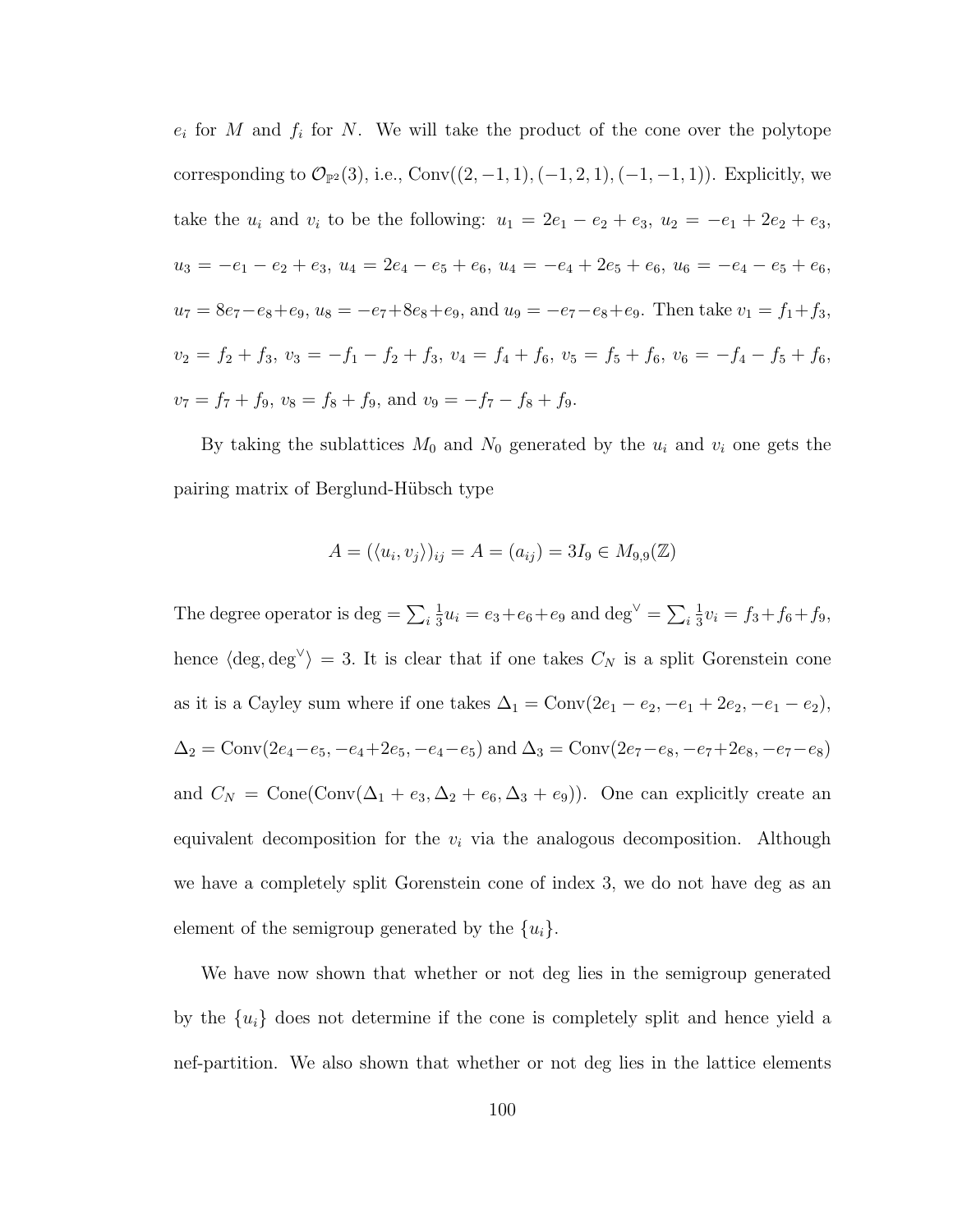intersection with the cone generated by the  $\{u_i\}$ . This provides evidence that shows this notion is much more delicate than Remark 2.4.4 of [11] alludes.

## 5.6.3 Example Three

We now give a second pair of cones with the same Berglund-Hübsch pairing matrix as Example Two above.

Take  $M = \mathbb{Z}^9$  and  $N = \text{Hom}(\mathbb{Z}^9, \mathbb{Z}) \cong \mathbb{Z}^9$ . Take the standard  $\mathbb{Z}$ -basis of elements  $e_i$  for M and  $f_i$  for N. We will take  $u_i = 3e_i + e_9$  for  $i = 1, ..., 8$  and  $u_9 = e_9$ . Then set  $v_i = f_i$  for  $i = 1, ..., 8$  and  $v_9 = -f_1 - ... - f_8 + 3f_9$ .

By taking the sublattices  $M_0$  and  $N_0$  generated by the  $u_i$  and  $v_i$  one gets the pairing matrix of Berglund-Hübsch type

$$
A = (\langle u_i, v_j \rangle)_{ij} = A = (a_{ij}) = 3I_9 \in M_{9,9}(\mathbb{Z}).
$$

As in Example Two, the degree operator is deg =  $\sum_i$ 1  $\frac{1}{3}u_i$  and  $\deg^{\vee} = \sum_i$ 1  $rac{1}{3}v_i,$ hence  $\langle \text{deg}, \text{deg} \rangle = 3$ . Note that  $\langle \text{deg}, v_i \rangle = 1$  and  $\langle u_i, \text{deg} \rangle = 1$  for all i hence this situation satisfies the Berglund-Hübsch framework as described in  $|11|$ . Put  $\sigma^{\vee} = C_M = \text{Cone}(u_i)_i \subset M$  and  $\sigma = C_N = \text{Cone}(v_i)_i \subset N$ . These are dual cones.

We will show that  $C_M$  is completely split; however,  $C_N$  is not. Recall the following proposition from [7].

**Proposition 5.6.2** (Proposition 2.3 of [7]). Let  $\sigma \subseteq M_{\mathbb{R}}$  be a Gorenstein cone with support  $\sigma_{(1)} \subseteq H_{\text{deg}}(1)$ . Then the following are equivalent: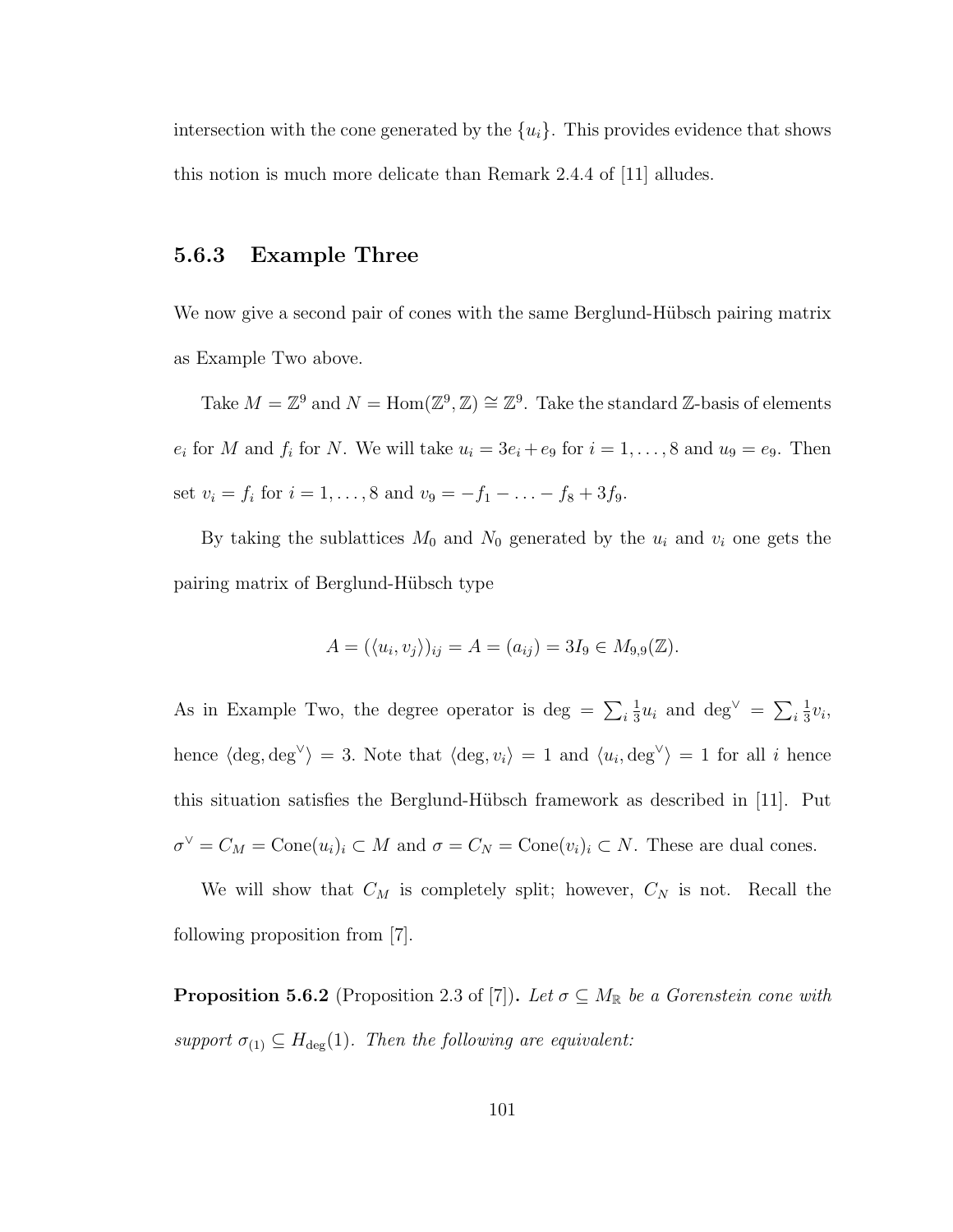- 1.  $\sigma$  is a Cayley cone associated to r lattice polytopes
- 2.  $\sigma_{(1)}$  is a Cayley polytope of length r;
- 3. There are nonzero  $e_1^*, \ldots, e_r^* \in \sigma^{\vee} \cap N$  such that

$$
e_1^* + \ldots + e_r^* = n_\sigma.
$$

Moreover, the lattice vectors  $e_1^*, \ldots, e_r^*$  form part of a basis of N and the Cayley structure of  $\sigma_{(1)}$  is uniquely determined by the r polytopes

$$
\Delta_i := \{x \in \sigma_{(1)} : \langle x, e_j^* \rangle = 0 \text{ for } j \neq i\} \text{ for all } i = 1, \ldots, r.
$$

These polytope have the property that  $\langle \Delta_i, e_i^* \rangle = 1$  hence  $\sigma_{(1)} = Conv(\Delta_i)_i$ .

Note that in the context of our cones,  $m_{\sigma}$   $\sim$  = deg<sup> $\vee$ </sup> = f<sub>9</sub> and  $n_{\sigma}$  = deg =  $e_1 + \ldots + e_8 + 3e_9$ . We first prove  $\sigma$  is a Cayley cone associated to at most 1 lattice polytope. Assume that there exists some  $e_i^* \in \sigma^{\vee} \cap N$ ,  $1 \leq i \leq 3$  such that  $\sum_i e_i^* = m_{\sigma \vee} = f_9$ . Then  $e_i^* = \sum_{j=1}^9 c_{ij} v_j$  for some  $c_{ij} \geq 0$ . Then, as  $\langle u_j, e_i^* \rangle \in \mathbb{Z}$ for all  $i, j$ , we have that  $3c_{ij} \in \mathbb{Z}$  for all  $i, j$ . Moreover,  $\sum_j c_{9j} = \frac{1}{3}$  $\frac{1}{3}$ , hence without loss of generality, assume  $c_{91} = \frac{1}{3}$  $\frac{1}{3}$  and  $c_{92} = c_{93} = 0$ . This implies that, for all  $i \leq 8$ ,  $\sum_j c_{ij} = \frac{1}{3}$  $\frac{1}{3}$ , yet  $a_{ij} - a_{9j} \in \mathbb{Z}$  (as  $e_j^* \in N$ ), hence, as  $a_{ij} < 1$ , we know that  $a_{ij} = a_{9j}$ , proving that  $e_1^* = f_9$  and  $e_i^* = 0$  for all  $i > 1$ . This proves that  $\sigma^{\vee}$  must not be a Cayley cone associate to more than one lattice polytope.

On the other hand, we can see that  $\sigma^{\vee}$  is a Cayley cone associated to 3 lattice polytopes. Namely, take  $f_1^* = \frac{1}{3}$  $\frac{1}{3}(u_1+u_2+u_3)=e_1+e_2+e_3+e_9, f_2^*=\frac{1}{3}$  $\frac{1}{3}(u_4+u_5+u_6)=$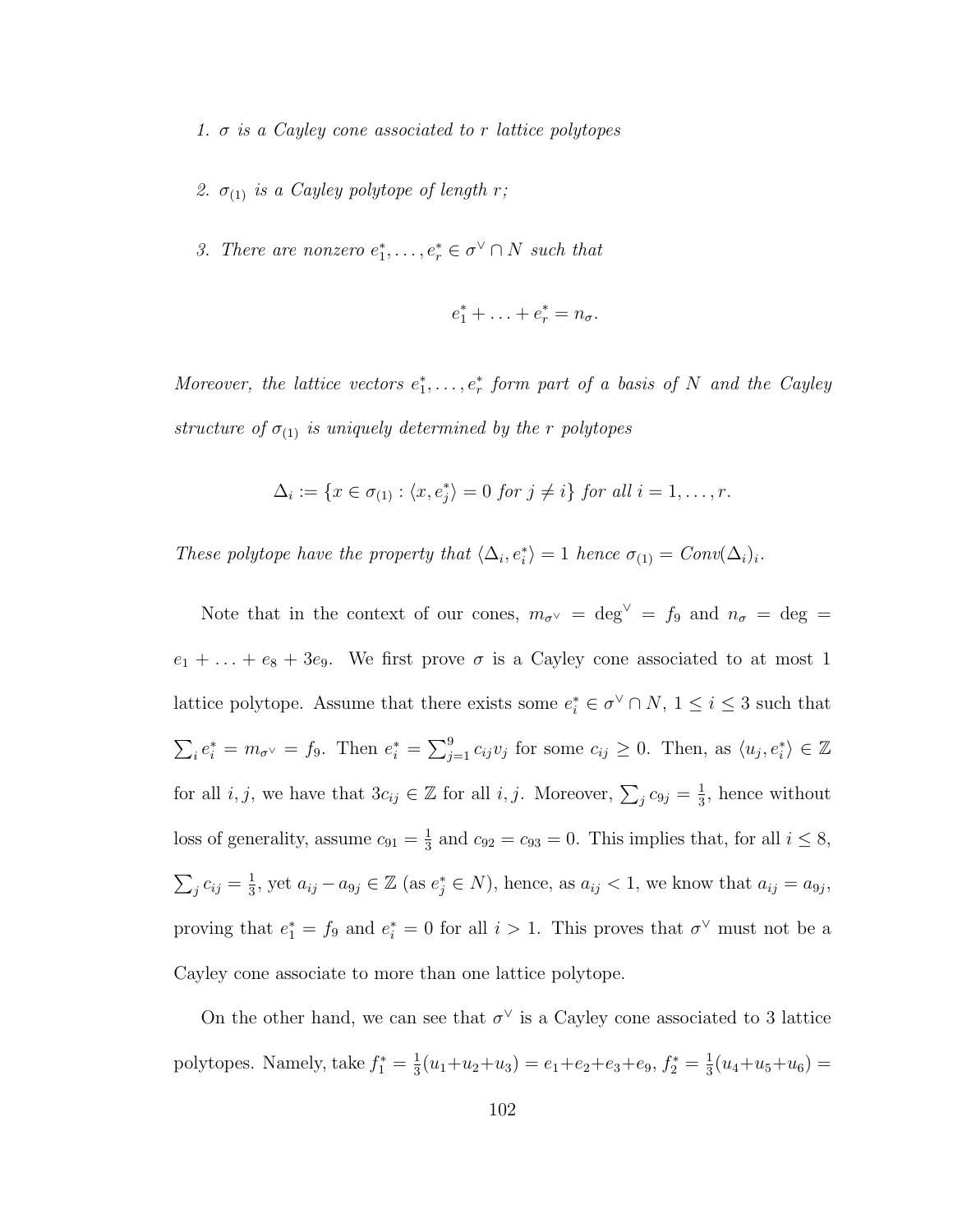$e_4 + e_5 + e_6 + e_9$ , and  $f_3^* = \frac{1}{3}$  $\frac{1}{3}(u_7+u_8+u_9) = e_7+e_8+e_9$ . Note  $f_1^*+f_2^*+f_3^* = m_{\sigma}$   $\sim$   $=$  deg. Now, define

$$
\nabla_i := \{ y \in \sigma_{(1)}^{\vee} : \langle f_j^*, y \rangle = 0 \text{ for } j \neq i \} \text{ for all } i = 1, \dots, 3.
$$

Here, we claim

$$
\nabla_1 = \text{Conv}(v_1, v_2, v_3);
$$
  
\n
$$
\nabla_2 = \text{Conv}(v_4, v_5, v_6); \text{ and}
$$
  
\n
$$
\nabla_3 = \text{Conv}(v_7, v_8, v_9).
$$
\n(5.6.1)

This can be proven by direct inspection.

We see that there is a fan  $\Theta$  whose support is  $\sigma$ . Take the star subdivision with respect to the 1-ray,  $\nu$ , corresponding to the cone over deg<sup> $\vee$ </sup>, then project down with respect to deg<sup> $\vee$ </sup> we can see that the map  $\pi_{\nu,\mathbb{R}} : X_{\Theta_{\nu}} \longrightarrow X_{\Theta_{\nu}}$  is the line bundle associated to  $\mathcal{O}_{\mathbb{P}^8}(-3)$ . Take the dual line bundle and a global section of it. The zero locus of that global section is exactly a cubic hypersurface in  $\mathbb{P}^8$ , call it M.

We also claim that there is a fan  $\Theta^{\vee}$  whose support is  $\sigma^{\vee}$  and which is a rank three split vector bundle composed of line bundles whose dual line bundles direct sum to give a nef-partition of an orbifold quotient of the product of three copies of  $\mathbb{P}^2$ . Take a regular complete intersection of global sections of these three dual line bundles.

So, take  $\sigma^{\vee}$  and star subdivide by the cones generated by the  $f_i^*$ . Now project down  $\pi : M \longrightarrow M/(f_i^*)$ .  $M/(f_i^*)$  is generated by the Z-basis  $g_j = \pi(e_j) = e_j + (f_i^*)$ for  $j \in \{1, 2, 4, 5, 7, 8\}$ . Set  $\bar{u}_i = \pi(u_i)$ . Then we compute that  $\bar{u}_i = 3g_i - g_7 - g_8$  for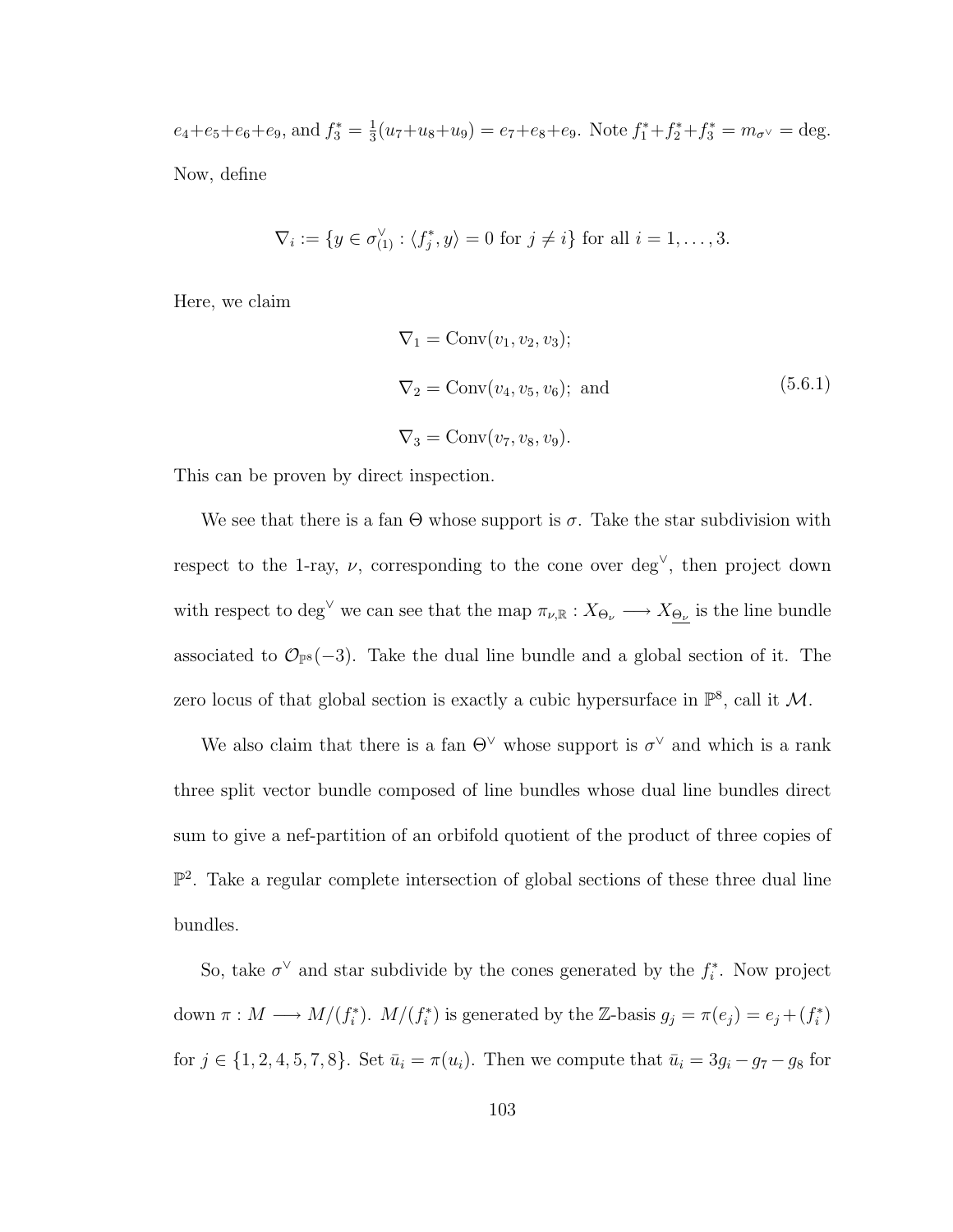all  $i \in \{1, 2, 4, 5\}$ ,  $\bar{u}_3 = -\bar{u}_1 - \bar{u}_2$ ,  $\bar{u}_6 = -\bar{u}_4 - \bar{u}_5$ ,  $\bar{u}_7 = 2g_7 - g_8$ ,  $\bar{u}_8 = -g_7 + g_8$  and  $\bar{u}_9 = -g_7-g_8$ . These lattice elements each correspond to a minimal generator of the nine 1-rays  $\rho_i$  of our fan  $\underline{\Theta}_{f_1^*, f_2^*, f_3^*}$ . This fan is complete. The primitive collections are thus  $\{\rho_1, \rho_2, \rho_3\}, \{\rho_4, \rho_5, \rho_6\}$  and  $\{\rho_7, \rho_8, \rho_9\}.$ 

We construct the variety  $X_{\Theta_{f_1^*,f_2^*,f_3^*}}$  via the quotient construction, i.e.,  $X_{\Theta_{f_1^*,f_2^*,f_3^*}} =$  $((\mathbb{C}^*)^{\underline{\Theta}_{f_1^*,f_2^*,f_3^*}(1)} \setminus Z(\underline{\Theta}_{f_1^*,f_2^*,f_3^*})$  /G, where  $G =$  $\int$  $(t_\rho) \in (\mathbb{C}^*)^{\bigoplus_{f_1^*, f_2^*, f_3^*}(1)} \big| \prod$ ρ  $t_{\rho}^{\langle u_{\rho},n\rangle}=1$  for all  $n\in\mathbb{N}$ ) .

Take  $t_i := t_{\rho_i}$  if  $(t_1, \ldots, t_9) \in G$  then the following must be satisfied:

$$
t_1^3 t_3^{-3} = 1
$$
  
\n
$$
t_2^3 t_3^{-3} = 1
$$
  
\n
$$
t_3^3 t_6^{-3} = 1
$$
  
\n
$$
t_4^3 t_6^{-3} = 1
$$
  
\n
$$
t_1^{-1} t_2^{-1} t_3^2 t_4^{-1} t_5^{-1} t_6^2 t_7^{-1} t_8^{-1} t_9^{-1} = 1
$$
  
\n
$$
t_1^{-1} t_2^{-1} t_3^2 t_4^{-1} t_5^{-1} t_6^2 t_7^{-1} t_8^2 t_9^{-1} = 1.
$$
  
\n(5.6.2)

(5.6.3)

Via inspection, we can see that  $G \cong (\mathbb{C}^*)^3 \times (\mathbb{Z}/3\mathbb{Z})^8$  and the action  $G \times (C^*)^9$  $Z(\underline{\Theta}_{f_1^*, f_2^*, f_3^*})$  by:  $(\lambda_1, \lambda_2, \lambda_3, \zeta_1, \ldots, \zeta_8) \times (x_1, \ldots, x_9) \mapsto$  $(\lambda_1\zeta_1x_1, \lambda_1\zeta_2x_2, \lambda_1\zeta_3x_3, \lambda_2\zeta_4x_4, \lambda_2\zeta_5x_5, \lambda_2\zeta_6x_6, \lambda_3\zeta_7x_7, \lambda_3\zeta_8x_8, \lambda_3(\zeta_1^2\cdots\zeta_8^2)x_9).$ 

Note that this is a orbifold quotient of  $(\mathbb{P}^2)^3$  by the group  $(\mathbb{Z}/3\mathbb{Z})^8$ . The manifold  $W$  is a complete intersection generated by global sections of the sheaves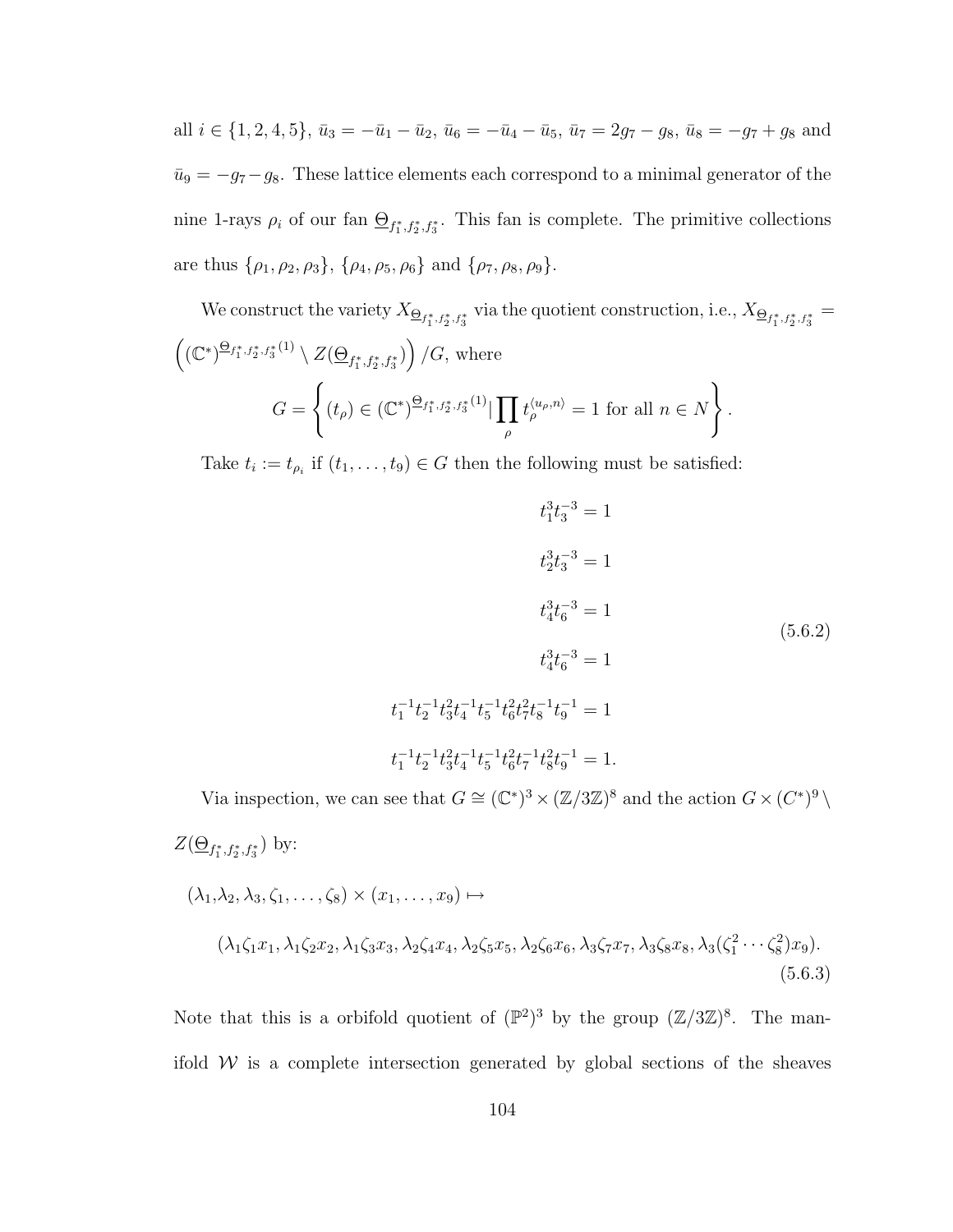$\mathcal{O}_{X_{\underline{\Theta}_{f_1^*,f_2^*,f_3^*}}}(D_{\rho_1}+D_{\rho_2}+D_{\rho_3}),\mathcal{O}_{X_{\underline{\Theta}_{f_1^*,f_2^*,f_3^*}}}(D_{\rho_4}+D_{\rho_5}+D_{\rho_6}),$  and  $\mathcal{O}_{X_{\underline{\Theta}_{f_1^*,f_2^*,f_3^*}}}(D_{\rho_7}+D_{\rho_8}+D_{\rho_9})$  $D_{\rho_8} + D_{\rho_9}$ ). This corresponds to cubic hypersurfaces inside each copy of  $\mathbb{P}^2$ , then their complete intersection and the  $(\mathbb{Z}/3\mathbb{Z})^8$  quotient of it. Call this orbifold W. Note that if one just factored through by just the  $\mathbb{Z}/3\mathbb{Z}$  action where all the  $\zeta_i$ were equal, then one would obtain the  $\mathcal{Z}$ -manifold as introduced in [15] and further investigated in [14] and [24]. Note that the actions where  $\zeta_{3i-2} = \zeta_{3i-1} = \zeta_{3i}$  can be thought of as absorbed by the homogeneity of the  $\lambda_i$ . What we have is an action of a group  $\tilde{G} := (\mathbb{Z}/3\mathbb{Z})^5$  on  $\mathbb{P}^2 \times \mathbb{P}^2 \times \mathbb{P}^2$ . Let  $\zeta^3 = 1$  be a primitive root of unity, and let  $(a_1, \ldots, a_9)$  represent the action

$$
(x_1:x_2:x_3), (x_4:x_5:x_6), (x_7:x_8:x_9) \mapsto
$$
  

$$
(\zeta^{a_1}x_1:\zeta^{a_2}x_2:\zeta^{a_2}x_2), (\zeta^{a_4}x_4:\zeta^{a_5}x_5:\zeta^{a_6}x_6), (\zeta^{a_7}x_7:\zeta^{a_8}x_8:\zeta^{a_9}x_9).
$$
 (5.6.4)

Then the action of the group  $\tilde{G}$  is generated by the following elements:

$$
z = (1, 0, 0, 1, 0, 0, 1, 0, 0);
$$
  
\n
$$
g = (2, 0, 0, 1, 0, 0, 0, 0, 0);
$$
  
\n
$$
f_1 = (1, 2, 0, 0, 0, 0, 0, 0, 0);
$$
  
\n
$$
f_2 = (0, 0, 0, 1, 2, 0, 0, 0, 0);
$$
 and  
\n
$$
f_3 = (0, 0, 0, 0, 0, 0, 1, 2, 0).
$$
 (5.6.5)

It is worth remarking that if we add the trivial actions  $(1, 1, 1, 0, 0, 0, 0, 0, 0)$ ,  $(0, 0, 0, 1, 1, 1, 0, 0, 0)$ , and  $(0, 0, 0, 0, 0, 0, 1, 1, 1)$  then we have the subgroup generated by the condition that  $\sum_i a_i = 0$ .

We now will compute the Chen-Ruan cohomology of our orbifold. Here, we are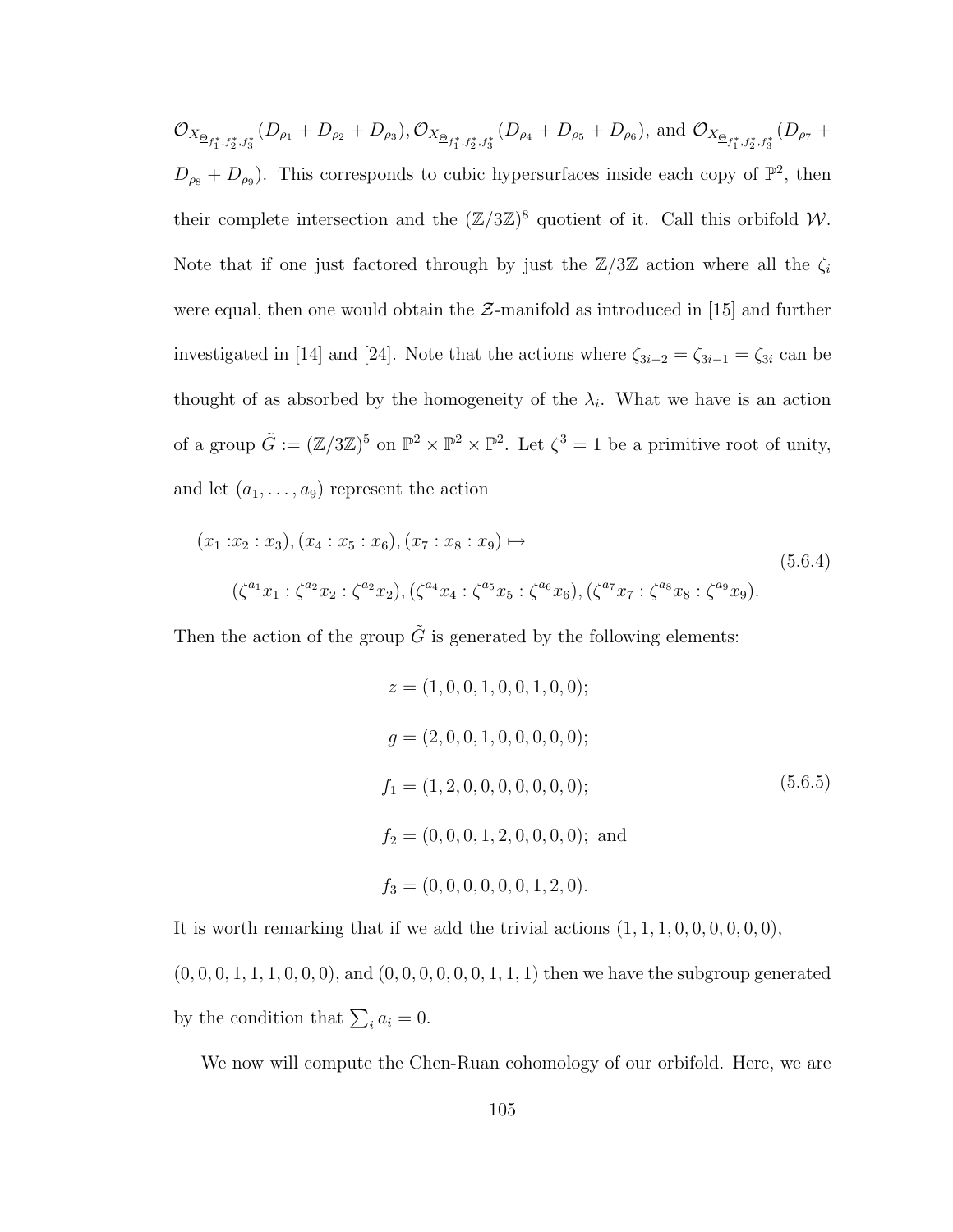looking at the complete intersection  $Z(x_1^3 + x_2^3 + x_3, x_4^3 + x_5^3 + x_6^3, x_7^3 + x_8^3 + x_9^3) \subset$  $\mathbb{P}^2 \times \mathbb{P}^2 \times \mathbb{P}^2$ . This is a product of three Fermat cubic curves, so we will write it as  $F_1 \times F_2 \times F_3 \subset \mathbb{P}^2 \times \mathbb{P}^2 \times \mathbb{P}^2$ . We now will look at the fixed loci of the elements  $\tilde{G}$ . It is important to note that the action of  $(1, 2, 0)$  on one Fermat cubic curve is free, so that greatly reduces the number of fixed loci one will have. Namely, there are three types of fixed loci coming from three types of elements in the group  $\tilde{G}$ :

Case One: the trivial element,

Case Two: elements of the form  $\alpha z + b_1 f_1 + b_2 f_2 + b_3 f_3$  where  $\alpha \neq 0 \mod 3$ , and

Case Three: elements of the form  $\alpha z + \beta g + b_1 f_1 + b_2 f_2 + b_3 f_3$  where  $\beta \neq 0$  and one of the following are true:

- (a)  $\alpha \equiv \beta$  and  $b_1 \equiv 0$ ,
- (b)  $\alpha + \beta \equiv 0$  and  $b_2 \equiv 0$ , or
- (c)  $\alpha \equiv 0$  and  $b_3 \equiv 0$ .

If a group element does not fit into any of these cases, then one can check that it will have no fixed loci (this is because it will have one copy of  $\mathbb{P}^2$  being acted upon by an action (1,2,0) which will act on one of the cubic curves freely, hence on the entire manifold). We now define the following three subsets of  $\mathbb{P}^2$  of three elements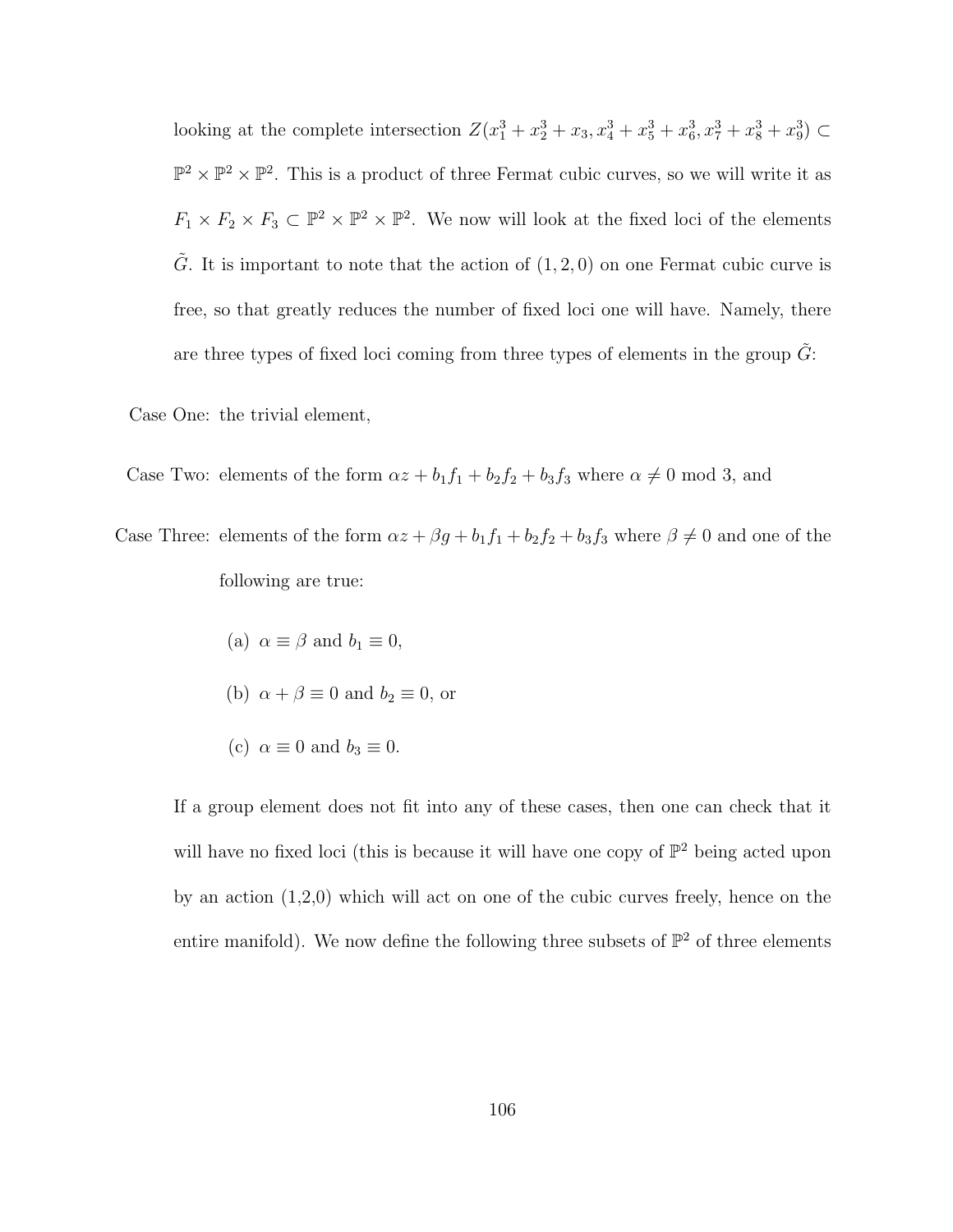apiece:

$$
S_1 = \{ (0:1:-\zeta^i) : \zeta^3 = 1 \};
$$
  
\n
$$
S_2 = \{ (1:0:-\zeta^i) : \zeta^3 = 1 \}; \text{ and } (5.6.6)
$$
  
\n
$$
S_3 = \{ (1:-\zeta^i:0) : \zeta^3 = 1 \}.
$$

Then if we look at these cases one by one, the fixed locus of Case One is  $F_1 \times F_2 \times$  $F_3$ . In the second case, the fixed locus of an element  $\alpha z + b_1 f_1 + b_2 f_2 + b_3 f_3$  is  $S_{\alpha b_1-1} \times S_{\alpha b_2-1} \times S_{\alpha b_3-1}$  when one views the subindices of the sets  $S_i$  modulo 3. In the third case, we have three subcases. In Case 3.a, the fixed locus for an element  $\alpha z + \alpha g + b_2 f_2 + b_3 f_3$  is exactly  $F_1 \times S_{-\alpha b_2+1} \times S_{-\alpha b_3+1}$ . In Case 3.b, the fixed locus for an element  $\alpha z - \alpha g + b_1 f_1 + b_3 f_3$  is  $S_{-\alpha b_1+1} \times F_2 \times S_{\alpha \beta+1}$ . Finally, in Case 3.c, the fixed locus for an element  $\alpha g + b_1 f_1 + b_2 f_2$  is the set  $S_{\alpha b_1+1} \times S_{-\alpha b_2+1} \times F_3$ .

We now need to compute the  $\tilde{G}$ -invariant cohomology pieces of the fixed loci for each group element, i.e.,  $H^{p,q}(W_{\tilde{g}})^{\tilde{G}}$  for all  $\tilde{g} \in \tilde{G}$ .

For the trivial element, we start with the cohomology generated by all the dif-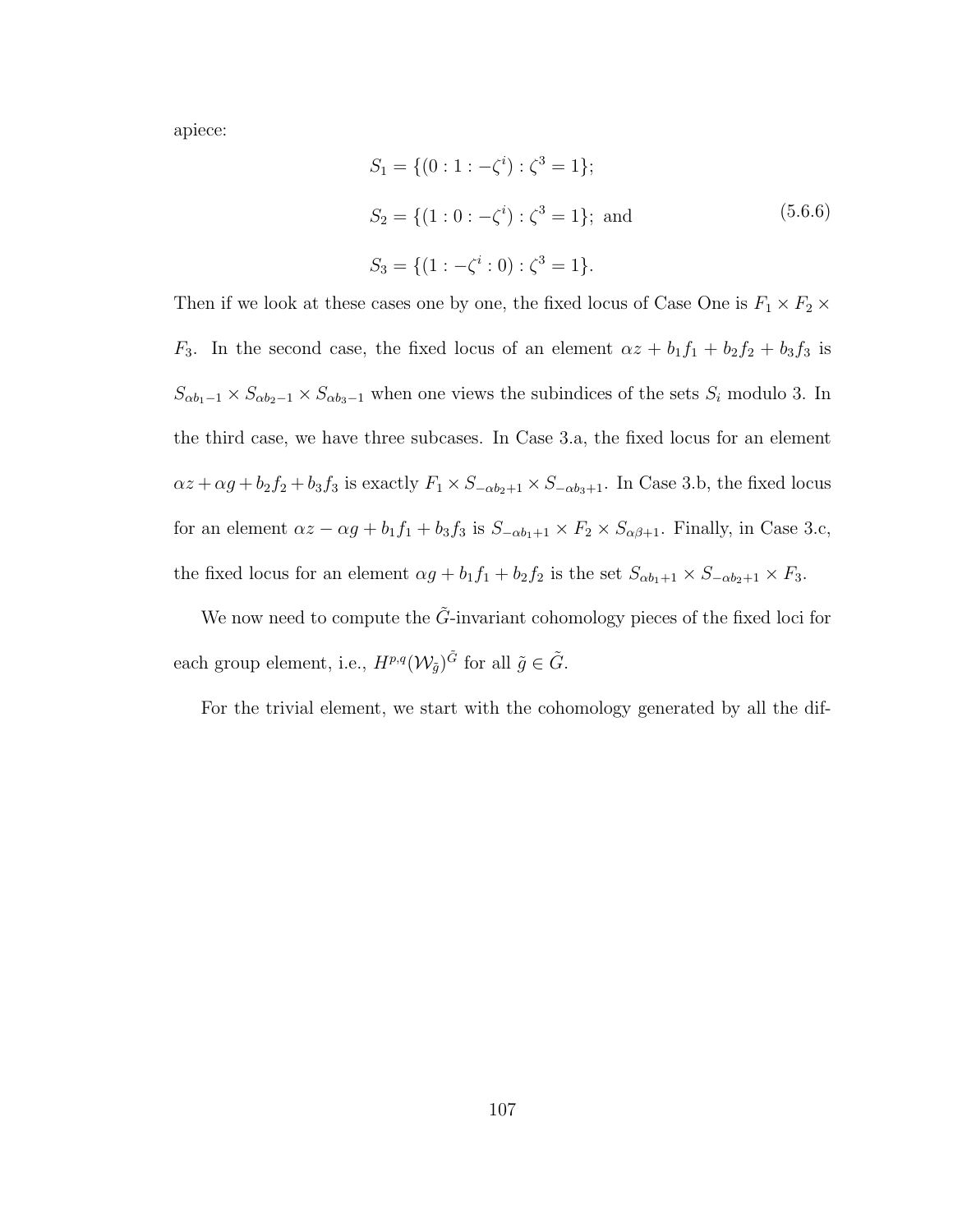ferential forms  $dz_I \wedge d\bar{z}_I$  generating the diamond represented by



This is because we can view the Fermat cubic  $F_i$  as the elliptic curve viewed as  $\mathbb C$ with the equivalence relations  $z_i \simeq z_i + 1 \simeq z_i + e^{2\pi i/3}$ . Now, when we impose that actions of  $\tilde{G}$  keep the differential forms  $\tilde{G}$ -invariant, then the only forms that are invariant are generated by 1,  $dz_i \wedge d\bar{z}_i$ ,  $dz_1 \wedge dz_2 \wedge dz_3$  and  $d\bar{z}_1 \wedge d\bar{z}_2 \wedge d\bar{z}_3$ , hence the  $\tilde{G}$ -invariant Hodge diamond is represented by

|             |                  |                | 1 |                  |                  |   |
|-------------|------------------|----------------|---|------------------|------------------|---|
|             |                  | $\overline{0}$ |   | $\boldsymbol{0}$ |                  |   |
|             | $\overline{0}$   |                | 3 |                  | $\overline{0}$   |   |
| $\mathbf 1$ |                  | $\overline{0}$ |   | $\overline{0}$   |                  | 1 |
|             | $\boldsymbol{0}$ |                | 3 |                  | $\boldsymbol{0}$ |   |
|             |                  | $\overline{0}$ |   | $\overline{0}$   |                  |   |
|             |                  |                | 1 |                  |                  |   |

Now for case two, let us note that for any diagonal automorphism  $(a, b, c) \in (\mathbb{Z}/3\mathbb{Z})^2$ which acts via  $(x_1 : x_2 : x_3) \mapsto (\zeta^a x_1 : \zeta^b x_2 : \zeta^c x_3)$ , the set  $S_i$  is invariant for all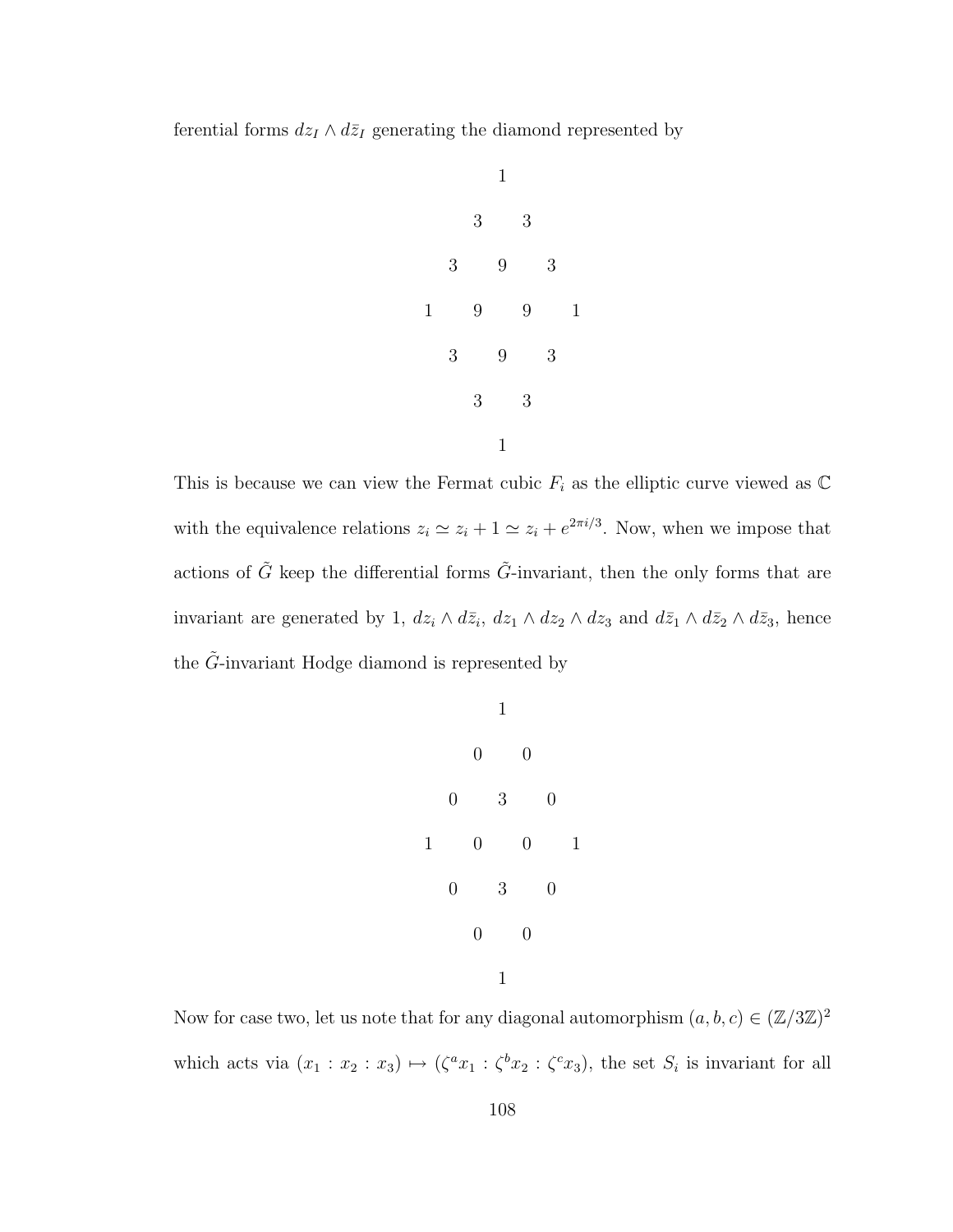i, though it may permute the elements inside (for example  $(1, 2, 0)$ ) will permute the elements of each  $S_i$ ). A fixed locus of an element that satisfies the hypotheses of Case 2 will be of the form  $S_i \times S_j \times S_k$  which is a set of 27 points. Its Hodge diamond is hence just

## 27,

generated by the 0-forms  $y_i$ , one for each element of the set. However, we only want the  $\tilde{G}\text{-invariant forms}$  and we can see that via using the elements generated by the  $f_i$  that  $\tilde{G}$  acts transitively on our set, hence the  $\tilde{G}$ -invariant 0-forms are generated by  $\sum_i y_i$ , hence our  $\tilde{G}$  -invariant cohomology Hodge diamond is

1.

Via looking at the age shift, we can see that an element  $\tilde{g}$  and its inverse  $2\tilde{g}$  will add a factor of

0 0 0 0 1 0 0 0 0 0 0 1 0 0 0 0

to the Chen-Ruan orbifold Hodge diamond of  $W$ . As there are precisely 54 such elements that satisfy Case Two, we get a total contribution to the Chen-Ruan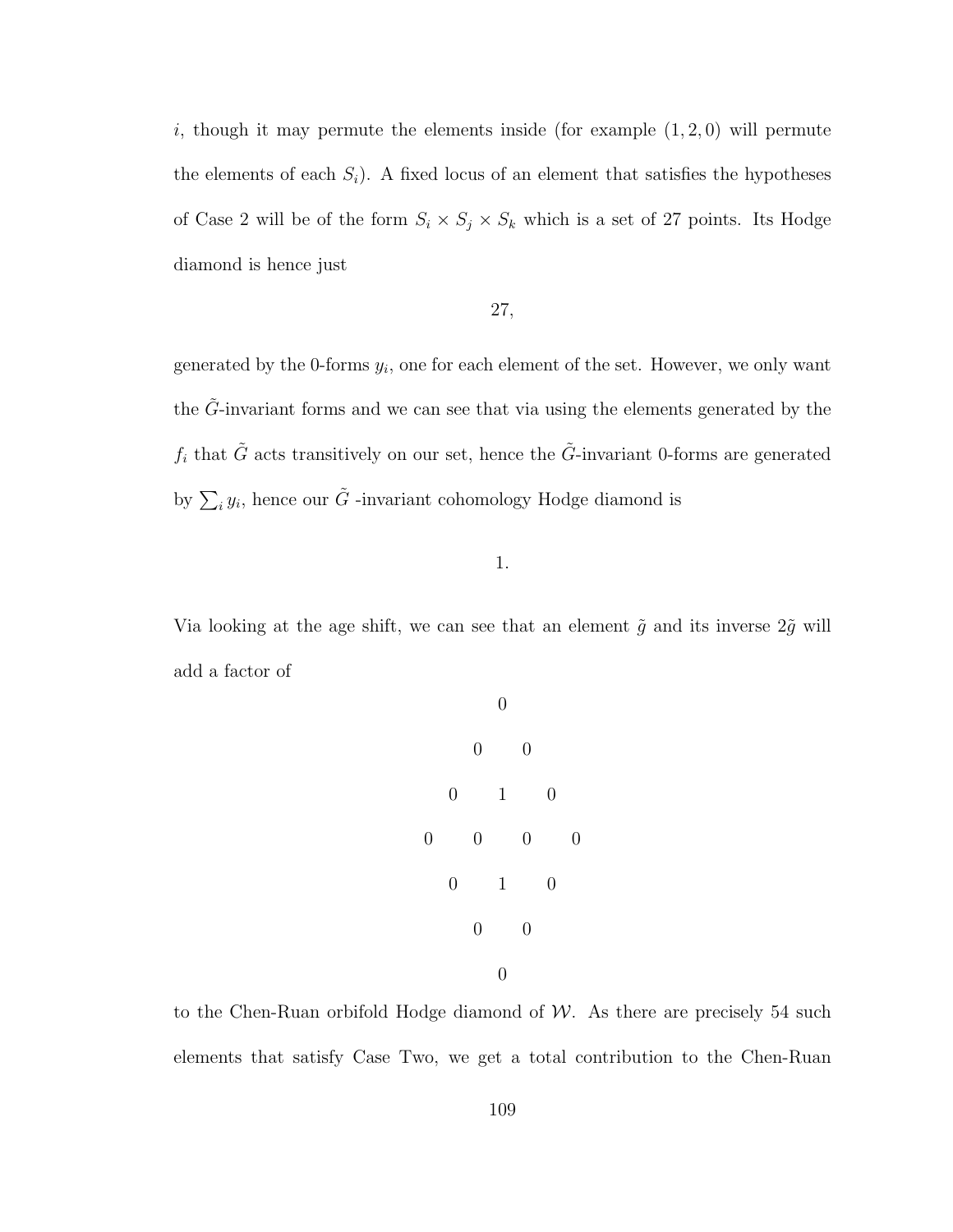orbifold cohomology of



Now, for Case 3, we will just do case 3.a and the other cases will work in the same manner. The fixed locus  $F_1 \times S_i \times S_j$  is 9 disjoint copies of elliptic curves, hence the Hodge diamond is



9

We now discuss which elements of this are  $\tilde{G}$ -invariant. Denote the 0-forms of the nine elliptic curves by  $w_i$  and their (1,0)-forms (resp. (0,1)-forms)  $dw_i$  ( $d\bar{w}_i$ ). We note that any 1-form is not  $\tilde{G}$ -invariant for the same reason as they weren't for the  $\mathcal{Z}\text{-manifold}$ . The only  $\tilde{G}\text{-invariant pieces}$  for the 0-forms (resp. 2-forms) are generated by  $\sum_i w_i \ (\sum_i dw_i \wedge d\bar{w}_i)$ . This means that the  $\tilde{G}$ -invariant Hodge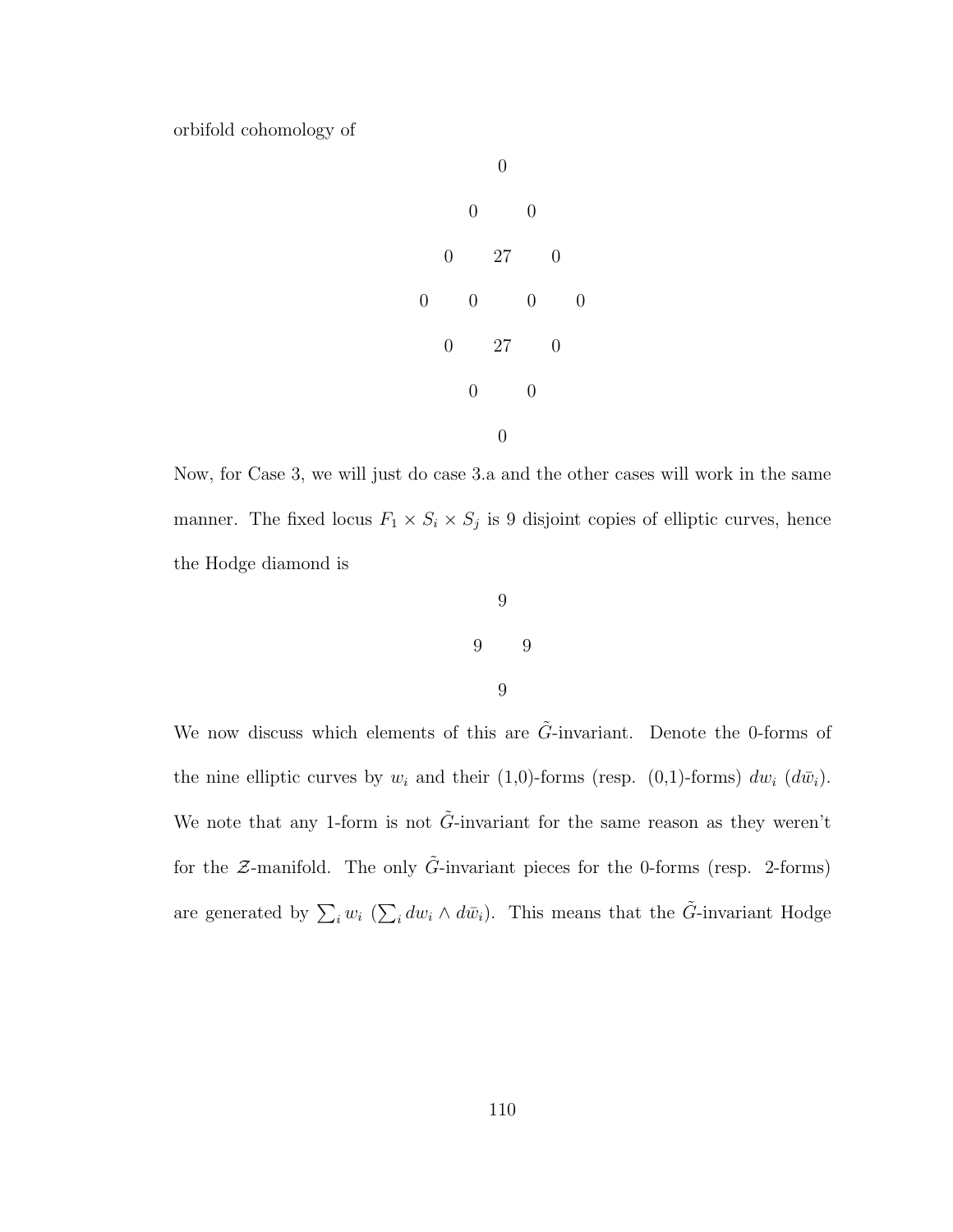diamond is just

 $\begin{matrix} 0 \end{matrix} \qquad \begin{matrix} 0 \end{matrix}$ 1

1

There are exactly 54 group elements in the entirety of Case 3, so it will give a contribution to the Chen-Ruan orbifold cohomology of :



We now sum together and get the Hodge Diamond of  $H_{\text{CR}}^{p,q}(\mathcal{W}, \mathbb{C})$ :



111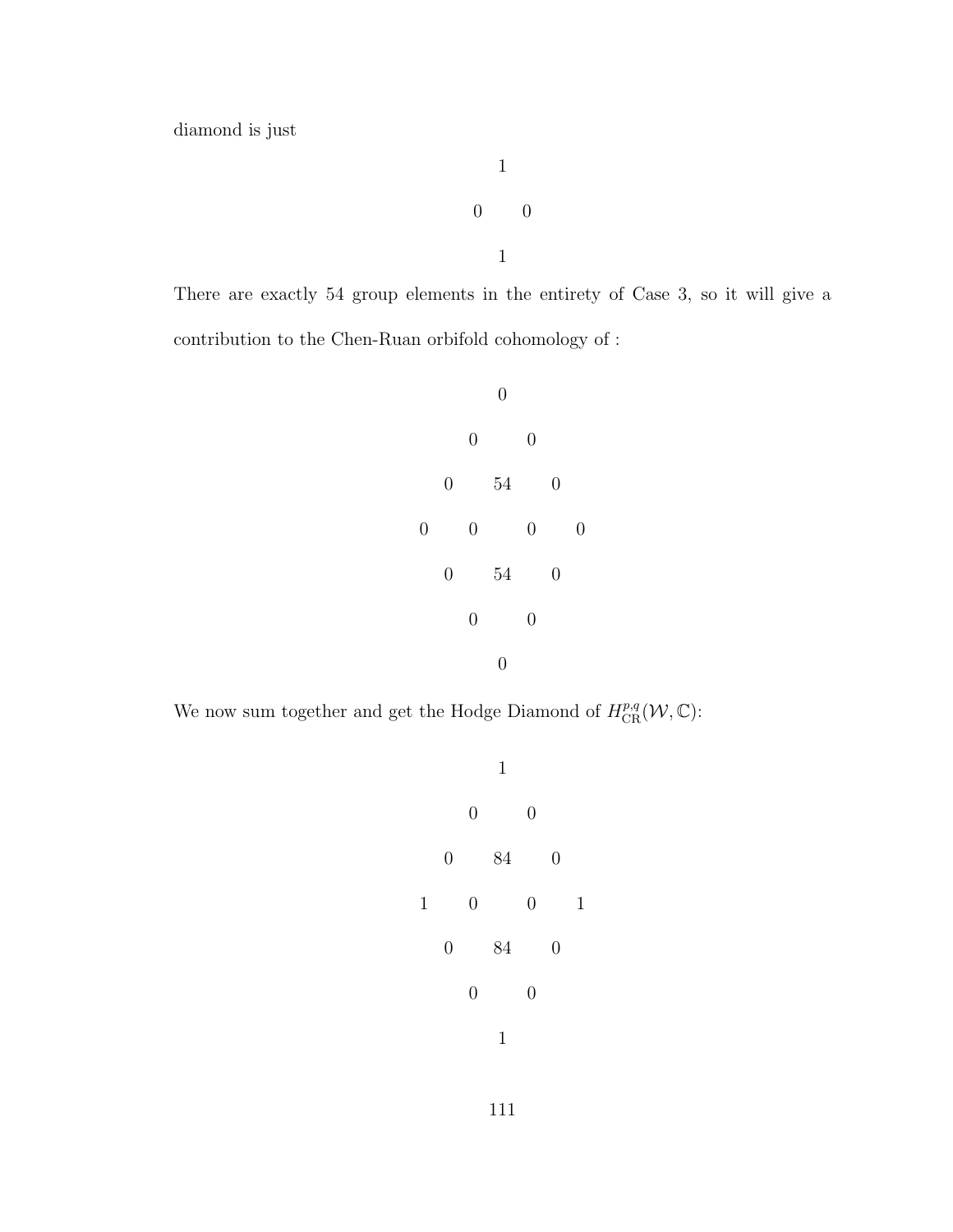Recall the middle Hodge piece of the cubic sevenfold,  $M$ , is

$$
0\quad 0\quad 1\quad 84\quad 84\quad 1\quad 0\quad 0
$$

So the orbifolds  $M$  and  $W$  are mirror orbifolds in the sense of a flip of the middle 3-by-3 (primitive) Hodge diamond, just as generalized mirrors were interpreted in [14] (on the cohomological level).

But note that what we want to look at is the Hochschild homology of the category  $\mathrm{DGrB}(\mathcal{M})$ . Recall the following theorem:

**Theorem 5.6.3** (Abbreviated Version of Theorem 3.11 of [37]). Let X be the affine space  $\mathbb{A}^N$  and let W be a homogeneous polynomial of degree d. Let  $Y \subset \mathbb{P}^{N-1}$  be the hypersurface of degree d that is given by the equation  $\{W = 0\}$ . Then, there is a following relation between the triangulated category of graded B-branes and the derived category of coherent sheaves  $D^b(\text{coh}(Y))$ :

1. If  $d < N$ , i.e., if Y is Fano, then there is a semiorthogonal decomposition:

$$
D^{b}(coh(Y)) = \langle \mathcal{O}_{Y}(d-N+1), \ldots, \mathcal{O}_{Y}, DGrB(W) \rangle.
$$

2. If  $d = N$ , i.e., if Y is a Calabi-Yau, then there is an equivalence

$$
DGrB(W) \xrightarrow{\sim} D^b(\text{coh}(Y)).
$$

This requires if we want to compute the Hochschild Homology associated to our cubic sevenfold, we will need to "quotient out" by the chern characters in  $\bigoplus_p H^{p,p}(\mathcal{W})$  associated to our sheaves  $\mathcal{O}_{\mathcal{W}}, \ldots, \mathcal{O}_{\mathcal{W}}(-5)$ .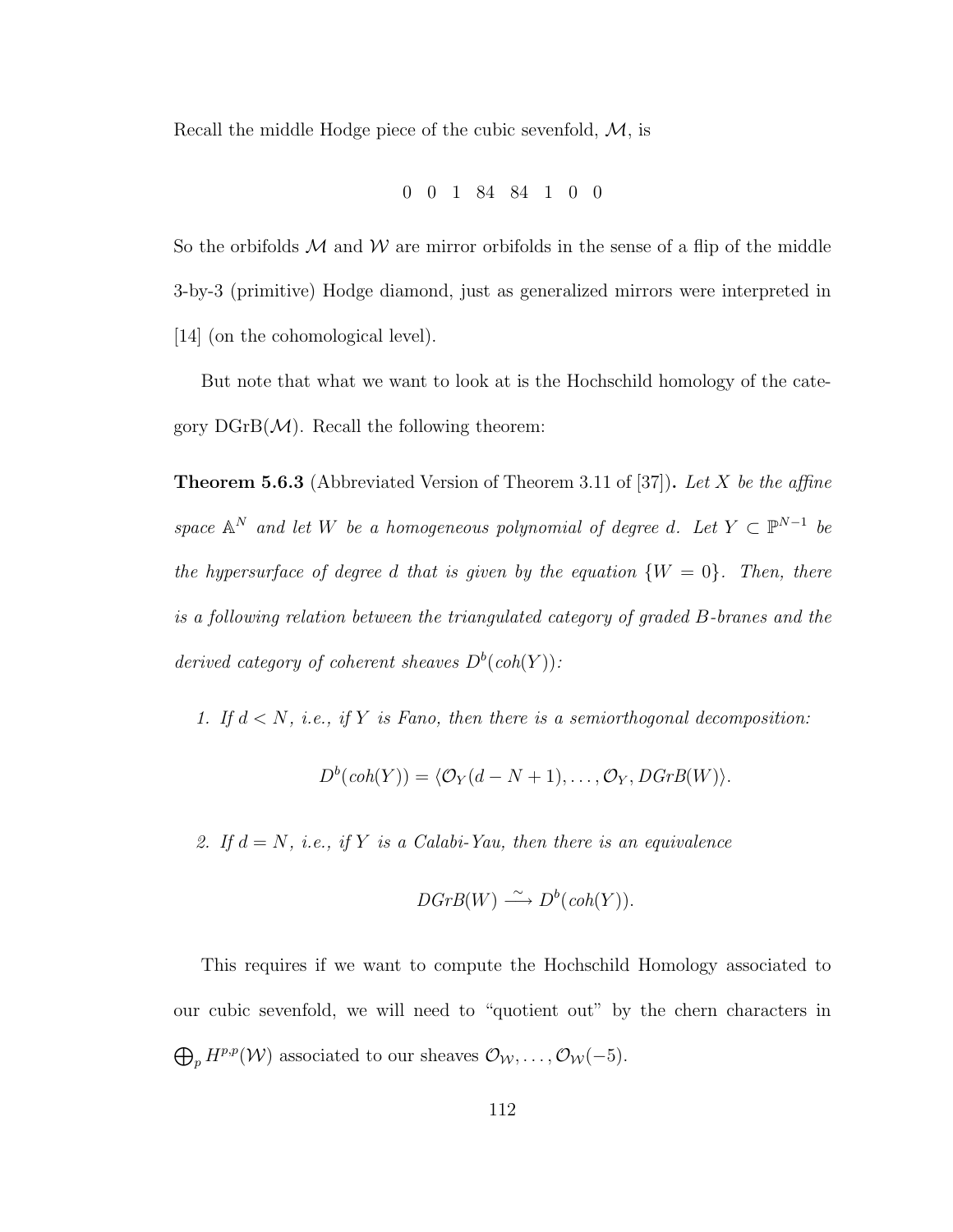## Bibliography

- [1] M. Artebani, S. Boissière, A. Sarti. The Berglund-Hübsch-Chiodo-Ruan mirror symmetry for K3 surfaces. arxiv:1108.2780
- [2] V.V. Batyrev, Variations of the mixed Hodge structure of affine hypersurfaces in algebraic tori, Duke Math J 69 (1993), 349-409.
- [3] V. Batyrev, Dual polyhedra and mirror symmetry for Calabi-Yau hypersurfaces in toric varieties, J. Alg. Geom. 3 (1994) 493-535. alg-geom/9310003.
- [4] V. Batyrev and L. Borisov, On Calabi-Yau complete intersections in toric varieties, in Higher-Dimensional Complex Varieties (Trento, 1994), de Gruyter, Berlin, 1996, alg-geom/9412017
- [5] V. Batyrev and L. Borisov, Mirror Duality and string-theoretic Hodge numbers, Invent. Math. 126 (1996), 183-203, alg-geom/9509009.
- [6] V.V. Batyrev, L.A. Borisov. Dual cones and mirror symmetry for generalized Calabi-Yau manifolds, In: B. Greene (ed.) et al., Mirror Symmetry II, Cambridge, MA: International Press, AMS/IP Stud. Adv. Math. 1, (1997), 71-86.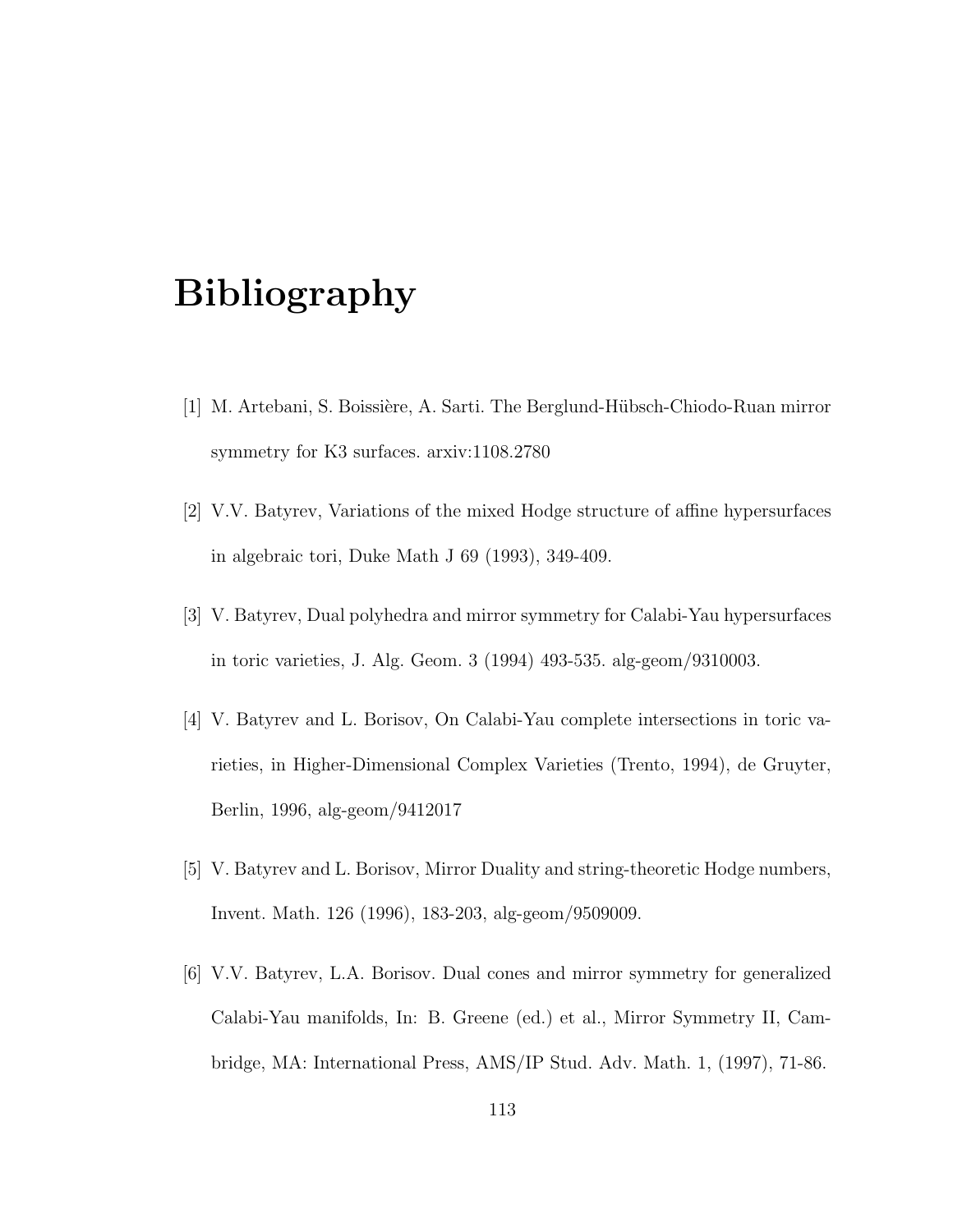Conference (1994)

- [7] V. Batyrev, B. Nill. Combinatorial aspects of mirror symmetry. in Integer Points in Polyhedra, Proceedings of an AMS-IMS-SIAM Joint Summer Research Conference (Snowbird, Utah, 2006), AMS, Contemporary Mathematics 452, 35-66, 2008.
- [8] P. Berglund, T. H¨ubsch. A Generalized Construction of Mirror Manifolds Nucl.Phys. B393 (1993) 377-391.
- [9] G. Bini. Quotients of Hypersurfaces in Weighted Projective Space. Adv in Geom. 11 Issue 4 (2011) 653-668. arXiv:0905.2099
- [10] G. Bini, B. van Geemen, T. L. Kelly. Mirror Quintics, discrete symmetries and Shioda Maps. J. Alg. Geom. 21 (2012) 401-412. arXiv:0809.1791
- [11] L. Borisov. Berglund-H¨ubsch Mirror Symmetries via Vertex Algebras. Comm. Math. Phys. 320 Issue 1 (2013), pp 73-99, arxiv:1007.2633v3 [math.AG]
- [12] U. Bruzzo, A. Grassi. Picard group of hypersurfaces in toric 3-folds. Int. Jour. Math. 23 (2012) no. 2, 2012. 14 pp.
- [13] P. Candelas, X. C. de la Ossa, P. S. Green, and L. Parkes, A pair of Calabi-Yau manifolds as an exactly soluble superconformal theory, Phys. Lett. B 258 (1991), 118-126; Nuclear Phys. B 359 (1991), 21-74.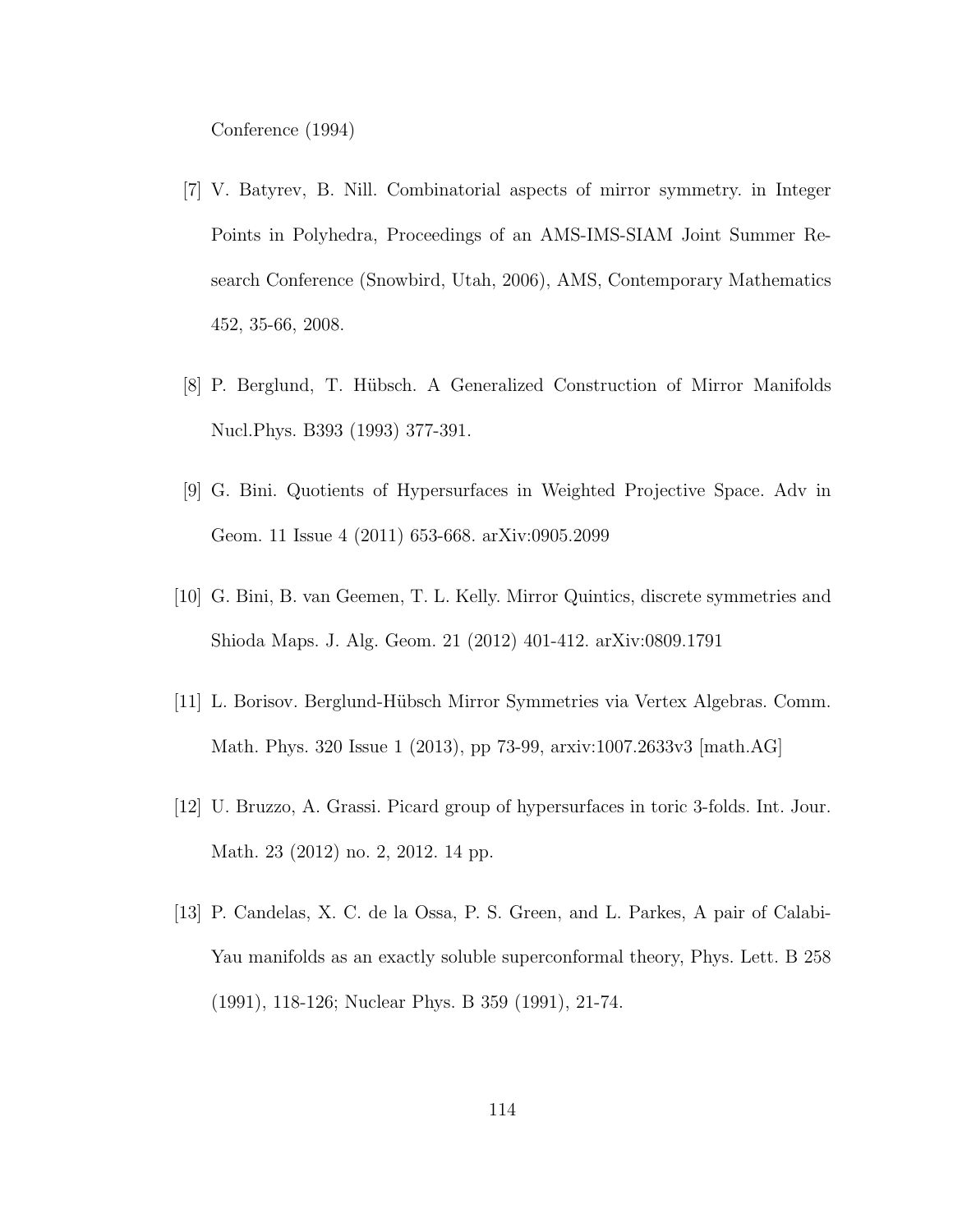- [14] P. Candelas, E. Derrick, L. Parkes. Generalized Calabi-Yau Manifolds and the Mirror of a Rigid Manifold. Nucl. Phys. B407, Issue 1, p. 115-154. arxiv: 9304045v1
- [15] P. Candelas, G. T. Horowitz, A. Strominger, E. Witten. Vacuum configurations for superstrings. Nucl. Phys. B (1985), 46-74.
- [16] A. Chiodo, Y. Ruan. LG/CY correspondence: the state space isomorphism. Adv. Math. 227 Issue 6 (2011), 2157-2188.
- [17] P. Clarke, Duality for toric Landau-Ginzberg models, Preprint: arXiv:0803.0447v1
- [18] P. Comparin, C. Lyons, N. Priddis, R. Suggs. The Mirror Symmetry of K3 surfaces with non-symplectic automorphisms of prime order. arXiv: 1211.2172.
- [19] D. Cox, J. Little, H. Schenck. Toric Varieties. Graduate Studies in Mathematics Vol 124. American Mathematical Soc., 2011.
- [20] A. Dimca. Singularities and coverings of weighted complete intersections, J. Reine. Agnew. Math. 366 (1986) 184-193.
- [21] A. Dimca, S. Dimiev. On analytic coverings of weighted projective spaces. Bull. London Math. Soc. 17 (1985), 234-238.
- [22] I. V. Dolgachev. Weighted projective varieties, in Group Actions and Vector Fields. Lect. Notes in Math. 956, Springer-Verlag, (1982), 34-72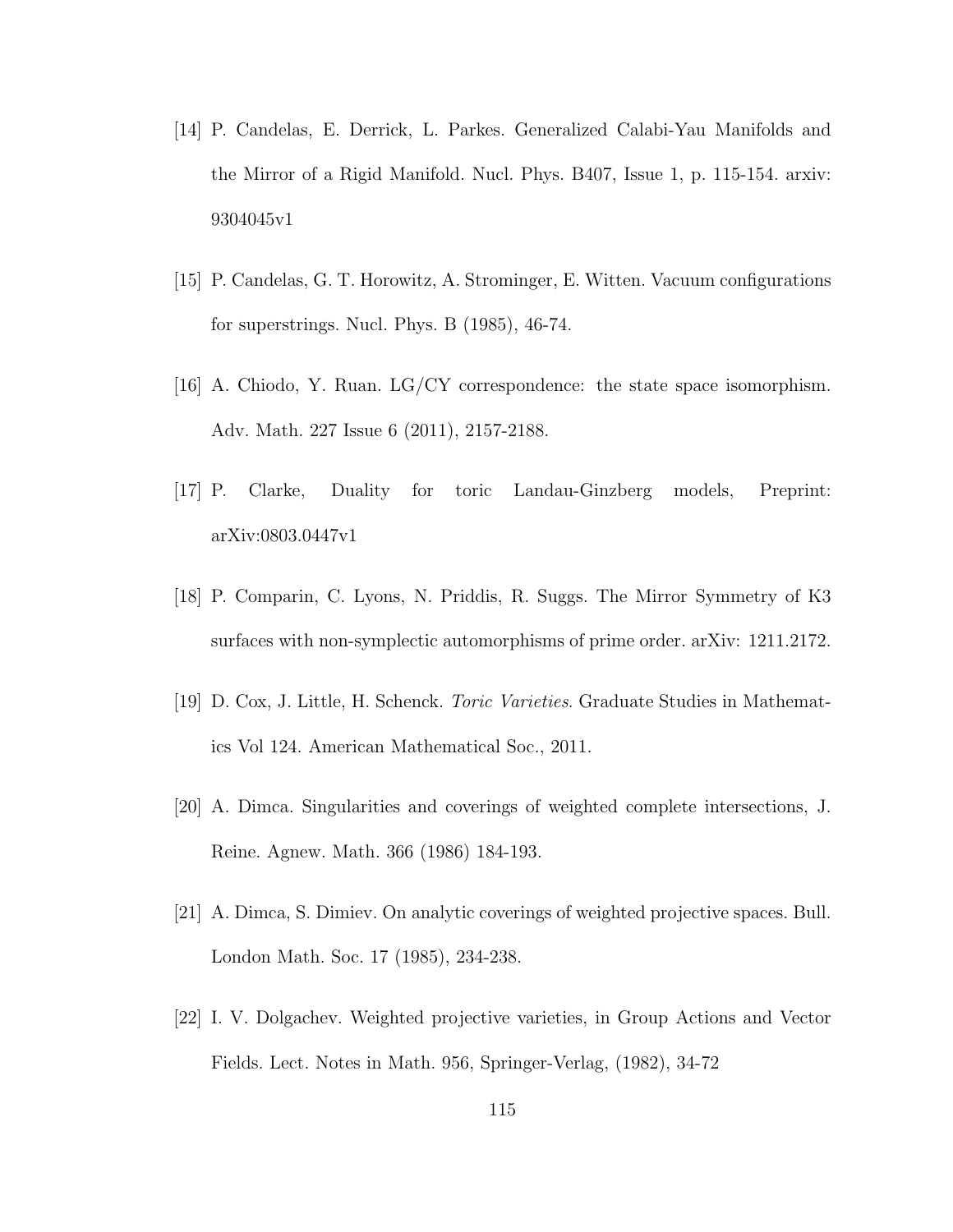- [23] C. F. Doran, R. S. Garavuso. Hori-Vafa mirror periods, Picard-Fuchs equations, and Berglund-Hbsch-Krawitz duality. J. High Energy Phys. 2011, no. 10, 128. arxiv:1109.1686v2
- [24] S. A. Filippini, A. Garbagnati. A rigid Calabi-Yau 3-fold. arxiv:1102.1854v2 [hep-th, math.AG]
- [25] W. Fulton, Introduction to Toric Varieties, Annals of Math. Studies 131, Princeton Univ. Press, Princeton, NJ, 1993.
- [26] B. R. Greene, M. R. Plesser. Duality in Calabi-Yau moduli space, Nucl. Phys. B 338 (1990) 15-37.
- [27] Y. Goto. K3 surfaces with symplectic group actions. Calabi-Yau varieties and mirror symmetry, Fields Inst. Commun., 38, Amer. Math. Soc (2003) 167-182
- [28] M. Gross, L. Katzarkov, H. Ruddat. Towards Mirror Symmetry for Varieties of General Type. arxiv:1202.4042v2 [math.AG]
- [29] L. Katzarkov, M. Kontsevich, T. Pantev. Tian-Todorov Theorems for Landau-Ginzburg Models. In preparation.
- [30] T. L. Kelly. Berglund-H¨ubsch-Krawitz Mirrors via Shioda Maps, to appear in Adv. Theor. Math. Phys. arxiv: 1304.3417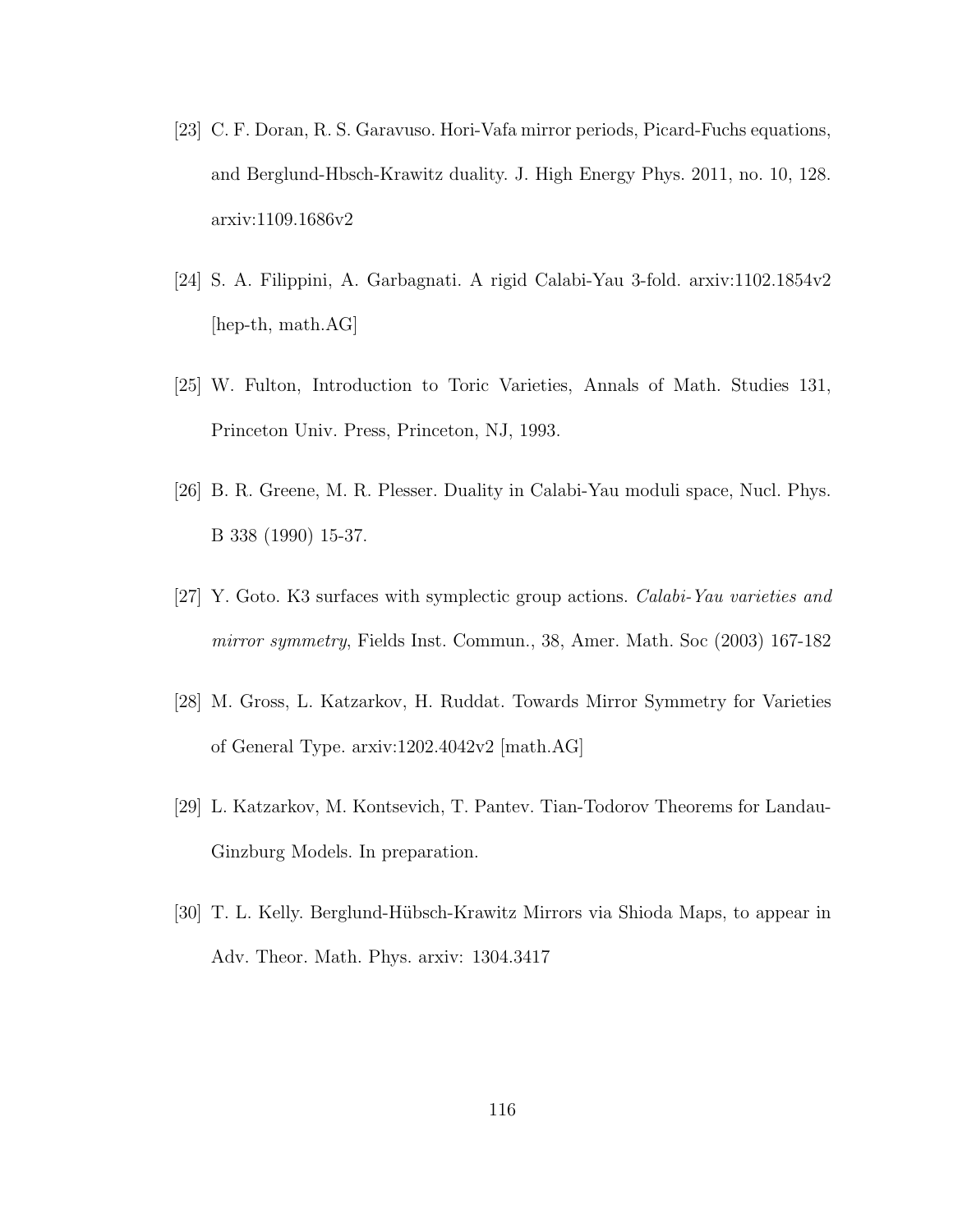- [31] A. Klyachko. Equivariant vector bundles over toric varieties, Izv. Akad. Nauk SSSR Ser. Mat. 53 (1989), 1001-1039, 1135: English Translation, Math. USSR-Izv. 35 (1990), 337-375.
- [32] M. Kontsevich, Homological algebra of mirror symmetry, Proceedings of the International Congress of Mathematicians, Vol. 1, 2 (Zürich, 1994) (Basel), Birkhäuser, 1995, pp. 120-139.
- [33] M. Krawitz. FJRW rings and Landau-Ginzburg Mirror Symmetry. arxiv:0906.0796.
- [34] M. Kreuzer, H. Skarke. On the classification of quasihomogeneous functions. Comm. Math. Phys. Volume 150, Number 1 (1992), 137-147.
- [35] T. Oda. Convex bodies and algebraic geometry: An introduction to toric varieties. Ergebnisse der Mathematik und ihrer Grenzgebiete 3, Folge, Band 15, Springer-Verlag, Berlin, Heidelberg, New York, 1988.
- [36] T. Oda. Torus Embeddings and Applications: Based on joint work with Katsuya Miyake, Tata Institute of Fundamental Research, Bombay; Springer, Berlin. 1978.
- [37] D. Orlov. Derived categories of coherent sheaves and triangulated categories of singularities. Algebra, arithmetic, and geometry: Volume II: in honor of Yu. I. Manin. Progr. Math. 270, (2009), 503-531.